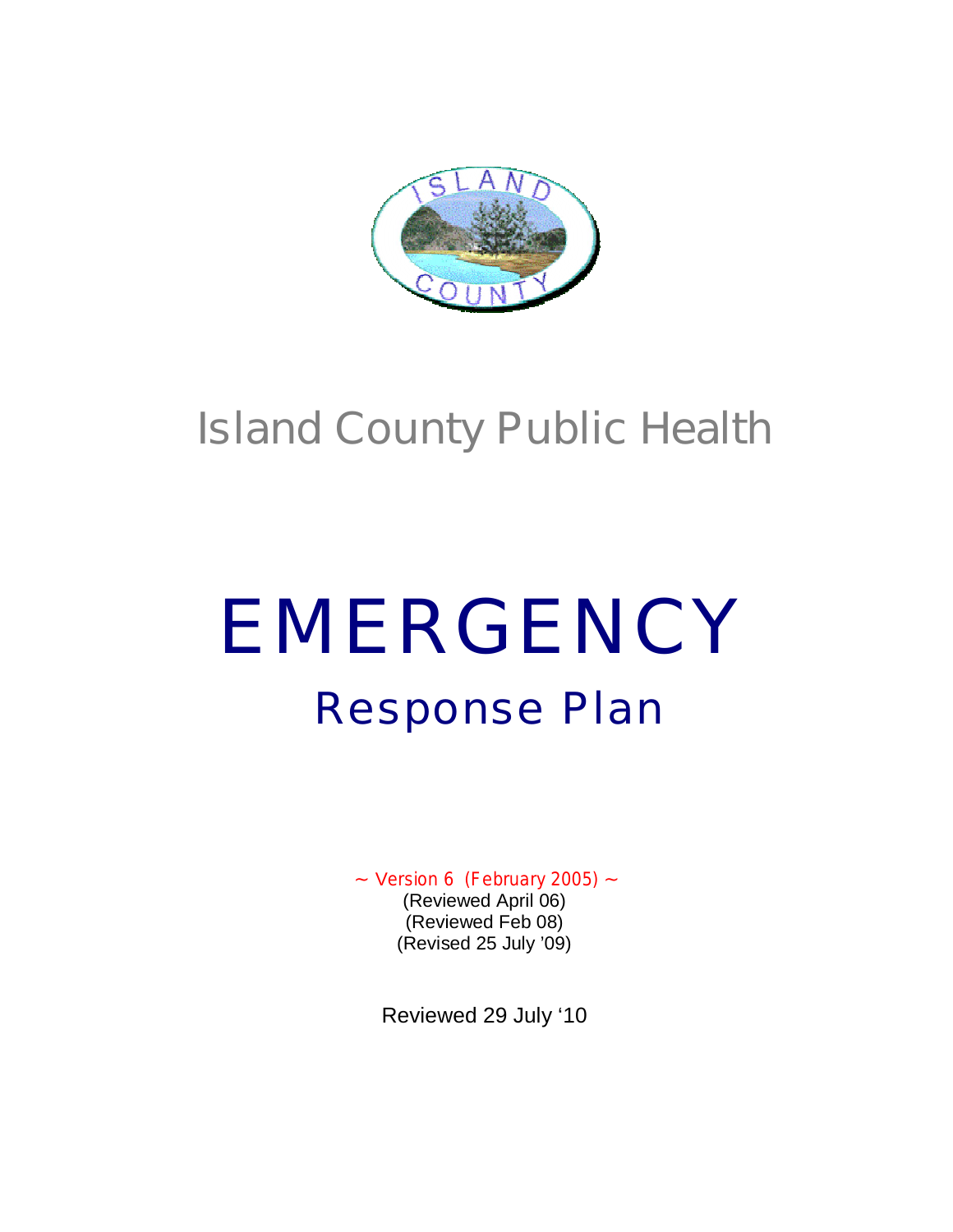

# **Island County Public Health**

PUBLIC HEALTH - Always working for safer and healthier communities

This document is a comprehensive plan for countywide mitigation, preparedness, response, and recovery activities as they apply to public health. As such, every effort has been made to ensure that this plan is compatible with the Washington State and *Island County Comprehensive Emergency Management Plans* (*CEMPs*), the Revised Code of Washington, the Washington Administrative Code, local ordinances, and established public health policies as promulgated by the Centers for Disease Control and Prevention (CDC) and the Washington State Department of Health (DoH).

**The successful implementation and execution of this plan relies upon close cooperation by a host of federal, state, and local agencies. In particular, an effective public health emergency response program in Island County will be thoroughly integrated with that of its Region 1 partners, Snohomish, Skagit, San Juan and Whatcom counties. Other community partners critical to the successful implementation of this plan are emergency management, health care providers, law enforcement, emergency medical services (EMS), fire, tribes, mental health, and local Navy activities.** 

The *Island County Public Health & Human Services Emergency Response Plan* will be a living document, continually updated to reflect new procedures and practices, equipment, and emerging public health threats. Over the coming months, new appendices will promulgated to provide more specific guidance on disease response, laboratory capacity, and other emergencyresponse related topics.

This plan will be reviewed and updated periodically. Recipients of this plan are encouraged to forward any suggestions for change to this document that better address present conditions. We welcome any recommendations you might have that will improve the effectiveness of our plan.

Thank you for your involvement in this worthwhile endeavor.

Pola

Roger S Case, MD Health Officer Island County Public Health & Human Services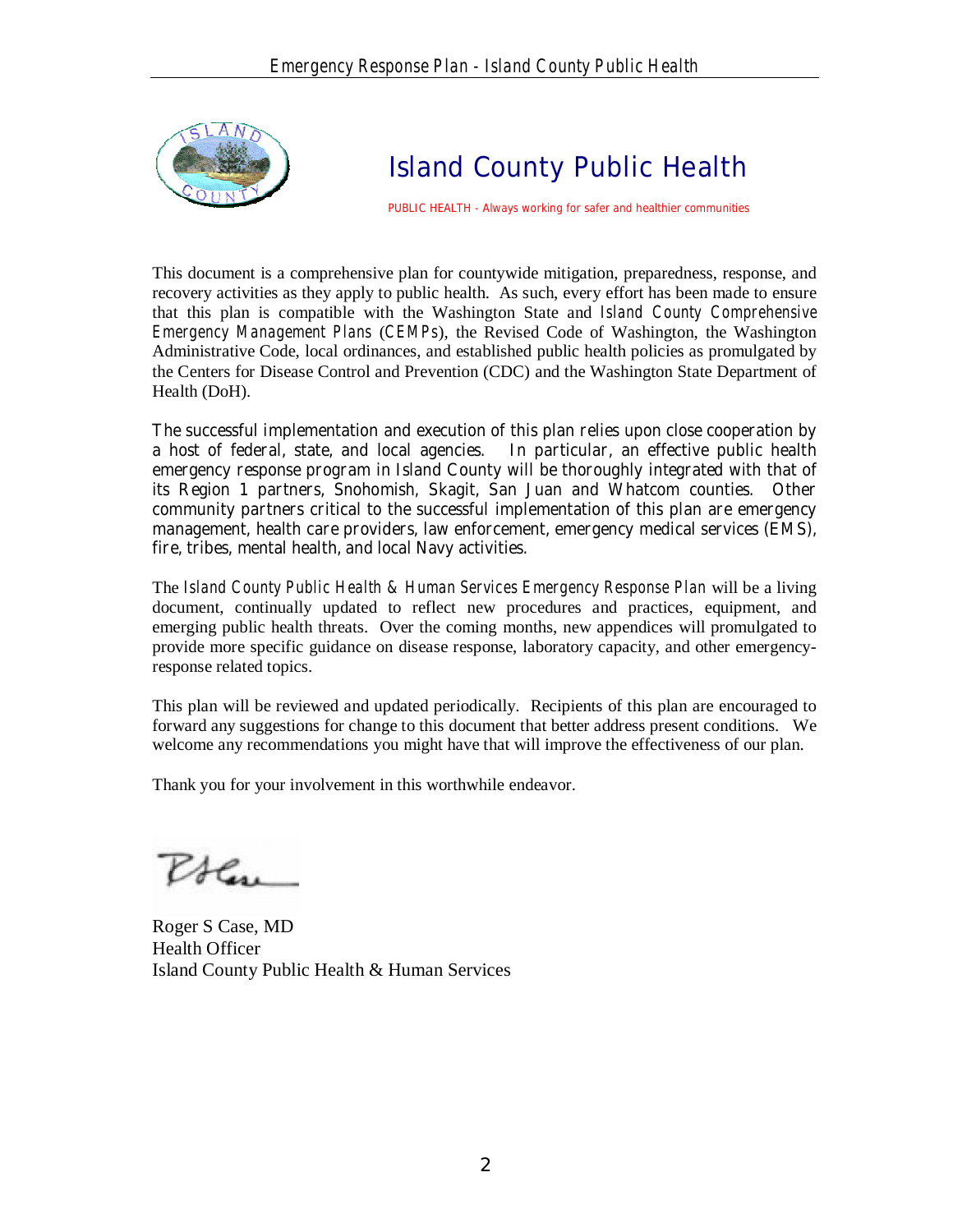# **PREFACE**

The Island County Health and Human Services Emergency Response Plan is for us, the staff, to implement in the event of an emergency. Before public health can operate successfully in an emergency, such as a natural disaster or an act of terror, it is imperative that we have our personal arrangements in place, practiced, and updated.

With that in mind, Appendix I – Family Emergency Plan is dedicated to the employees of the Island County Health and Human Services. It is a tool for us to use to keep ourselves prepared for the unexpected.

No true Public Health Emergency is county specific. These events are not contained by county, state or international borders. We have taken the challenge to design a regional emergency response approach with our Region 1 partners: San Juan Health Department, Skagit County Health Department, Snohomish Health District, and Whatcom County Heal Department. Partnership also extends to the Washington State Department of Health, the Centers for Disease Control and Prevention, Island County Department of Emergency Services, and other local, state, and federal agencies.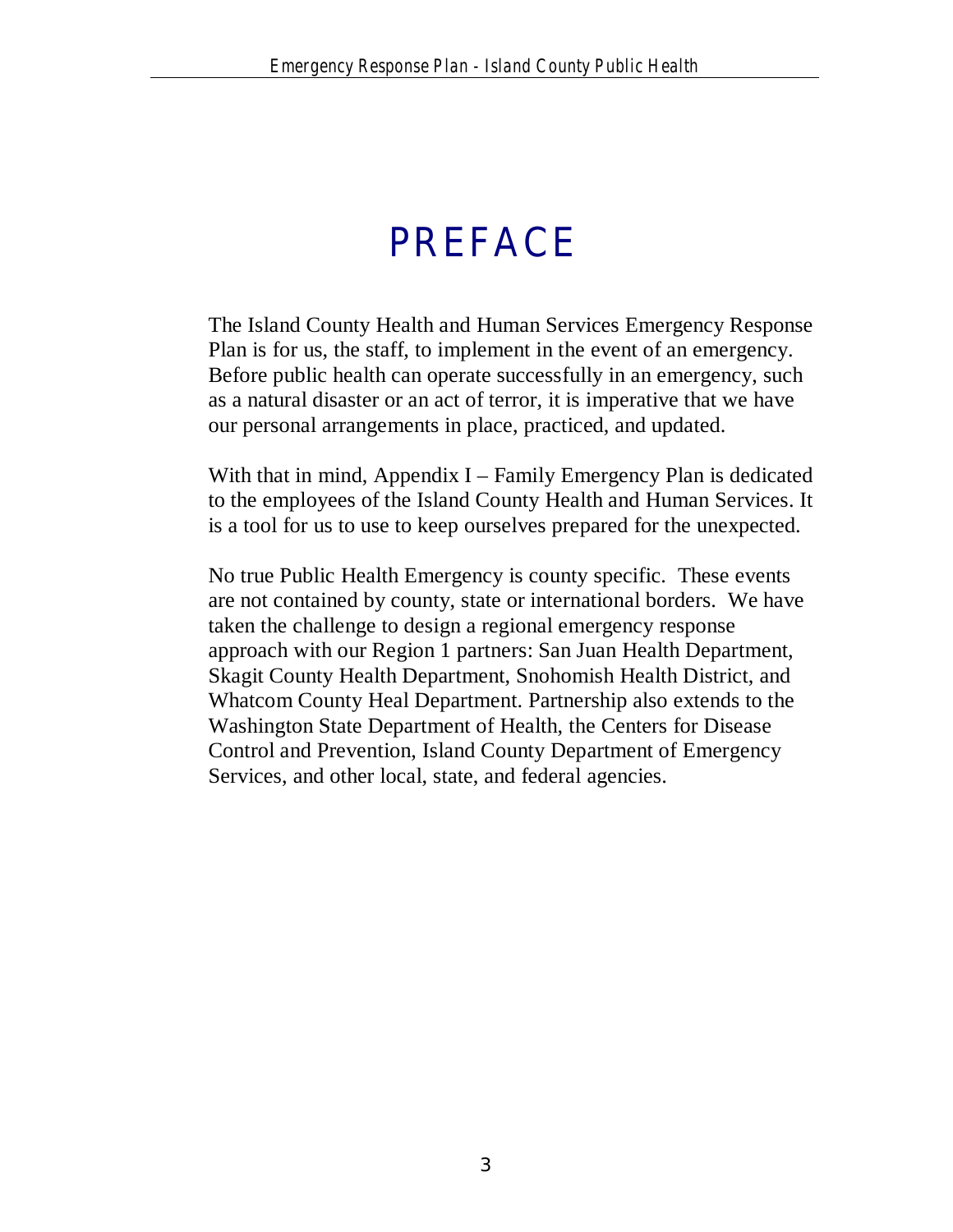## **ISLAND COUNTY HEALTH DEPARTMENT Emergency Response Plan**

# TABLE OF CONTENTS

| I. Introduction<br>A. Mission, Purpose & Scope              | 9  |
|-------------------------------------------------------------|----|
|                                                             |    |
| II. Policies                                                | 11 |
| A. Authorities                                              |    |
| <b>B.</b> Assignment of Responsibilities                    | 15 |
| <b>Health Officer</b>                                       |    |
| Director, Island County Public Health                       |    |
| <b>Local Emergency Response Coordinator</b>                 |    |
| Managers<br>Staff                                           |    |
| <b>C.</b> Limitations                                       | 18 |
|                                                             |    |
| III. Situation                                              | 20 |
| A. Infectious Agents of Highest Concern                     |    |
| 1. Naturally Occurring Agents                               |    |
| 2. Bioterrorist Agents                                      |    |
| <b>B. Chemical Agents of Highest Concern</b>                | 21 |
| <b>C. Radiological Agents of Highest Concern</b>            | 22 |
| <b>D. Natural Disasters</b>                                 |    |
| E. Dangerous and Hazardous Spills and Other Accidents       |    |
| IV. Planning Assumptions                                    | 24 |
| V. Direction & Control                                      | 26 |
| A. Role of the Health Officer                               |    |
| <b>B. Role of Public Health Emergency Operations Center</b> | 26 |
| <b>C. Role of County Emergency Operations Center</b>        |    |
| <b>D. On-Scene Incident Management</b>                      | 27 |
| E. Use of Incident Command System                           |    |
| 1. Incident Commander (IC)                                  |    |
| 2. Public Information Officer (PIO)                         |    |
| 3. Safety Officer                                           |    |
| 4. Liaison Officer                                          |    |
| 5. Planning Section Chief                                   |    |
| 6. Operations Section Chief                                 |    |
| 7. Logistics Section Chief                                  |    |
| 8. Finance / Administration Section                         |    |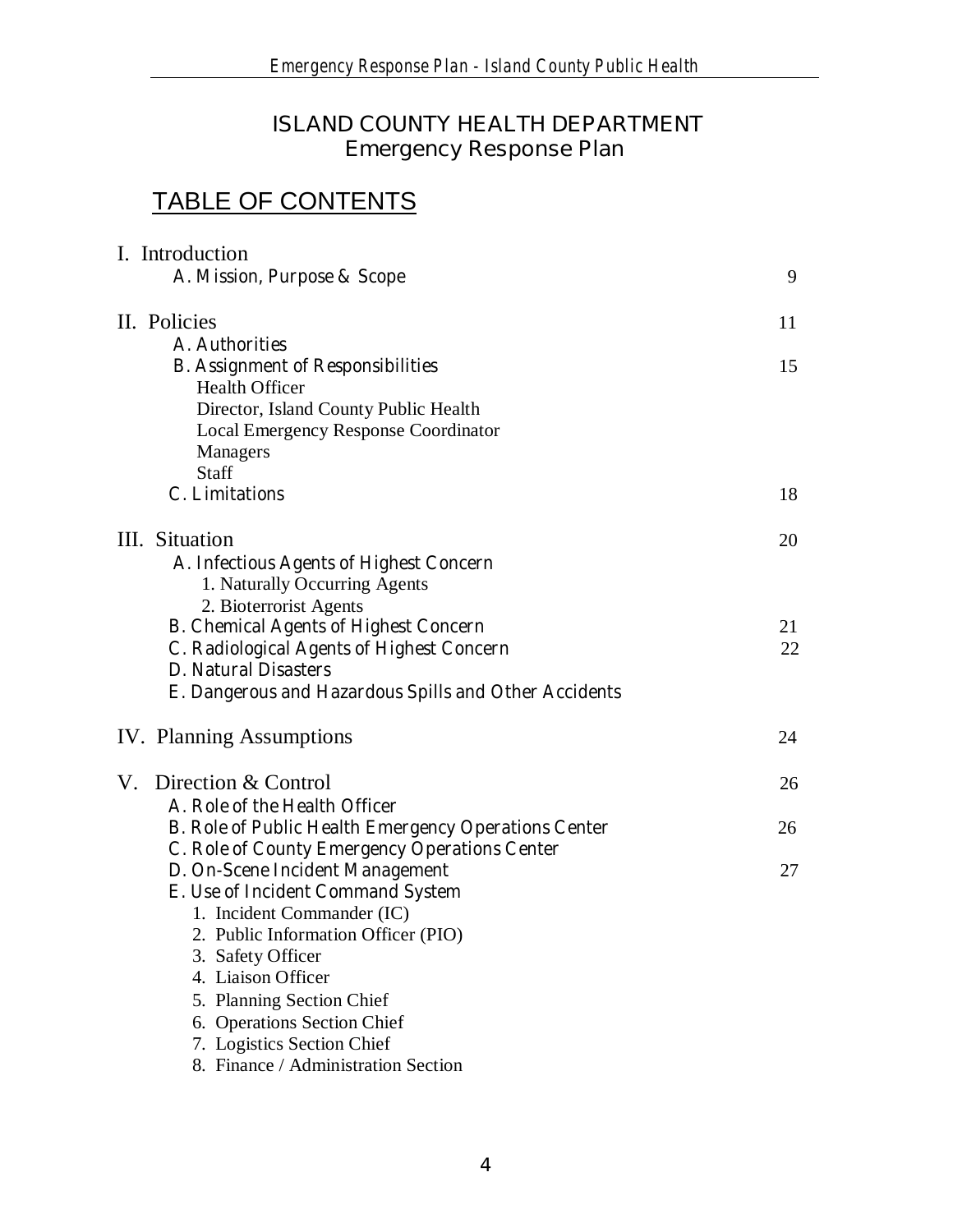| <b>F. Role of Community Partners</b>                 | 28 |
|------------------------------------------------------|----|
| 1. Coroner                                           |    |
| 2. Emergency Management (DES)                        | 29 |
| 3. Emergency Medical Services (EMS)                  |    |
| 4. Fire                                              | 30 |
| 5. Whidbey General Hospital                          |    |
| 6. Law Enforcement                                   |    |
| 7. Island Transit                                    | 31 |
| 8. Mental Health                                     |    |
| 9. Naval Facilities (NAS Whidbey)                    |    |
| 10. Tribes (regional)                                |    |
| <b>G. Role of Washington State Partners</b>          | 31 |
| <b>H. Role of Federal Partners</b>                   | 31 |
| VI. Concept of Operations                            | 31 |
| A. General                                           |    |
| 1. Pre-Event Phase                                   | 32 |
| a. Mitigation Activities                             |    |
| b. Disease Surveillance & Reporting                  |    |
| 2. Response Phase                                    | 34 |
| a. Alerts & Notifications                            |    |
| b. Epidemiology                                      |    |
| c. Controlling the Outbreak                          |    |
| d. Laboratory Services<br>e. Patient Care & Movement |    |
| f. Mass Vaccination or Chemoprophylaxis              |    |
| g. Mental Health                                     |    |
| h. Veterinary Support                                |    |
| <b>I. Mortuary Support</b>                           |    |
| j. Food and Waterborne Disease Response              |    |
| k. Isolation and Quarantine                          |    |
| 3. Recovery Phase                                    | 37 |
| a. Impact Assessment / Evaluation                    |    |
| b. Environmental Restoration                         |    |
| c. Re-entry Authorization                            |    |
| d. Preparation for Subsequent Inf. Disease Outbreak  |    |
| <b>B. Public Information</b>                         | 38 |
| 1. Public Information Officer (PIO)                  |    |
| 2. Joint Information Center (JIC)                    |    |
|                                                      |    |
| <b>C. Communications and Computers</b>               | 39 |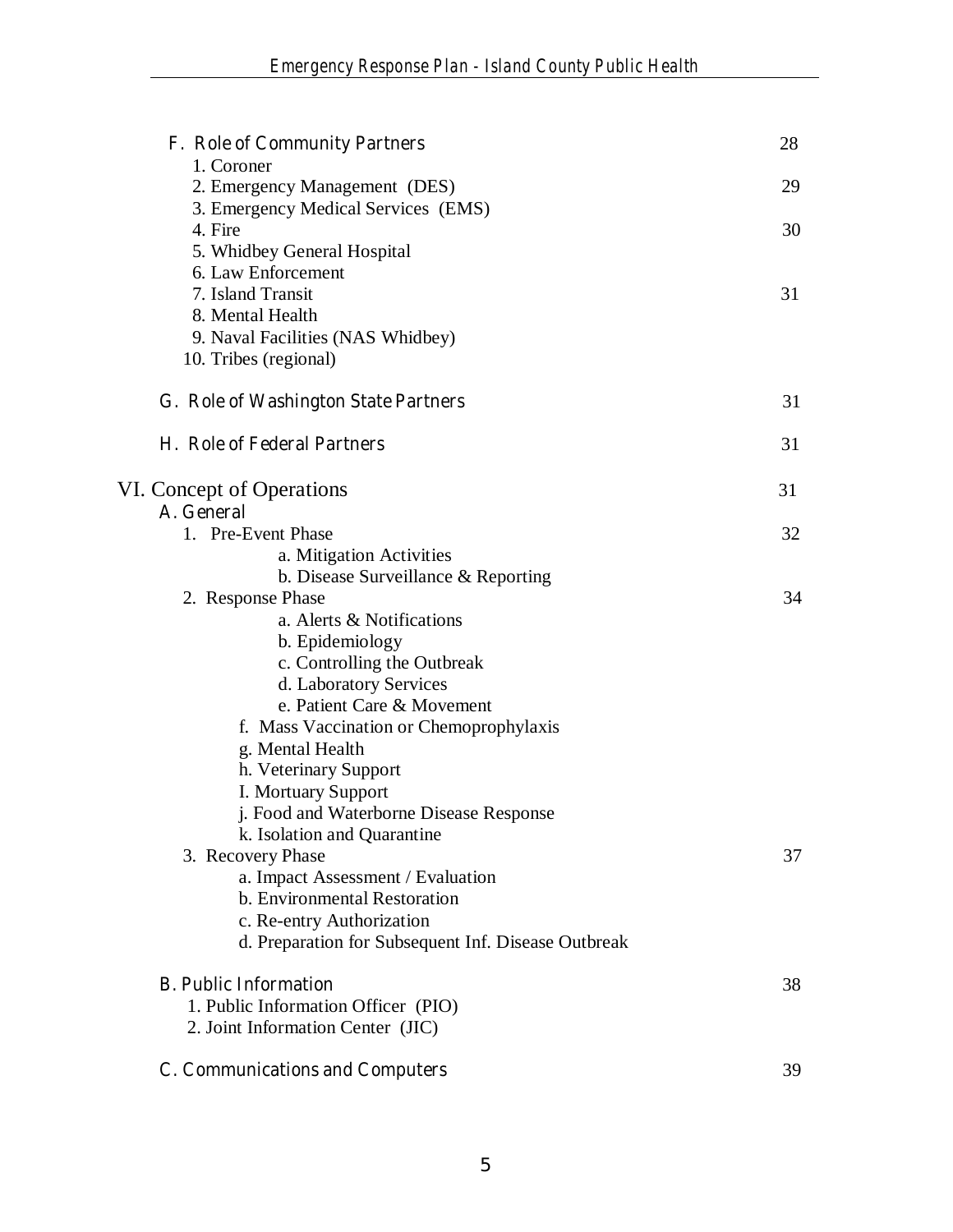| D. Administration, Logistics, and Personnel             | 41 |
|---------------------------------------------------------|----|
| 1. General                                              |    |
| 2. Policies                                             |    |
| 3. Administration                                       |    |
| 4. Fiscal                                               |    |
| 5. Logistics                                            |    |
| 6. Personnel                                            |    |
| <b>VII. Plan Maintenance</b>                            | 43 |
| A. Training                                             |    |
| <b>B. Drills &amp; Exercises</b>                        |    |
| <b>C. Recommending Changes</b>                          |    |
| <b>D. Periodic Reviews and Updates</b>                  |    |
| VIII. Plan Approval                                     | 43 |
| <b>Signature of Approving Authorities</b>               |    |
| <b>ANNEXES</b>                                          |    |
| <b>I</b> Family Emergency Plan                          | 45 |
| A. Preparing for an Emergency: A Family Guide           |    |
| <b>B.</b> Additional Information                        |    |
| <b>II Direction &amp; Control</b>                       | 51 |
| A. Island County Health Dept EOC Organization           |    |
| B. Public Health/ESF-8 Representation in the County EOC |    |
| C. Public Health Representation in On-Scene Incident    |    |
| <b>Management System</b>                                |    |
| (Schematic of Command & Control)                        |    |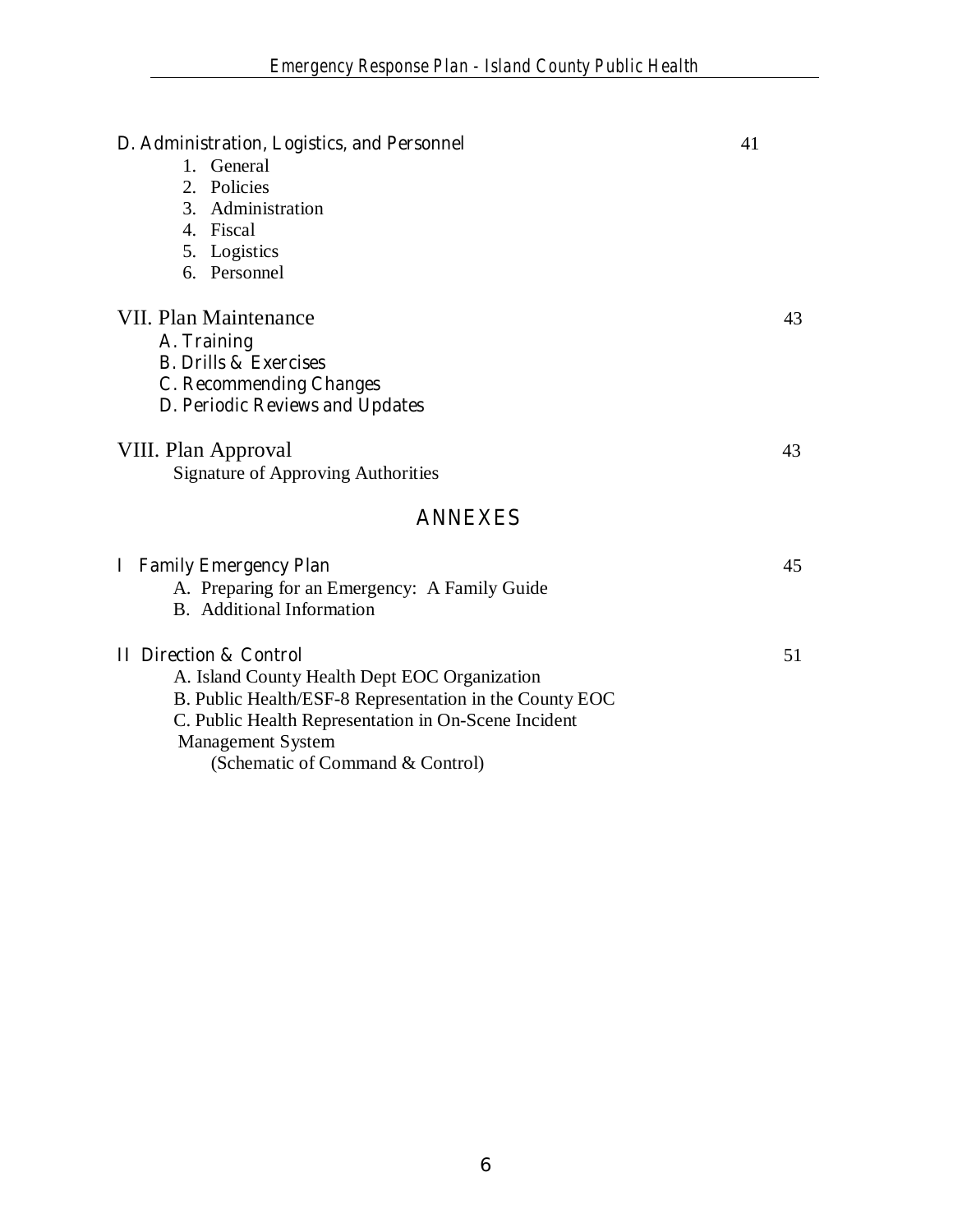| <b>III Pandemic Flu Response</b>                           | 57 |
|------------------------------------------------------------|----|
| <b>IV Zoonotic Disease Response</b>                        | 61 |
| <b>Foodborne Disease Response</b><br>$\mathbf V$           | 65 |
| <b>VI Special Provisions for Bioterrorism</b>              |    |
| A. Homeland Security Alerts                                | 67 |
| 1. Threat Level / Automatic Actions                        |    |
| B. Provisions for Specific Agents                          | 73 |
| 1. Smallpox                                                |    |
| a. Response Teams                                          |    |
| 2. Plague & Other Highly Contagious Diseases               |    |
| 3. Biotoxins                                               |    |
| 4. Designated Hospital Facilities                          |    |
| <b>VII Laboratory Services</b>                             | 77 |
| A. Laboratory Services, Introductory Information           |    |
| 1. Points of Contact                                       |    |
| 2. General Procedures for Packaging and Transport          |    |
| <b>B. Packaging Specimens for Testing at DoH State Lab</b> | 78 |
| 1. Infectious Substances                                   |    |
| 2. Package Systems                                         |    |
| <b>C. Environmental Samples:</b>                           | 80 |
| Collection                                                 |    |
| <b>D. Clinical Samples</b>                                 | 80 |
| 1. Collection                                              |    |
| 2. Confirmatory testing for Smallpox                       |    |
| 3. DoH Guidelines: Smallpox, Anthrax, Plague,              |    |
| Tularemia, and Botulinum Toxin                             |    |
| <b>E. Questions</b> (who to call)                          | 80 |
| F. Shipping Supplies (inventory, where kept, etc.)         | 81 |
| <b>VIII Public Information</b>                             | 83 |
|                                                            |    |
| <b>A. Boilerplate Messages</b><br>1. General Information   |    |
|                                                            |    |
| 2. Agent-Specific                                          |    |
| 3. Media Contact Information                               |    |
| 4. Media Briefing Locations for ICHD                       |    |
| <b>IX</b> Communications                                   | 89 |
| A. Voice                                                   |    |
| 1. Phones                                                  | 91 |
| a. Public Network/PBX                                      |    |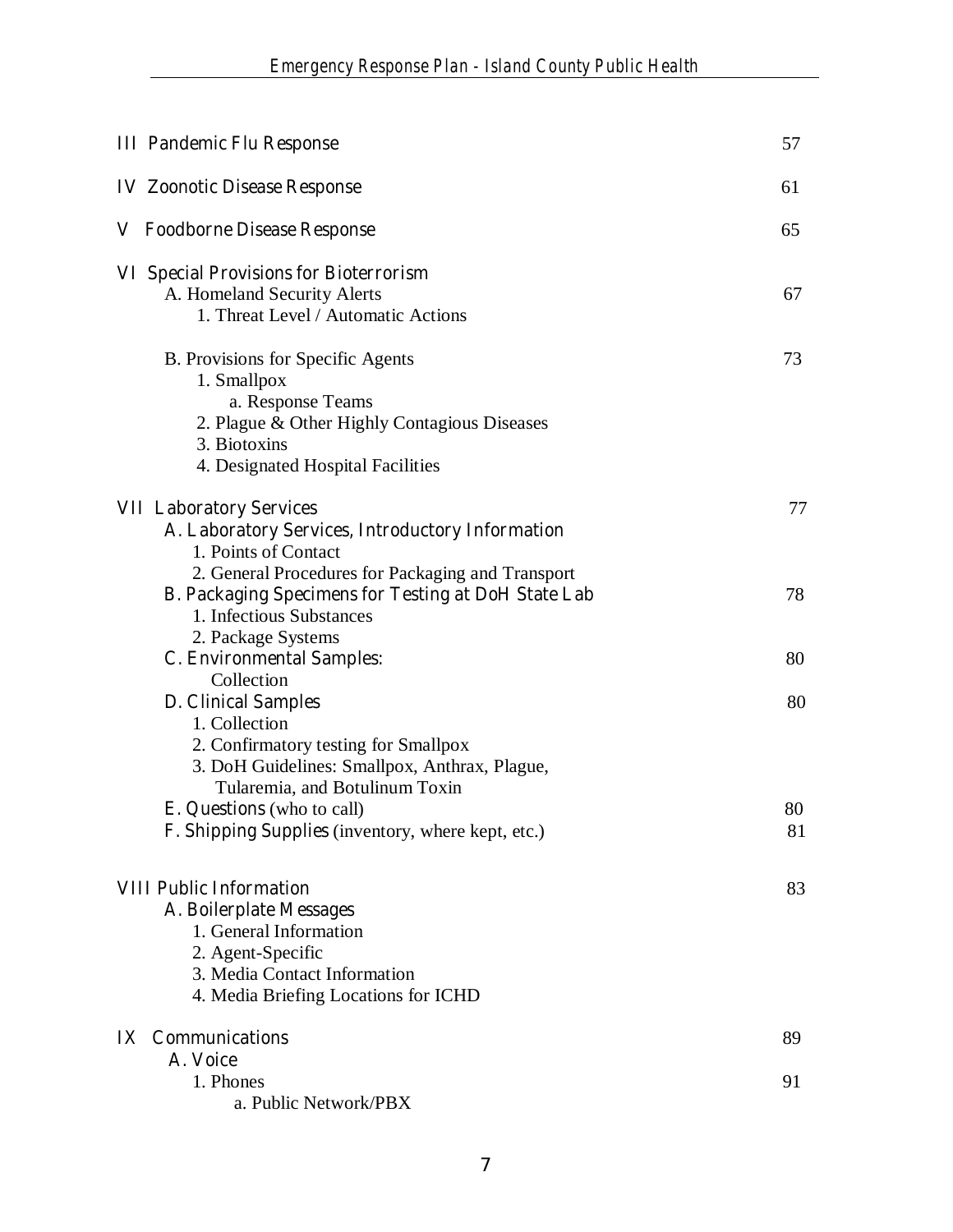| b. Wireless                                                                             |        |
|-----------------------------------------------------------------------------------------|--------|
| c. Satellite                                                                            |        |
| 2. Radios                                                                               | 92     |
| <b>B.</b> Text/Data                                                                     | 92     |
| 1. Pagers                                                                               |        |
| 2. Internet                                                                             |        |
| 3. Health Alert Network / SECURES                                                       |        |
| <b>Abbreviations / Acronyms/ Terms</b>                                                  | Tab 10 |
| <b>Record of Changes</b>                                                                | Tab 11 |
| <b>Distribution List</b><br>(and Acknowledgement of Receipt of Emergency Response Plan) | Tab 12 |
| <b>Mutual Aid Agreements</b>                                                            | Tab 13 |

#### **APPENDICES**

These appendices are guidelines for coordinating Region 1 LHJs in the event of a CD / BT event, and are not prescriptive. They are included for reference to keep us all on the same page.

- **A.** BT CD OUTBREAK RESPONSE FLOW CHART
- **B.** CONTACT INFORMATION / PARTNER NOTIFICATION (REGION 1)
- **C.** INCIDENT COMMAND POSITIONS / ROLES
- **D.** CDC BT DISEASE CATEGORIZATION / STANDARD CASE DEFINITION FOR BT -RELATED AGENTS
- **E.** BT AGENT FACT SHEETS

------------------------------------------------------------------------

LISTING OF AGENTS :

ANTHRAX

 $-$  thru  $-$ 

WATER SAFETY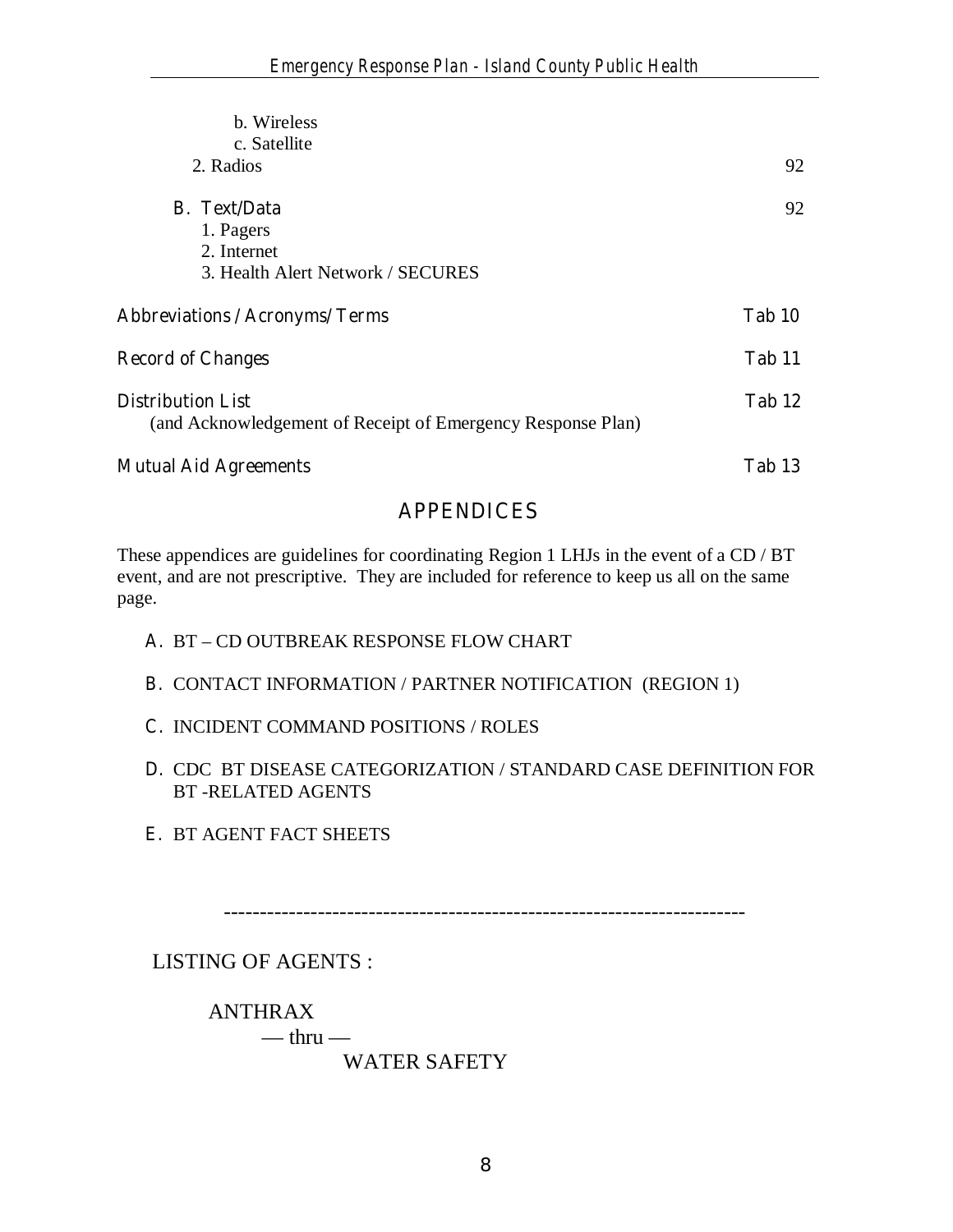INCIDENT COMMAND SYSTEM Chain of Command Table of Organization and Job Action Sheets

**~** Strategic National Stockpile (SNS) plan is in another (RED) notebook ~

# **ISLAND COUNTY PUBLIC HEALTH LOCAL EMERGENCY RESPONSE PLAN**

## **I. INTRODUCTION**

#### **A. MISSION**

The overall mission of this plan is to provide a well-coordinated and effective response in emergency situations in order to protect the health, safety, and quality of life of Island County residents. We will achieve this by coordinating the emergency activities of Island County Island County Public Health with those of other agencies on local, state and federal levels.

#### **B. PURPOSE**

The purpose of this plan is to establish Island County public health emergency functions and responsibilities consistent with federal, state, and local emergency management and public health policies and procedures.

#### **C. SCOPE**

- 1. This document is a comprehensive plan for countywide mitigation, preparedness, response, and recovery activities as they apply to public health. As such, this plan will be consistent with the provisions of both the Washington State Comprehensive Emergency Management Plan (CEMP) and the Island County CEMP. In particular, public health is concerned with the Public Health portions in both CEMPs that deal with health issues.
- 2. This document addresses the public health responses to "all-hazard" emergencies, and focuses on situations that qualify as a public health emergency. A public health emergency is a condition that threatens the health, safety, and quality of life of Island County residents. In particular, public health emergencies include major infectious disease incidents,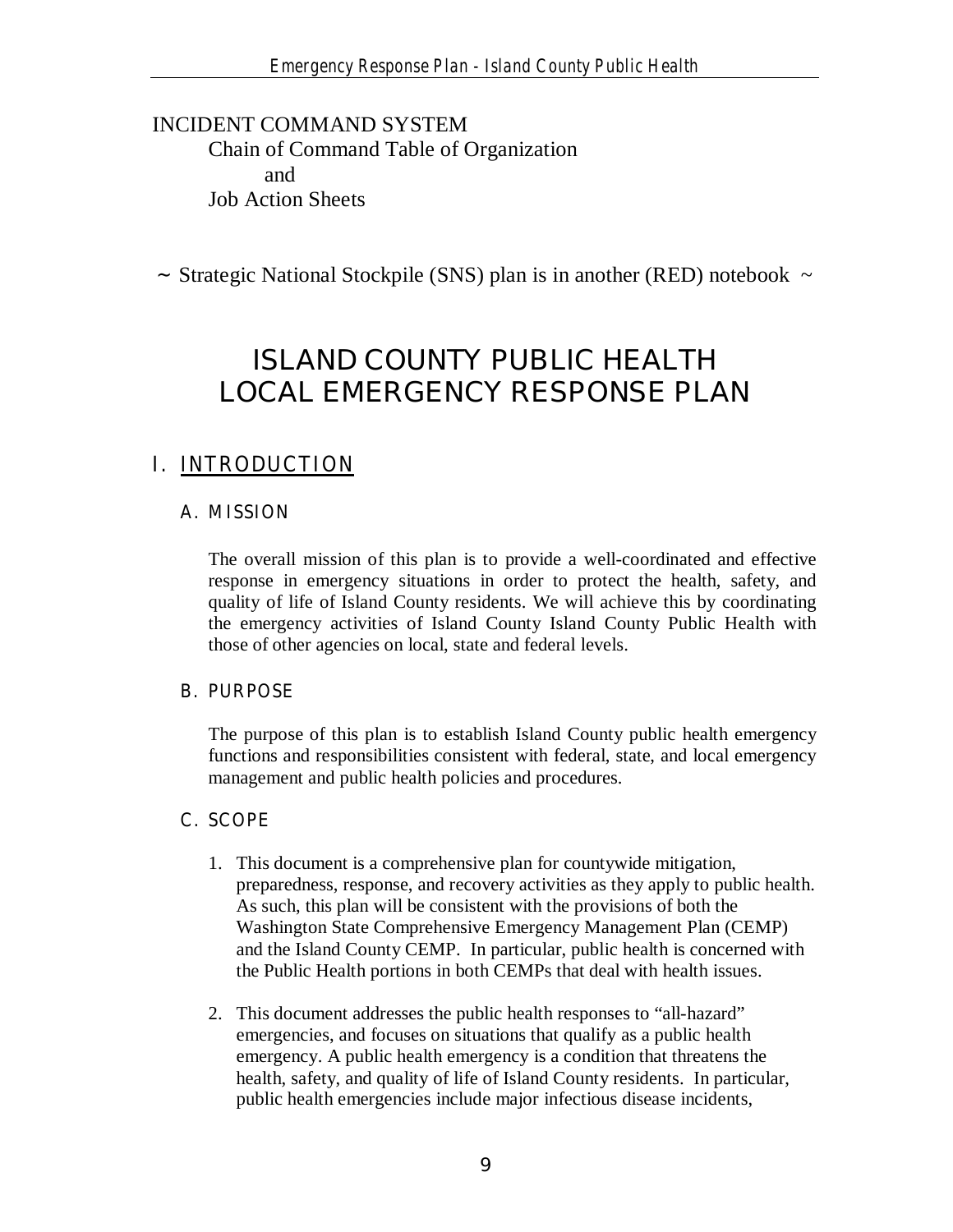whether naturally occurring (pandemic influenza, salmonella, E. coli 0157.H7, etc.) or resulting from a terrorist act (anthrax, smallpox, etc.); terrorist attacks employing chemical or radiological weapons; or conditions resulting from natural disasters (floods, earthquakes, etc.) or accidents (radiological accidents or hazardous spills)

- 3. The Island County Emergency Management Program (CEMP) has evolved over the past several years with monthly meetings of the Disaster Council, convened by the Director of Emergency Management with agency leads involved with planning, carrying out various emergency drills and scenarios, debriefing and periodic education on emergency response preparedness. Island County Island County Public Health has no standing Memoranda of Understanding with local agencies, but long-standing relationships and training have resulted in tacit agreements for support from Disaster Council participants to the degree that needed resources are available. Participating agencies include:
	- a. Emergency Services (EMT/ambulance)
	- b. Island County Sheriff's Office
	- c. Police Chiefs of all three cities of Island County
	- d. Whidbey General Hospital (the only local hospital)
	- e. Fire Chiefs of all Island County Fire Districts
	- f. Red Cross, Island County Chapter
	- g. Naval Station Whidbey Island (HAZMAT, emergency air transport… and other assistance as available)
	- h. Island County Mosquito Fleet support personnel
	- i. Amateur/Ham Radio Club members of Island County
	- j. Washington State Ferry System
	- k. Island County Transit System
	- l. Island County Coroner's services
	- m. Region 1 Bioterrorism Preparedness & Response personnel (epidemiology & training support)

Region 1 Bioterrorism Preparedness & Response planning is ongoing with region-wide surveillance and interagency communication being a focus for improving local and regional readiness and response capabilities for emergent health issues.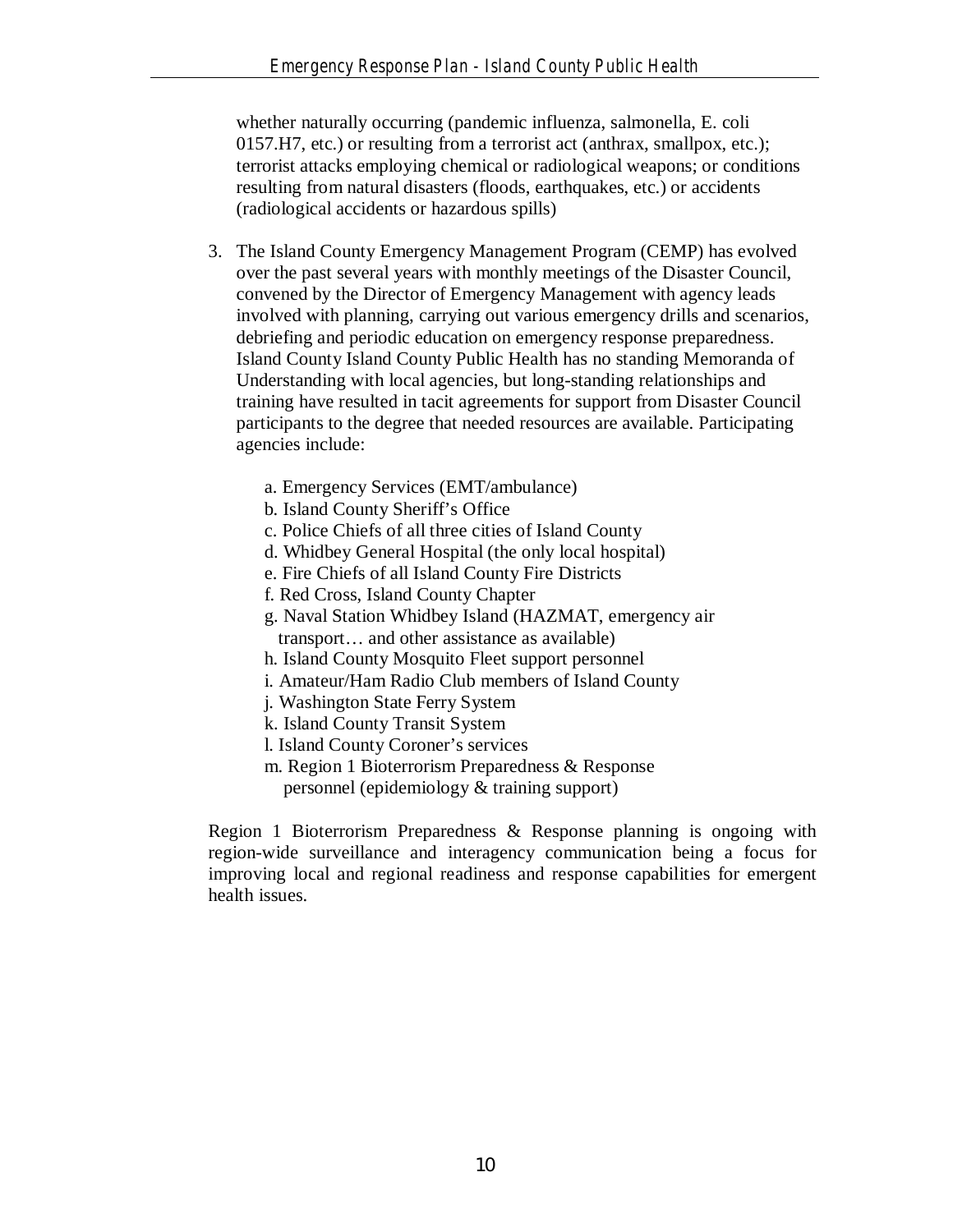## **II POLICIES**

#### **A. AUTHORITIES**

- **1.** Determination of critical priorities in the public health effort will be made in consultation with the Local Board of Health, local elected officials and when involved, state and federal service agencies.
- **2.** Following a communicable disease outbreak, an act of terrorism, or any public health emergency, Island County Island County Public Health shall have the responsibility to provide guidance to their political jurisdictions, partner agencies, and the general public on basic public health issues dealing with communicable diseases, environmental health, and other health concerns as needed during the event.
- **3.** The Director, Island County Public Health shall accomplish coordination of public health services and prioritization in partnership with local, state and federal public health authorities. Decisions involving medical and technical expertise shall be the responsibility of the Public Health Officer, and assignment of such responsibilities shall be at the direction of the Public Health Officer or his/her designated person(s).
- **4.** The Health Department's ability to respond to a bioterrorism, chemical, radiological incident, communicable disease outbreak, or public health emergency will be limited by defined laws and policies, jurisdictional boundaries, and available resources.
	- **a.** Revised Code of Washington (RCW) 70.05 contains the authority for the establishment of local health officers and local boards of health:
		- (1.) RCW 70.05.060 Local boards of health are granted the authority to supervise all matters pertaining to the preservation of the life and health of the people within its jurisdiction.
		- (2.) RCW 70.05.070 The local Health Officer shall control and prevent the spread of any dangerous contagious or infectious disease that may occur in his/her jurisdiction.
		- (3.) RCW 70.05.090 Requires physicians to report dangerous contagious or infectious diseases, or any disease required to be reported by the State Board of Health, to local health officers of the department of health within 24 hours of attending to that patient.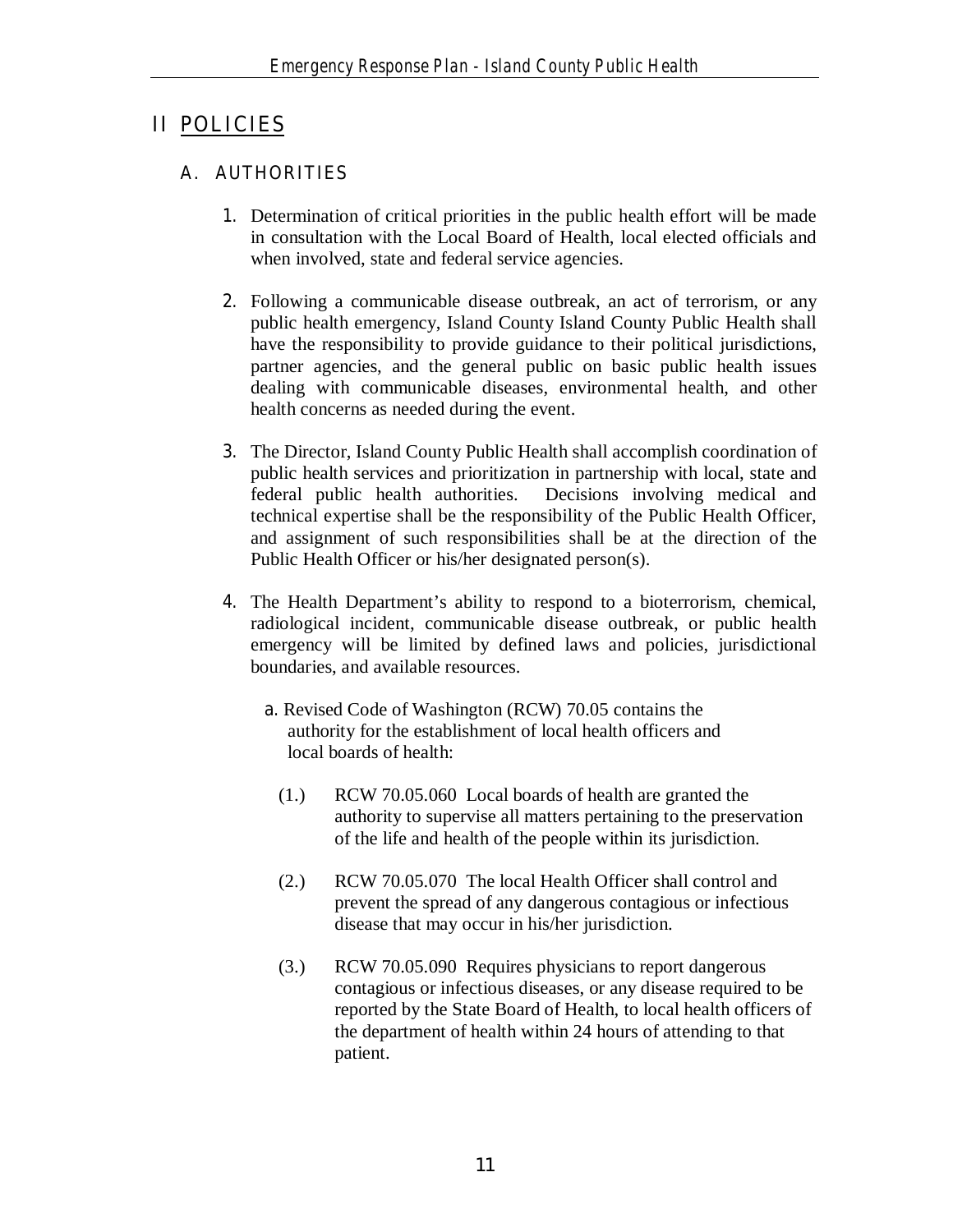- (4.) RCW 70.05.110 Local boards of health and health officers are required to report to the State Board of Health certain specified diseases, upon discovery of the diseases.
- (5.) RCW70.05.120 Contains penalties for any person violating chapter 70.05
- **b.** RCW 38.52 Contains the authority of both the state and local jurisdictions for the operation of the emergency management system.
	- (1.) RCW 38.52.010(6) Defines an "emergency or disaster" as "an event or set of circumstances which: ( i ) Demands an immediate action to preserve public health, protect life, protect public property, or to provide relief to any stricken community overtaken by such occurrences, or (ii) reaches such a dimension or degree of destructiveness as to warrant the governor declaring a state of emergency pursuant to RCW 43.06.010."
	- (2.) RCW 38.52.010(1) Defines "emergency management" as "the preparation for and the carrying out of all emergency functions, other than functions for which the military forces are primarily responsible, to mitigate, prepare for, respond to, and recover from emergencies and disasters, and to aid victims suffering from injury or damage, resulting from disasters caused by all hazards, whether natural, technological, or human caused".
	- (3.) RCW 38.52.070 Addresses the establishment and the authority of the local emergency operations centers (EOCs).
	- (4.) RCW 38.52.070(1) Authorizes local EOCs to provide assistance outside the boundaries of their political subdivisions when required.
	- (5.) RCW 38.52.080 Extends the powers, duties, rights, privileges, and immunities of those employees to work outside their political subdivisions when they are rendering necessary aid in other jurisdictions.
	- (6.) RCW 38.52.091 Authorizes mutual aid agreements.
	- (7.) RCW 38.52.110(2) If the Governor issues an emergency proclamation in response to a disaster, the chief executive of counties, cities and towns, and the directors of the local EOCs "have the power to command the service and equipment of as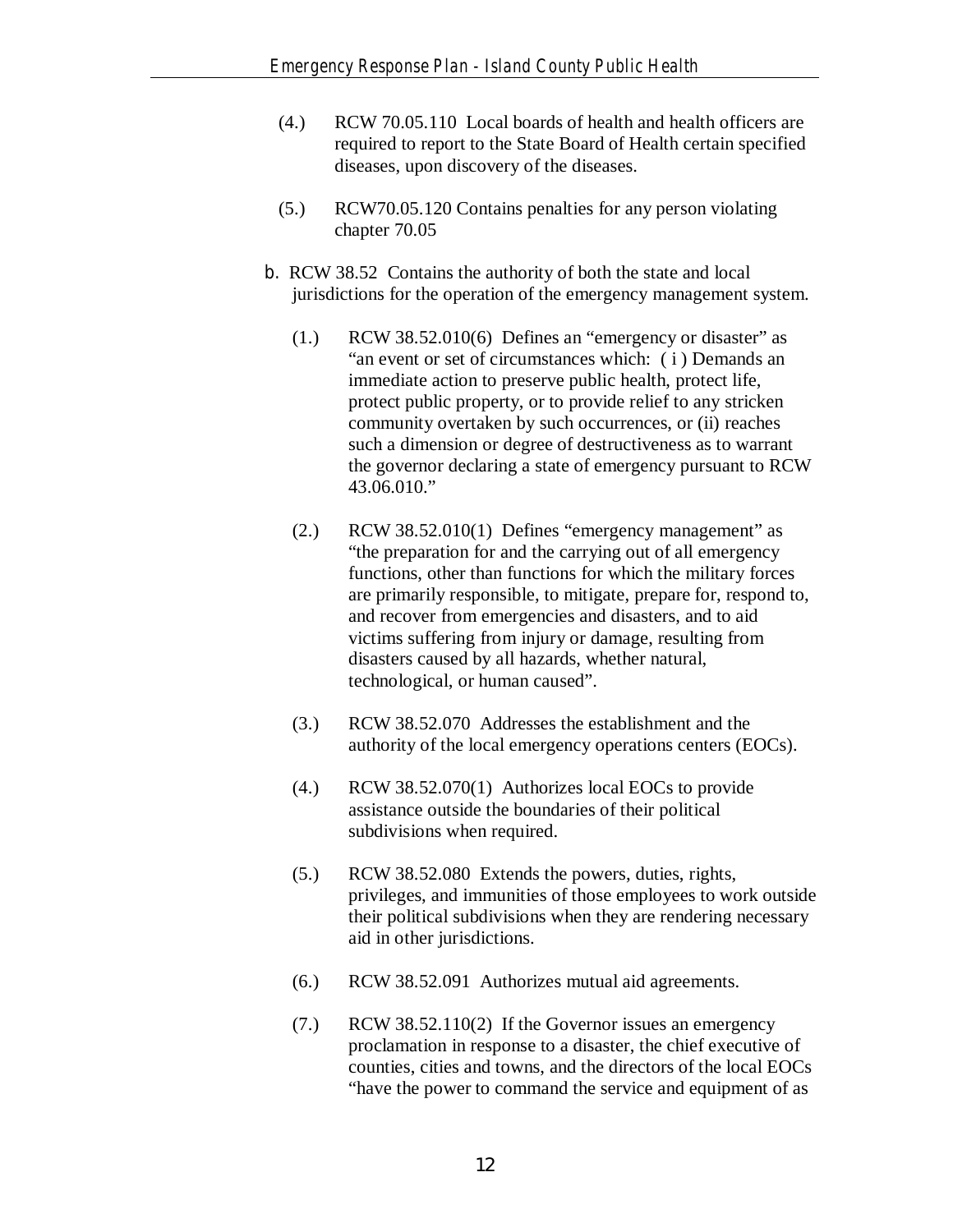many citizens as considered necessary" to deal with the disaster.

- **c**. RCW 43.06.010(12) The governor is authorized to proclaim an emergency "after finding that a public disorder, disaster, energy emergency, or riot exists within this state or any part thereof which affects life, health, property, or the public peace."
- **d**. RCW 43.20.050(4). Requires "all local boards of health, health officials, officers of state institutions, police officers, sheriffs, constables and all other officers and employee of the state or any county, city or township thereof, shall enforce all rules adopted by the State Board of Health."
- **e**. Washington Administrative Code (WAC) 246-100-036. Makes the responsibility of the local health officer to "review and determine appropriate action for …instituting disease prevention and infection control, isolation, detention, and quarantine measures necessary to prevent the spread of communicable disease, invoking the power of the courts to enforce those measures when necessary."
- **f.** WAC 246-100-040. Specifies the procedures for isolation or quarantine.
- **g.** WAC 246-100-045. Specifies the conditions and principles for isolation or quarantine.
- **h.** WAC 246-100-050. Provides information on isolation or quarantine premises.
- **i.** The State Board of Health has adopted a series of rules requiring health care providers, laboratories, health care facilities, veterinarians, and others to report specified notifiable conditions to the local health officer or the Washington State Department of Health (DOH) – WAC 246-101-101, - 201, - 301, and - 405.
- **j.** WAC 246-101-425. Requires members of the general public to "cooperate with public health authorities in the investigation of cases and suspected cases, or outbreaks and suspected outbreaks of notifiable conditions or other communicable diseases" and to "cooperate with the implementation of infection control measures, including isolation and quarantine."
- **k.** WAC 246-101-505. Local Health officers shall review and determine the appropriate action for instituting disease prevention and infection control, isolation, detention and quarantine measures necessary to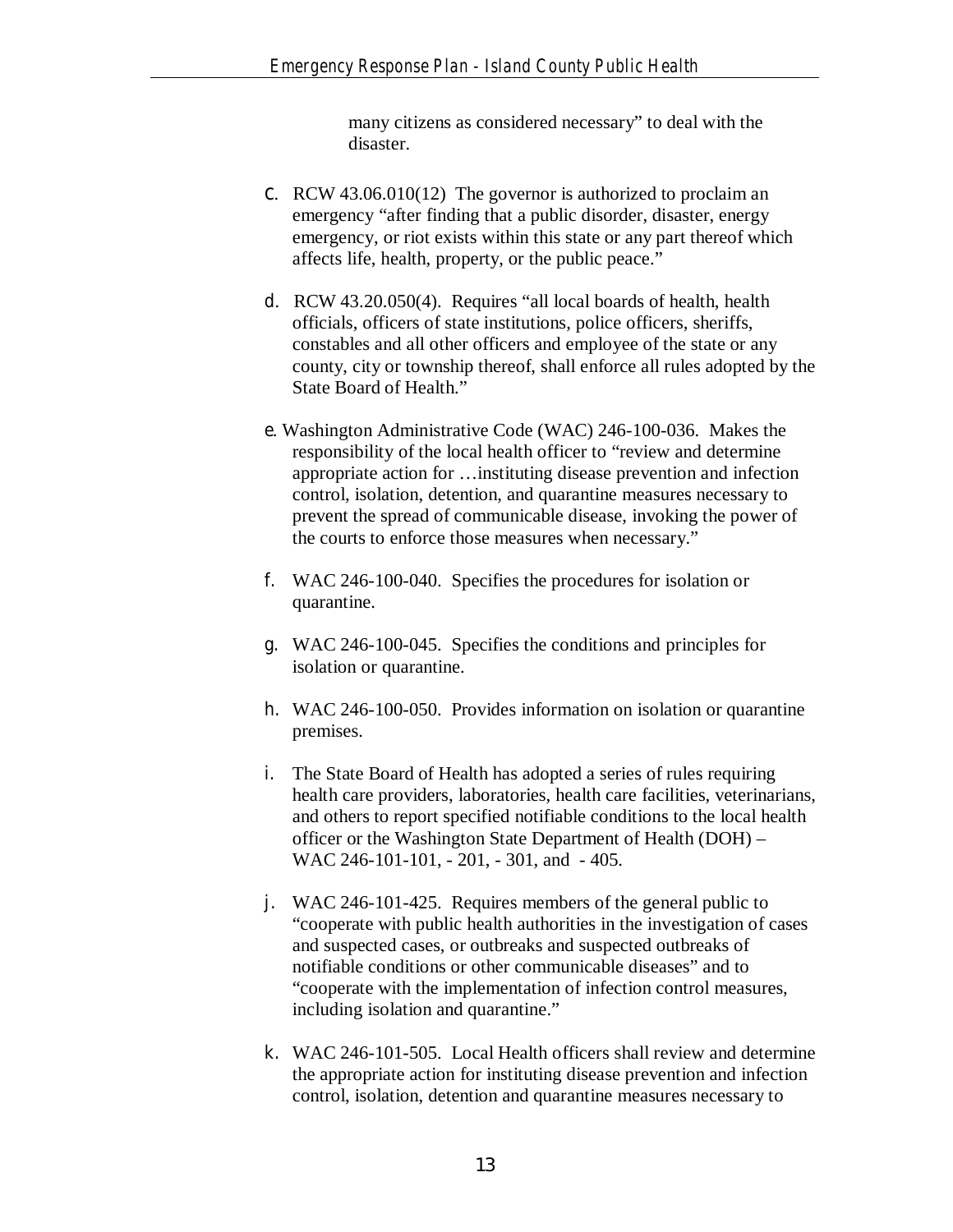prevent the spread of communicable disease, invoking the powers of the courts to enforce these measures when necessary.

- **l.** WAC 173 303. Dangerous Waste Regulations. Governs the identification, storage, handling, transportation, and disposal of waste materials designated as dangerous.
- **m.** 40 Code of Federal Regulations (CFR) 300, National Oil and Hazardous Substance Pollution Contingency Plan. Applies to discharges of oil into or on navigable waters of the US, and releases into the environment of hazardous substances, and pollutants or contaminants which may present and imminent and substantial danger to public health or welfare of the US. Provides for efficient, coordinated, and effective response to releases of oil and hazardous substances in accordance with the Comprehensive Environmental Response, Compensation, and Liability Act (CERCLA) and the Clean Water Act (CWA).
- **n.** CERCLA 40 CFR 302. Designation, Reportable Quantities, and Notification. Requires notification of the National Response Center (NRC) in the event that a reportable quantity (RQ) of a hazardous substance is released to the environment.
- **o.** 40 CFR 260 270. Resource Conversation & Recovery Act (RCRA) requires notification of local authorities (police and fire) for releases of hazardous waste when:
	- The release is serious enough to endanger human health or the environment outside the facility;
	- Has reached surface water anywhere; or
	- Requires evacuation of civilians outside the facility.

Most RCRA hazardous wastes are also CERCLA hazardous substances so complying with CERCLA reporting requirements is sufficient for complying with RCRA.

- **p.** The Toxic Substances Control Act (TSCA) requires the Environmental Protection Agency (EPA) be notified in the event of a Polychlorinated Biphenyls (PCB) release of 10 pounds or more. The NRC should be notified of a fire involving a PCB transformer.
- **q.** CWA requires release of an RQ of a hazardous substance or harmful quantity of oil into or upon navigable waters be reported to NRC.
- **r.** The Hazardous Materials Transportation Act (HMTA) requires releases of hazardous substances during a transportation related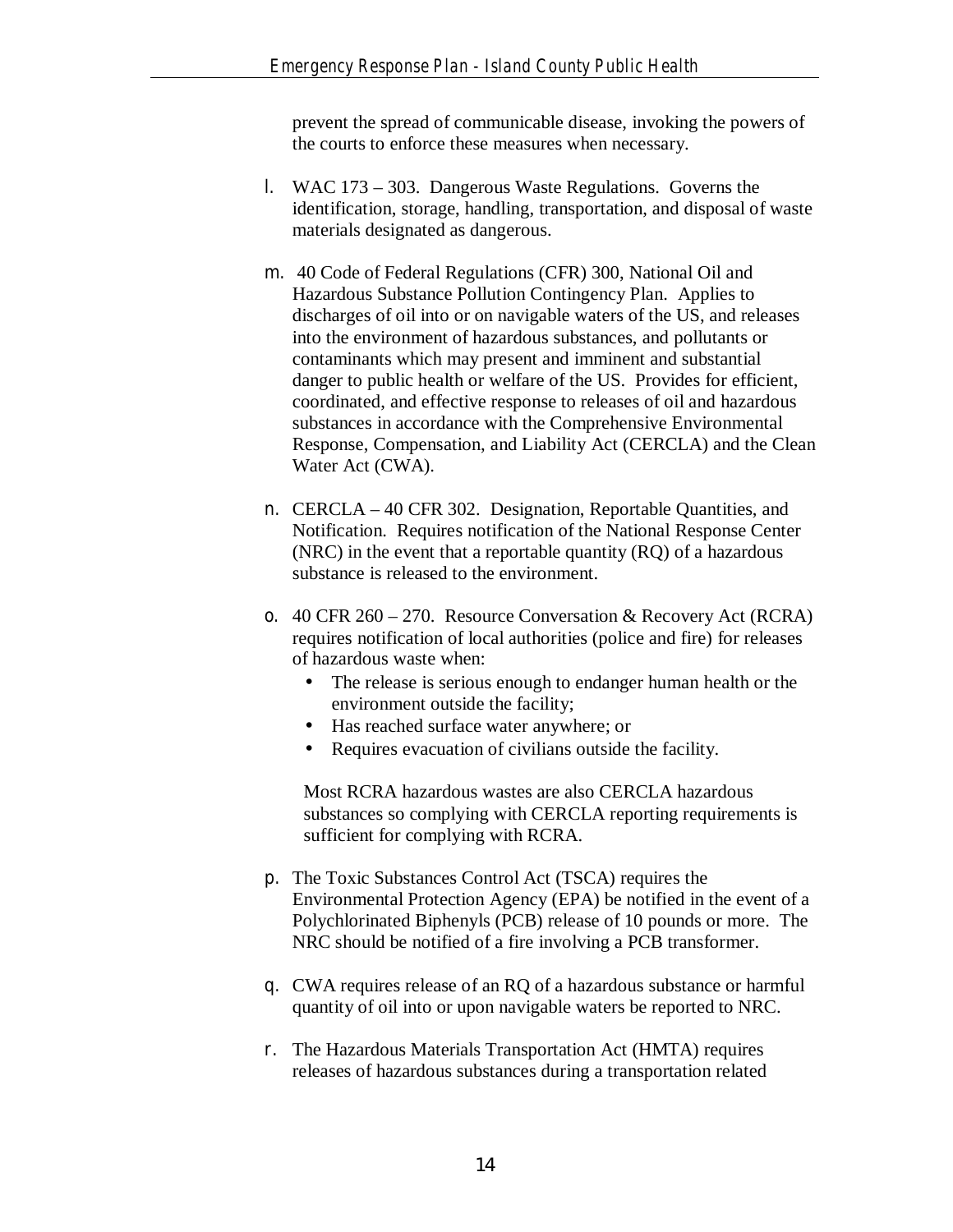incident be reported to the US Department of Transportation (DOT) if:

- A person is killed or hospitalized;
- Property damage exceeds \$50,000;
- Radioactive contamination;
- Or release of an etiologic agent.
- **5.** RCW 70.05.070. The local Health Officer shall control and prevent the spread of any dangerous contagious or infectious disease that may occur in his/her jurisdiction.
- **6.** RCW 43.20.050(4). All police officers, sheriffs, constables and all other officers and employees of the state or any county, city or township thereof, shall enforce all rules adopted by the State Board of Health.
- **7.** WAC 246-101-505. Local Health Officers shall review and determine the appropriate action for instituting disease prevention and infection control, isolation, detention and quarantine measures necessary to prevent the spread of communicable disease, invoking the powers of the courts to enforce these measures when necessary.
- **8.** WAC 246-101-425. Members of the general public shall cooperate with public health authorities in the investigation of cases and suspected cases, and cooperate with the implementation of infection control measures including isolation and quarantine.

#### **B. ASSIGNMENT OF RESPONSIBILITIES**

#### **1. Health Officer:**

 During an emergency involving public health, the County Health Officer, or his/her designee, will serve as the Health Lead in Unified Command according to the Incident Command System. Operating from the county EOC, the Health Officer or his/her designee will decide public health policy, maintain contact with other agencies, develop public health priorities, lead public health event response, and delegate tasks as needed in any public health emergency.

- **a.** Prior to an Emergency, the Health Officer, or his/her designee, will:
	- Communicate public health information, roles, capacities, and legal authorities to all emergency response partners.
	- Maintain regular communication with emergency response partners, including maintaining a current directory of partners and identifying appropriate methods for contact in emergencies.
- **b.** During an emergency, the Health Officer, or his/her designee will: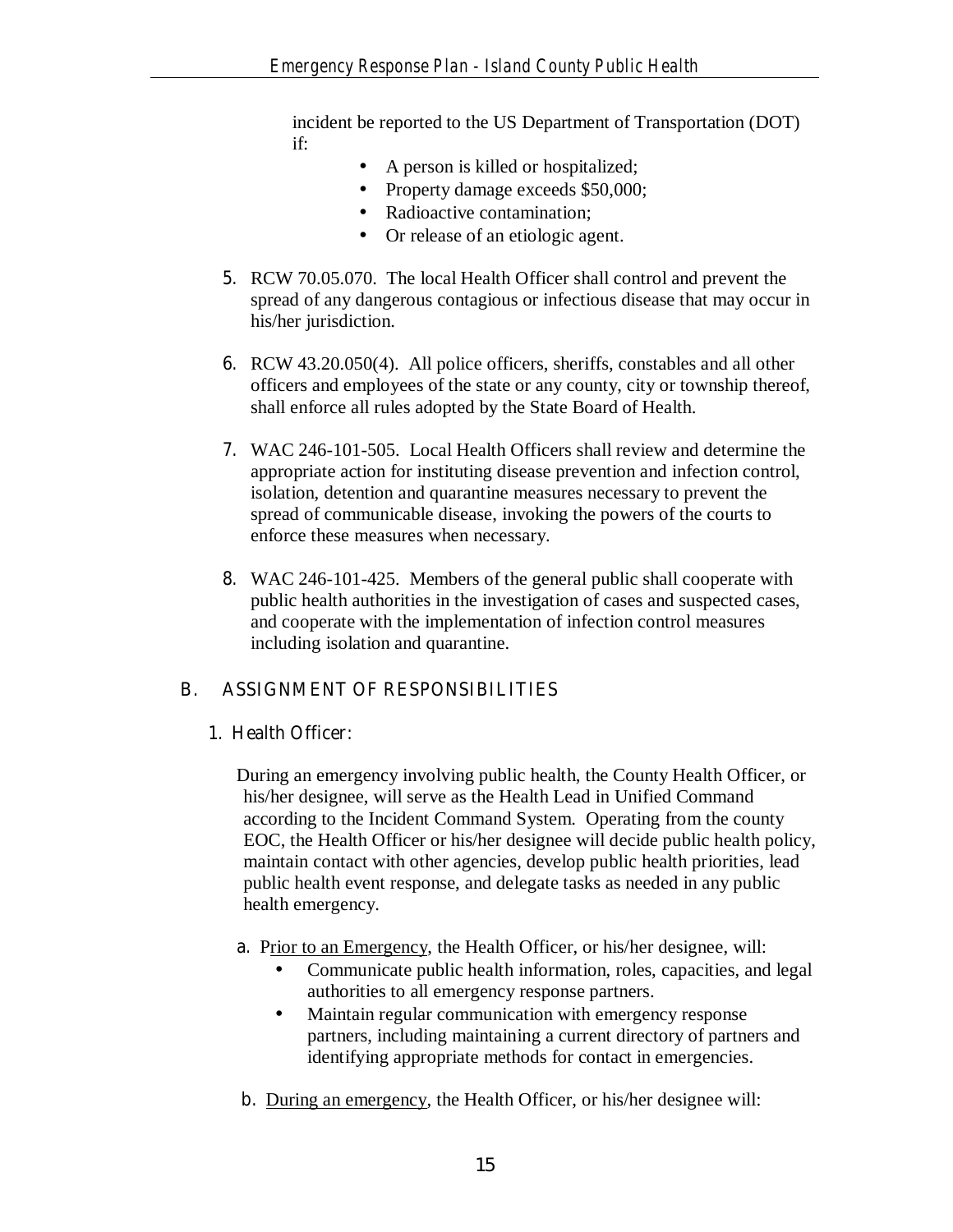- Activate the ICS for the district's emergency response.
- Participate in the operations of the Island County Emergency Operations Center (EOC), either directly or through a liaison officer.
- Maintain regular communication with emergency response partners consistent with ICS practices and current county emergency management procedures.
- **c.** Immediately following an emergency, the Health Officer, or his/her designee, will:
	- Develop and implement an analytical and decision-making process whereby the emergency can be evaluated and declared to be at an end.
	- Continue the chain of command and ICS for emergency response.
	- Maintain a Health Department liaison officer at the EOC, or participate directly, as appropriate.
	- Continue regular communications with emergency response partners.
- **d.** During recovery phase of the emergency, the Health Officer will work with the Director of Island County Public Health to establish and implement a recovery plan for the Health Dept.

#### **2. Director of Island County Public Health**

 The Director of Island County Public Health will support the County Health Officer as Incident Commander and may serve as Incident Commander during a public health emergency if the County Health Officer is unavailable.

- **a.** Prior to an emergency, the Director of Island County Public Health, or his/her designee, will:
	- Establish a chain of command in accordance with the Incident Command System (ICS) that the Health Dept. will use to manage its response activities during the emergency.
	- Establish the primary and alternate location from which to manage the department's Public Health Emergency Coordination Center (PHECC).
	- Assure that communication and computer equipment necessary to manage district activities will be readily available in an emergency.
	- Identify and obtain necessary equipment and supplies that may be needed to manage the department's activities during an emergency.

**b.** During an emergency, the Director of Island County Public Health, or his/her designee, will: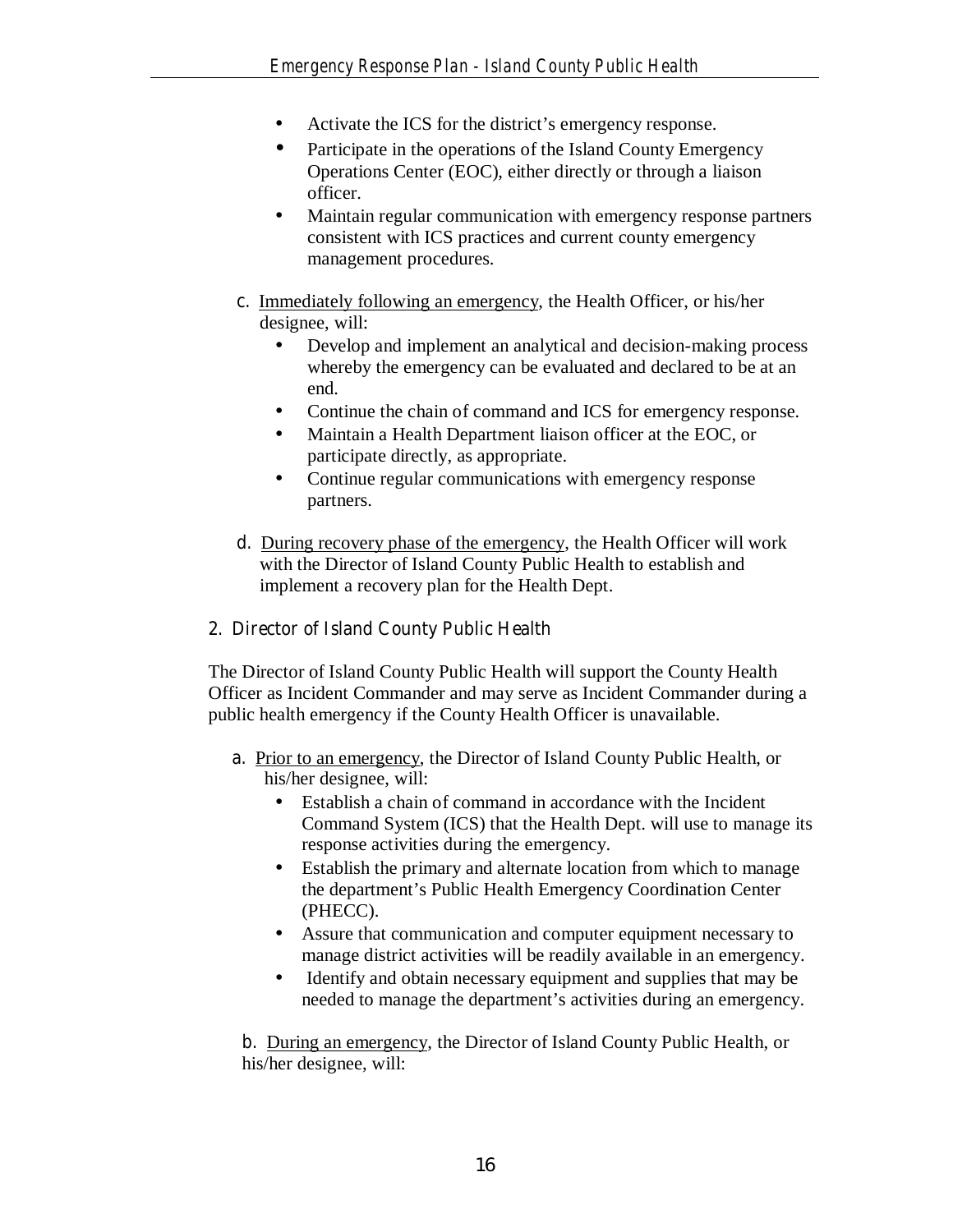- Maintain regular communication with emergency response partners, consistent with ICS practices and current county emergency management procedures.
- Communicate with department managers on the status of staff, clientele, and property,
- **c.** Immediately following an emergency, the Director of Island County Public Health, or his/her designee, will:
	- Communicate with managers on the status of staff, clientele, and property.
	- Manage the department from the ECC.

#### **3. Local Emergency Response Coordinator (LERC)**

- **a.** Prior to an emergency, the LERC will:
	- Serve as the primary point of contact within the Health Department for all matters pertaining to emergency planning, preparedness, and response.
	- Develop and maintain relationships with community partners.
	- Maintain this plan on the basis of currency, accuracy, and completeness.
	- Procure all supplies needed to support emergency planning, preparedness, and response activities.
- **b.** During and immediately following an emergency: Duties as assigned by the Director of Island County Public Health.

#### **4. Managers**

Managers of all levels of the department are responsible for assuring that all employees responsible to them are trained and understand emergency response policies and procedures.

- **a.** Prior to an emergency:
	- Ensure staff in their program areas store supplies for use during an emergency, such as first aid materials, water, food, appropriate personal protection devices for staff's role in the emergency, etc.
	- Ensure that their staff has the training, understanding, and practice to execute their roles during the emergency.
- **b.** During an emergency:
	- Locate staff in their program areas and direct evacuation or other actions needed for the health of staff and clients of the department.
	- Implement assigned duties per the Health Department Emergency Response Plan.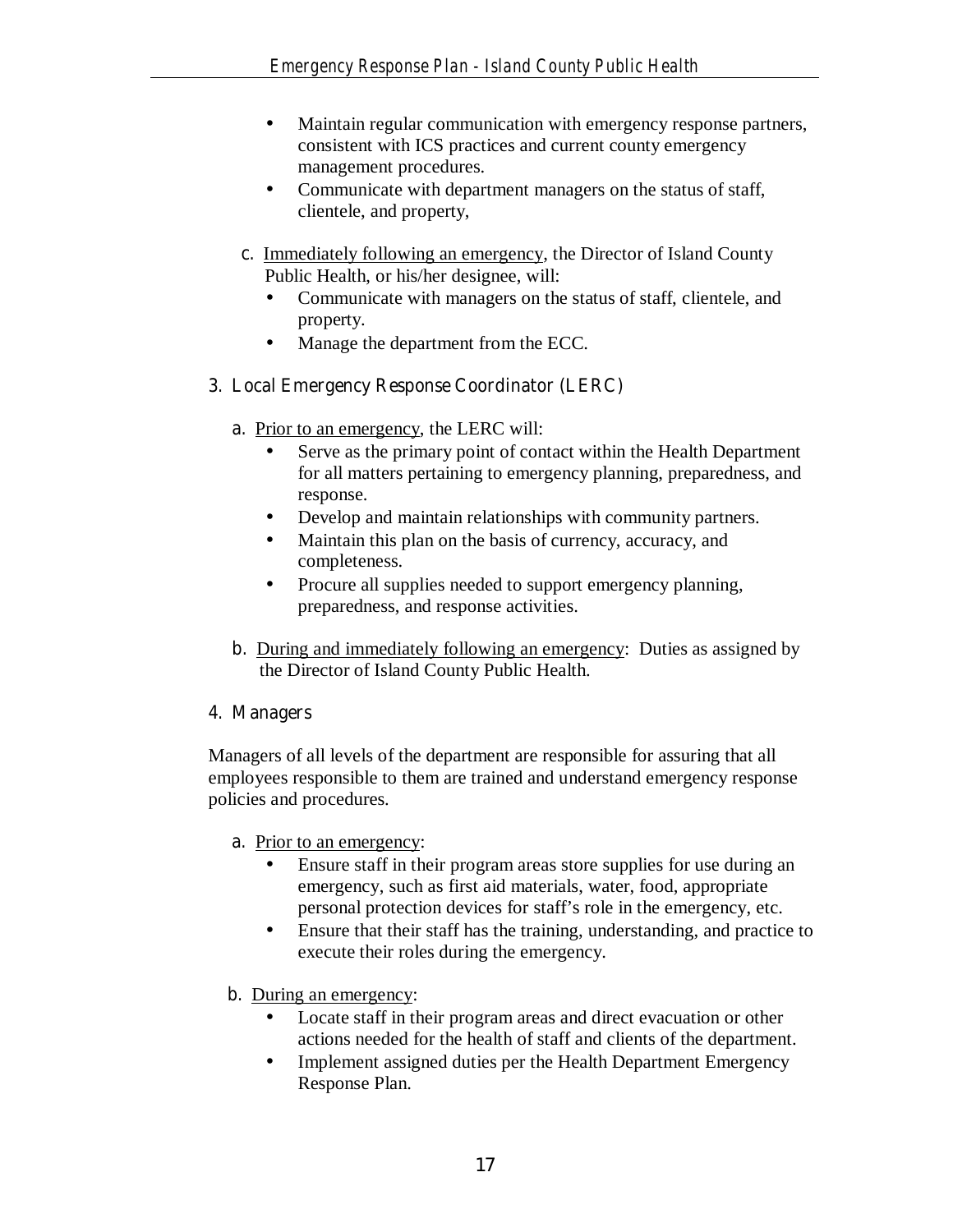- **c.** Immediately following an emergency:
	- Locate all staff in their program areas and provide needed support for the health of staff and clients of the department.
	- Complete a situation assessment, addressing the following:
		- 1. Determine what has happened within the department and immediate neighborhood and what can be done about it with existing staff.
		- 2. The status of Health Department employees and facilities, and the district's capability to carry on Health Department responsibilities and programs.
	- Depending on the event, ensure that staff has contacted appropriate local, state, regional and federal agencies as specified in program policies.

#### **5. Staff**

All staff is responsible for fully understanding and for carrying out these procedures as detailed in this Emergency Response Plan.

- **a.** Prior to an emergency:
	- Review and understand the Public Health Emergency Response Plan
	- Prepare work areas and vehicles for a potential emergency. Examples include: identifying escape routes and ensuring the pathways are clear; locating emergency equipment, such as fire extinguishers and first aid kits in their work areas, and ensuring they are kept ready for use; storing water and food in the trunk of their car; preparing an emergency plan with their families for contacting and connecting after an event; ensuring cell phones and batteries are kept in good condition for possible use during an emergency.
	- Prepare to carry out their specific emergency responsibilities during an event.
- **b.** During an emergency
	- If the emergency occurs during working hours, if required, evacuate the premises. Activate family emergency plan to safeguard family and personal property. (See Appendix I for family emergency plan details.)
	- If the disaster occurs during non-working hours, ensure family members are cared for in accordance with the family emergency plan.
- **c.** Immediately following an emergency:
	- Report to work for assignment in accordance with this Emergency Response Plan. If unable to reach their normal work location, staff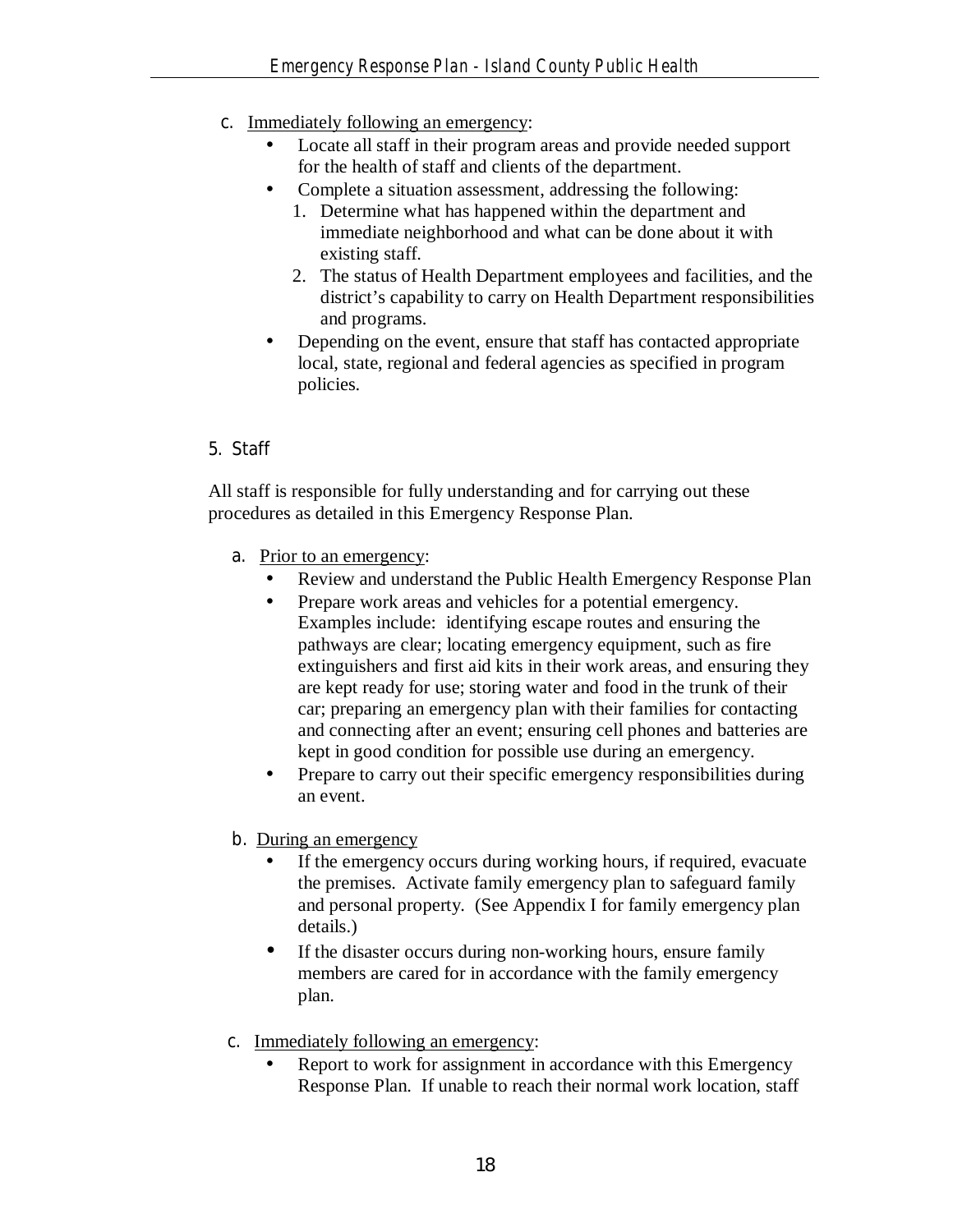should report to the nearest fire station or public facility and offer assistance as needed.

If necessary, assist with immediate first aid and rescue efforts.

#### **C. LIMITATIONS**

**1.** In the event of any act of an emergent nature not of an immediate threat to personal health, the Island County Comprehensive Emergency Management Plan (CEMP) is the primary source for information on Policy and Procedure for emergency response.

- **2.** Depending on the type and severity of the bioterrorism, chemical, radiological incident, communicable disease outbreak, or public health emergency the County Health Department's response may be limited by such factors as, but not limited to the following:
	- Damage to facilities and infrastructure
	- Transportation services
	- Staff reluctance to respond
	- Department's lack of surge capacity (number staff and required expertise)
	- Communication difficulties.

 **3.** The Director of Emergency Support has Mutual Support Agreements (MAAs) with various local emergency response agencies. The use of MAAs can mitigate some event limitations. However, the circumstance of each situation or event dictates the extent that agreements can be implemented. The only written support agreement that Island County Public Health presently has is with the county's emergency dispatch service (ICOM), a 911-phone service providing 24/7 call-up for on-call department of health emergency support personnel.

 **4.** Region 1 Bioterrorism Preparedness and Response personnel are presently working on region-wide surveillance and communication support programs, training and procuring needed personnel and hardware to accommodate identified needs within the region, with the understanding that all assets will be made available region-wide. Required personnel and equipment needs have been identified, but are not yet fully available.

 **5. Event detection**: At present laboratory and emergency room reporting are the major means of event detection. Reporting from local physician offices has markedly improved, but is still occasionally lax, even on notifiable disease reporting. This is a perennial occurrence, and is a barrier to timely action in the event of a truly emergent biological event.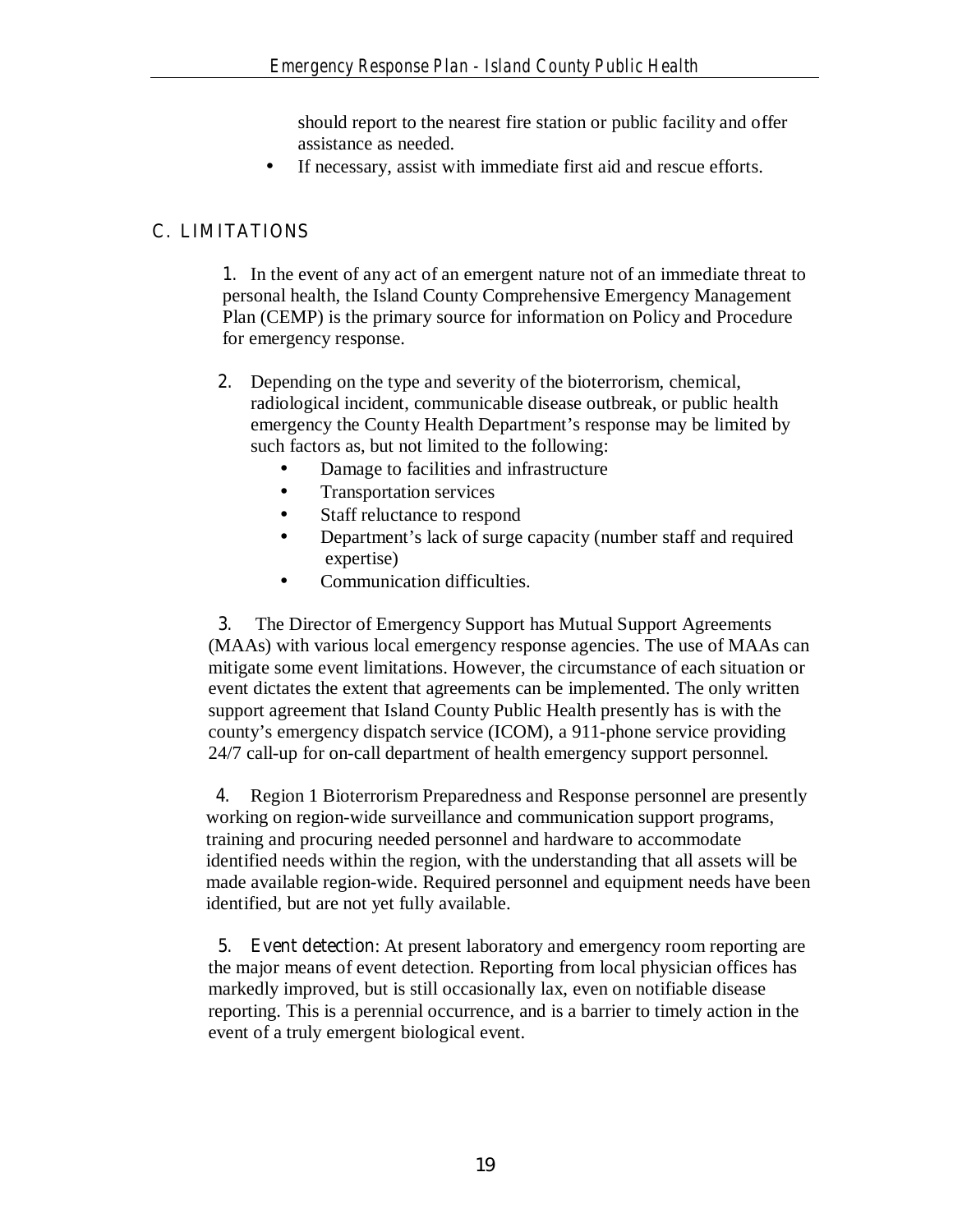# **III. SITUATION**

#### **A. Infectious Diseases of Highest Concern**

Infectious diseases pose a significant public health threat to the residents of Island County. Any of a number of known infectious diseases might be used in a bioterrorist attack, emerge as a naturally occurring disease outbreak, or result from a natural disaster or human accident. The control of infectious diseases involves early detection so that effective control measures can be implemented.

See Appendix IV.

#### **1. Naturally occurring infectious diseases of highest concern**

These diseases can be broadly grouped by the following five clinical presentations:

- a. **Enteric**. Enteric diseases are caused by a variety of bacterial, viral, and protozoan agents; and are responsible for most of the common disorders of the gastrointestinal track. Diseases having an enteric presentation may include, but are not limited to: Campylobacter, cholera, Giardia, salmonella, shigellosis, and E. coli.
- b. **Respiratory**. Respiratory diseases can be caused by a host of viral or bacterial organisms. Diseases having a respiratory presentation may include, but are not limited to: anthrax, influenza, diphtheria, mumps, and pertussis.
- c. **Rash Diseases**. A number of diseases have rashes as their primary symptoms. These diseases include, but are not limited to: chicken pox, measles, monkey pox, and smallpox.
- d. **Neurological**. A number of diseases cause paralysis or encephalitis. These include, but are not limited to: botulism, polio, rabies, and West Nile Virus (WNV).
- e. **Other**. Diseases having other symptoms include, but are not limited to: HIV/AIDS, malaria, plague, and tularemia.

#### **2. Bioterrorist agents of highest concern**

According to the CDC, the following infectious diseases have been identified as most likely to be used in a bioterrorism event: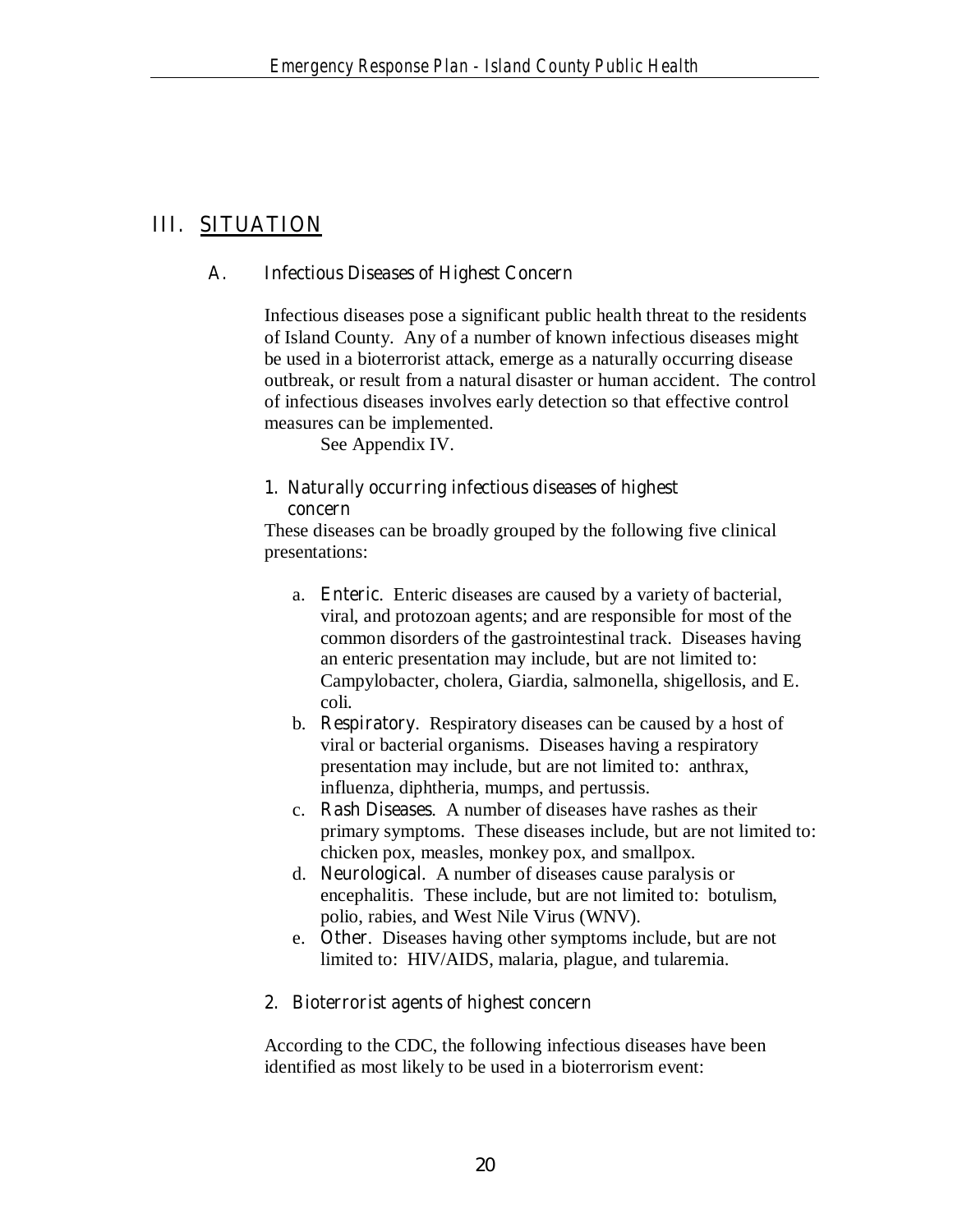- a. **Category A Agents**: High priority, Category A infectious agents pose a risk to national security because they can:
	- Be easily disseminated or transmitted from person to person resulting in high mortality rates and have the potential for major public health impacts Might cause public panic and social disruption
	- Require special action for public health preparedness and response

These agents may include, but are not limited to: anthrax, botulism, plague, smallpox, tularemia, or viral hemorrhagic fevers.

- b. **Category B Agents**: Category B infectious agents are moderately easy to disseminate and:
	- Result in moderate morbidity rates and low mortality rates
	- Require specific enhancements of CDC's diagnostic capability and enhanced disease surveillance

These agents include, but are not limited to: brucellosis, clostridium perfringens, food safety threats, Q fever and ricin.

- c. **Category C Agents**: Category C infectious agents include emerging pathogens that could be engineered for mass dissemination in the future. They are considered high priority because of their:
	- Availability
	- Ease of production and dissemination
	- Potential for high morbidity and mortality rates
	- Major impact posed to public health

These agents include, but are not limited to: emerging infectious disease threats such as Nipah virus, Hanta viruses, tick-borne hemorrhagic fever and encephalitis viruses, yellow fever viruses, and multi-drug-resistant Mycobacterium tuberculosis.

#### **B. Chemical Agents of Highest Concern**

Chemical agents are highly toxic chemicals used for the purpose of poisoning victims. The primary use of such weapons is to create mass casualties.

Chemical agents are divided into the following categories:

- Choking Agents, such as ammonia, chlorine, and phosgene
- Blood Agents, such as arsine and cyanide
- Blister Agents, such as mustard gas, lewisite, and phosgene
- Nerve Agents, such as sarin and VX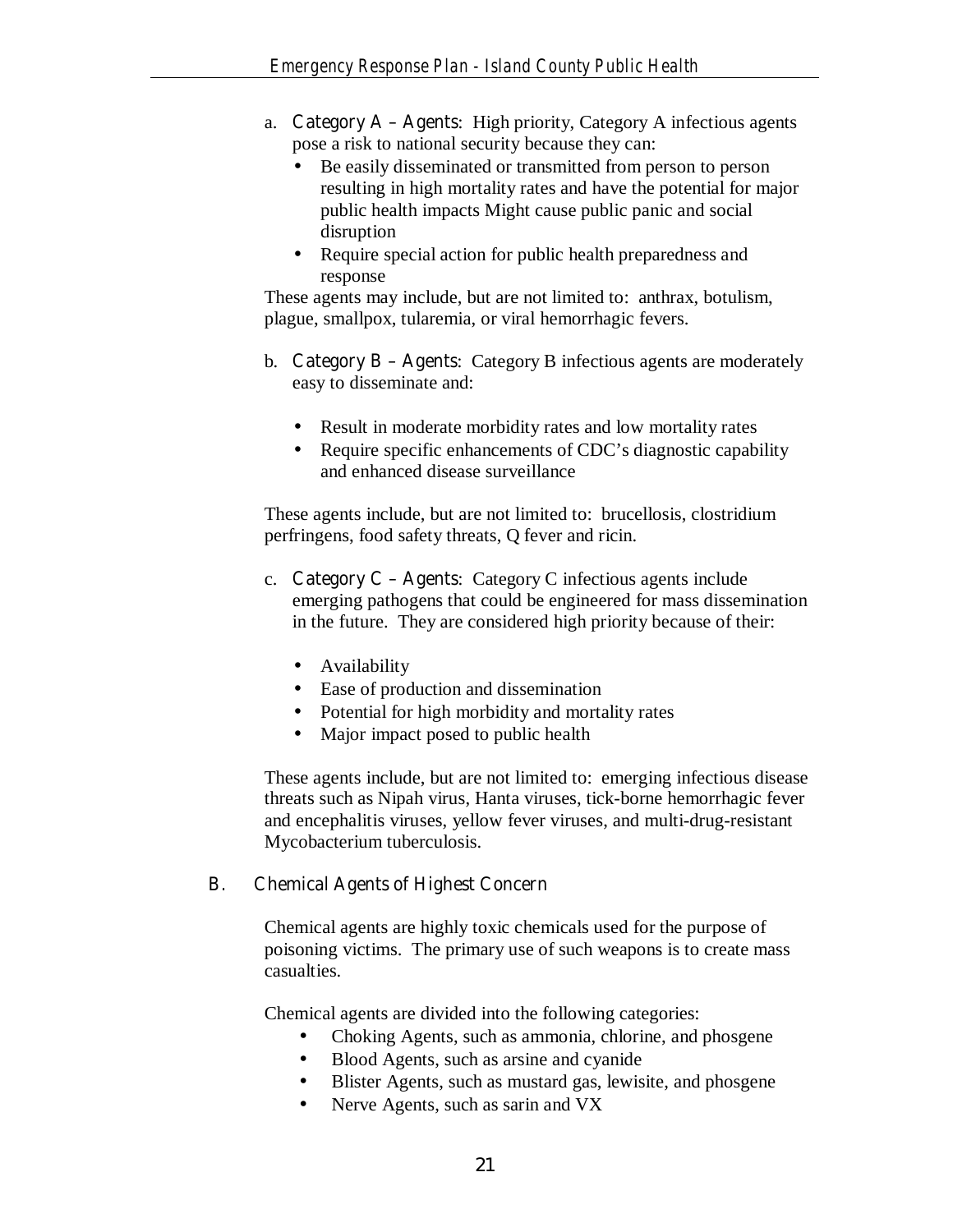Each agent can be fatal in very small amounts and may affect large sections of the general population. These agents are both toxic and incapacitating to both humans and animals.

#### **ALL PERSONNEL RESPONDING TO A CHEMICAL AGENT EVENT MUST TAKE CARE TO BE WELL PROTECTED WITH THE PROPER PROTECTIVE EQUIPMENT, AS WELL AS TAKING PRECAUTIONS AGAINST A SECONDARY EVENT.**

#### **C. Radiological Agents of Highest Concern**

Radiological materials can pose both an acute and long-term hazard to humans. In many ways, radiological agents can result in similar effects as chemical agents. A major difference is that radiological agents do not necessarily have to be inhaled or come in direct contact with the skin to do damage. Some types of radiation such as x-rays can penetrate significant layers of protective material.

Assessment of a radiological event is critical. Response protocol will depend on accurate and timely assessment of the total amount of radiation received (dose), dose rate (how fast the dose is received) and specific type of radiation.

The three concerns during an incident are:

- Whole body exposure
- Ingestion or inhalation of radioactive material
- Contamination by contact with radioactive material

Incidents involving either an explosion or fire will elevate the potential for the ingestion or inhalation because the material is spread in the form of small fragments, dust, or smoke.

#### **D. Natural Disasters**

Western Washington is subject to a number of natural disasters (earthquakes, storms, fires, tsunamis, etc.) that could cause death and injury, and severely disrupt the region's basic services (power, water, sewer, and septic). Public health will not be the lead agency in responding to natural disasters, but it has an important supporting role in ensuring infectious diseases do not result from the breakdown in basic services. See Appendix VII.

#### **E. Dangerous and Hazardous Spills, and Other Accidents**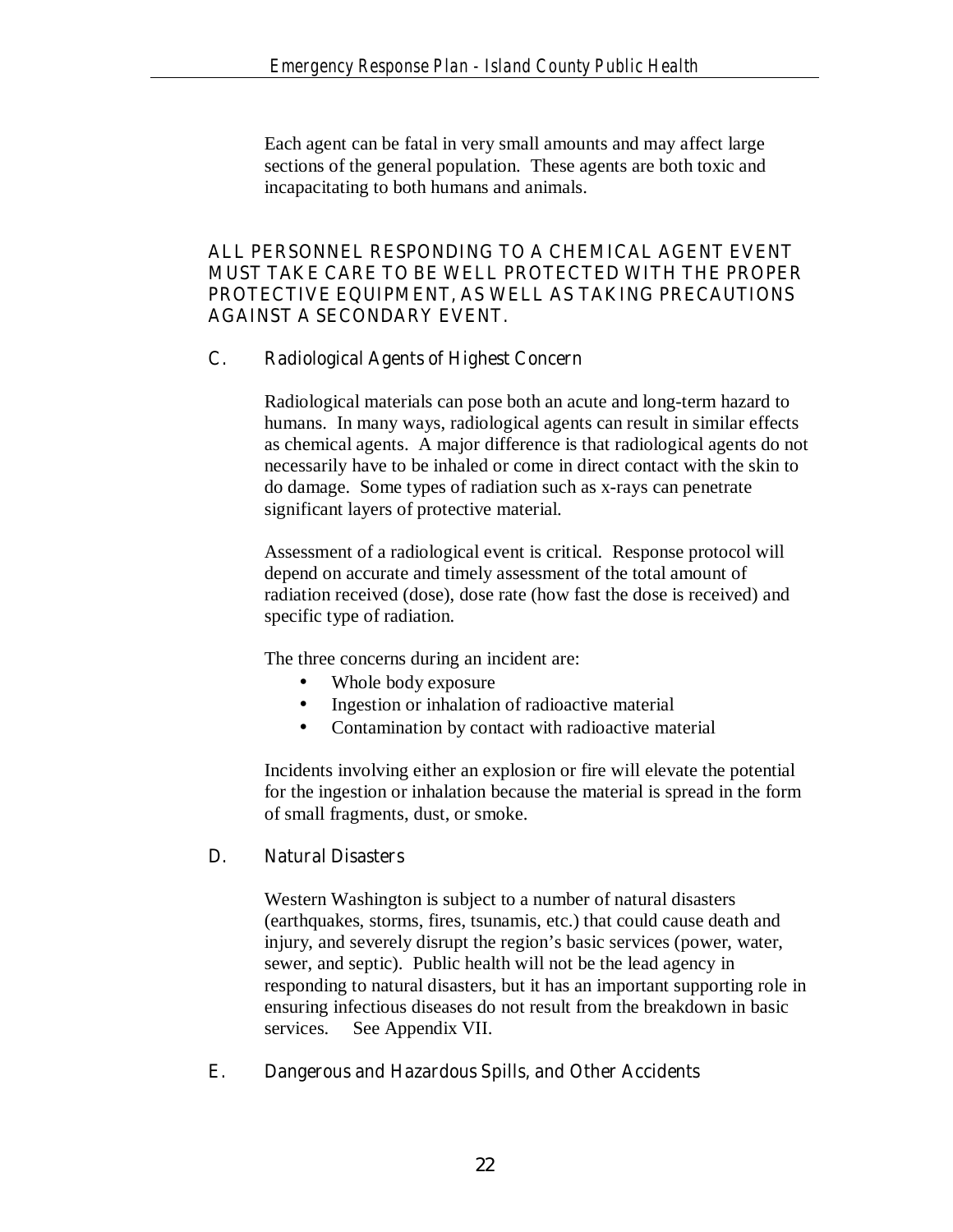A wide array of accidents could impact public health, including oil or chemical spills (both on land and in the waters contiguous to Island County), and the accidental release of toxic or radiological substances. As with naturally occurring disasters, public health will not be the lead agency in responding to such an incident, but it will have a key role in assessing and responding to the impact on public health. See Appendix VIII.

#### **IV PLANNING ASSUMPTIONS**

- **A.** A significant public health emergency (including bioterrorist, chemical, radiological, or communicable disease incident) will present public health with a number of significant challenges. Items to be addressed include those related to communicable diseases, isolation and quarantine, mass care and sheltering, weather related dangers, safe water, food, sewage control, and other health problems.
- **B.** A public health emergency (including a bioterrorist, chemical, radiological, or communicable disease incident) could result in environmental and public health hazards to community, including response personnel, health care providers, and the general public. Hazards may also involve the local water supplies, crops, livestock, and food supply.

See Attachments 2, 3 and 4 to Tab A to Appendix IV.

- **C.** The potential for disease and injury may increase disruption of, or increased demand for sanitation services and facilities, loss of power, and mass of people in shelters.
- **D.** Staff from public health and other community partners will be identified and trained in their roles as outlined in the local emergency response plan.
- **E.** No single agency at the local, state, federal, or private sector level, possesses the authority and expertise to act alone on the many difficult issues that may arise in response to a threat or act of terrorism – particularly if Weapons of Mass Destruction (WMD) are involved.
- **F.** A terrorist incident will create a need for special response considerations unlike any other emergency event.
- **G.** A terrorist incident is an intentional act designed to maim, or kill members of the general public, or to inspire fear in the general public, or a specific group of people.
- **H.** A WMD event could include, but is not limited to: radiological, biological or chemical agents that are extremely toxic and lethal, and not typical of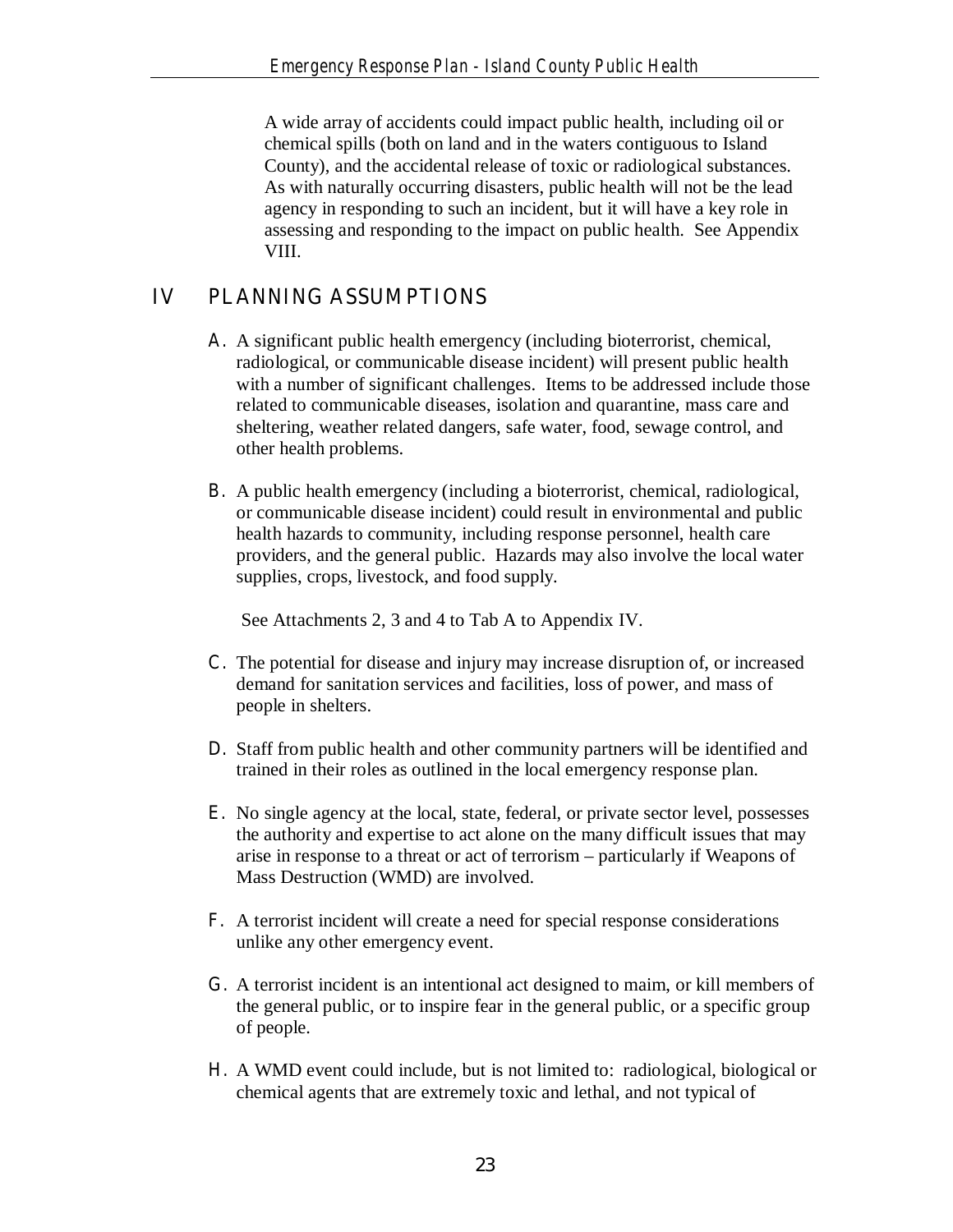hazardous substances generally found at a hazardous materials (HAZMAT) incident.

- **I.** The county may have future exposure to hazards not listed heretofore, as well as other hazards not yet developed.
- **J.** Implementation of this plan can mitigate or reduce the impact of any biological, chemical or radiological event that will impact the local and surrounding jurisdictions.
- **K.** Comprehensive emergency management planning includes activities to mitigate, prepare for, respond to and recover from the effects of a bioterrorist, chemical, radiological incident, communicable disease outbreak, or public health emergency.
- **L.** The Health Department and local government officials recognize their responsibilities with regard to public safety and accept them in the implementation of this plan and in responding to any biological, chemical, radiological incident, communicable disease outbreak, or public health emergency will do so in accordance with RCW 38.52.110, regarding utilization of public and private resources.
- **M.** In situations not specifically addressed in this plan, the Health Department and other emergency management officials will improvise and carry out their responsibilities to the best of their abilities under the circumstances.
- **N.** This plan assumes the responsibility for caring for approximately 50,000 residents in Island County (approximately 30,000 additional active duty and dependent military personnel receive care through Naval Hospital Oak Harbor.) However, a public health emergency occurring in the summer months may have to deal with significantly higher numbers given the presence of tourists and day/weekend visitors from the Seattle area. Additionally, a public health emergency impacting the Seattle/Tacoma metropolitan area may result in a large number of residents from those areas traveling to Island County for shelter and care.
- **O.** During an emergency, regional military personnel may be available to support civilian public health emergency response efforts once critical military support missions have been completed.
- **P.** A significant number of Health Department staff members may not be able to report to work in an emergency situation.
- **Q.** An emergency situation may significantly impact the county infrastructure (power, telephone, Internet).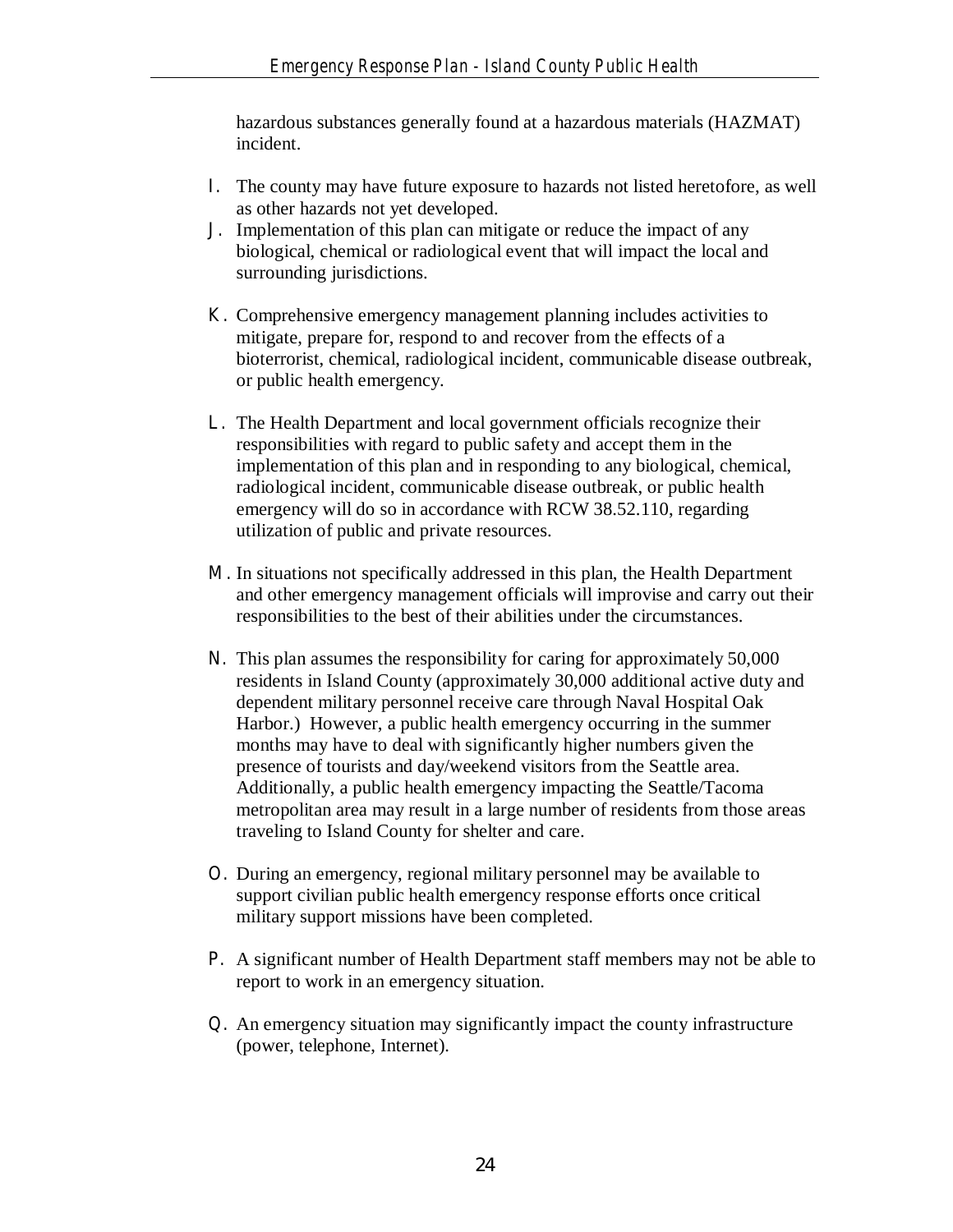# **V DIRECTION AND CONTROL**

#### **A. Role of Health Officer**

During an emergency involving public health, the Island County Health Officer, or his/her designee, will serve as the Health Lead in Unified Command according to the Incident Command System. Operating from the county EOC, the Health Officer, or his/her designee, will decide public health policy, maintain contact with other agencies, develop public health priorities, lead public health event response, and delegate tasks as needed in any public health emergency.

- 1. The Health Officer will serve as the Incident Commander during emergencies that primarily involve naturally occurring infectious disease situations.
- 2. In the event that an infectious disease is found to have resulted from a bioterrorist act, a Unified Command Structure involving Public Health, Law Enforcement and Emergency Management will be created to address the problem.
- 3. Terrorist events involving other Weapons of Mass Destruction (WMD), including chemical and radiological agents, are considered criminal acts and will be managed by a Unified Command Structure involving Public Health, Law Enforcement and Emergency Management.
- 4. The emergency response addressing natural disasters, dangerous and hazardous spills, and other accidents will also normally be directed by an agency other than Public Health, such as fire or law enforcement. However, Public Health has a major role to play as a supporting agency.

#### **B. Role of Public Health Emergency Coordination Center (ECC)**

The Public Health Emergency Coordination Center (PHECC) will provide a central point of coordination between the County EOC and the Health Department for any event that has impact on the health of the general public. The Public Health ECC will be the central point of communications, command and control, and dissemination of information to the County EOC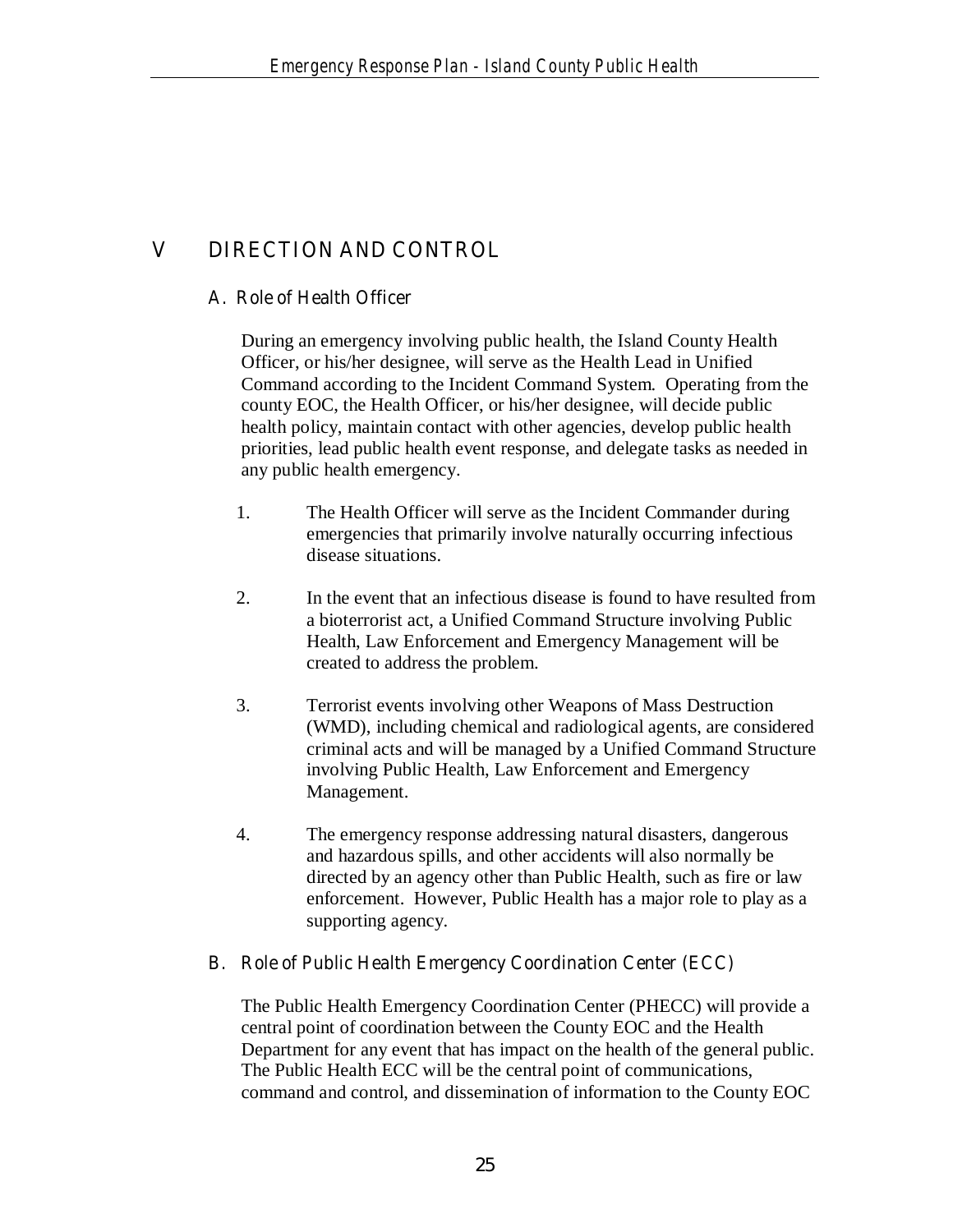regarding public health, and will be the management center for all public health emergency response activities.

#### **C. Role of the County Emergency Operations Center (EOC)**

The County Emergency Operations Center (EOC) coordinates the multiagency response to any hazard as outlined in the Island County Comprehensive Emergency Management Plan (CEMP).

#### **D. On-Scene Incident Management**

On-scene incident management is accomplished through the Incident Command System (ICS) and is coordinated with the Public Health ECC and the County EOC. The Health Department will use the ICS system in all public health emergencies.

#### **E. Use of the Incident Command System (ICS)**

An ICS chain of command structure will be established to manage all public health emergency response activities. The ICS Command Staff shall include:

#### **1. Public Health Incident Commander**

The Incident Commander has overall control of the event. In a small event, he or she may assume the responsibility of all components of the system. In larger or more complex events, the Incident Commander may assign other personnel to the Command Staff.

#### **2. Public Health Public Information Officer (PIO)**

The Public Information Officer (PIO) handles all media inquiries and coordinates the release of information to the general public through the media.

#### **3. Public Health Safety Officer (Optional)**

The Safety Officer for public health monitors safety conditions within the Public Health Emergency Coordination Center (ECC), or other site used during an event, and develops measures for ensuring the safety of all assigned personnel.

#### **4. Public Health Liaison Officer**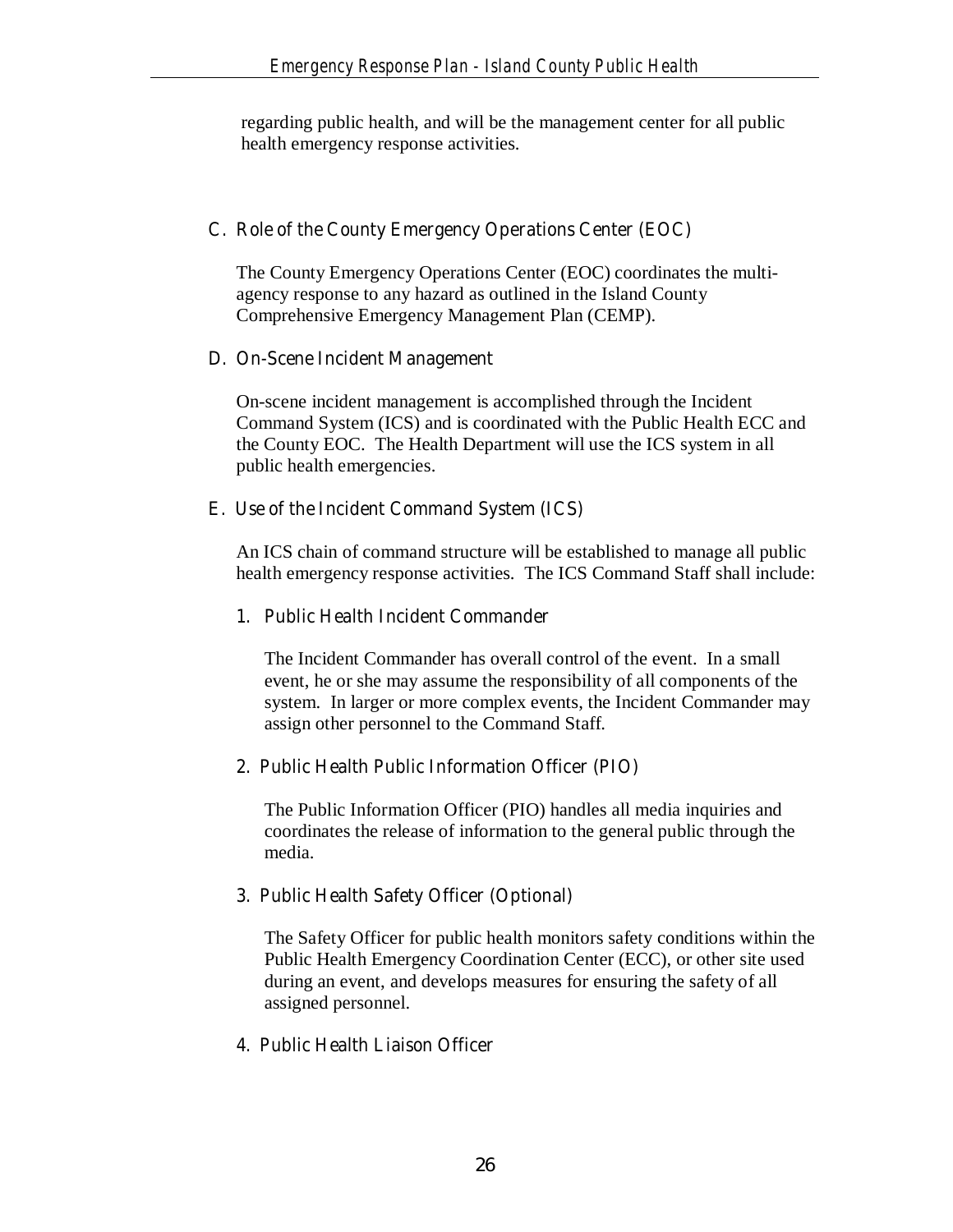The Liaison Officer is the on-scene contact for other agencies or volunteers assigned to the event response.

#### **5. Public Health Planning Section Chief**

The Planning Section Chief is responsible for the assessment of the event, determining resources needed, and establishing a plan for approval by the incident commander that responds to the needs of the public and mitigates the existing threat. The Planning Section Chief coordinates with the Operations Section Chief for preparing reports to the County EOC.

#### **6. Public Health Operations Section Chief**

The Operations Section Chief is responsible for directing the activities of personnel responding to and implementing the plan established by the Planning Section. The Operations Section may be subdivided into various functional divisions, with a supervisor leading each division. Operations Section divisions may include, but are not limited to: Epidemiologic Investigation, Disease Control, and Education. These divisions may be further divided into teams, as required. For example:

- The Epidemiologic Investigation Division may have separate Case Management and Contact Management Teams.
- The Disease Response Division may have separate teams for Isolation and Quarantine, Immunization, Decontamination / Disinfection, and Treatment.

The Operations Section Chief will also be responsible for accounting for the whereabouts and activities of all assigned personnel.

#### **7. Public Health Logistics Section Chief**

The Logistics Section Chief is responsible for coordination of the transportation and movement of personnel, equipment, and supplies. If the County EOC is activated, this position will work closely with its counterpart in the EOC.

#### **8. Public Health Finance/Administration Section Chief**

The Finance/Administration Section Chief is responsible for tracking incident costs and reimbursement accounting. Accurate records are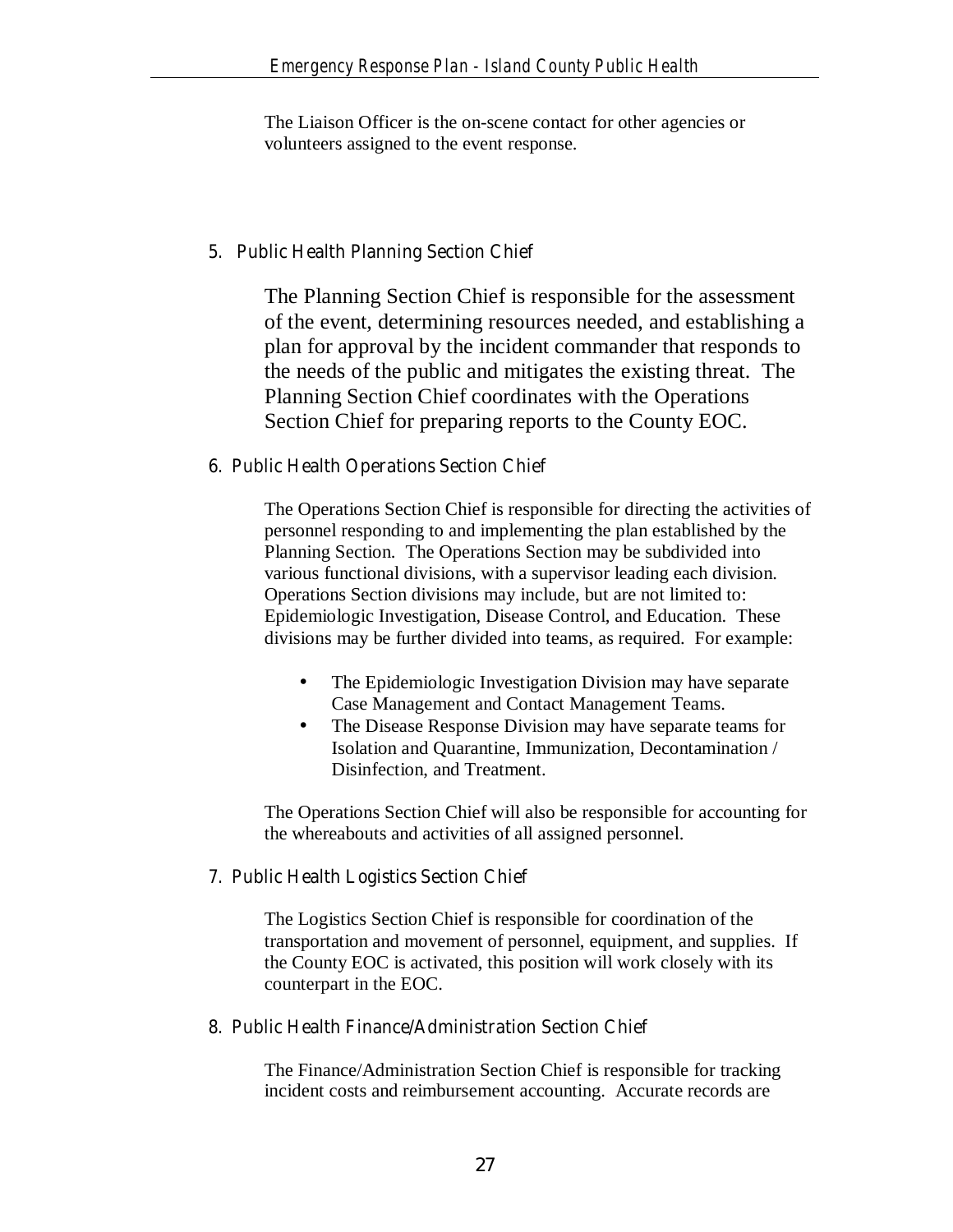required for maintaining compliance with grants and contracts and justifying reimbursements for personnel salaries and expenses. If the County EOC is activated, this position will work closely with its counterpart in the EOC.

#### **F. Role of Community Partners**

Coordination with Island County community partners during an emergency situation will normally be effected through the county EOC in accordance with the policies and procedures laid out in the Island County *Comprehensive Emergency Management Plan (CEMP).* These partners will normally support public health as follows:

#### **1. Coroner**

The Island County Coroner will:

- Assume overall responsibility for the care, identification, and disposition of the dead and notification of next-of-kin during and after disasters.
- Determine the manner and cause of death and issues the death certificate.
- Maintain a current list of mortuaries, morgues, and other facilities for the care of the dead. Coordinates with these services.
- Select suitable facilities for emergency morgues and ensure that qualified personnel are assigned to operate them.
- Keep all necessary records and furnishes the Public Information Coordinator with a periodically updated casualty list.
- Obtain additional supplies, as needed. Includes: body bags, tags, special manpower, etc. Additional requests should be made through normal emergency management channels.

#### **2. Emergency Management**

The Island County Department of Emergency Management (DEM) provides emergency management services to Island County. Additionally, the DEM will:

- Provide on-scene support to the incident Commander and overall incident coordination and support through the EOC, as required and appropriate.
- Implement the Island County *CEMP*, and provide the means for coordinating capabilities, resources, and assets needed to respond to and recover from a disaster.
- Serve as the liaison between local agencies and the State of Washington Military Department, Emergency Management Division (EMD).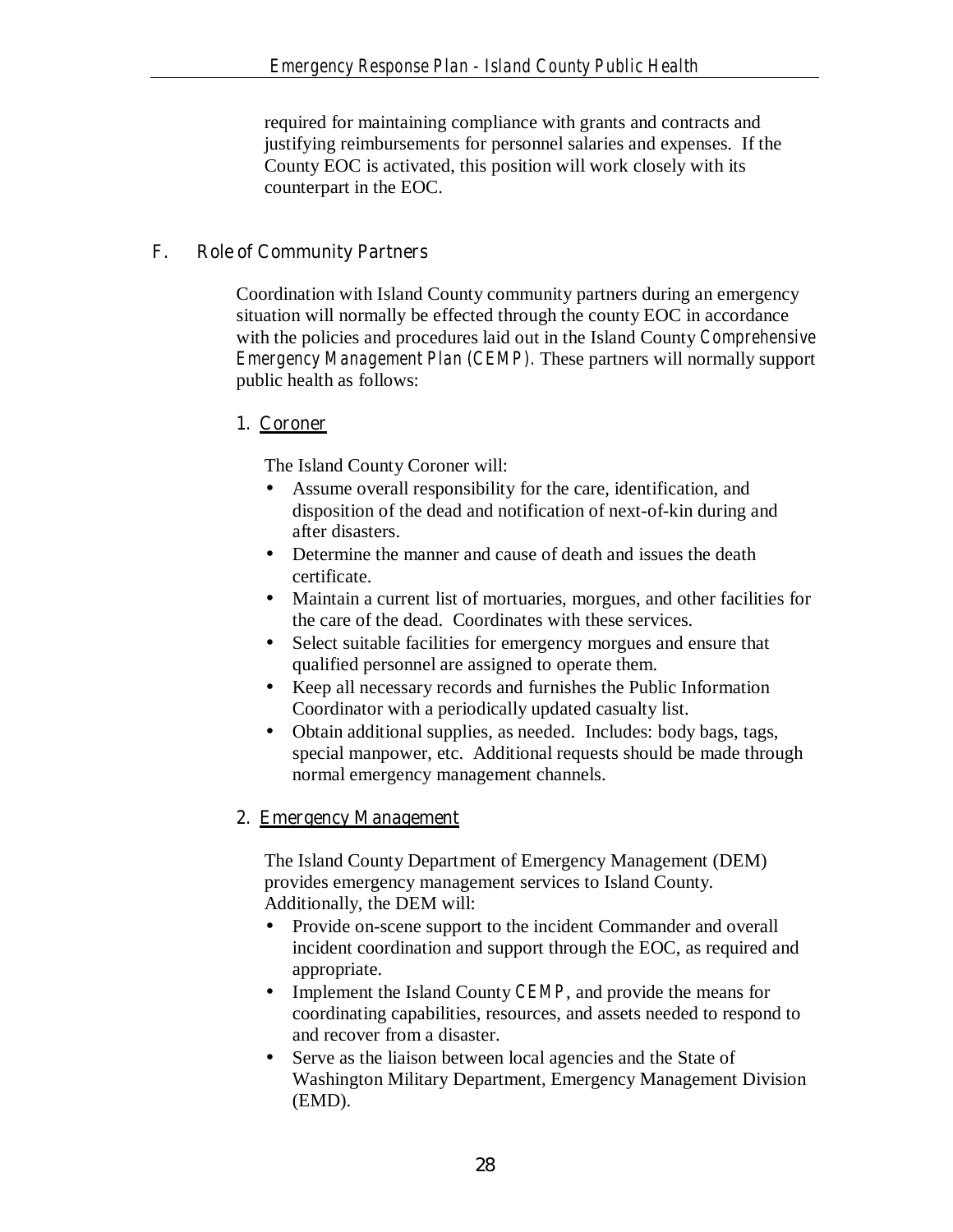• Coordinate county resources as needed to support public health activities.

#### **3. Emergency Medical Service (EMS)**

Local EMS agencies will:

- Provide pre-hospital care during mass casualty incidents. Public EMS providers are responsible for establishing medical operations at incident sites; including triage, and treatment and transport of victims.
- Ensure Basic Life Support (BLS) and Advanced Life Support (ALS) systems are organized and coordinated to provide prompt, adequate, and continuous emergency care to disaster victims. Support includes, but is not limited to: identification and coordination of medical resources, identification of potential sites and support staff for temporary emergency clinics, emergency care at shelters and congregate care facilities, and coordination of medical transportation resources.
- Make full use of existing local, regional, or inter-regional EMS assets, resources, and services through existing mutual aid agreements.
- Report instances of suspicious illness to the Health Department.
- Support emergency public health activities, as required.

#### **4. Fire**

Local fire agencies are responsible for:

- Hazardous materials (HAZMAT) response and/or coordination of response.
- Patient and first responder decontamination.
- Incident command of fire and Emergency Medical Service (EMS) operations.
- Support law enforcement in evacuation operations.

#### **5. Whidbey General Hospital**

Whidbey General Hospital (WGH) will:

- Provide medical care.
- Serve as the designated Disaster Medical Coordination Center (DMCC) for Island County. WGH will notify the Health Department of public health emergencies.
- Participate in Public Health education and information programs, and disease surveillance and response activities (e.g. notifiable condition reporting, disease investigation, disease treatment, isolation and quarantine, mass vaccination and prophylaxis dispensation operations).
- Resupply EMS with consumable medical supplies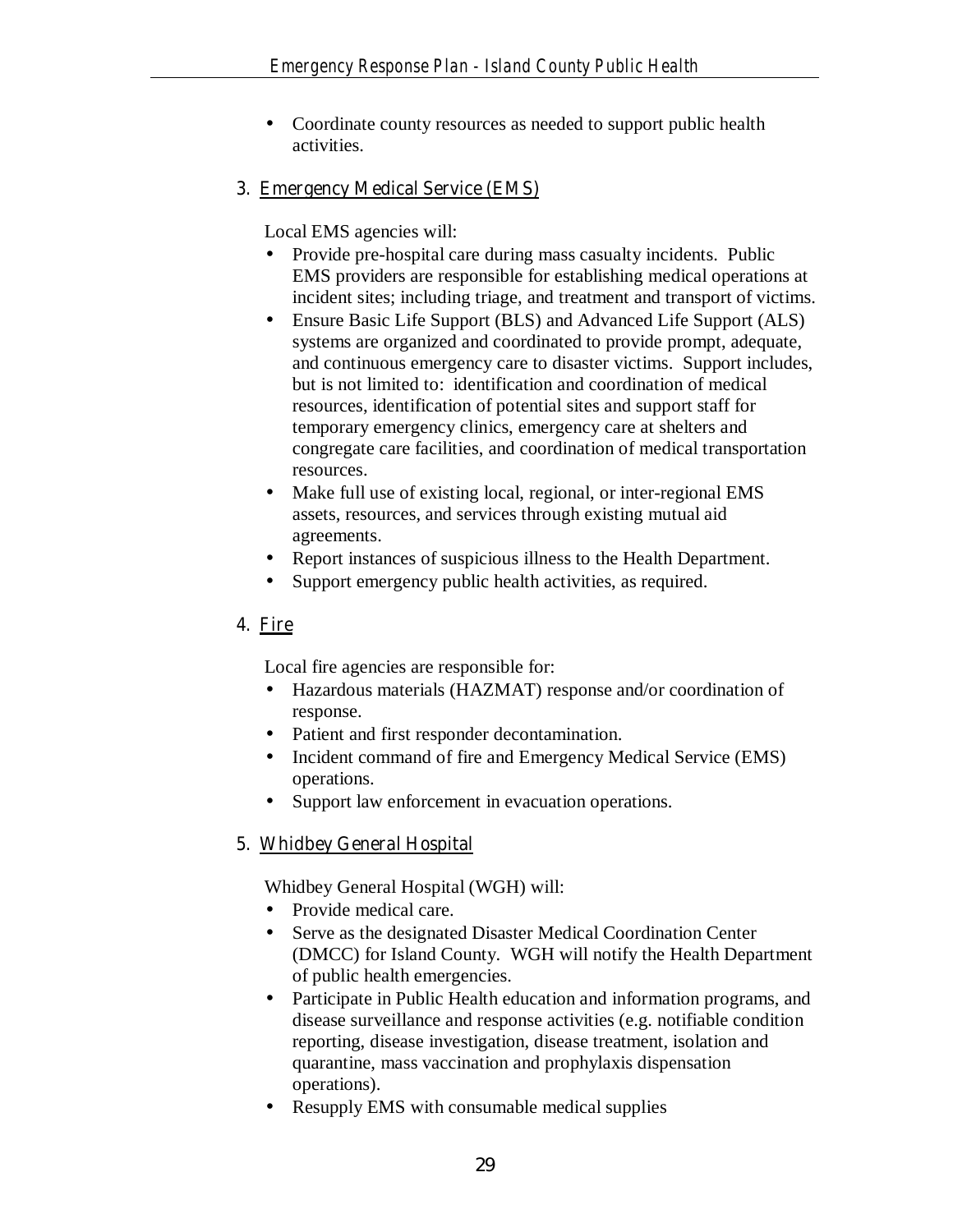• Mobilize staff to provide teams to respond to mass casualty incidents and to support mass vaccination efforts.

#### **6. Law Enforcement**

The Island County Sheriff's Office, Local law enforcement agencies, and the Washington State Patrol (WSP) will:

- Coordinate investigative activities and evidence handling with the Health Department when criminal acts are suspected (e.g. terrorist acts involving biologic or chemical agents, food tampering, etc.).
- Transport lab specimens to the Washington State Department of Health Public Health Laboratory (WAPHL) when the specimen is a suspicious substance that constitutes a credible threat, or when the specimen may constitute a threat to the public health.
- Provide perimeter and facility security, and access, traffic, and crowd control.
- Serve as the lead agency for evacuation operations.
- Coordinate with the Federal Bureau of Investigation (FBI), and other federal law enforcement organizations when criminal acts are suspected.
- Support the Health Officer, or his/her representative, by enforcing isolation and quarantine activities.
- Manage the bodies of deceased victims at the scene of an incident until the Coroner arrives to claim and relocate bodies. Law enforcement officials may be requested to assist the Coroner with victim identification.

#### **7. Island Transit**

Upon request, Island Transit may provide emergency transportation and shelter in response to an emergency.

#### **8. Mental Health**

Island County Human Services coordinates Substance Abuse Services, Developmental Disability Services, Mental Health and local volunteer agencies and activities to provide mental health services as needed.

#### **9. Navy Region Northwest**

When consistent with Department of Defense (DoD) missions and priorities, Navy Region Northwest commands will support local emergency response activities in accordance with the procedures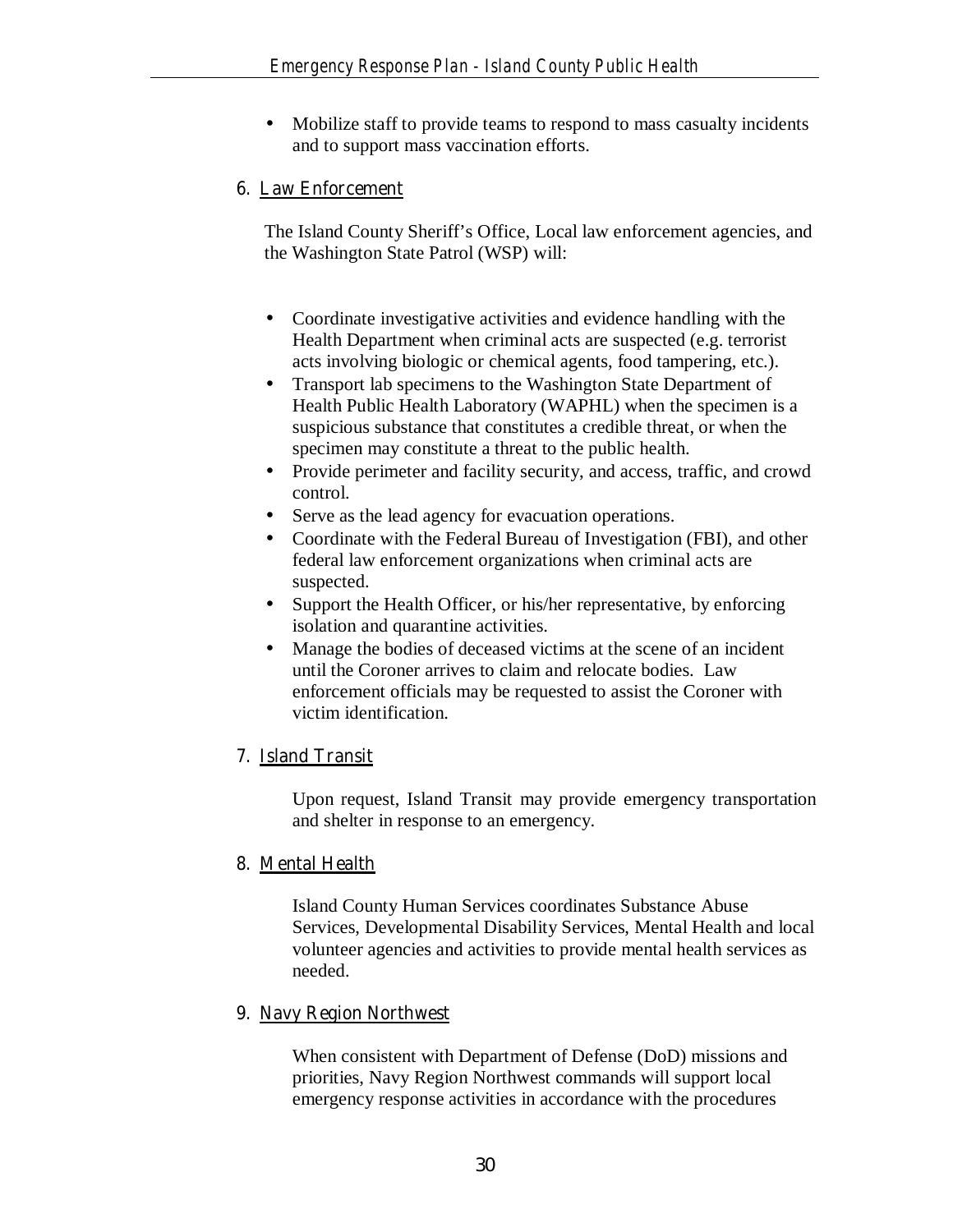contained in Island County and the Washington State *CEMPs*, and the *Federal Response Plan (FRP)*.

#### **10. Tribes**

There are no tribal activities in Island County

#### **G. Role of Washington State Partners**

Detailed roles and responsibilities for specific state agencies, and procedures for requesting assistance from those agencies, are listed in the Island County and the Washington State *CEMPs*.

#### **H. Role of Federal Partners**

Detailed roles and responsibilities for specific federal agencies, and procedures for requesting assistance from those agencies, are listed in the Island County and the Washington State *CEMPs*, and the *FRP*.

#### **VI CONCEPT OF OPERATIONS**

Public Health is the responsibility of the Local Health Jurisdiction (LHJ), and within Island County the responsibility for emergency response to a public health emergency rests primarily with the Health Department and its community partners. In most instances, the first line of defense in a public health emergency will be the LHJ, hospitals and local health care providers, and the local Emergency Medical Services (EMS). This community health team will be responsible for identifying an emerging public health emergency and conducting the initial emergency response operations. Requests for assistance from entities outside Island County (neighboring counties, Washington State, and federal entities) will be channeled through the Island County and Washington State Emergency Operations Centers (EOCs).

#### **A. General**

#### **1. Pre-Event Phase**

#### **a. Mitigation and Planning Activities**

A public health emergency may quickly overwhelm the existing local Health Department staff. For the most effective and efficient response to any event, attention to the following tasks is important: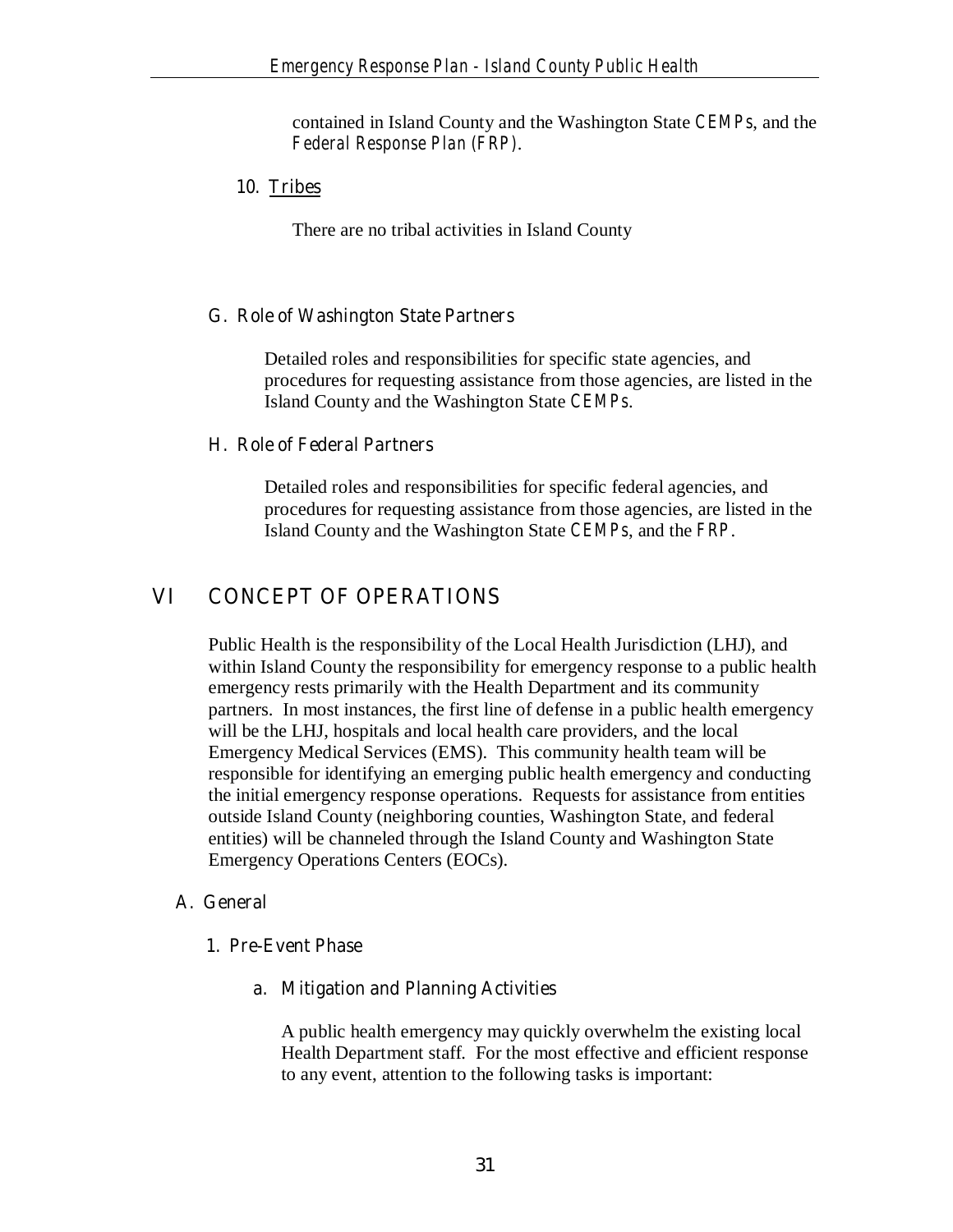- 1. Effective preparedness planning and training by all local Health Department staff, including gaining knowledge of additional resources that are available within the county and by way of Mutual Aid Agreements with community partners outside jurisdictions within Public Health Region 1 (San Juan, Skagit, Snohomish and Whatcom Counties).
- 2. Establishing and fostering strong cooperative relationships with key community partners, including:
	- Health care providers, including hospitals and clinics (Whidbey General Hospital, Whidbey Community Physicians, Oak Harbor Internal Medicine, Whidbey Medical Clinic, Coupeville Clinic and other single physician clinics)
- The Island County Emergency Medical Services (EMS) Council
- Local government (Island County, City of Oak Harbor, City of Coupeville, City of Langley)
- The Island County Department of Emergency Management (DEM)
- The Island County Coroners Office and local funeral homes
- Mental Health
- Law enforcement
- Fire agencies
- Local Navy commands
- The Red Cross, other volunteer organizations, and local religious groups
- Neighboring LHJs (San Juan, Skagit, Snohomish Health District)
- State Partners (Department of Agriculture, Department of Ecology, Department of Health, Department of Transportation, Emergency Management Division, National Guard, Washington State Patrol, etc.
- Federal Partners (Centers for Disease Control and Prevention [CDC], Department of Defense [DOD], Department of Health and Human Services [DHHS], Department of Homeland Security [DHS], Environmental Protection Agency [EPA], Federal Bureau of Investigation [FBI], etc.)

 3. Developing the ability to provide critical public health information

> during an emergency by establishing various and redundant communications systems such as, but not limited to:

• Reliable voice and data communications between the Health Department and other agencies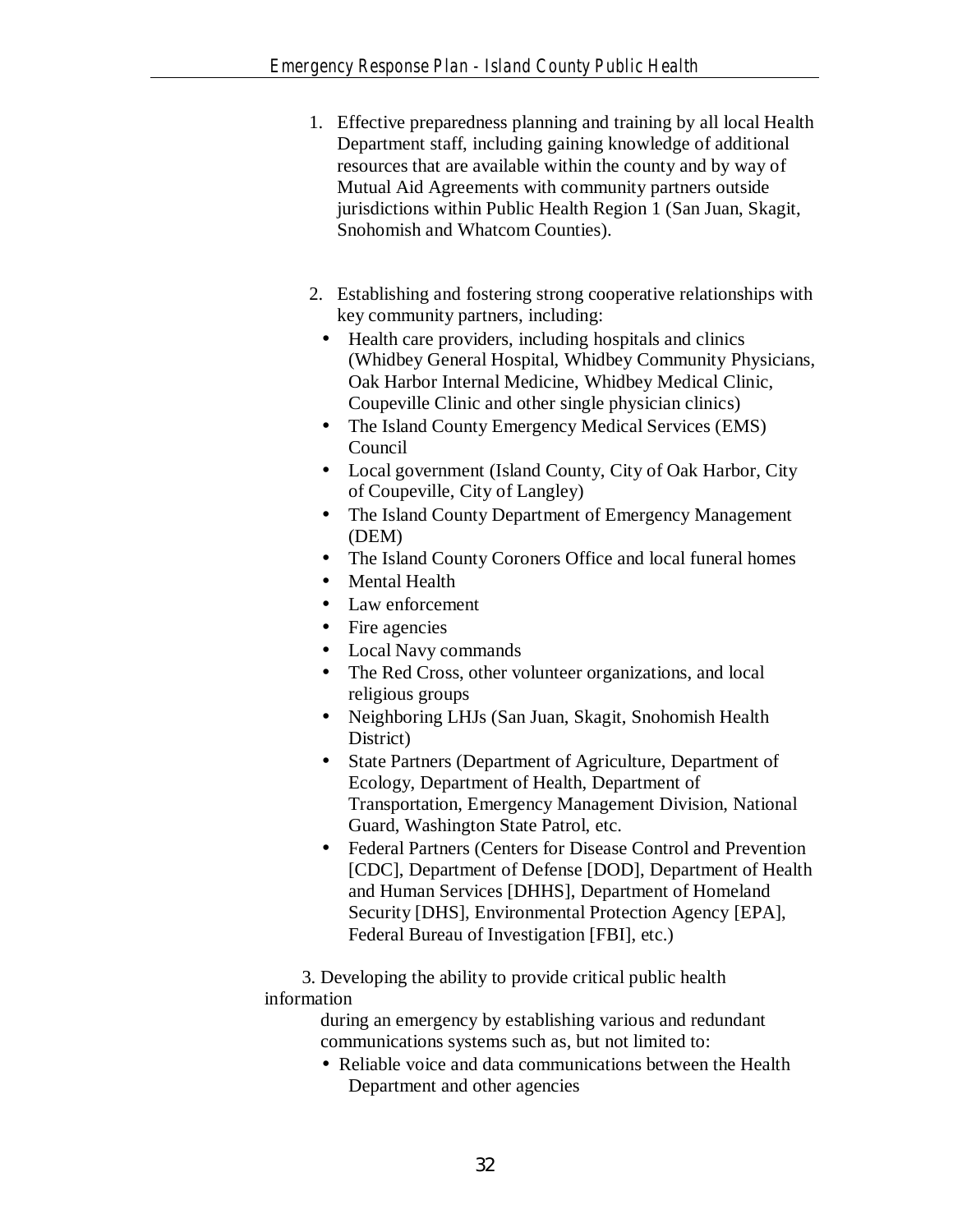- "Back-up Communications" in the event of failure or overloading of primary system
- 4. Developing procedural checklists and protocols for staff to use in various public health emergency response scenarios.
- 5. Prepare and maintain fact sheets that provide general information on bioterrorist agents and infectious diseases.

#### **b. Disease Surveillance and Reporting**

Public Health surveillance is the ongoing systematic collection, analysis, interpretation, and dissemination of health data to appropriate community partners. Ultimately, the purpose for conducting public health surveillance is to understand the ongoing pattern of disease occurrence and the potential for disease in a population so that the Health Department can effectively investigate, control and prevent disease in that population. However, public health surveillance is not limited to diseases for which effective control measures have been developed and can be justified for two additional purposes:

- First, through surveillance additional information can be developed concerning the natural history, clinical spectrum, and epidemiology of a disease (who is at risk, when and where it occurs, the exposures or risk factors that are critical to its occurrence). This knowledge may lead to the development of prevention and control measures.
- Second, surveillance provides a baseline of data that can be used to assess prevention and control measures when they are developed and implemented.

#### **2. Response Phase**

There are a number of ways by which the Health Department could find itself in an emergency situation:

- A local, regional, or state-wide infectious disease emergency
- Events at the national or international level warrant emergency response; for example, the outbreak of smallpox anywhere in the world would constitute a global public health emergency
- A natural disaster in Island County or the Puget Sound region
- A dangerous or hazardous substance spill, or other accident in Island County or the Puget Sound region
- A terrorist attack, or hostile act by a belligerent nation

The Health Department could learn of the emergency situation through: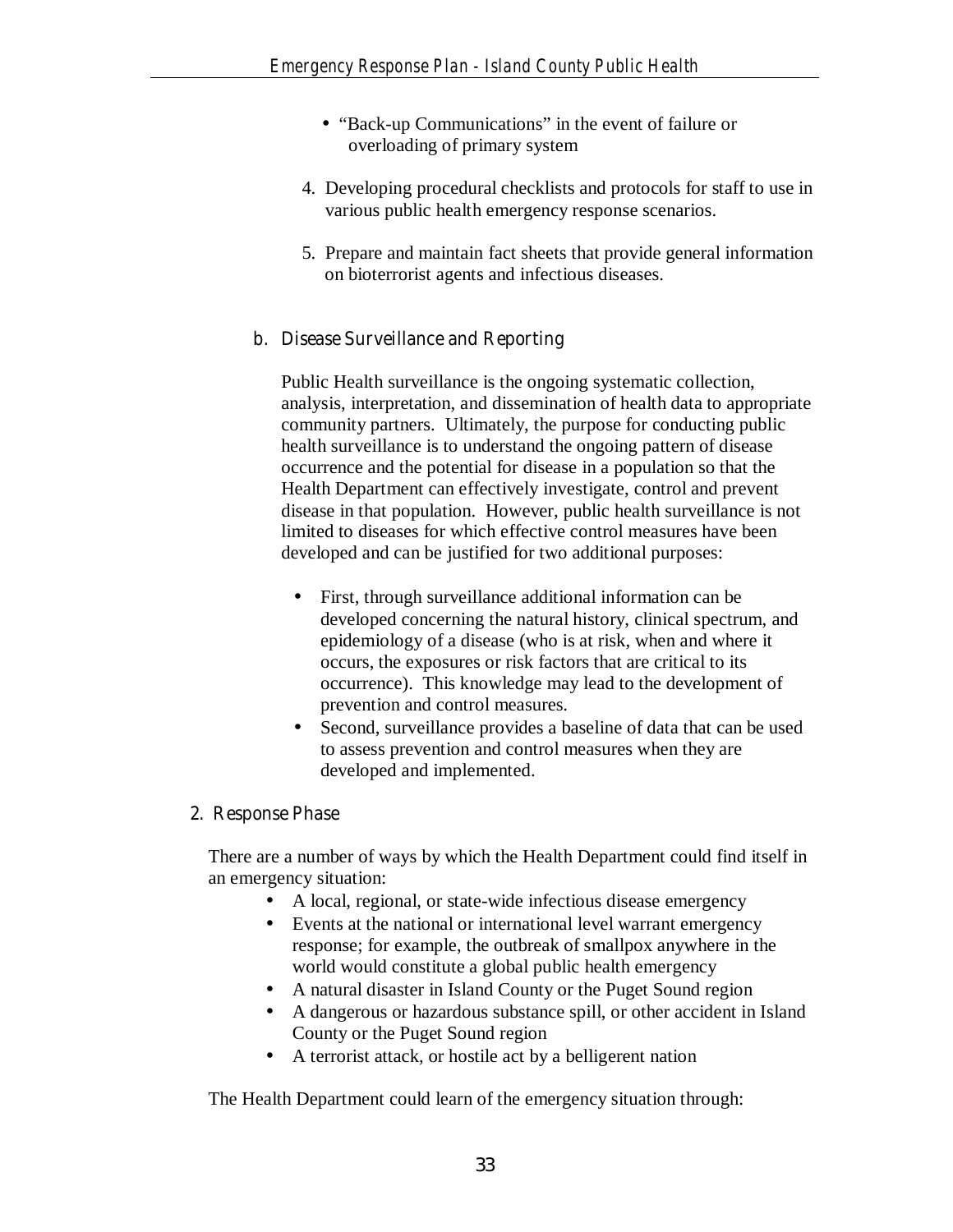- Monitoring local health through applicable disease surveillance, reporting, and notification systems
- Monitoring international health developments through the news media, applicable web sites (World Health Organization [W.H.O.], or the Centers for Disease Control and Prevention [CDC], or Health Alert Network
- Notification via the National Oceanic and Atmospheric Administration (NOAA), National Weather Service (NWS) weather radio system
- Phone call or e-mail from appropriate county, state, or federal entity
- Obvious occurrence of a natural disaster, dangerous or hazardous spill, or major accident affecting public health

#### **a. Alerts and Notifications**

It is crucial that responding agencies share information quickly and securely during a public health emergency, including any bioterrorist, chemical, radiological, or communicable disease incidents. The Health Department must have communications systems in place that will:

- 1) Include procedures and connections for securely receiving and transmitting health alerts and other communications.
- 2) Define who is authorized within the Health Department to develop, transmit, receive, and take other action regarding communications within the Health District or to the general public.

#### **b. Epidemiology**

Epidemiology is considered the science of public health and is the study of the distribution and determinants of health problems in specified populations and applying the learned information to control the health problems. Communicable Disease personnel will be responsible to perform and support epidemiological investigations. During an event, the Incident Command System – Operations Section Chief will supervise the investigation and response efforts of the Health Department's epidemiology tasks. See Appendices IV, V, and VI for further details regarding specific responses.

Well-developed surveillance and epidemiologic capacity is the foundation on which LHJs will detect, evaluate, and design effective responses to terrorism events. Not only will this capacity facilitate the initial detection and response in a terrorism event, it will be essential to monitoring the impact of these events and the effectiveness of public health responses.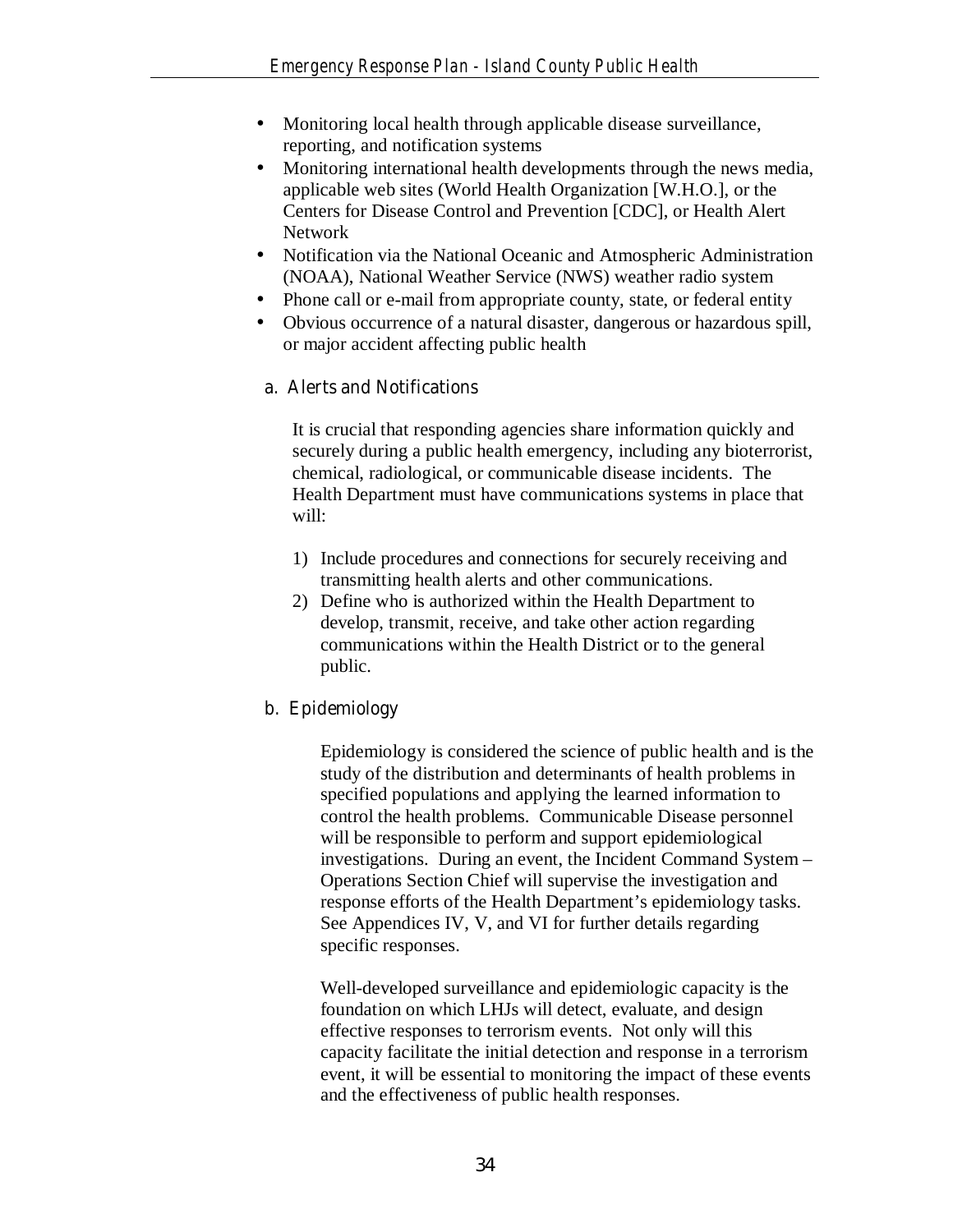Epidemiologic expertise is critical to judging whether the incident involves biological or chemical agents introduced as a terrorist act, or is a consequence of a natural phenomenon or an accident. Expertise is also critical in determining the likely site and time of the exposure; size and location of the population exposed; prospect for delayed exposure or secondary transmission of an infectious agent; and whether any people should receive prophylaxis (either medications or vaccines) and, if so, which population groups.

Timely and accurate information and analysis must be coupled with effective and rapid dissemination of information to those who need to know (e.g., response partners and the public) to instill confidence in both the short and long-term response of the affected community.

#### **c. Controlling the Incident**

During a public health emergency involving a bioterrorist, chemical, radiological, or communicable disease incident, the Health Department may be part of a larger response team. In order to provide additional support to the county team, local, regional, state, and federal agencies may be involved. The magnitude of the event will determine the depth of involvement of other agencies.

#### **d. Laboratory Services**

The Washington State Department of Health Public Health Laboratory (WAPHL) provides a critical capacity for identifying a potentially infectious agent during any public health emergency involving a bioterrorist agent or a communicable disease. The Health Department has protocols in place for:

- Collecting and handling specimens
- Identifying and establishing type of testing
- Established chain of custody for transporting specimens between labs
- Communications between the Health Department and the WAPHL

See Appendix IX for further details

#### **e. Patient Care and Movement**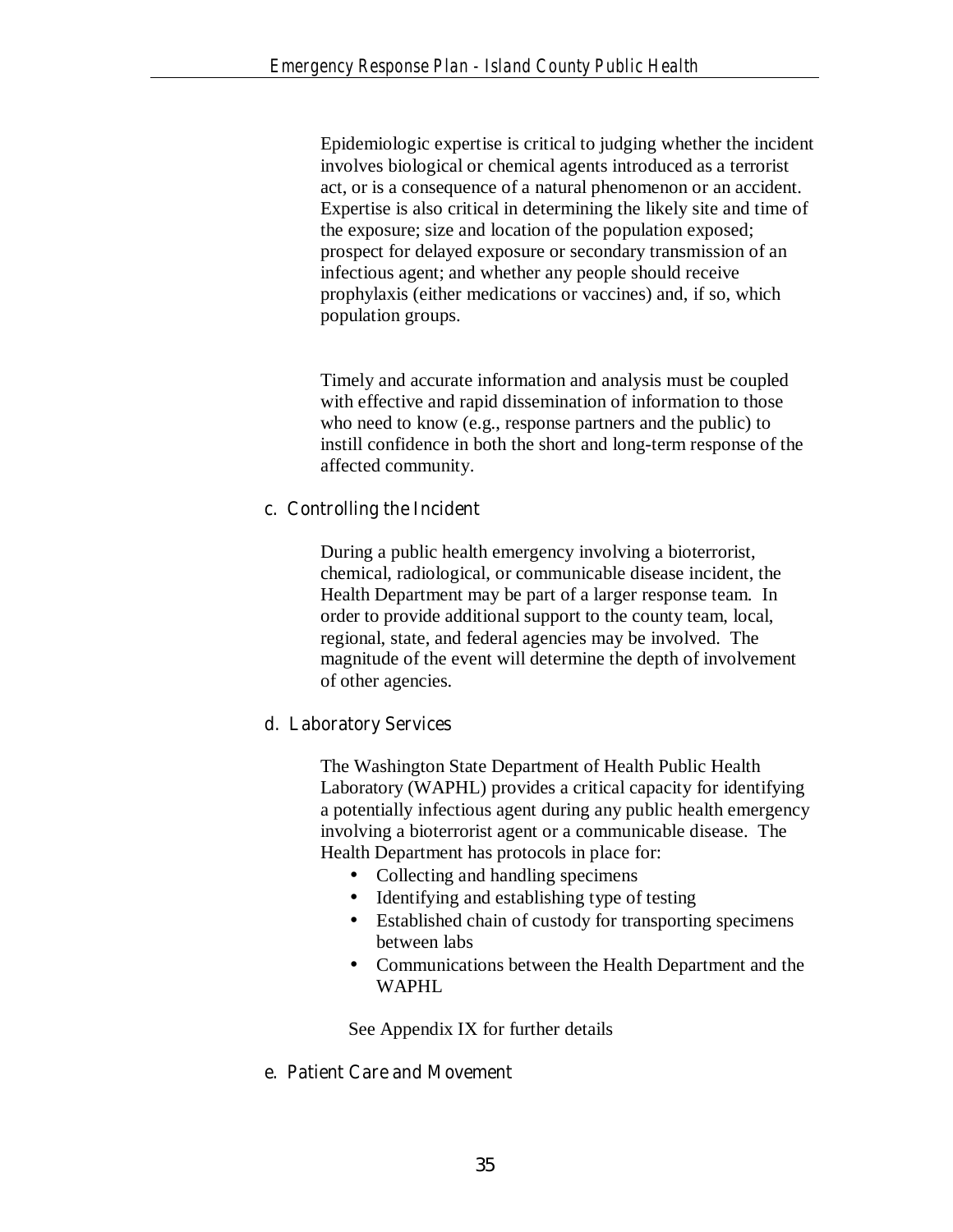Patient care and movement will be determined at the time of the event, according to the type of organism or agent involved, and in accordance with the *Regional Hospital Plan – Preparedness and Response for Bioterrorism*. The determination will be made by the Command Staff within the Incident Command System and under the direction of the Health Officer. See the Island County CEMP and the *Regional Hospital Plan – Preparedness and Response for Bioterrorism* for further information regarding patient care and movement to designated hospital facilities.

#### **f. Mass Vaccinations and Chemoprophylaxis**

Mass vaccination or prophylaxis will follow local Health Department, DOH, and CDC guidelines and protocols, and are dependent on the organism or agent involved. See Tab H to Appendix IV for mass vaccination protocols and procedures.

#### **g. Mental Health**

The Emergency Mental Health Response System (EMHRS) is responsible for mental health support in an emergency. Mental health assets include school district response teams, the Red Cross and other volunteer groups, religious organizations, Compass Health, Region 1 Regional Support Network (RSN), and the Critical Incident Stress Management Team (for first responders). The EMHRS is activated via calling Island County Human Services Director, and counselors are assigned to respond to the emergency. EMHRS counselors will provide crisis intervention support, not therapy.

#### **h. Veterinary Support**

The Washington State Department of Agriculture (WSDA) has provided guidelines for the emergency management of events affecting the health, safety, and welfare of animals. See Attachment 4 to Tab A to Appendix IV for WSDA and Island County guidelines and procedures on animal emergency response.

#### **i. Mortuary Support**

The Island County Coroner's Office is the lead agency for activities concerning the deceased as a result of a disaster or emergency, including care, identification, and disposition of the dead; and documenting the number of confirmed dead. The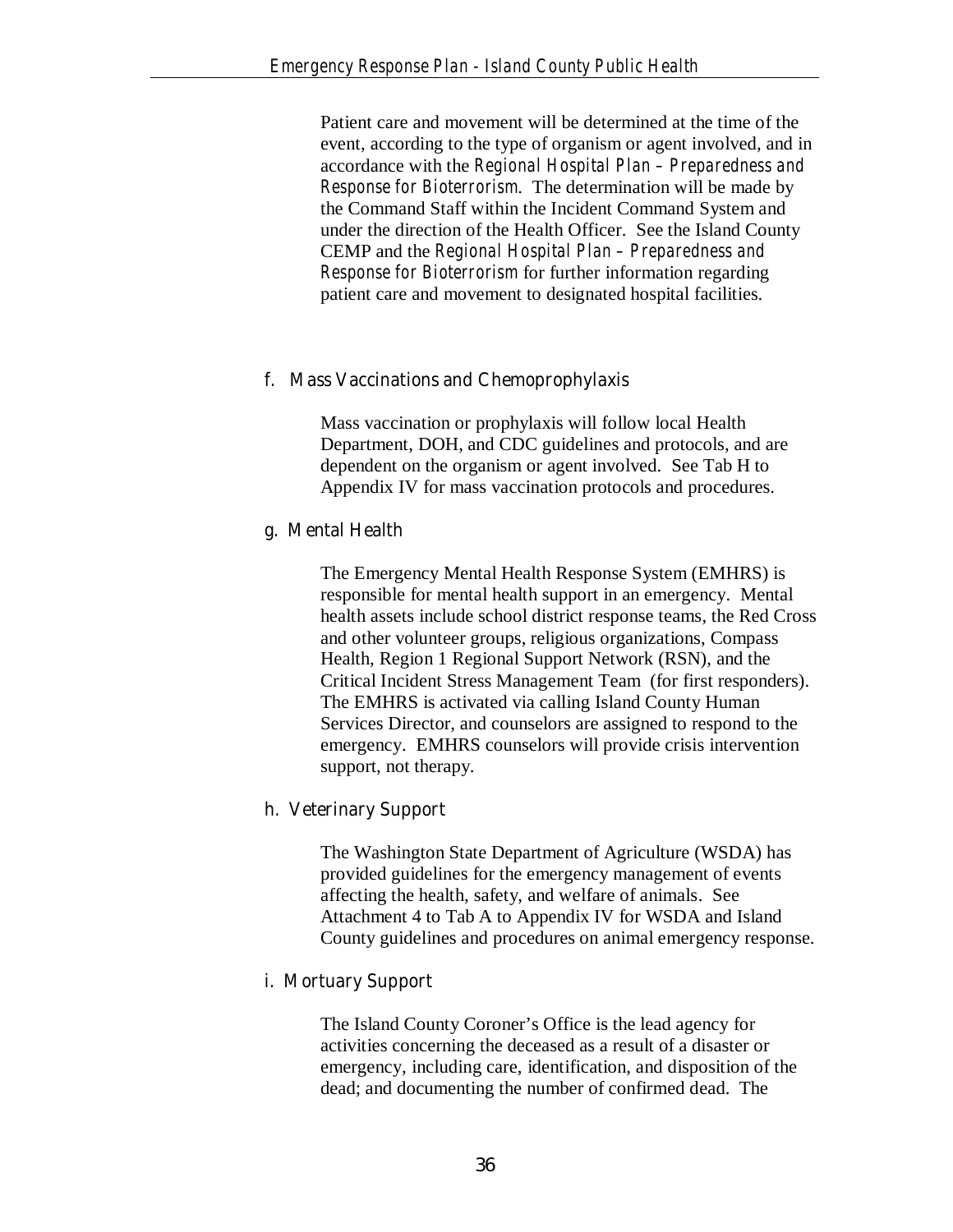Island County Department of Emergency Management (ICDEM) coordinates local support for mortuary services and serves as the liaison between local agencies and the State Emergency Management Division. The Health Department will support the Coroner and the ICDEM, as necessary, to ensure the handling of dead bodies does not become a public health concern, especially if the bodies contain infectious disease agents.

### **j. Food and Waterborne Disease Response**

Food-borne disease outbreaks will follow DOH and local Health Department guidelines and protocols, and are dependent on the organism or agent involved.

# **k. Isolation and Quarantine**

Isolation and quarantine are public health strategies that aim to protect the public by preventing exposure to infected or potentially infected individuals; thereby stopping the spread of disease. At his or her sole discretion, the local health officer may issue an emergency detention order causing a person or group of persons to be immediately detained for purposes of isolation of quarantine.

**Isolation** refers to the separation of people who have a specific infectious illness from healthy people and the restriction of their movement to stop the spread of that illness.

**Quarantine** generally refers to the separation and restriction of movement of people who are not yet ill, but who have been exposed to an infectious agent and are therefore potentially infectious.

See Tab G to Appendix IV.

#### **3. Recovery Phase**

#### **a. Impact Assessment / Evaluation**

In the event of a hazardous substance spill, the Incident Commander and Command Staff shall ensure that an assessment / evaluation of adverse impacts is conducted. This assessment / evaluation will consider impacts to natural resources and potential risks to public health and safety, and will identify those actions needed to control,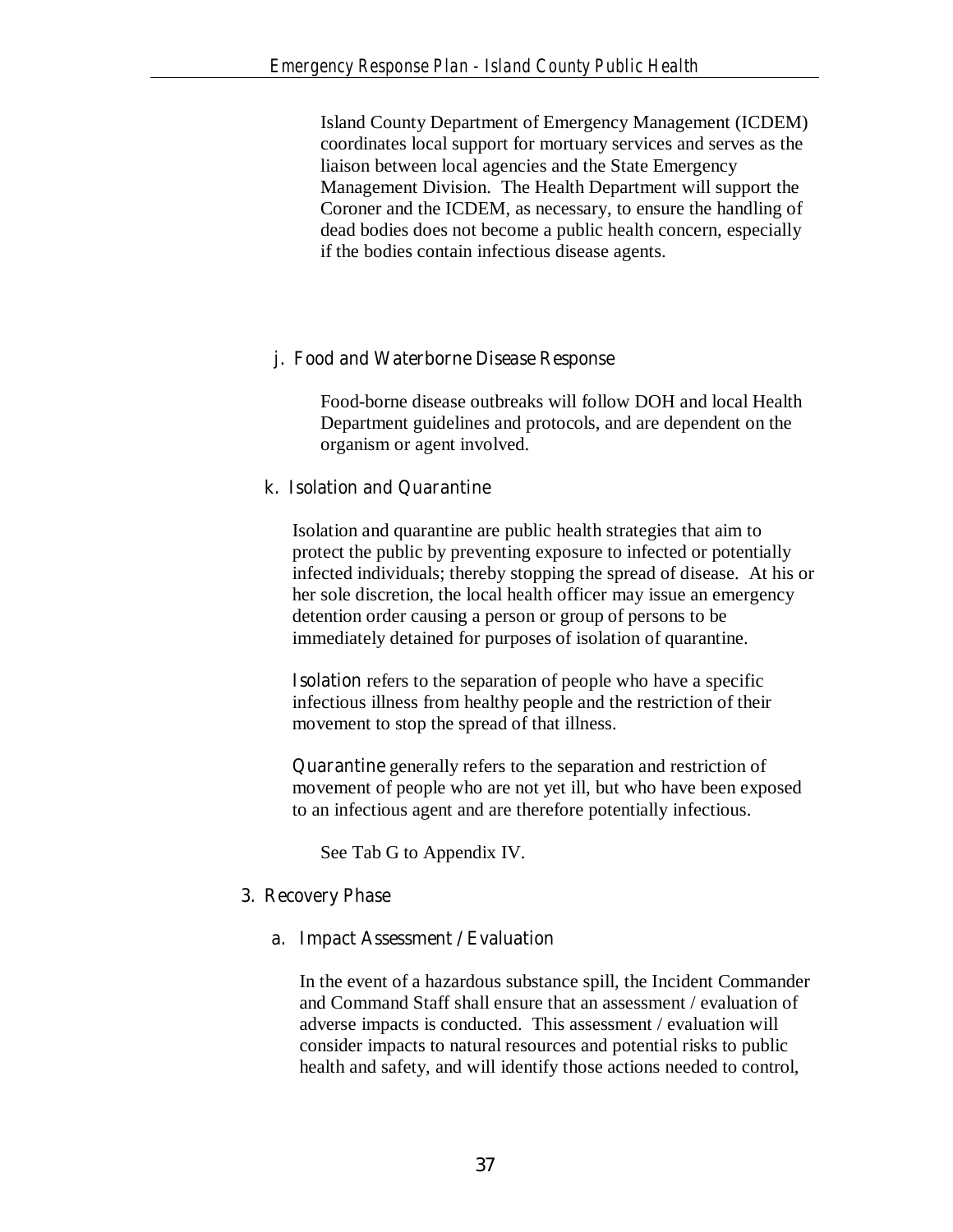contain, remove, or remediate a hazardous substance release and/or its impacts to the environment and public health.

#### **b. Environmental Remediation and/or Restoration**

Environmental restoration will be determined at the time of the event by the Incident Commander and the Command Staff, based on local Health Department, DOH, Department of Ecology, EPA, and CDC protocols for the organism or agent involved. The County Health Officer will give final approval for all protocols performed.

# **c. Re-Entry Authorization**

Re-entry authorization into an area contaminated by an infectious disease or a toxic substance will be determined at the time of the event by the County Health Officer. Determination will be based on local Health Department, DOH, and CDC protocols for the organism or agent involved. The County Health Officer, or his/her designee, will give final approval for all protocols performed.

# **d. Preparation for Subsequent Infectious Disease Outbreak**

Conduct an epidemiological assessment and review of the infectious disease outbreak to ensure control measures are sufficient to prevent future recurrences of the disease.

# **B. Public Information**

# **1. Public Information Officer**

Within the Incident Command System, the Incident Commander will appoint a Public Information Officer (PIO). All communications, media briefings and notices to the general public will be handled by the PIO. The PIO may serve as the Health Department's authorized spokesperson, or may delegate this responsibility.

The PIO will ensure that all communications for public distribution have been reviewed and approved by the Incident Commander prior to the release of information.

During an event, the PIO will coordinate with local hospitals and medical providers as appropriate to disseminate information to the public. The PIO will work with the Region 1 Public Information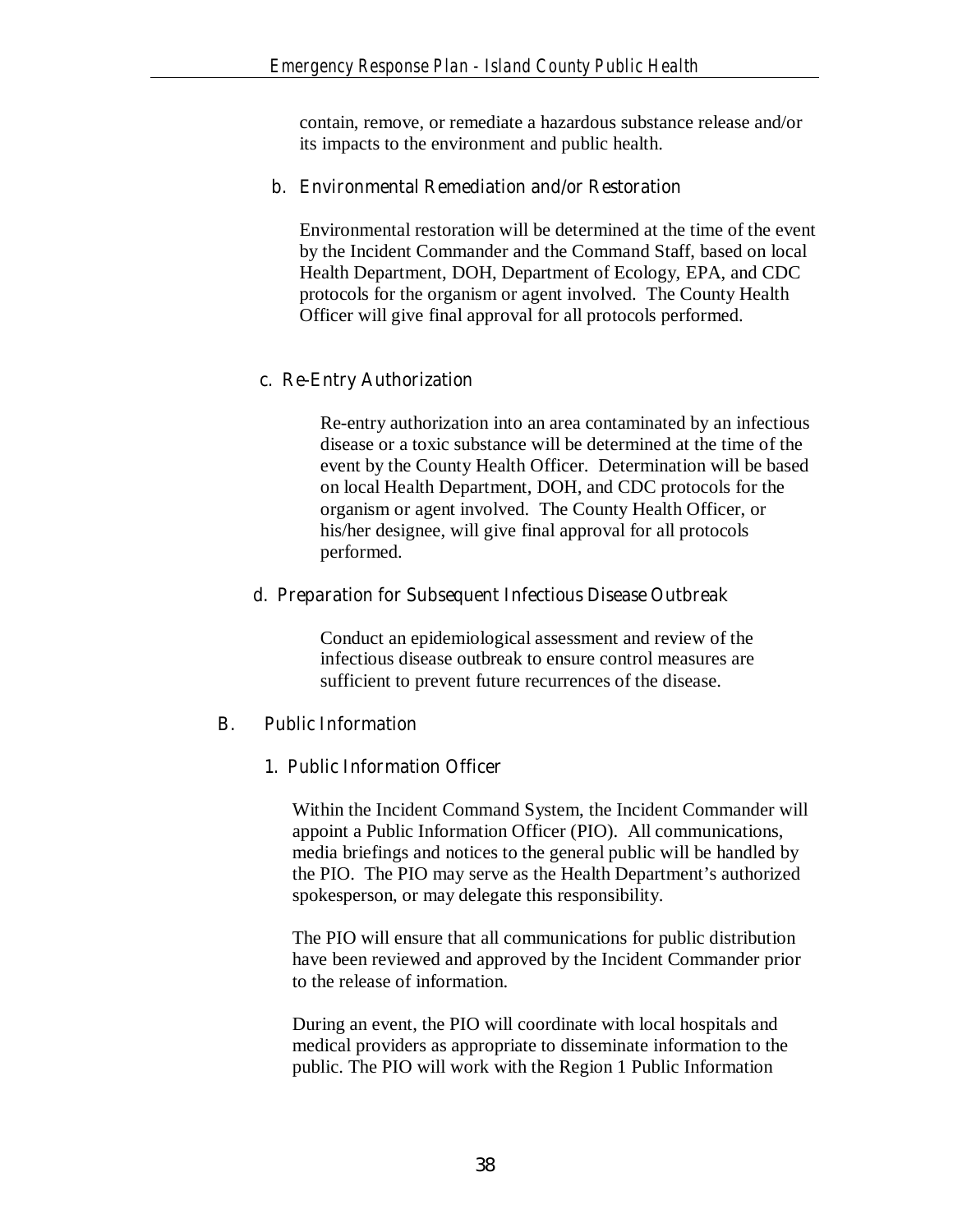Services staff to ensure connections to the Health Alert Network (HAN) and provide secure connections when determined appropriate.

If the County EOC is activated, the public health PIO will ensure that all public health-related communications for public consumption are reviewed by the public health Incident Commander, prior to delivery to the county EOC for release by the County Public Information Coordinator.

### **2. Joint Information Center (JIC)**

During an event, the Incident Commander will, in person or by designee, coordinate with the local hospitals, private providers, and laboratories to assure the flow of information between agencies is both accurate and timely.

During an event, the Incident Commander will, in person or by designee, coordinate with the County Department of Emergency Management (DEM) to assure the flow of information between the Incident Commander and the County EOC.

The County EOC director, Incident Commander, and PIO will coordinate the physical location of the Joint Information Center and determine what agencies will be represented within the JIC. The Health Officer, or his/her designee, will assist the PIO in gathering and verifying all information regarding public health. The PIO will coordinate, verify, and have final approval of all information prior to release to the public/media from the Health Department JIC.

#### **C. Communications and Computers**

The Health Department will prepare communications mechanisms to routinely translate scientific and health information for communities and policy makers, provide timely and accurate public information and advice to policy makers during an event, and coordinate logistical communications within the internal and external response system.

The Health Department will be linked to equipment or organizations that can provide two-way communications during an event.

Cell phones will be assigned to senior management, emergency planning staff personnel and/or teams assigned to fieldwork.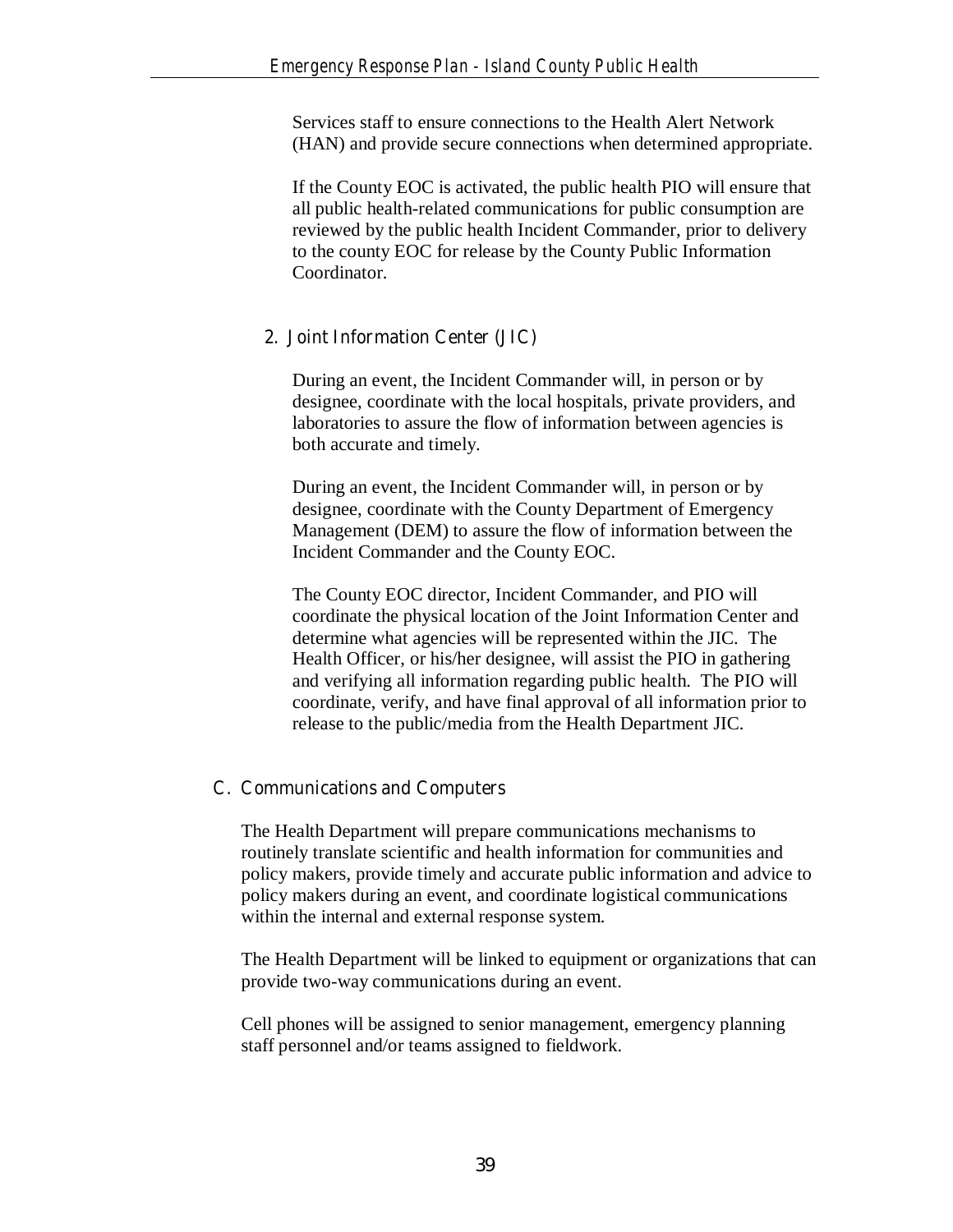Personnel who will have the responsibility to communicate urgent messages will be trained in "emergency communications."

The Health Department will establish and maintain, secure and accessible information systems for rapid communication, analysis and interpretation of health data and public access to health information.

The Health Department will have connections with the Health Alert Network (HAN) to focus on:

- Secure connections and communications with providers, state and local health agencies;
- Ensuring that a variety of communications systems are available during an emergency;
- Protection of data and information systems;
- Providing critical public health information to the general public and special populations.

A broadcast fax system will be established and maintained in order to provide fax capabilities to:

- Hospitals and clinics
- Health care providers
- Law enforcement agencies
- EMS
- Veterinarians
- Schools
- Other community partners

A provider contact database will be established and maintained, containing the following information:

- Contact name
- Specialty
- License status
- Primary and alternate phone numbers
- Fax number
- E-mail address
- Mail and physical address

Group e-mail lists will be established and maintained by local health districts that will include all health district lead personnel and community partners.

As the service becomes available through Washington State Department of Health (DOH), the Health Department will establish and maintain a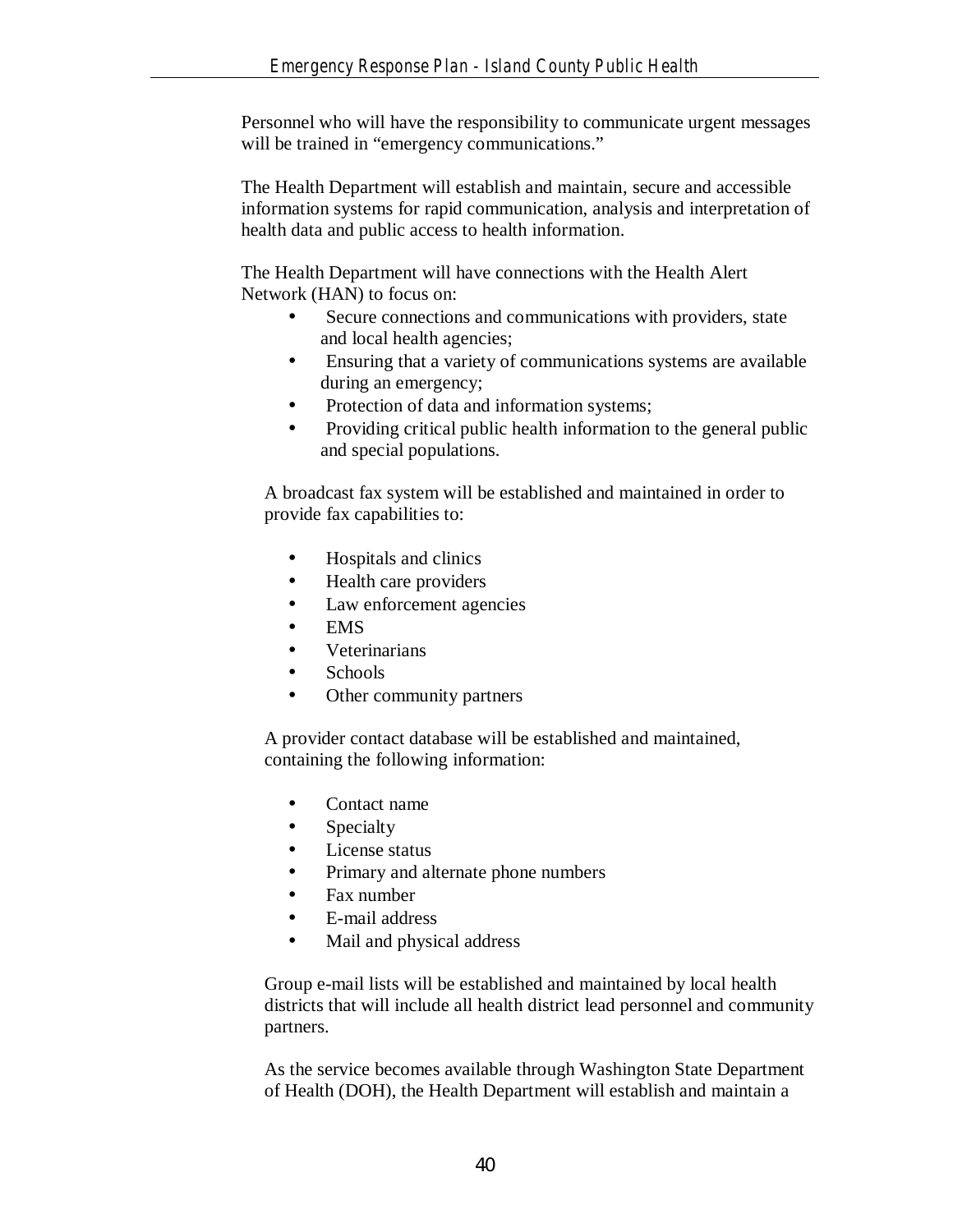connection to the Washington State Electronic Communication, Urgent Response, and Exchange System (SECURES). This system will be used for urgent communications and collaboration for public health emergency response partners in Washington State. It will provide a secure web portal for ongoing coordination and collaboration on training materials, resources and protocols for bioterrorist events, and a rapid and redundant call-down of designated public health emergency responders.

### **D. Administration, Logistics, and Personnel**

### **1. General**

During and after an emergency/disaster event, normal fiscal and administrative functions and regulations may need to be temporarily modified or suspended in order to support emergency operations in a timely manner. When a State or Federal emergency has been declared, certain emergency costs may be reimbursed if properly documented.

### **2. Policies**

All Health Department organizations will designate staff that will be responsible for documenting disaster operations and expenditures.

During emergency operations, nonessential administrative activities may be suspended, and personnel not assigned to essential duties may be assigned to other departments to provide emergency support.

All Health Department organizations shall keep an updated inventory of its personnel, facilities, and equipment resources.

#### **3. Administration**

During an emergency or disaster, administrative procedures may have to be suspended, relaxed, or made optional in the interest of protecting life or property.

Normal procedures, which support or do not interfere with timely accomplishment of emergency tasks, will continue to be used. Those emergency administrative procedures that depart from "business-asusual" will be described in detail in Health Department standard operating procedures (SOPs).

#### **4. Fiscal**

Health Department procedures will be developed to: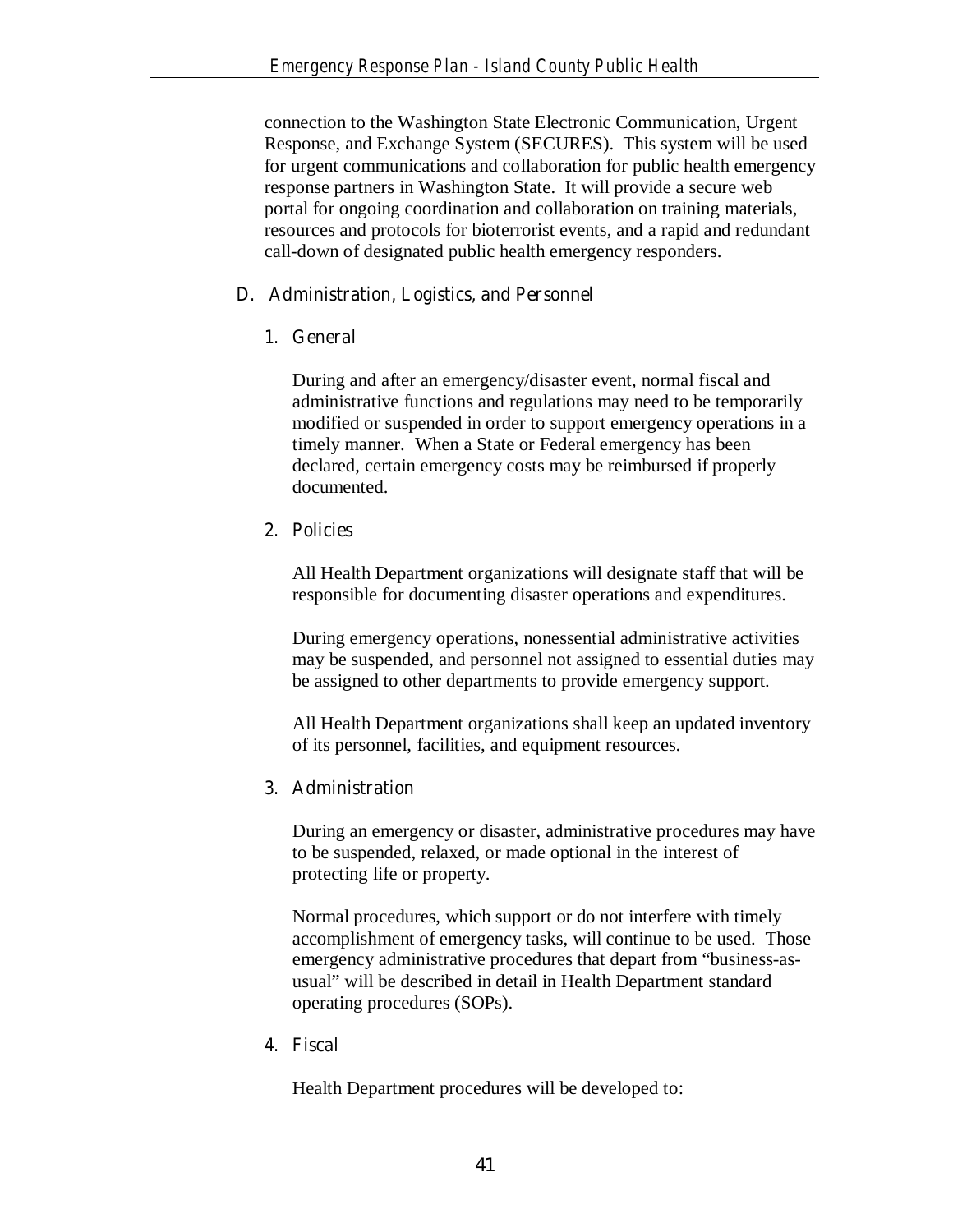- Support the acquisition of all supplies, equipment, and services necessary to support the emergency response activities of the Health Department
- Address coordination with the County EOC Finance Section, if activated.
- Maintain complete and accurate records of all purchases, all properties commandeered to save lives and property, and an inventory of all supplies and equipment purchased in support of the emergency response.

# **5. Logistics**

During an emergency, the Health Department will first use available resources; however, those assets will probably be quickly exhausted. To provide continued support, the Health Department will:

- Develop and maintain lists of health-related supplies needed for emergency situations.
- Identify potential sources of health-related supplies that can be accessed quickly during an emergency.
- Maintain an inventory of supplies on-hand that could be used in an emergency situation, and develop processes for accurately monitoring the inventory of supplies during an emergency situation.
- Develop processes for rapidly procuring large amounts of supplies in a short amount of time.

Emergency Health District logistical procedures will be based on existing procedures, but will address coordination with the county EOC for logistical support.

# **6. Personnel**

Existing Health Department procedures will be used to deal with the illness, injury, or death resulting from a staff member's involvement in emergency response activities.

Procedures will be developed for:

- Tracking staff time spent on emergency operations to provide documentation for potential cost reimbursement.
- Maintaining oversight, in an emergency situation, of the location and activities of personnel assigned to perform emergency response duties.
- Managing volunteer personnel, including individuals assigned to the Medical Reserve Corps (MRC).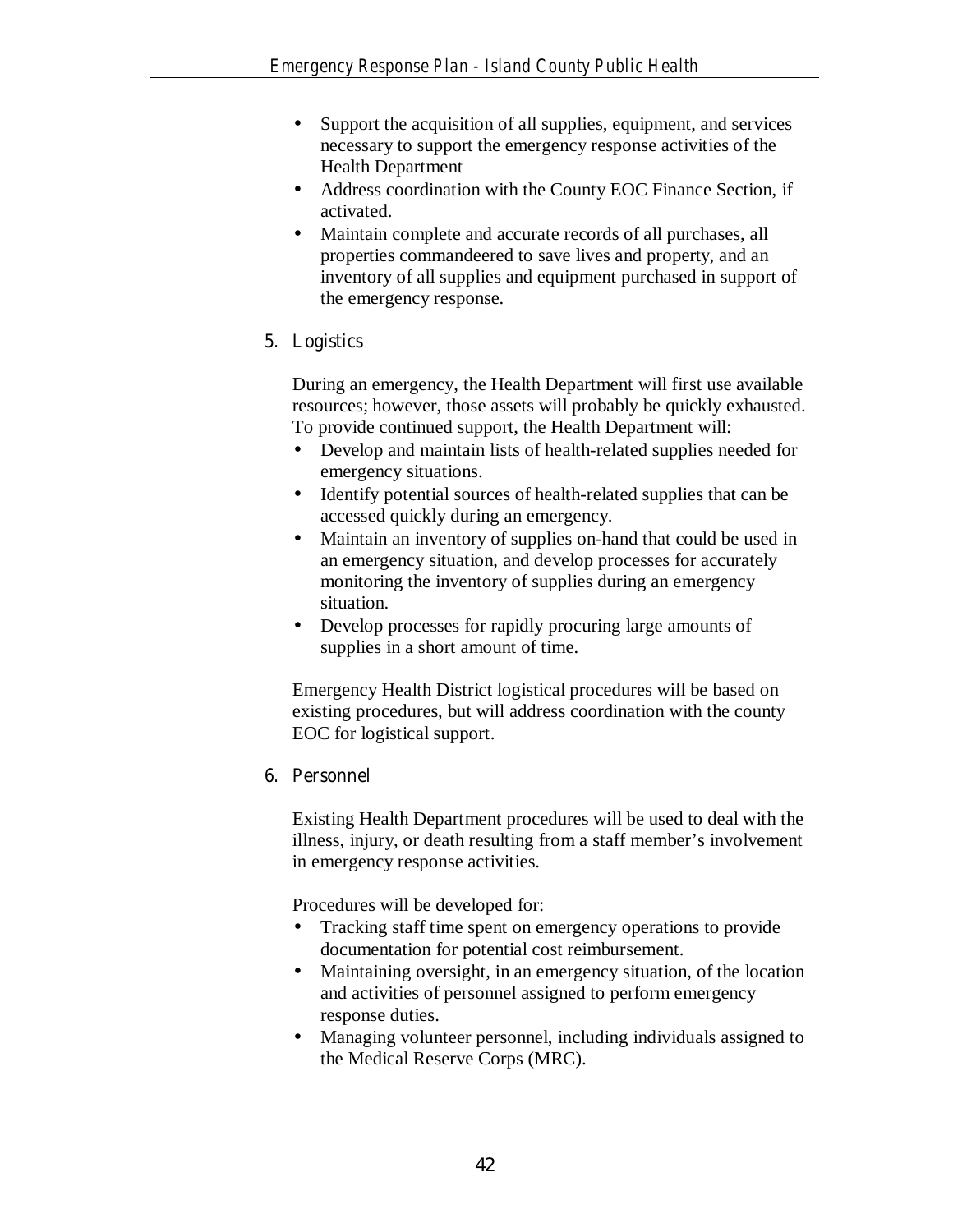# **VII PLAN MAINTENANCE**

#### **A. Training**

Training regarding this plan will be performed regularly as staff time and personnel permit. Training schedules will be posted in a manner that all concerned personnel may be informed. State and federal guidelines will be used to determine timelines of training.

#### **B. Drills and Exercises**

This plan will be exercised, evaluated, and updated at least once annually, or as required by County policies and procedures.

#### **C. Recommending Changes**

Post exercise and/or incident debriefing will be utilized to review effectiveness and need for revision of this plan.

#### **D. Periodic Reviews and Updates**

This plan will be reviewed and updated at least annually, per local Health Department, DOH and/or CDC guidelines. All partners will be notified in writing of any and all updates.

# **VIII PLAN APPROVAL**

This plan has been reviewed for accuracy and compliance with Island County Island County Public Health guidelines, and operates within Island County CEMP guidelines.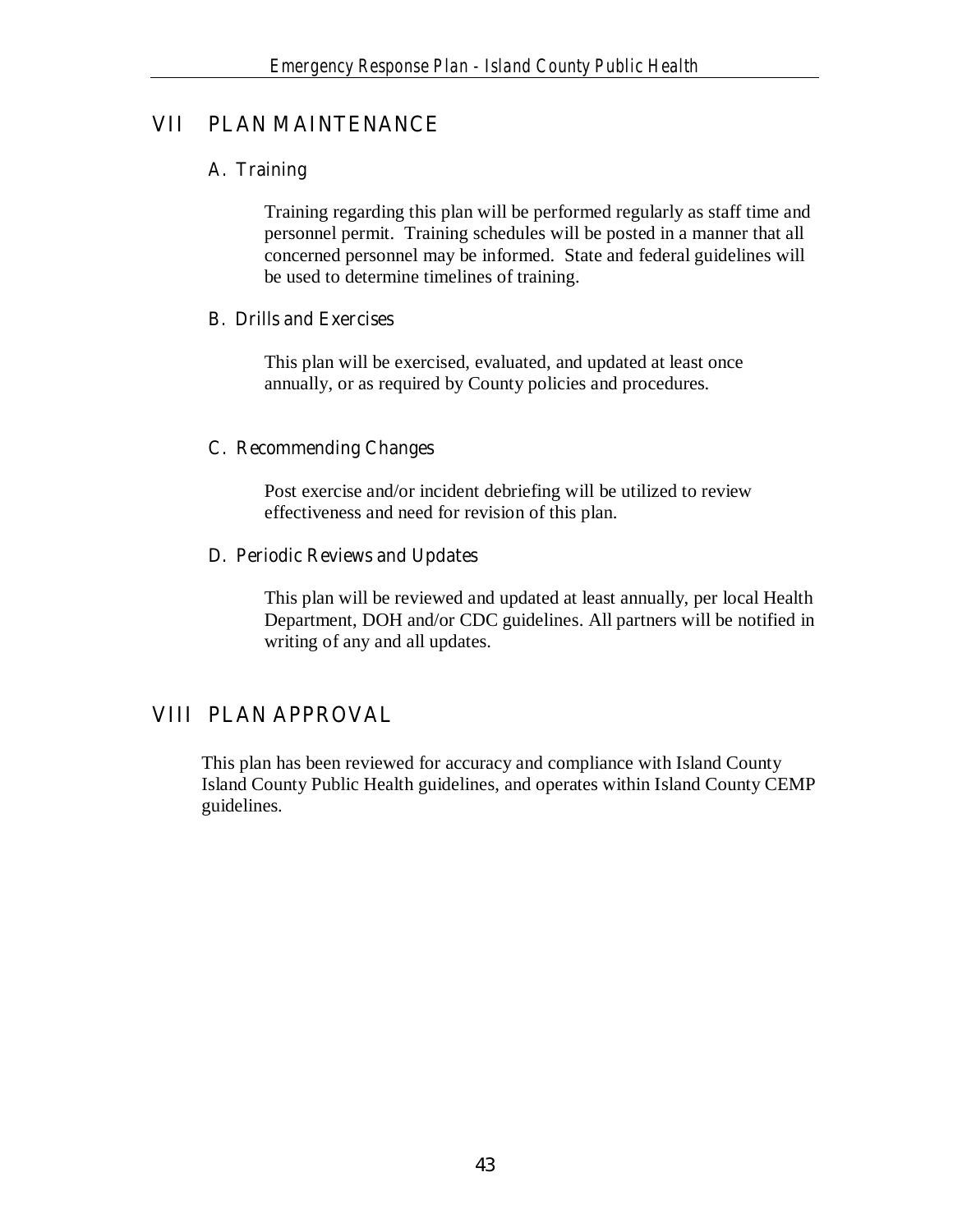(Insert approval page here)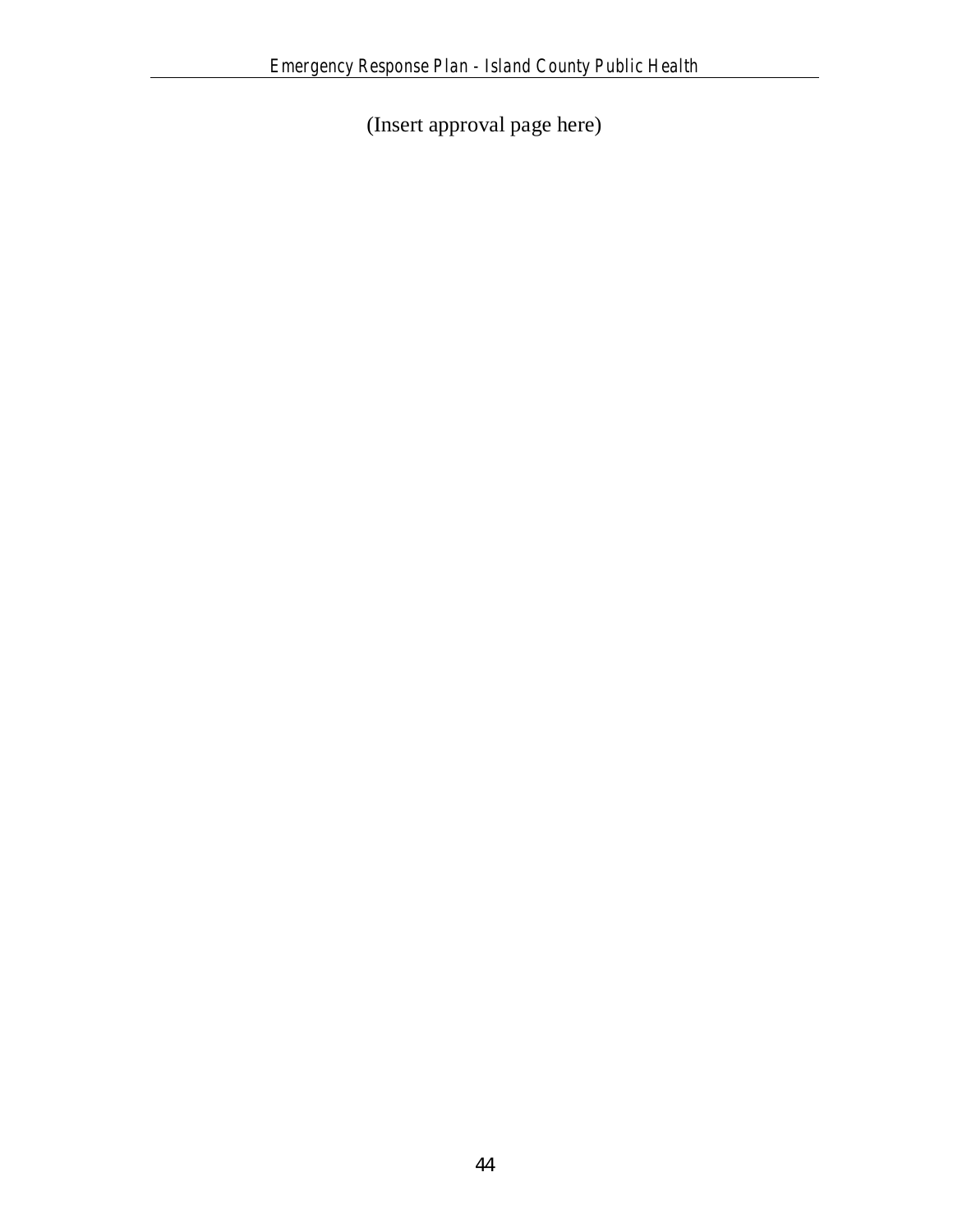# ANNEX I

# FAMILY **EMERGENCY** PLAN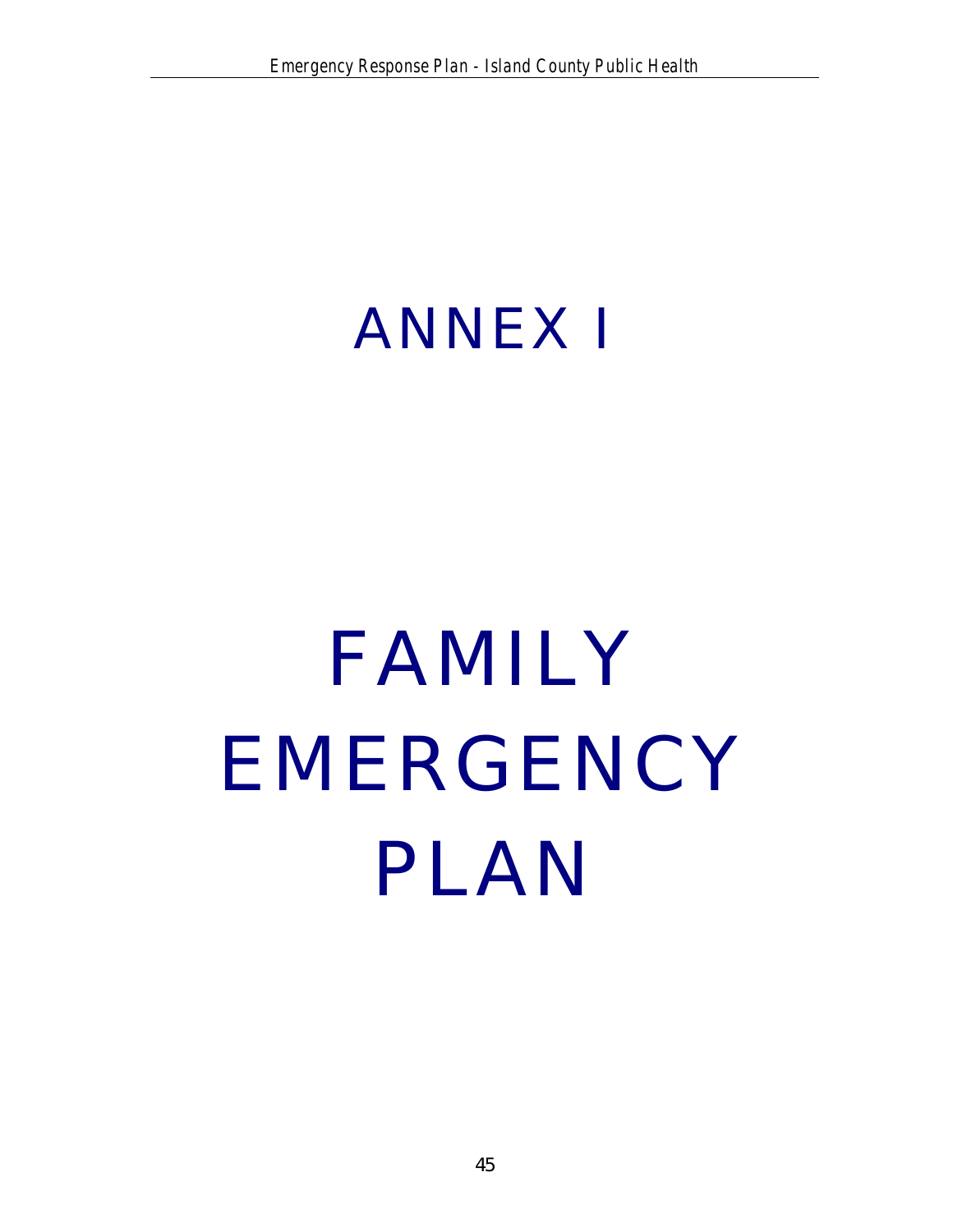# **(This page intentionally left blank)**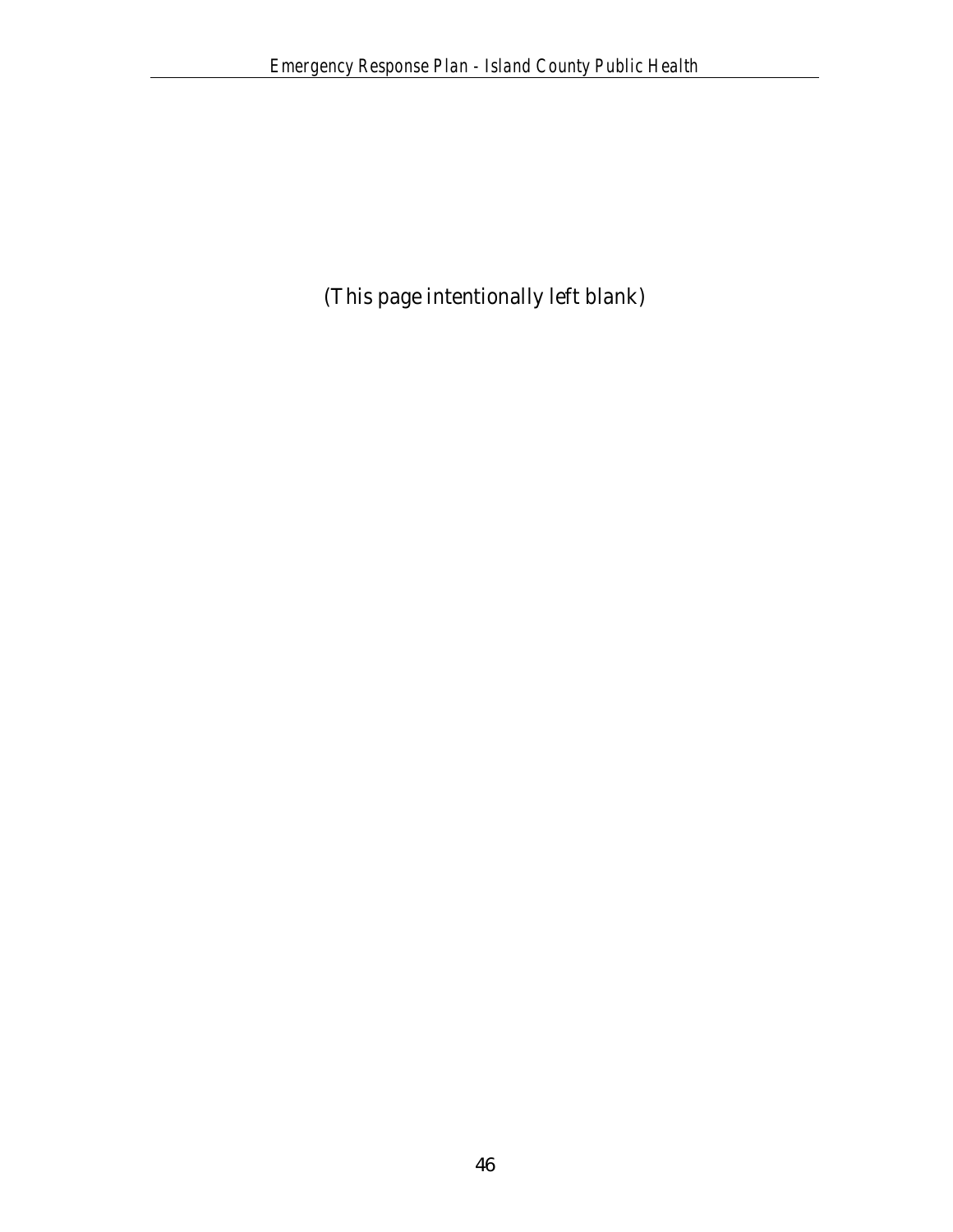# **ANNEX I FAMILY EMERGENCY PLAN**

# **A. PREPARING FOR AN EMERGENCY: A FAMILY GUIDE**

An emergency situation, whether resulting from a naturally occurring disaster or a terrorist attack, could come without any warning. The best way to prepare is to have a disaster plan in place. Your family should create a plan that includes emergency contacts, identification information, meeting locations, disaster supply kit and more. Be sure to practice your plan. The prospect of an emergency does not mean you have to change your life — just be prepared.

# 1. **Identifying Meeting Locations:**

Most families are not together 24 hours a day. You should consider how family members would find each other in a disaster situation. Meeting location points should be identified for the most commonly frequented location, such as work or school. For example, if a crisis occurs at school, a location for both parents and children to meet should be in your plan.

### **2. Before, During and After an Emergency**

#### **a. Before**

- Be alert and aware of your surroundings.
- Take precautions when traveling. Be aware of conspicuous or unusual behavior
- Do not accept packages from strangers. Do not leave luggage unattended.
- Learn where emergency exits are located.
- Be ready to enact your Family Disaster Plan

#### **b. During**

- Building Explosion leave as quickly and calmly as possible.
- If items are falling from above get under a sturdy table or desk.
- Fire stay low to the floor and exit as quickly as possible. Cover nose and mouth with a wet cloth. If a door is hot to the touch, do not open it – seek an alternate escape route. Stay below the smoke at all times.
- Earthquake DROP, COVER, and HOLD. At the first indication of movement, "DROP" to the floor or ground. It will soon be impossible to stand upright during the earthquake. Getting to the floor or ground will prevent being thrown there. Seek protective "COVER" under or near desks, tables, or chairs in a kneeling or sitting position. "HOLD" onto the table / chair legs to prevent it from moving away from you during the quake.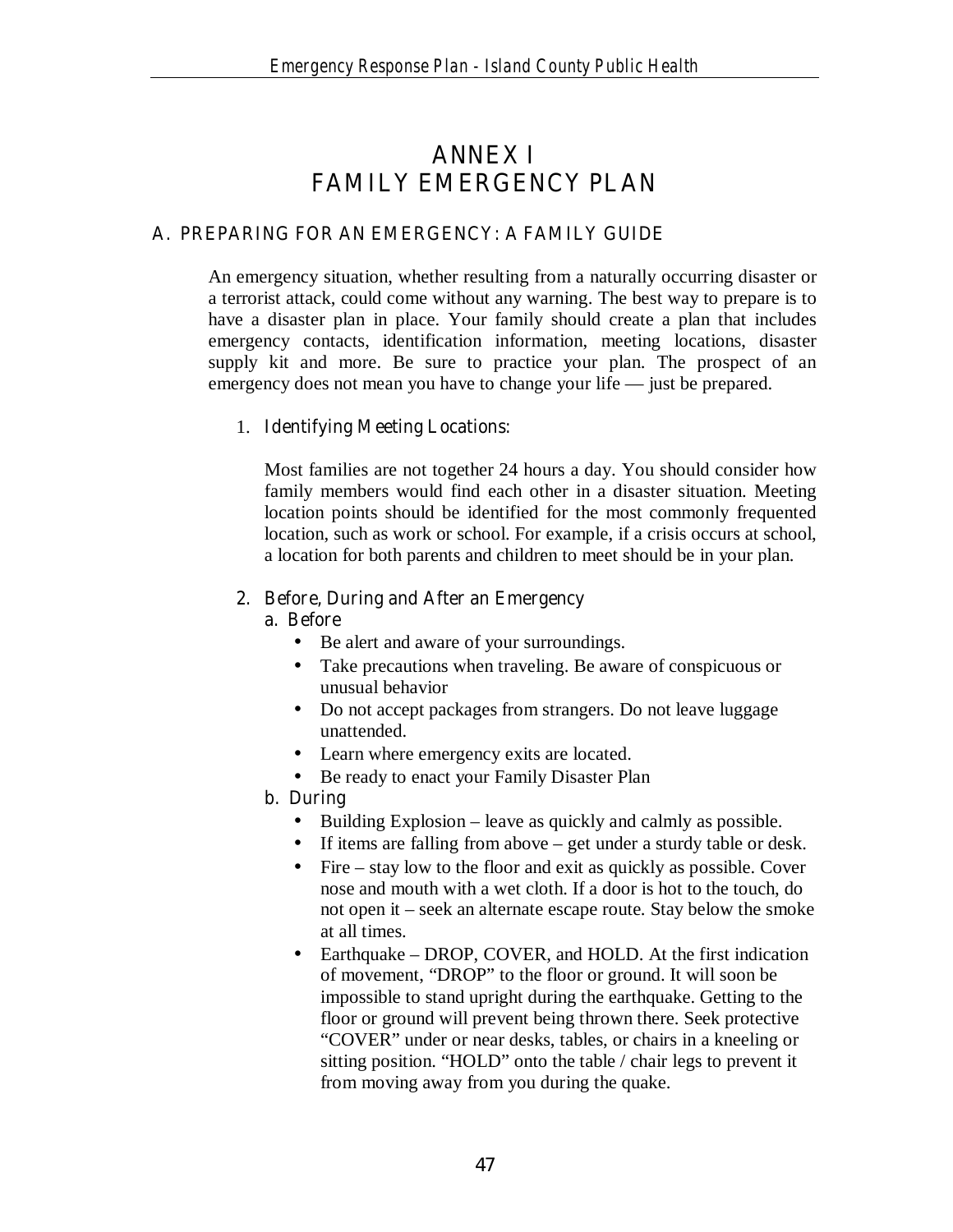# **c. After**

- If you are trapped in debris, use a flashlight. Cover your mouth with a piece of cloth. Tap on a pipe or wall so that rescuers can hear where you are. Use a whistle if available and shout as a last resort – shouting can result in inhalation of dangerous amounts of dust.
- Assisting victims untrained persons should not attempt to rescue people in a collapsed building. Wait for emergency personnel to arrive.
- Chemical Agent authorities will instruct you to either seek shelter and seal the premises or to evacuate immediately.

# **3. Develop a Family Emergency Contact list**

Put these contact numbers on your refrigerator and in your wallet or purse:

- 911
- Out-of-town Family Contact
- Schools
- Work
- Neighbors
- Island County Dept of Emergency Management (360) 679-7300 ext. 443

# **4. Family Disaster Plan**

Make sure your family plan covers the following:

- Discuss the type of hazards that could affect your family.
- Determine escape routes from your home and places to meet; including a child's school, a neighbor, or a public place.
- Have an out-of-state friend as a family contact; so all your family members have a single point of contact. Have at least two ways of contact… email, telephone, etc.
- Make a plan now for what to do with your pets if you need to evacuate.
- Post emergency telephone numbers by your telephones and in your wallet or purse, and make sure your children know how and when to call 911.
- Stock non-perishable emergency supplies and a disaster supply kit.
- Take First Aid, CPR, and disaster preparedness classes.

# **5. Disaster Supply Kit**

Prepare a family disaster supply kit with the following items: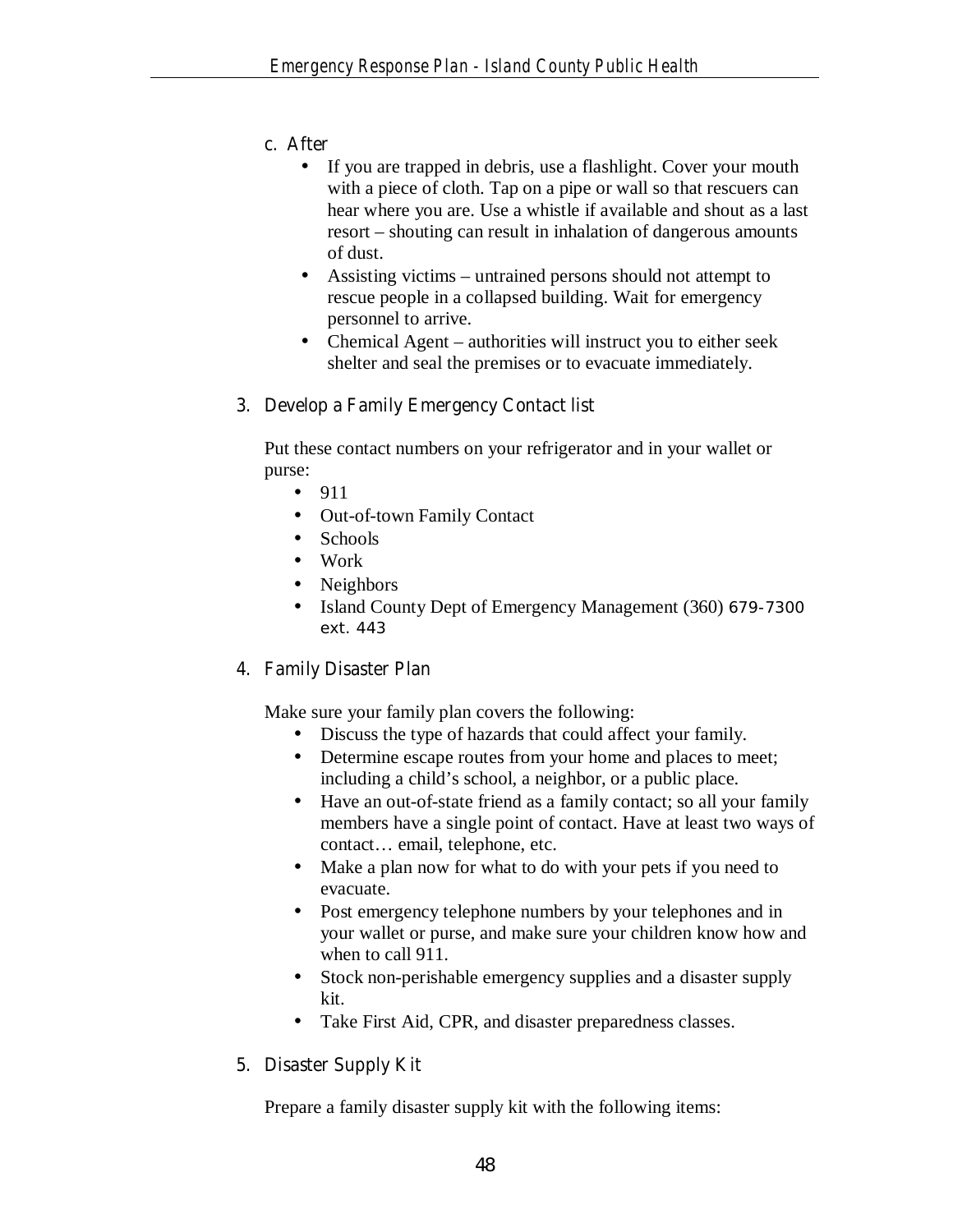- Water at least 1 gallon per person for 3 to 7 days.
- Food at least enough for 3 to 7 days.
- Blankets / Pillows, etc.
- Clothing
- First Aid Kit / Medicines (a grab-and-go kit)
- Special Items for babies or elderly
- Toiletries
- Moisture wipes
- Flashlight / Batteries
- Radio battery operated and NOAA weather radio.
- Cash Banks and ATMs may not be open or available for extended periods.
- Keys
- Toys, Books and Games
- Important documents
- Tools
- Vehicle fuel tanks filled
- Pet care items
- Duct tape

# C. **ADDITIONAL INFORMATION**

For additional information, please see the following website

- **1. Island County Emergency Management http://www.islandcounty.net/sheriff/dem/**
- **2. The American Red Cross http://www.redcross.org/services/disaster/beprepared/**
- **3. The Federal Emergency Management Agency http://www.ready.gov/**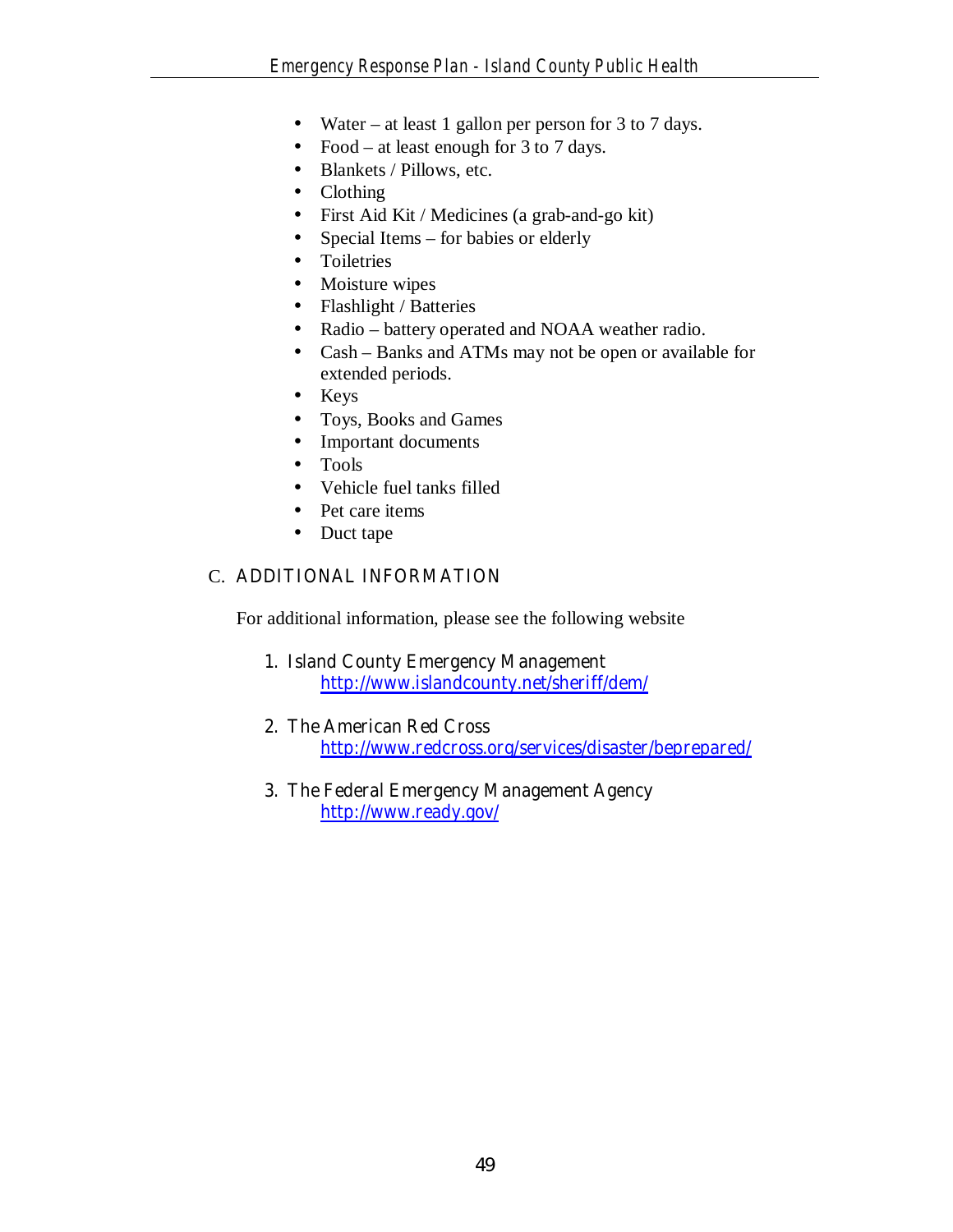# ANNEX II

# DIRECTION AND CONTROL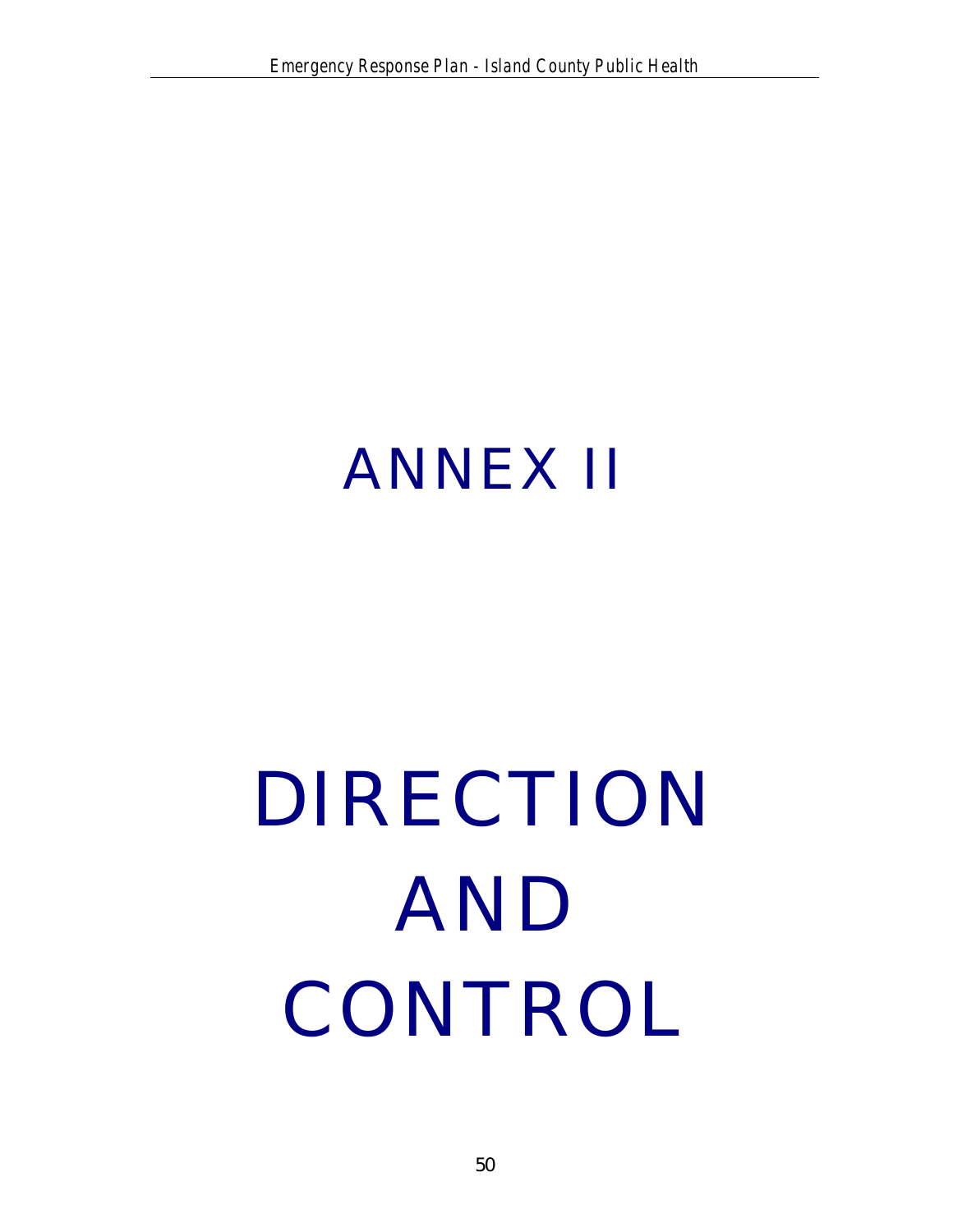**(This page intentionally left blank)**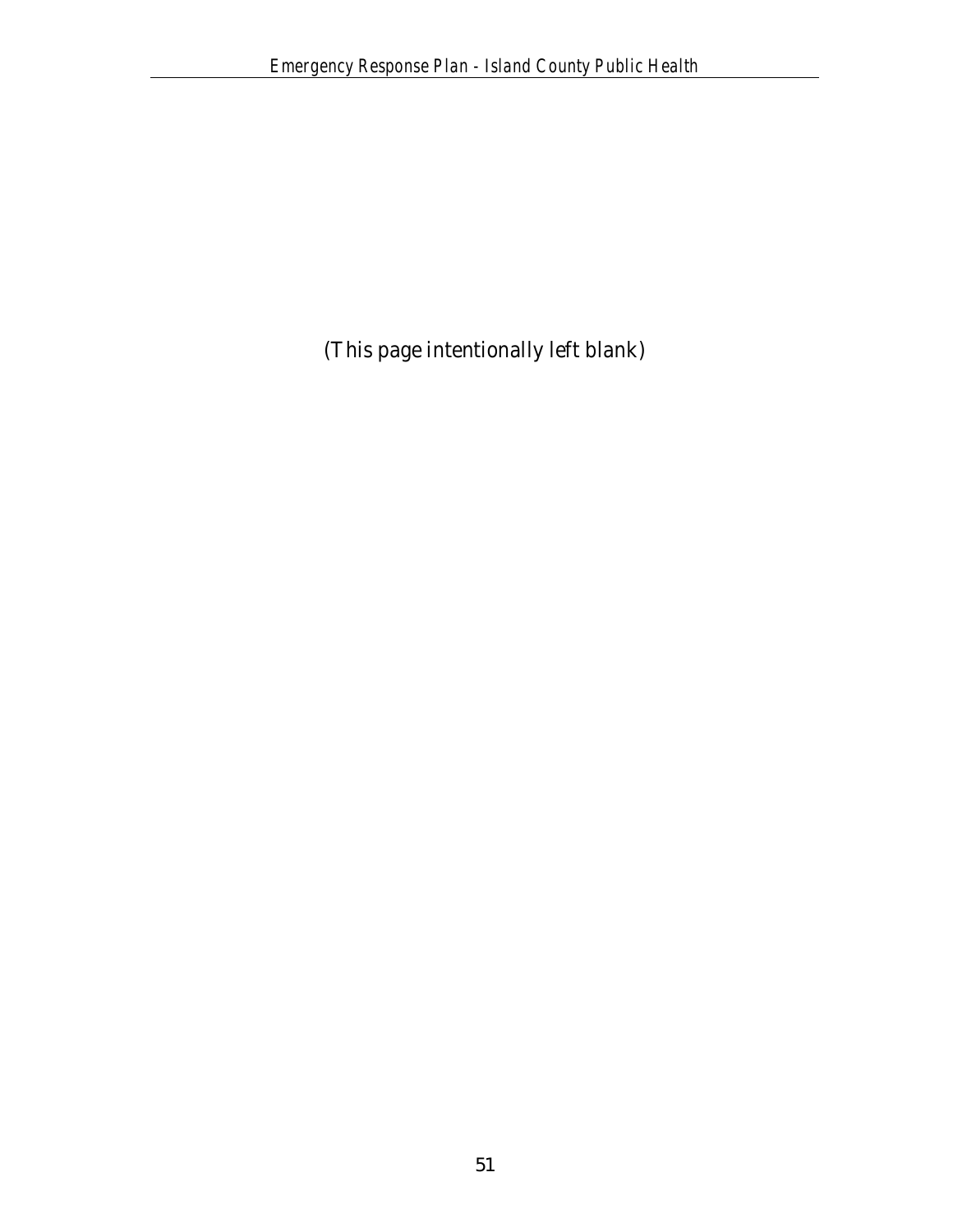# **ANNEX II DIRECTION AND CONTROL**

# **A. ISLAND CO. PUBLIC HEALTH EOC ORGANIZATION**

- **1.** During a bioterrorism, chemical, radiological incident, communicable disease outbreak, or public health emergency, the Director of Emergency Management (DEM) will maintain the protocol and policies to operate an Emergency Operations Center (EOC). The EOC will be a central area with workspace and communication facilities for the Incident Command Staff. All response and recovery activities will be coordinated and managed from this location in the basement level of the Island County Annex, Room B-100.
- **2.** All communications with the general public will be distributed through the Public Information Officer (PIO) or appropriate designee from a central point in the Island County EOC.
- **3.** The Island County EOC will have adequate facilities for personnel not only to conduct their activities in response to the event, but also for taking adequate rest and meal breaks.
- **4.** The Island County EOC will be established in an area that will afford adequate protection for staff from the effects of the event.
- **5.** The Island County Health Department will provide support to, and take guidance from the Island County EOC in any and all public health emergencies. At no time while the County EOC is operational will the Health Officer act independently from the County EOC.
- **6.** Guidelines for the conduct of Health Department staff who will report to and work in the EOC, and duties of the EOC staff can be found in the local Health Department Emergency Response Plan.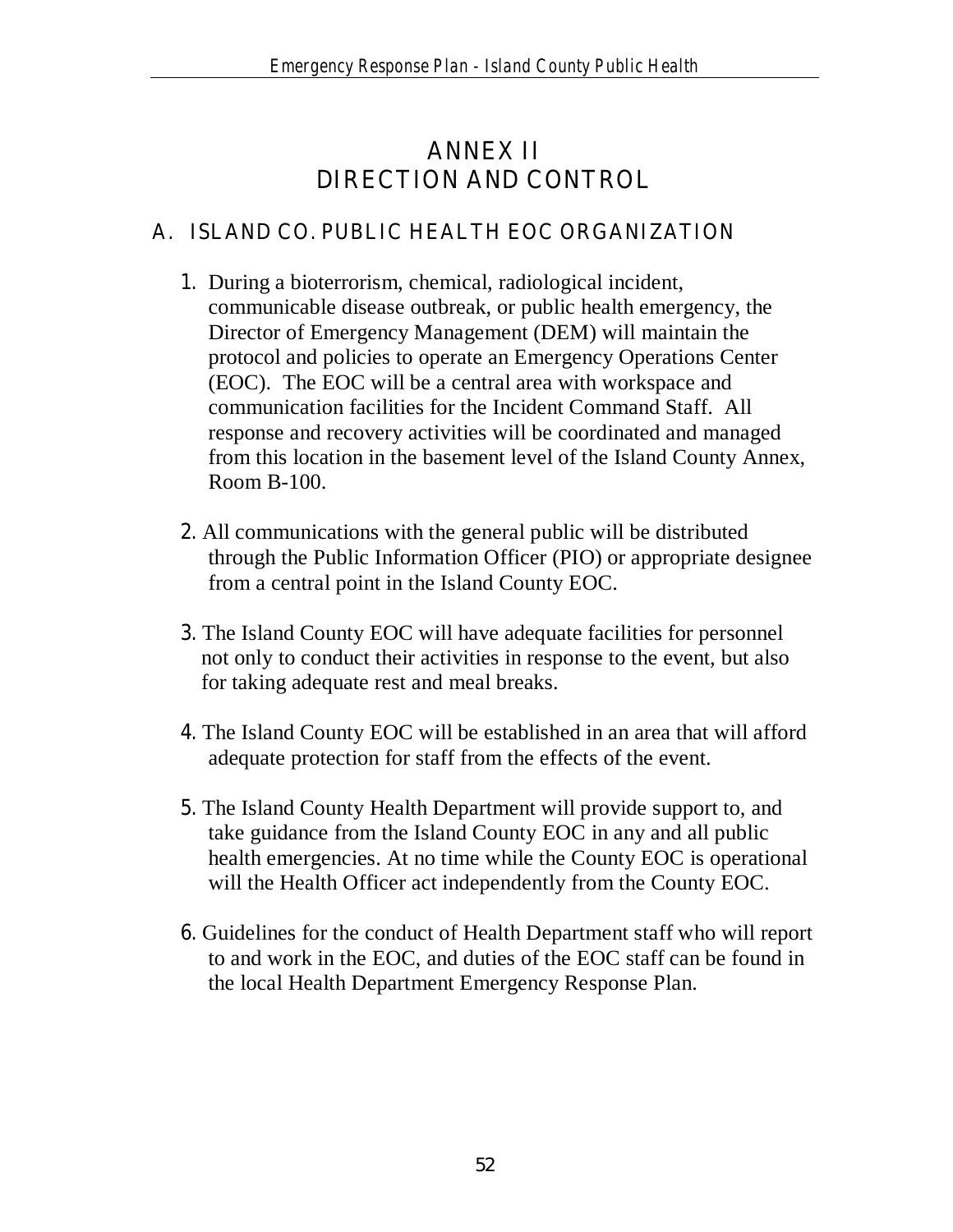# **B. PUBLIC HEALTH/ESF #8 - REPRESENTATION IN THE COUNTY EOC**

- **1.** A copy of the Island County Public Health Local Emergency Response Plan is available to the County Department of Emergency Services. In addition, the ESF# 8 of the County Comprehensive Emergency Management Plan (CEMP) will have reference to the County Public Health Local Emergency Response Plan.
- **2.** The County Public Health Officer or his/her designee will be assigned to the County EOC to act as liaison or Incident Commander between this plan and the efforts of the County EOC as outlined in the County EOC guidelines.

# **C. PUBLIC HEALTH REPRESENTATION IN ON-SCENE INCIDENT COMMAND SYSTEM**

- **1.** On scene Incident Command representation will depend on which agency will have the "lead/co-lead" in the current event.
- **2.** If the event is an actual bioterrorism, chemical, radiological incident, communicable disease outbreak, or public health emergency wherein a crime has been committed, the "local law enforcement agency" will be the lead agency. In this case, Island County Public Health will be represented on the Command Staff by the County Health Officer or his/her designee(s) who will be involved in various aspects of the response, including, but not limited to:
	- Planning Section
	- Logistics Section
	- Operations Section
- **3.** A typical Incident Command Structure is shown on the following page.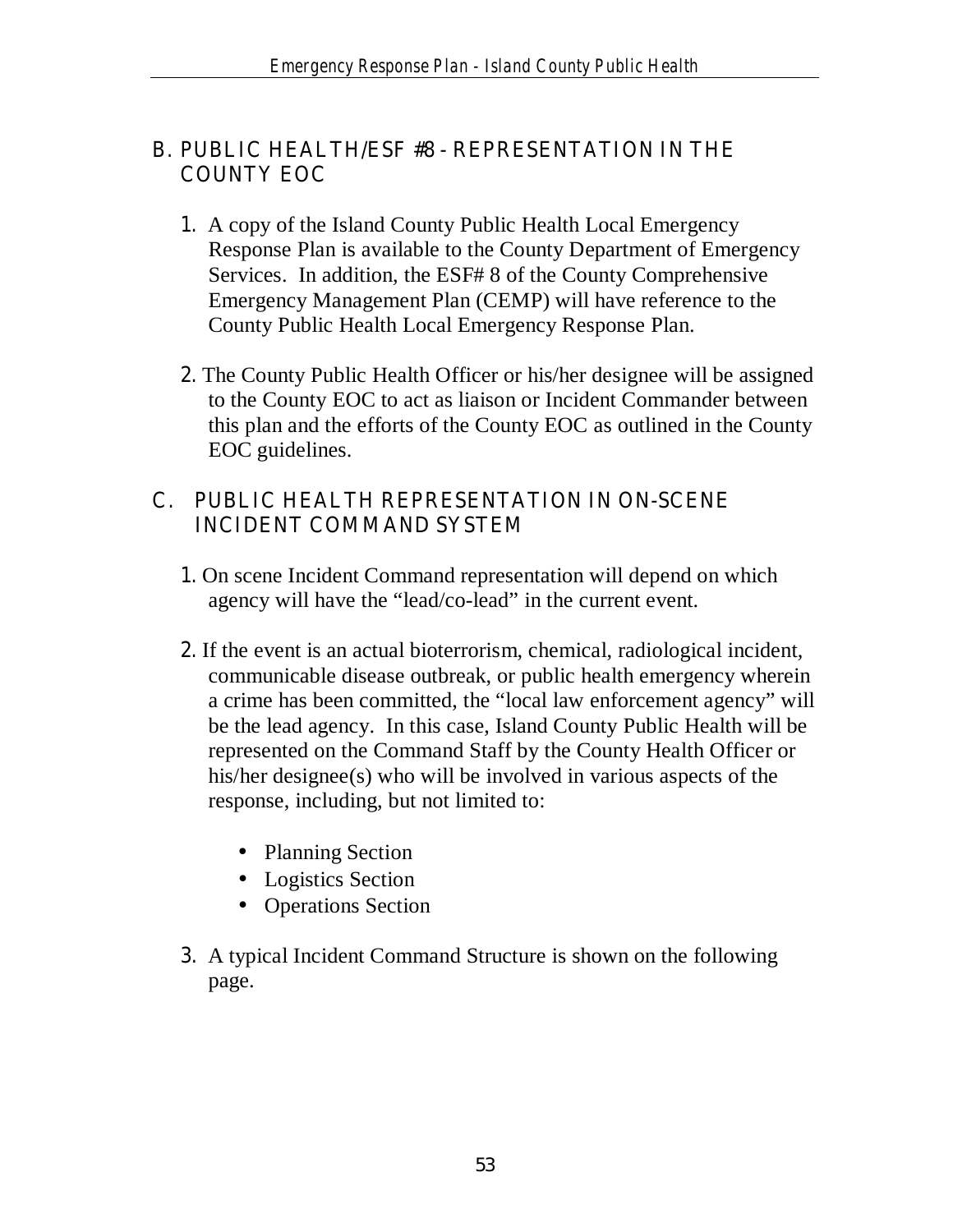# **Bioterrorism/Communicable Disease Outbreak/Public Health Emergency Command and Control Schematic**

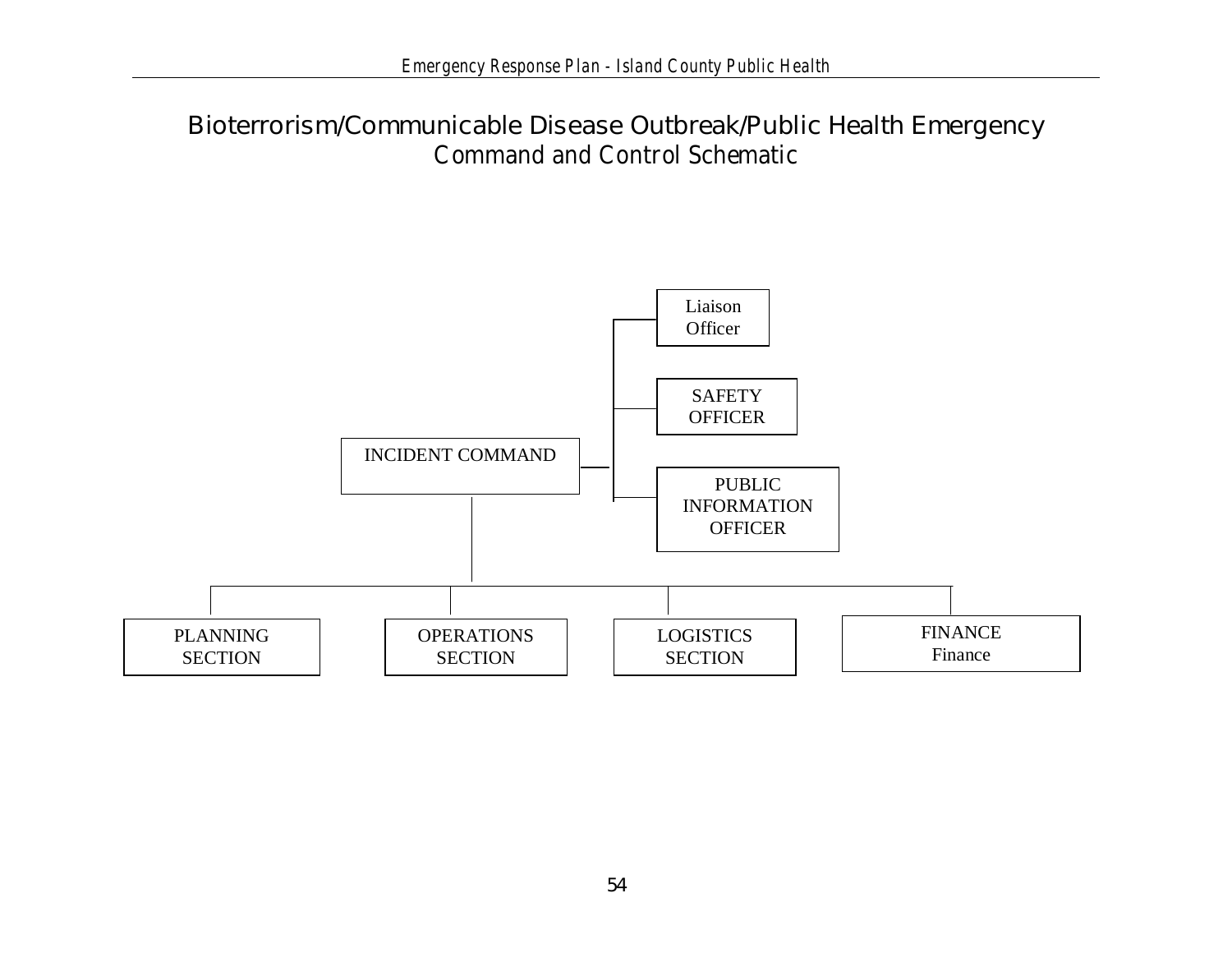**(This page intentionally left blank)**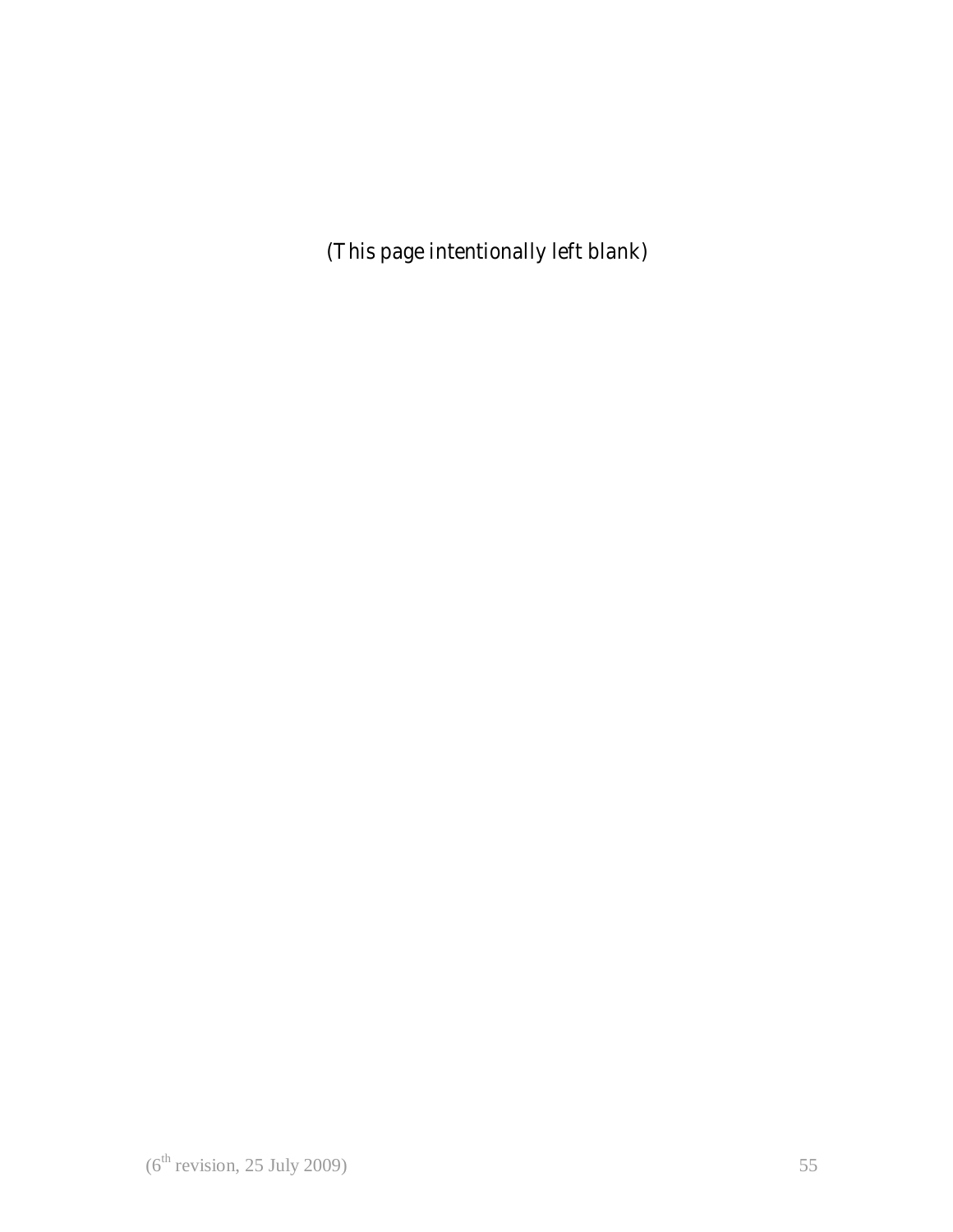# ANNEX III

# PANDEMIC FLU RESPONSE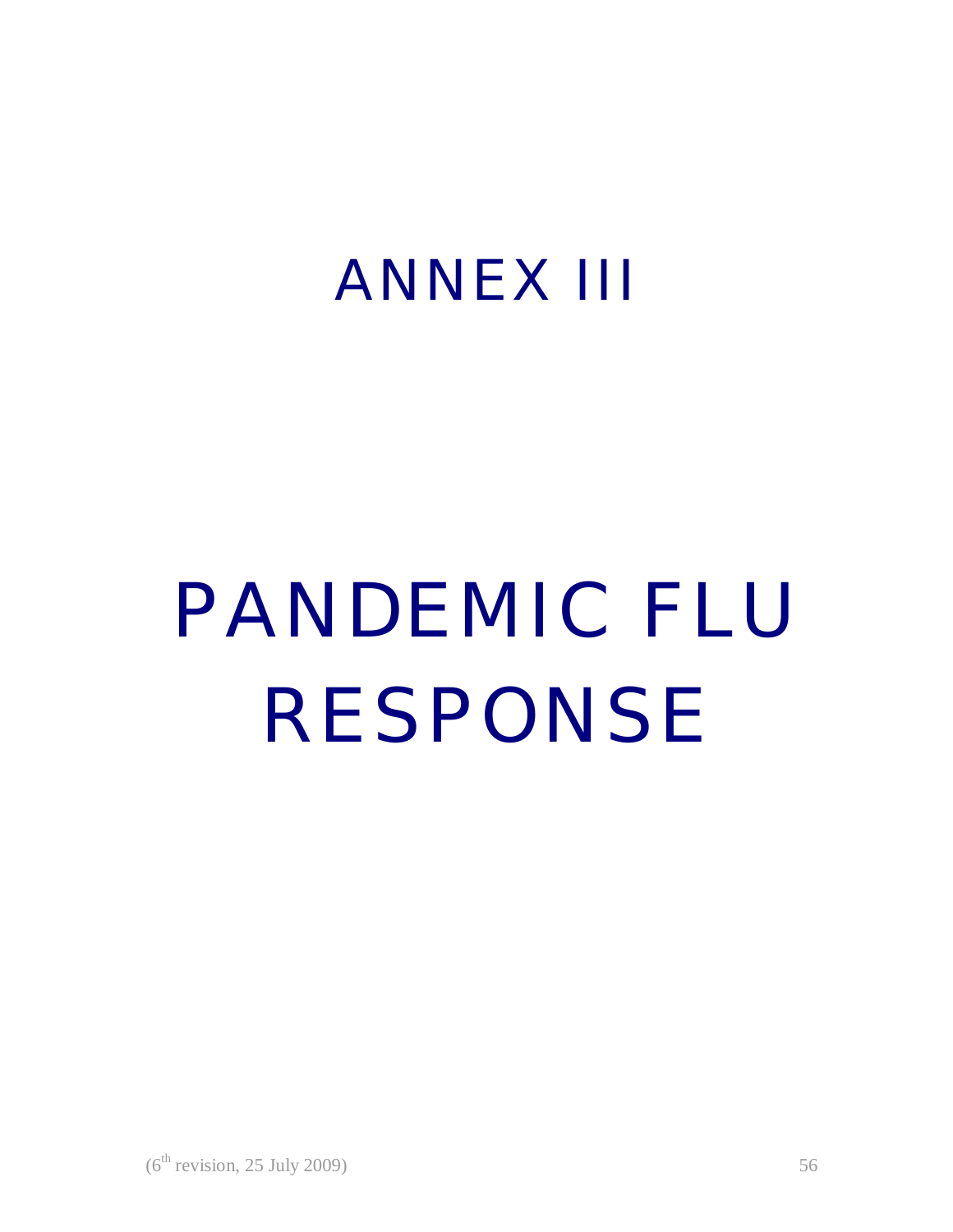**(This page intentionally left blank)**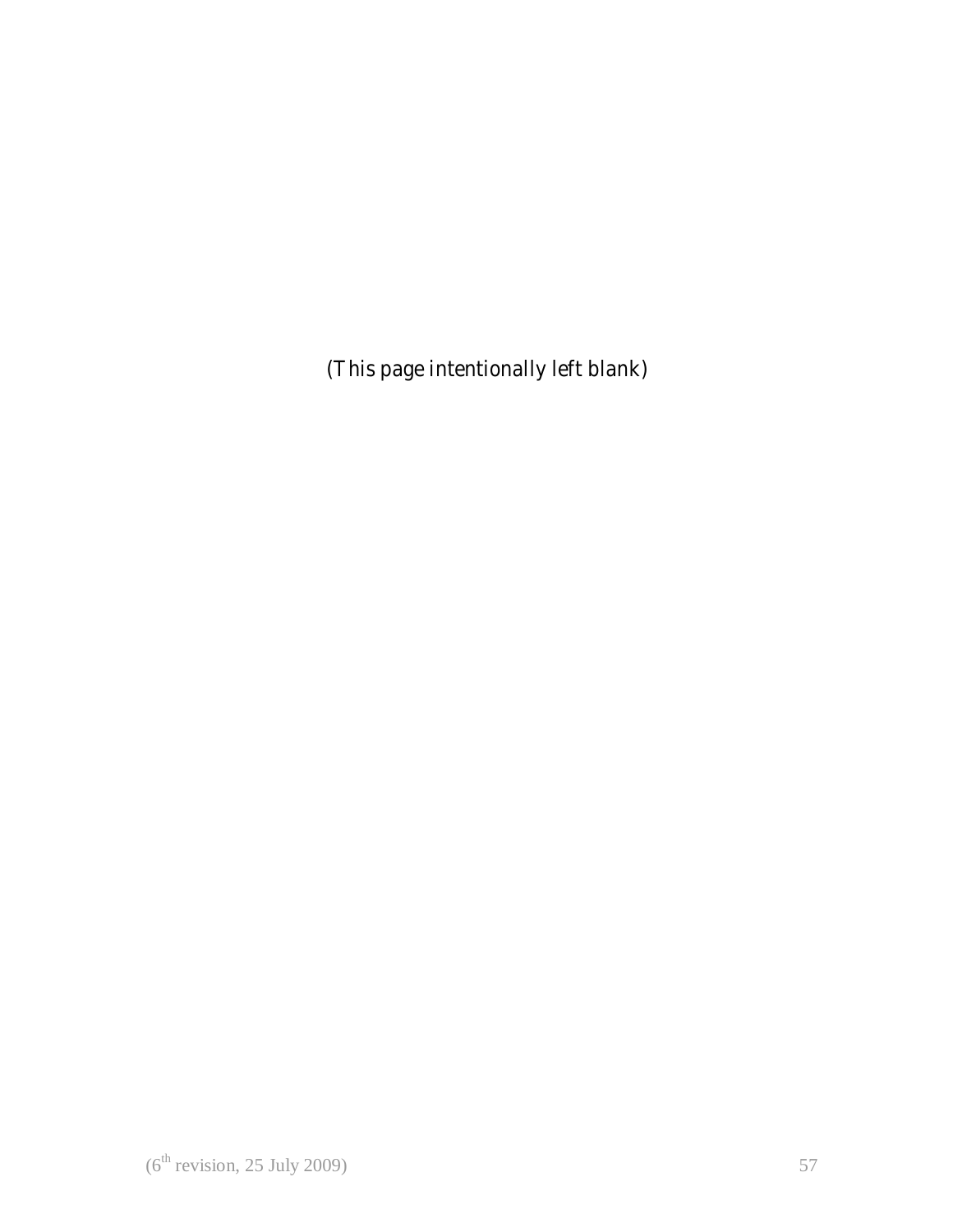# **ANNEX III PANDEMIC FLU RESPONSE**

# **A. INCIDENT COMMAND SYSTEM**

 **1.** As in other events, the Incident Command System is to be utilized in response to a Pandemic Flu response effort. This system is a field-tested emergency management tool that has proven successful in overcoming such conflicts as: Who is in charge, and how do we organize our response when multiple agencies are involved.

 **2.** When the County Health Department determines that an influenza outbreak has reached "pandemic" proportions, the County Health Officer will assure that the Health Department's response will be in compliance with the guidelines established in the "Notifiable Condition Reporting and Surveillance Manual" provided by the Washington State Department of Health. This manual can be found online at: www.doh.wa.gov/notify.

#### **B.**

The intent of this document is to offer guidance to those in public health leadership positions who will be relied upon to minimize the risk of pandemic influenza to citizens of Island County.

# I. TABLE OF CONTENTS: Page

|      |                                                   | 2.             |  |  |
|------|---------------------------------------------------|----------------|--|--|
| Ш.   |                                                   | 3.             |  |  |
| IV.  |                                                   | 6.             |  |  |
| V.   |                                                   | 7 <sub>1</sub> |  |  |
| VI.  |                                                   | 8.             |  |  |
| VII  | Key Pandemic Preparedness and Response Principles | 9.             |  |  |
| VIII |                                                   | 12.            |  |  |
|      |                                                   | 18.            |  |  |
| 21.  |                                                   |                |  |  |
|      |                                                   |                |  |  |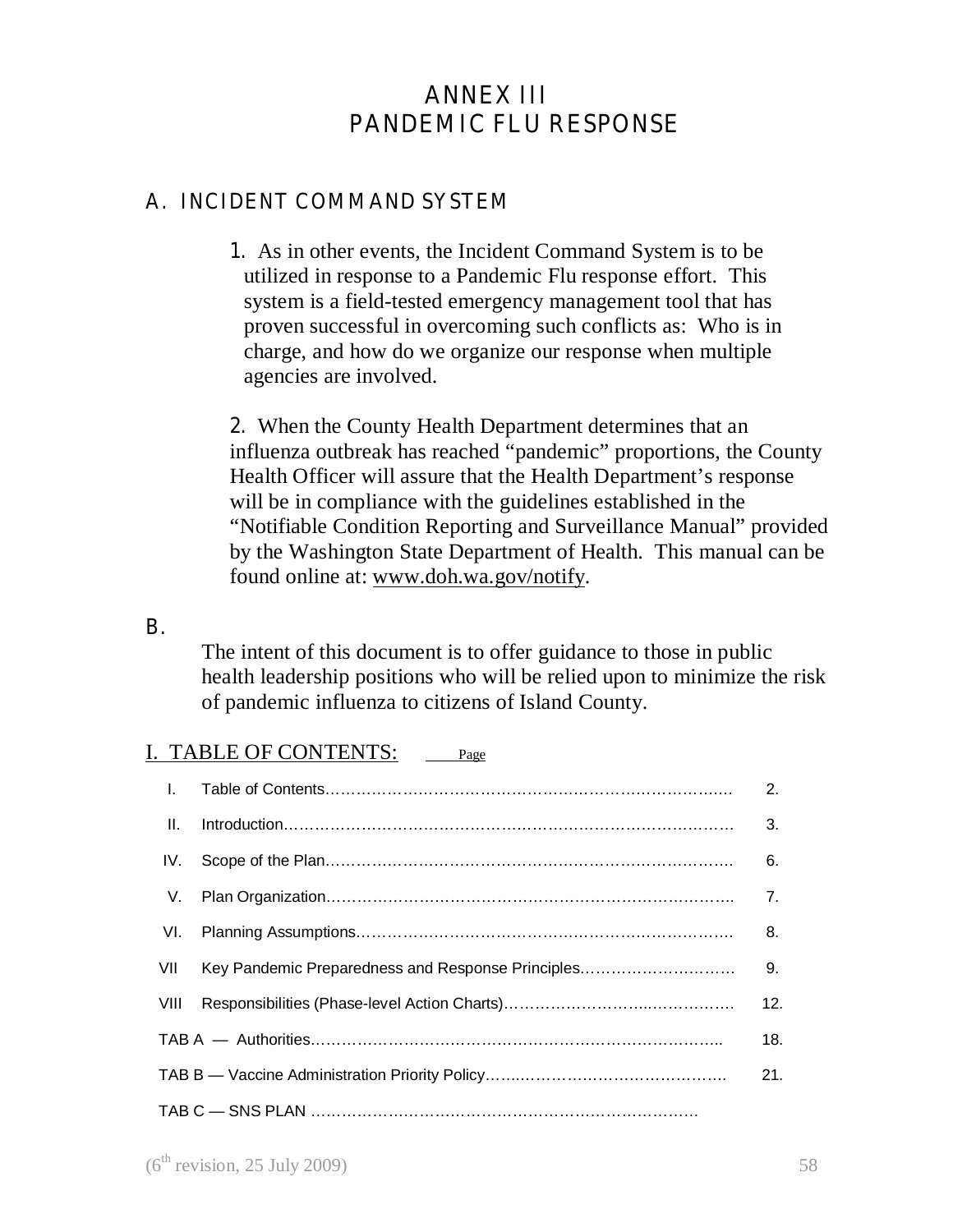# **II. INTRODUCTION:**

*Infectious disease and public health experts agree that the risk for an avian influenza (H5N1) pandemic is one of the most ominous threats that humankind faces. Should genetic changes occur in the H5N1 influenza virus that would facilitate person-to-person transmission, a devastating pandemic could quickly spread across the globe. Although many physicians and scientists study medical and public health interventions, another critical issue has not received as much intense focus, and that is potential effects on the global economy and business practices that such an event would have. This plan takes these issues into consideration.* 

The world has been plagued with pandemic influenza outbreaks since at least the late 1500's, occurring at the rate of about three per century. They occur as pandemics because the causal agent is a novel virus, new to mankind… no one has immunity to the virus for that very reason. The United States has experienced 3 such pandemics since 1917, the most devastating being the 1917-18 "Spanish Flu" epidemic responsible for upwards of 675,000 deaths in the United States, and perhaps 50,000,000 worldwide.

The H5N1 virus is new. We have no vaccine to prevent the illness, and will not have an effective vaccine for the first several months of the pandemic. This is markedly different from the seasonal influenza that we see every year, and for which mankind has considerable immunity, either from the disease itself or from getting the annual 'flu vaccine'. Moreover, we have no reliably effective medication for treating the H5N1 illness, from which more than 55% of those hospitalized and confirmed as having the illness have succumbed to date. (The 'exposure rate' remains unknown.)

Experts have been estimating the impact of a future pandemic based on historical data, but there is no way to really predict the severity of such a widespread and infectious disease. **According to estimates for the U.S.:** 

- Up to 200 million persons will become infected
- Between 38-89 million will become clinically ill
- Between 18- 42 million will require outpatient care
- Up to 733,000 may be hospitalized
- As many as 90 207,000 will die from influenza and related complications

The U.S. Health & Human Services Department has presented a guidance document for states and local governments as a directive to integrate pandemic planning efforts with other emergency efforts being drafted by various agencies to prepare for emergent situations (Department of Health & Human Services Pandemic Influenza Response & Preparedness Plan: August 2004). This document stresses a high priority for planning, stating that:

"Outbreaks can be expected to occur simultaneously throughout much of the U.S., preventing shifts in human and material resources that usually occur in the response to other disasters. Localities should be prepared to rely on their own resources to respond. The effect of influenza on individual communities will be relatively prolonged (weeks to months) in comparison to other types of disasters."

The roles of the State and Local health jurisdictions have also been delineated by the recently passed legislation, Engrossed Substitute Senate Bill 6366, which requires compliance with 14 specific items in 7 areas of responsibility. These items are addressed in the body of this Plan.

(continued)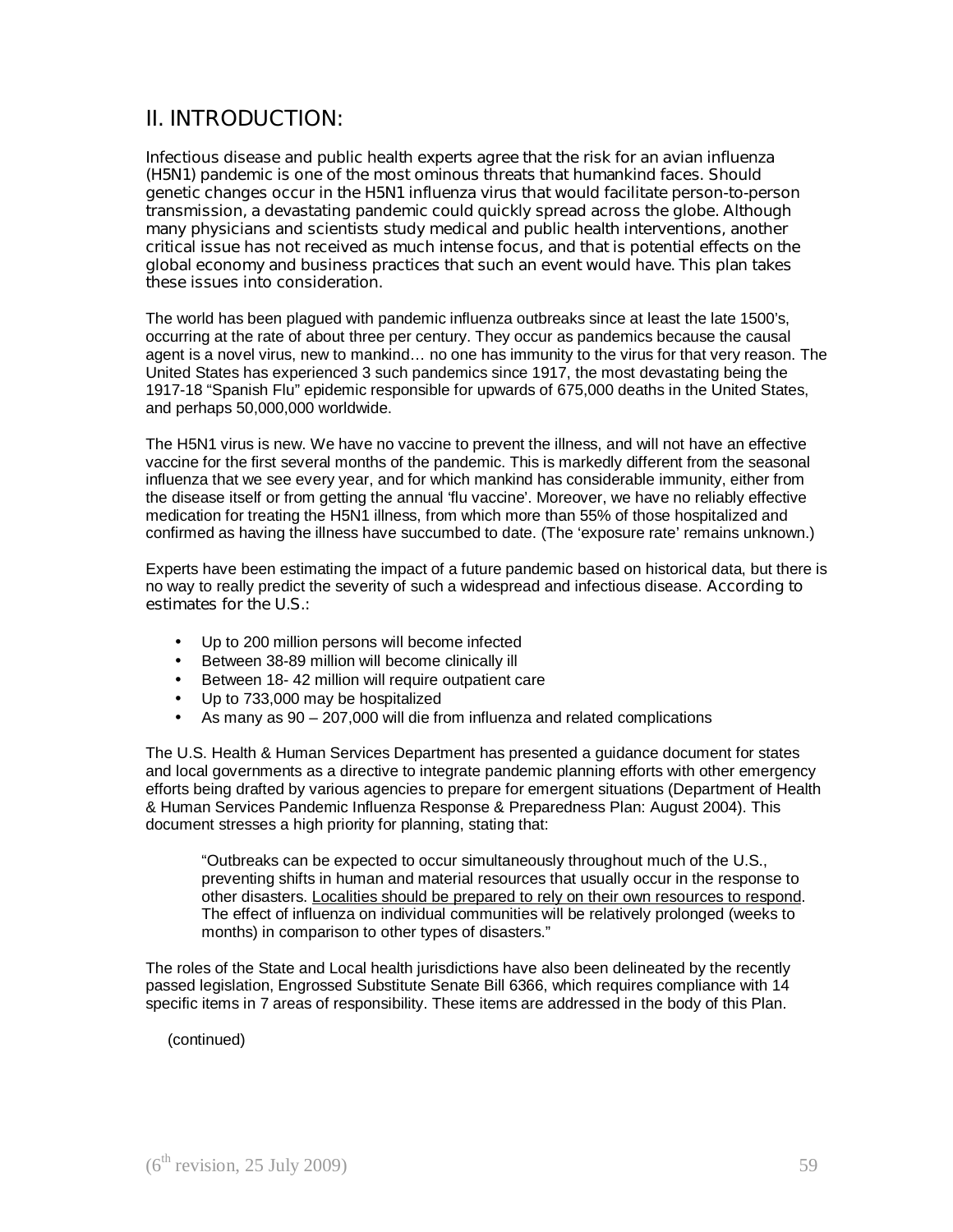**As a general comment to readers of this plan, the only truly reliable preventive measures available at present are three-fold, despite the overall intent of the state directive.** 

- 1. **Washing one's hands** (effectively reducing transmission of disease an estimated 42%)
- 2. **Covering one's cough**… if coughing wear a surgical mask and go home.
- 3. **'Social distancing'**… staying at least 3 feet away from anyone, avoiding crowds and public gatherings, and staying home if sick.

From a public health point of view, until a vaccine and/or specific medicines to combat the illness become available, the foregoing practices are of paramount importance in combating the spread of the highly pathogenic strain of the H5N1 virus once it reaches Phase 6 (see below).

# **Phases of a Pandemic**

(Established by the World Health Organization)

#### STAGES OF PANDEMIC

In order to plan for a pandemic, it is useful to have a series of possible " trigger points" that can be referred to during the planning process. Below are several incremental guides to the stages of a pandemic, both at the global and local levels.

#### GLOBAL STAGES OF AN EMERGING PANDEMIC

= Current Phase (as of July 25, 2009)

| Inter-pandemic period: | Description of this phase:                                                                                                                                                                                                                             |  |  |
|------------------------|--------------------------------------------------------------------------------------------------------------------------------------------------------------------------------------------------------------------------------------------------------|--|--|
| Phase 1                | No new influenza virus subtypes have been detected in<br>humans. An influenza virus subtype that has caused human<br>infection may be present in animals. If present in animals,<br>the risk of human infection or disease is considered to be<br>low. |  |  |
| Phase 2                | No new influenza virus subtypes have been detected in<br>humans. However, a circulating animal influenza virus<br>subtype poses a substantial risk of human disease.                                                                                   |  |  |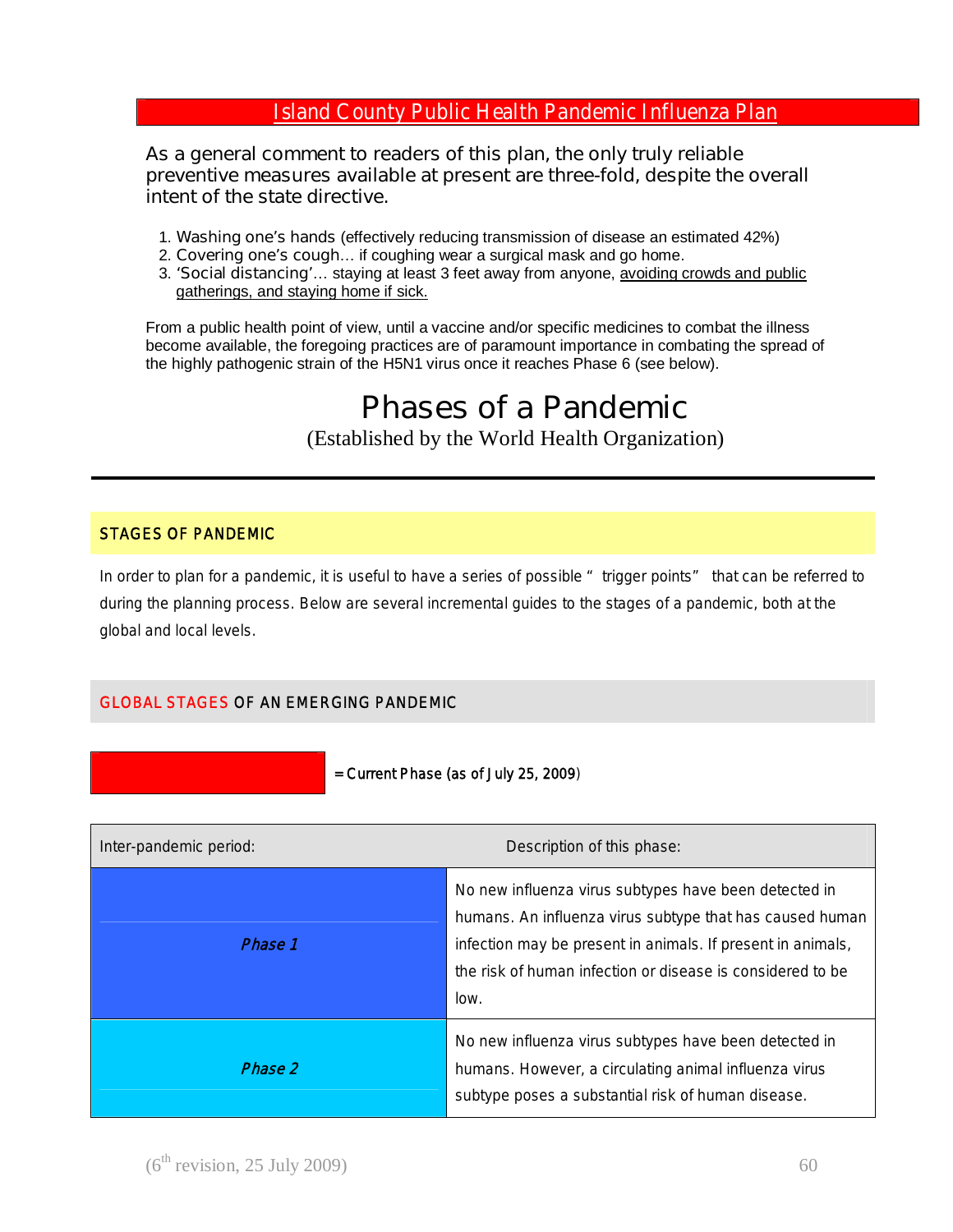| Pandemic alert period |                                                                                                                                                                                                                        |  |  |  |
|-----------------------|------------------------------------------------------------------------------------------------------------------------------------------------------------------------------------------------------------------------|--|--|--|
| Phase 3               | Human infection(s) with a new subtype, but no human-to-<br>human spread, or at most rare instances of spread                                                                                                           |  |  |  |
| Phase 4               | Small cluster(s) with limited human-to-human transmission<br>but spread is highly localized, suggesting that the virus is<br>not well adapted to humans.                                                               |  |  |  |
| Pandemic period       |                                                                                                                                                                                                                        |  |  |  |
| Phase 5               | Larger cluster(s) but human-to-human spread still localized,<br>suggesting that the virus is becoming increasingly better<br>adapted to humans, but may not yet be fully transmissible<br>(substantial pandemic risk). |  |  |  |
| Phase 6               | Pandemic: increased and sustained transmission<br>in general population.                                                                                                                                               |  |  |  |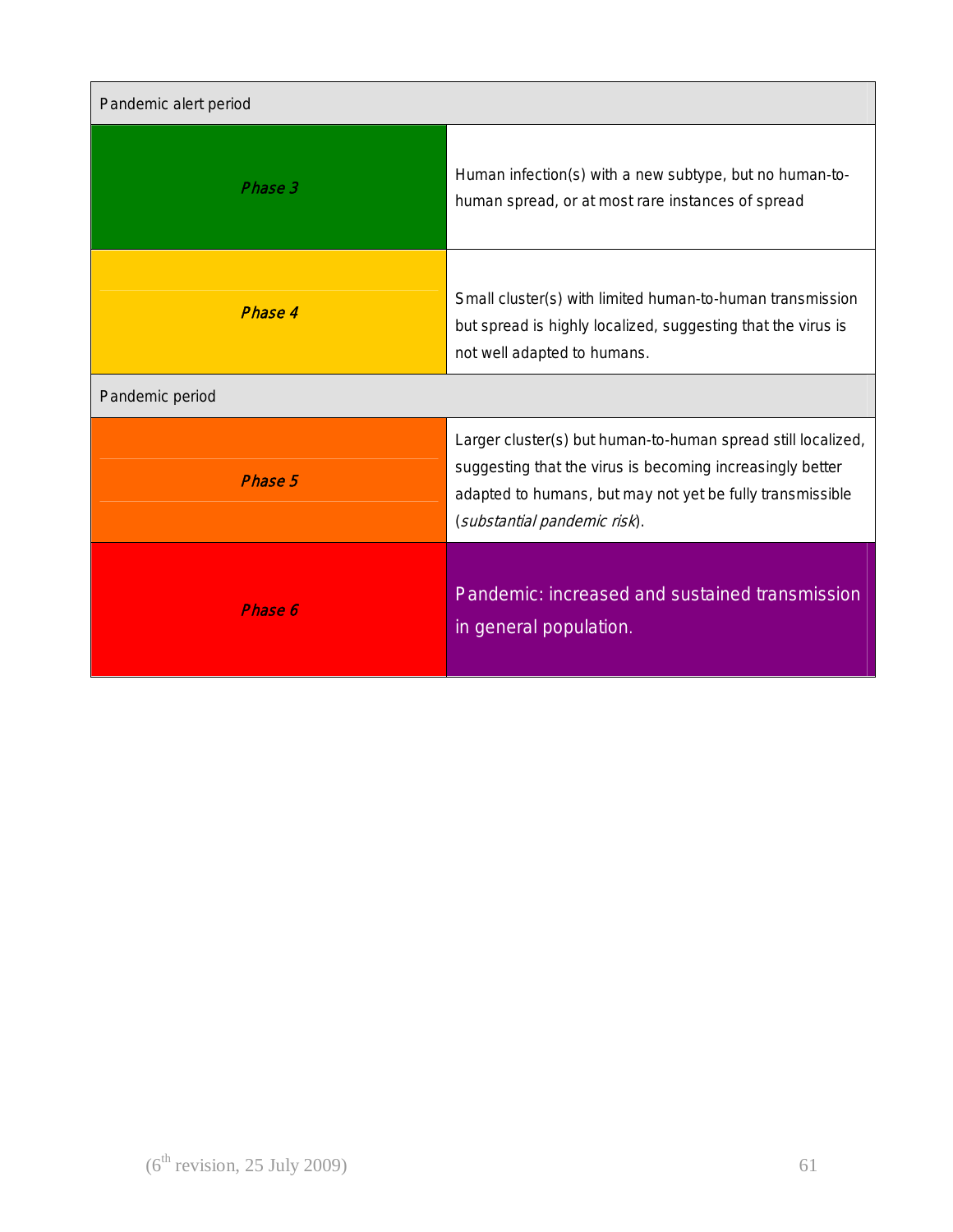# **III. PURPOSE OF THE PLAN:**

**The Pandemic Influenza Response Plan for Island County provides guidance to ICPH staff and regional partners regarding detection, response and recovery from an influenza pandemic. The Plan describes the unique challenges posed by a pandemic that may necessitate specific leadership decisions, response actions, and communications mechanisms. Specifically, the purpose of the plans is to:** 

- Define preparedness activities that should be undertaken before a pandemic occurs that will enhance the effectiveness of response measures.
- Describe the response, coordination and decision making structure that will incorporate ICPH, the health care system in Island County, other local response agencies, and state and federal agencies during a pandemic.
- Define roles and responsibilities for ICPH, local health care partners and local response agencies during all phases of a pandemic.
- Describe public health interventions in a pandemic response and the timing of such interventions.
- Serve as a guide for local health care system partners, response agencies and business in the development of pandemic influenza response plans.
- Provide technical support and information on which preparedness and response actions are based.

During an influenza pandemic, ICPH and regional partners will utilize the plan to achieve the following goals:

- Limit the number of illnesses and deaths
- Preserve continuity of essential government functions
- Minimize social disruption
- Minimize economic losses

The Plan is being integrated with other ICPH preparedness plans and activities, and will be coordinated with the plans of the community, state and federal partners, using the protocols defined in the Department of Health and Human Services (HHS) directives, the National Incident Management System (NIMS), and the Incident Command System (ICS) of managing emergent situations.

In Island County, our partners in emergency management are all members of the Island County Emergency Management Council. Representative members of this Council have been meeting monthly for the past several years under the coordination of the Deputy Director of Emergency Services to facilitate planning, local drills and mutual support for emergent situations.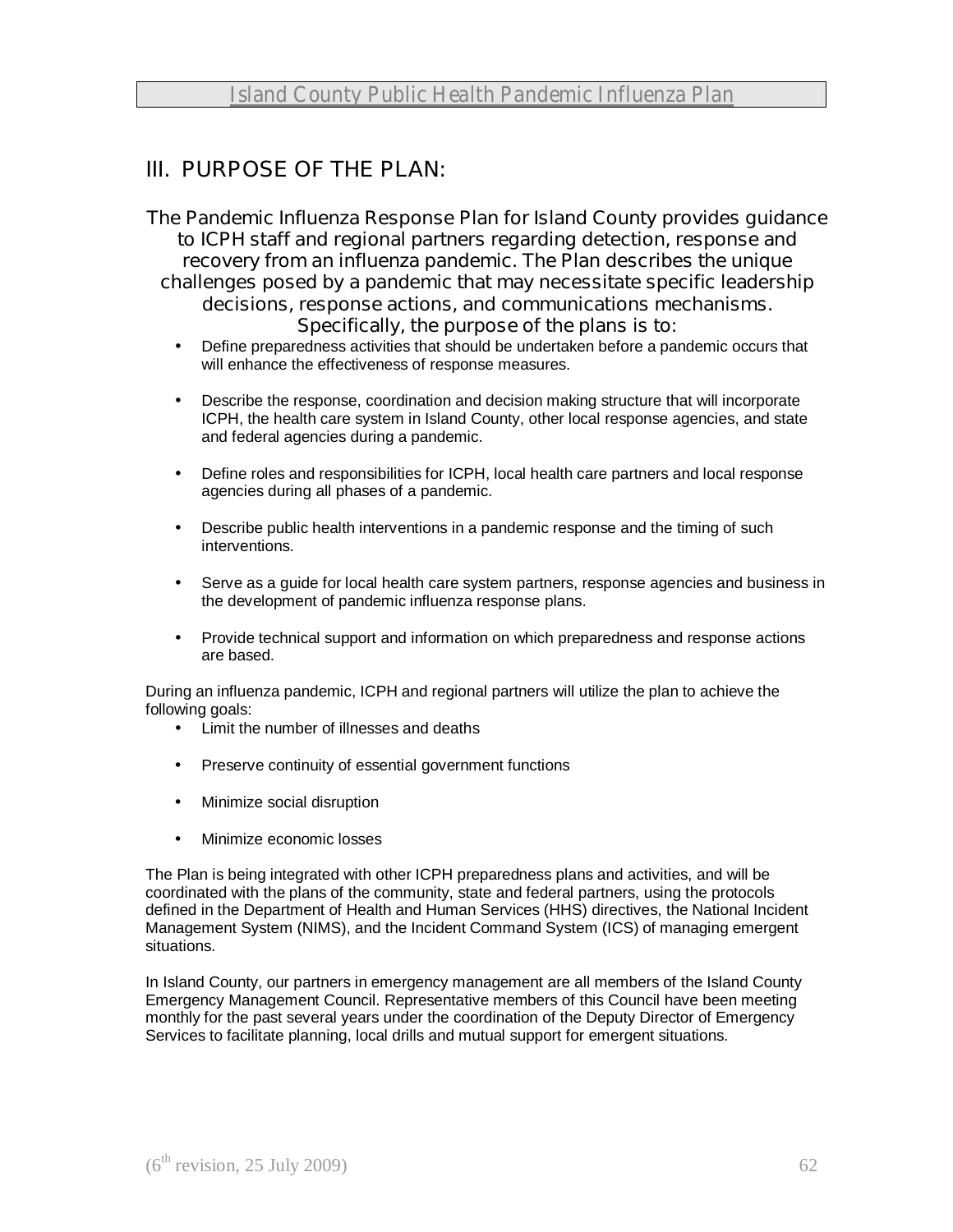# **IV. SCOPE OF THE PLAN:**

#### **This Plan is an annex to the Emergency Support Function 8 (ESF-8) of the Island County Comprehensive Emergency Management Plan (CEMP) and of the ICPH Emergency Response Plan. These plans provide a broad description of the responsibilities, authorities, and actions associated with public health emergencies.**

The Plan primarily focuses on the roles, responsibilities, and the activities of ICPH. However, specific responsibilities for key response partners are included to highlight points of coordination between agencies during a pandemic. It is expected that health care facilities and health care professionals, essential service providers, local government officials, and business leaders will develop and incorporate procedures and protocols addressing influenza preparedness and response activities into their emergency response plans.

This plan currently does NOT address measures that would be taken to contain an outbreak of the avian influenza virus in birds or other animal populations occurring Island County. Federal and State departments of agriculture are primarily responsible for surveillance and control of influenza outbreaks in domestic animals, although agricultural control measures interface with public health actions to prevent transmission into humans.

# **V. PLAN ORGANIZATION:**

Each tab denotes one phase of the pandemic plan. The phases are designated in accordance to the World Health Organization (WHO) Phase Definitions**\*** and include:

#### **1. Action Chart**

**a.** The action chart is arranged in accordance with the Island County Pandemic Flu Plan Overview with a summary of the activities to be conducted by the identified entities.

#### **2. Notifications**

**a.** Each phase includes a list of agencies and individuals who will need to be notified regarding Island County Public Health activities during that phase.

#### **3. Policies & Procedures**

**a.** A list of the policies, procedures, tasks, forms, references and other guidance documents that may be applicable to the activities of the department during that phase.

- **b.** Copies of the applicable policies, procedures, etc that may be used during that phase.
- **4. Response Activities:** (those actions taken to save lives, prevent injury and disease, provide for continuance of essential government services, and prevent or limit property damage.)
	- **a.** Summary of the specific response activities to be conducted during this phase.
- **5. Control & Prevention:** (those actions that may include the dissemination of public information, communication and liaison between agencies)
	- **a.** Summary of specific control and prevention activities to be conducted during this phase.
- **6. Recovery:** actions to be taken to restore normalcy after an incident. **a.** Summary of specific recovery actions taken by Public Health staff members following an incident.

**\***(The Pandemic Flu Plan Overview for Island County summarizes the principles of this plan in the document by this name found on the Island County Public Health subject index web site.)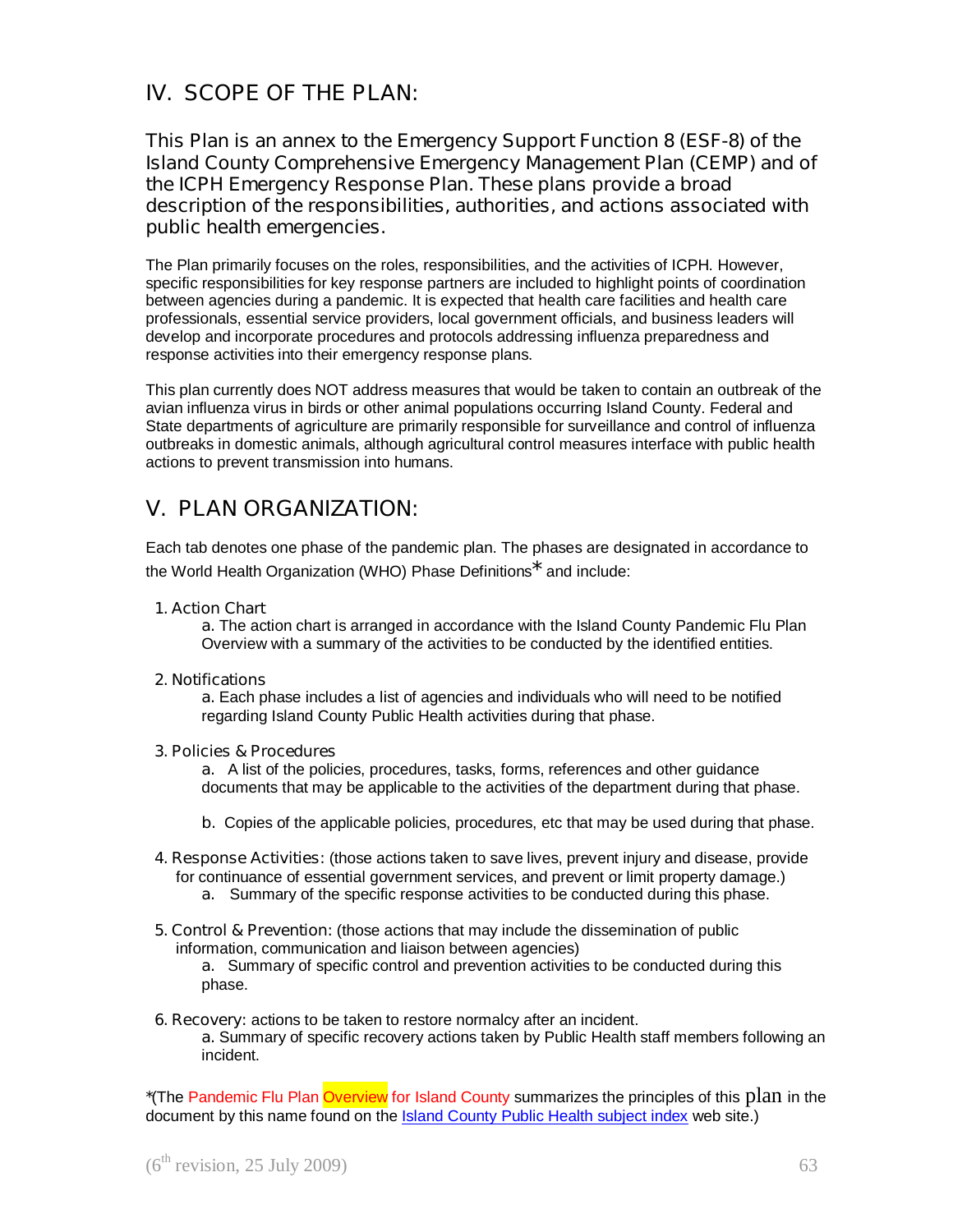# **VI. PLANNING ASSUMPTIONS:**

**a.** Current estimates predict that the next pandemic virus will arrive in Island County within  $1 - 6$  months of identification of the virus having become transmissible human to human.

**b.** The first peak in illness will occur within 2 – 4 months after the virus arrives here.

**c.** A pandemic usually has two or more waves occurring in the same year or in successive influenza seasons.

**d.** Each wave of illness will last 6 – 8 weeks.

**e.** A substantial proportion of the workforce will be unable to work due to illness in themselves or of family members.

**f.** The healthcare workforce will likely be more severely impacted because of increased exposure. Medical workforce may face 25-35% absenteeism due to illness and/or quarantine measures.

**g.** Health care services will be overwhelmed. The hospital and clinics will have to modify their operational structure to respond to high patient volumes and maintain functionality of critical systems. Demand for inpatient beds and assisted ventilators will increase by 30% or more, and prioritization criteria for access to limited services and resources will be needed.

**h.** Traditional infection control measures should help at the onset of the initial wave, but may have limited impact as the pandemic progresses.

**i.** Essential community services are likely to be disrupted.

**j.** Supplies of preventive and therapeutic resources will be limited and are likely to be depleted in the first wave of the illness.

**k.** Although traditional influenza vaccine will not be effective against a new strain, vaccination for "seasonal influenza" should reduce the risk that bird or animal and human viruses would mix in the same person.

**l.** Development of pandemic virus will take approximately 6 months (and so will likely not be available during the first wave).

**m.** In Island County, individuals may seek vaccine and anti-virals in Canada, potentially causing border disruption of shortages in BC (if available).

**n.** Island County has a unique geographical configuration that may create challenges in distribution of supplies.

**o.** There are currently no "priority groups" targeted for receipt of limited resources, but consideration for such must be a planning priority.

**It is clear that sometime in the future, Island County will experience the effects of pandemic influenza. No one can predict exactly when this will happen, but experts say it may be imminent. The purpose of the Island County Public Health Pandemic Preparedness Plan is to enhance the already existing Comprehensive Emergency Response Plan that has been developed for our community.**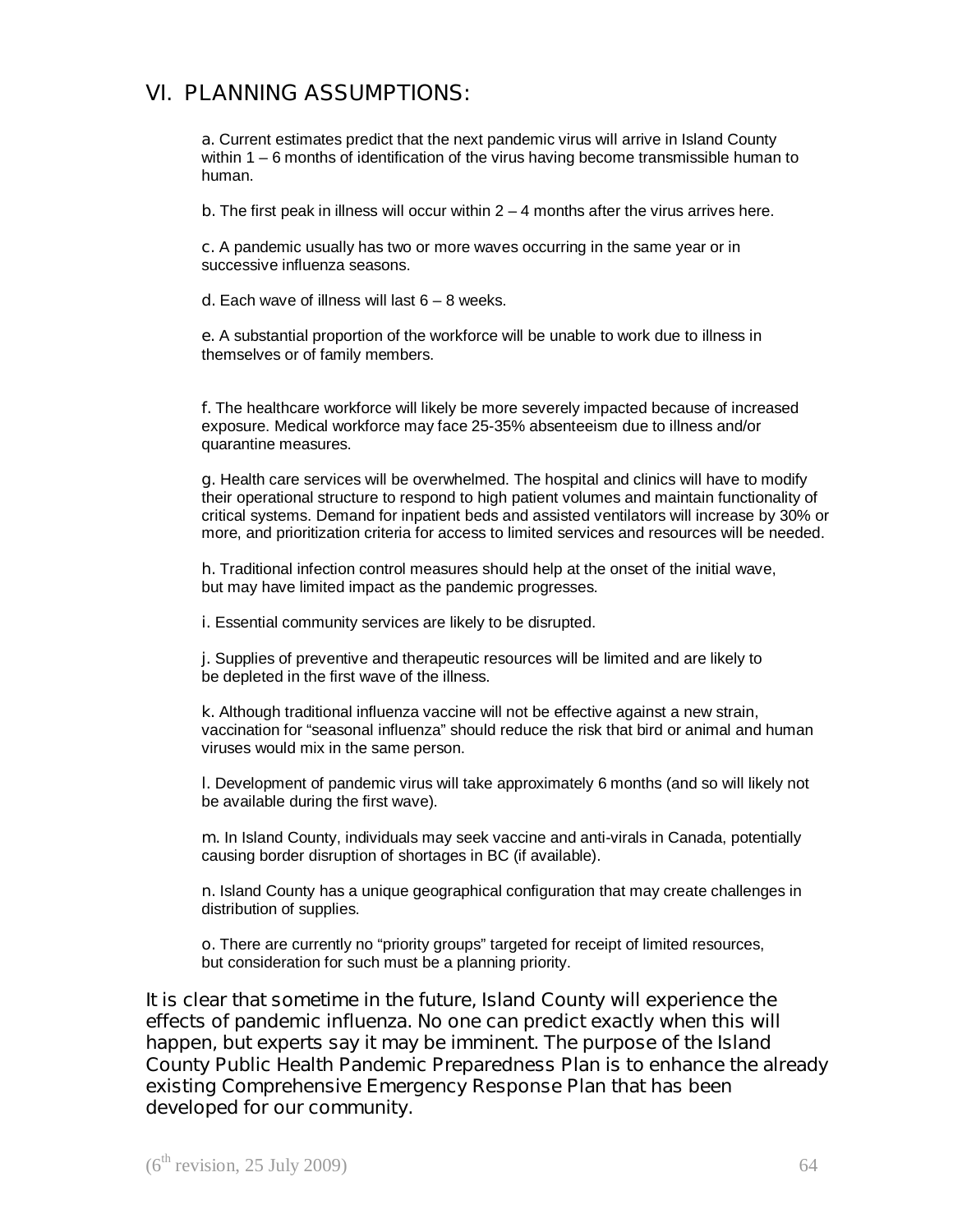# **VII. KEY PANDEMIC PREPAREDNESS & RESPONSE PRINCIPLES:**

# Develop countywide disease surveillance programs, coordinated with state and federal efforts, to detect pandemic influenza strains in humans and animals

- I. A heightened local surveillance system, coupled with state, national, and international surveillance efforts and laboratory testing, serves as an early warning system for potential pandemics and a critical component of pandemic response plans.
- II. Local surveillance during a pandemic outbreak provides important information regarding the severity of disease, characteristics of the affected population, and impacts on the health care system.

# Ensure mass vaccination plans and protocols are in place to rapidly administer vaccine and monitor vaccine effectiveness and safety.

I. Demand for vaccine will significantly exceed supply during the pandemic, and may not be available at all for the first several months. Priority groups must be established by Island County Public Health (ICPH), based on national recommendations from the Department of Health and Human Services (HHS) and in collaboration with the Washington State Department of Health to provide guidance regarding the use of vaccine in Island County when supplies become available. During a pandemic, however, ICPH will consider national guidelines and local epidemiological data to adjust and finalize priority groups as necessary.

# Establish guidelines for the utilization of antiviral medications by medical staff for treatment and prevention of influenza.

I. Antiviral medications can both prevent and treat influenza infection. However, this is not a proven for this novel virus. Prophylaxis of individuals would need to continue throughout the entire period of exposure, possibly weeks to months. Treatment, if begun within a day or two of exposure can decrease the severity of illness and resulting complications.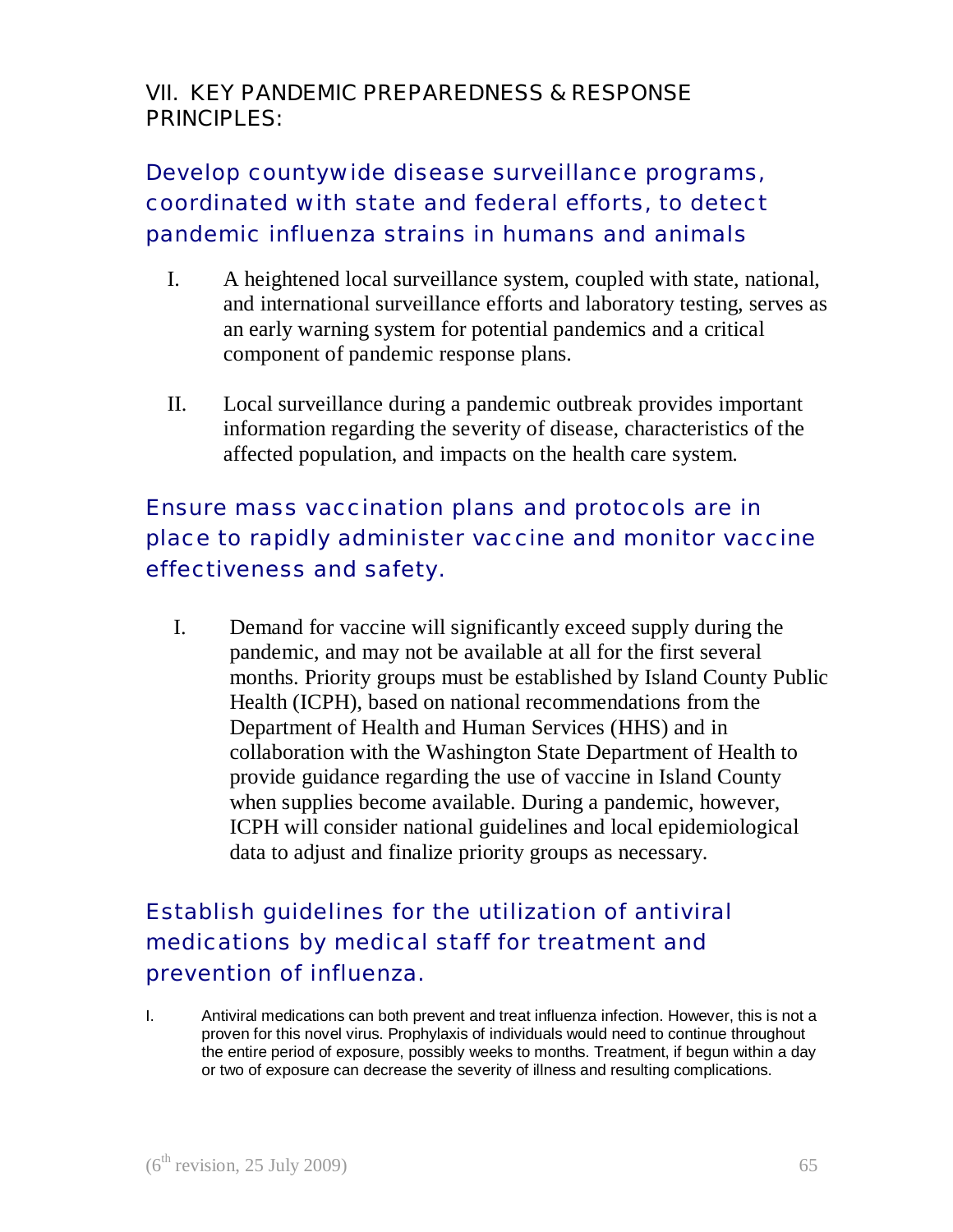- II. The current supply of influenza antiviral medications is extremely limited and production cannot be rapidly expanded
- III. Educating Physicians, nurses, and other health care workers before and during the pandemic on the appropriate use of antiviral drugs will be important to maximize the effective use of antiviral medications.
- IV. Local protocols for prioritizing the use of antiviral medicines will be developed by ICPH in consultation with the Washington Department of Health, and will be based on federal guidelines from the Centers for Disease Control (CDC).

# The Pandemic Severity Index (PSI)

Severity level is initially based on case-fatality ratio (CFR), a single criterion that will likely be known even early in a pandemic when small clusters and outbreaks are occurring. Other measures, such as excess mortality, could be factored in later. Two events would prompt the CDC director to designate a pandemic category: the World Health Organization (WHO) declaring a phase 6 pandemic level and the US government declaring a stage 3, 4, or 5 alert.

The pandemic severity index levels are:

- Category 1, CFR of less than 0.1%
- Category 2, CFR 0.1% to 0.5%
- Category 3, CFR 0.5% to 1%
- Category 4, CFR 1% to 2%
- Category 5, CFR 2% or higher

The PSI has been a missing aspect to pandemic preparedness. The pandemics of 1957 and 1968 both fit into Category 2, whereas the severe pandemic of 1918-19 qualified as a Category 5. This factor must be considered when planning community mitigation actions, as the designated Pandemic Level (1 thru 6) does not consider the Pandemic Severity Index, i.e., Pandemic Level 6 with a Severity Index Level 1 only means wide-spread disease with minimal morbidity and mortality consequences.

# Develop capabilities to implement non-medical measures to decrease the spread of disease throughout Island County as guided by the epidemiology of the pandemic.

- I. Emphasizing infection control measures in health care and long-term care facilities, as well as workplaces, other community settings and the home can limit the spread of influenza among high-risk populations and health care workers.
- II. **Voluntary isolation** of ill persons either in a health care facility or at home is an infection control measure that will be implemented throughout all stages of a pandemic.
- III. Due to the fact that influenza is highly infectious and can be transmitted by people who appear to be well, **quarantine of exposed individuals** is likely to be a viable strategy for preventing the spread of the disease in the community only during the first stages of a pandemic.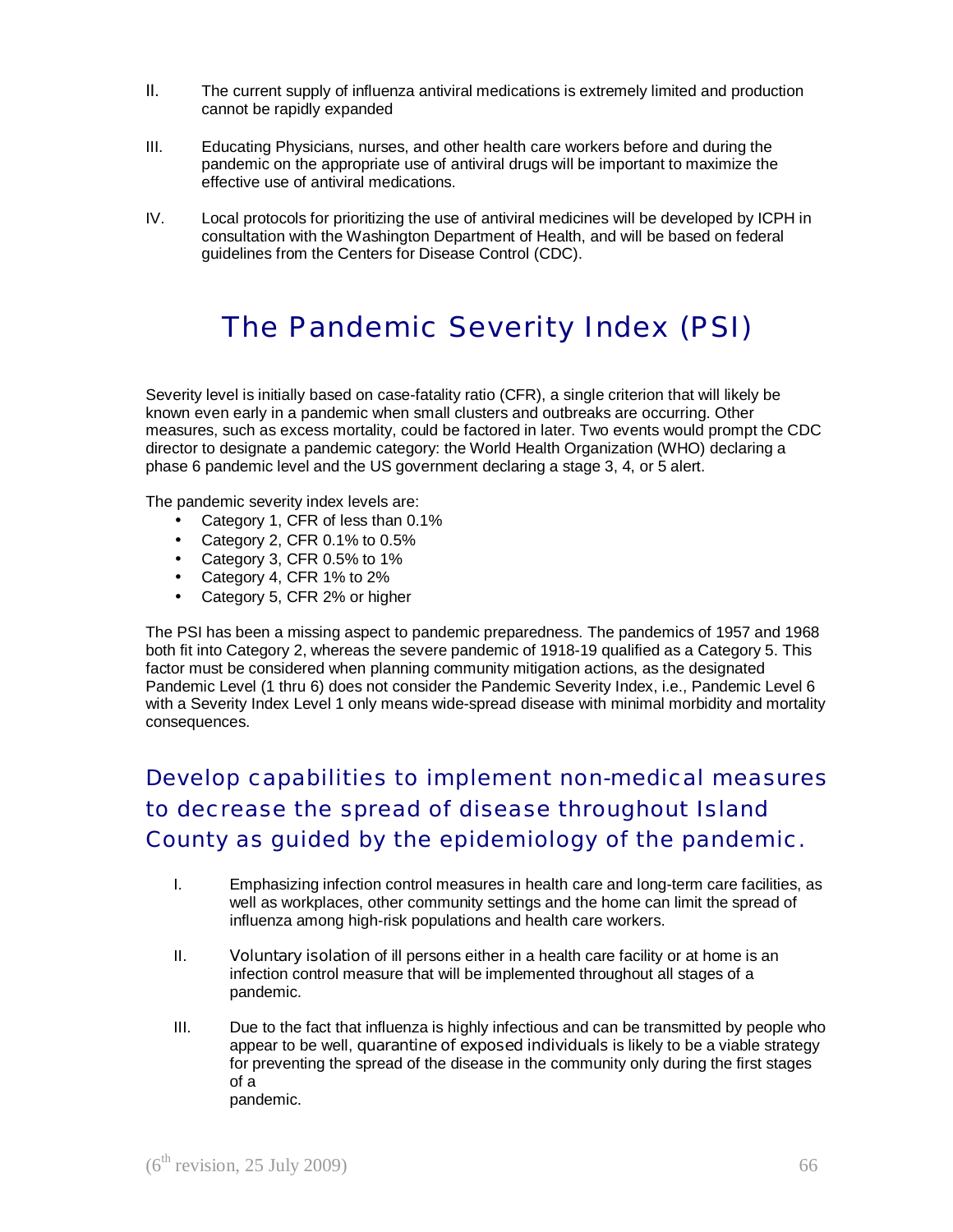- IV. **Social distancing** measures such as limiting public gatherings and closing schools, colleges, universities, large child care centers, libraries, houses of worship, stadiums, and recreational facilities are intended to decrease opportunities for close contact among persons in the community, thereby decreasing the potential for influenza transmission among people and possibly slowing the spread of a pandemic. Decision makers must consider the scope of their legal authorities, social and economic impacts, anticipated effectiveness and current epidemiology of the pandemic prior to implementing these measures.
- V. During a pandemic, Public Health may recommend that people use public transportation only for essential travel, or use alternative means of transportation if available. There is no intention to restrict or close public transportation systems, other than partial service reductions necessary due to the potential shortage of drivers or limitations of fuel supply.

**Assist local health care system partners, response agencies, elected leaders, the business community, and community based organizations with pandemic preparedness planning aimed at maintaining the provision of health care services, sustaining essential community services, and limiting the spread of disease throughout the duration of a pandemic**.

- I. An influenza pandemic will place a substantial burden on inpatient and outpatient health care services. Demands for medical supplies, equipment, and hospital beds may exceed available resources for several weeks.
- II. Strategies to increase hospital bed availability during a pandemic include deferring elective procedures, implementing more stringent criteria for hospital admission, earlier discharge of patients with follow-up by home health care personnel, and establishing alternate care facilities in non-traditional sites.
- III. As demands for health care resources and services increase sharply, illness and absenteeism among health care workers will further strain the ability to provide quality care.
- IV. Absenteeism during a pandemic among critical infrastructure agencies, first response agencies, businesses, and community-based organizations must be accounted for in business continuity plans.

Communicate with and educate the public, health care providers, local government and community leaders, and the media about the consequences of influenza pandemic and what each person can do to prepare.

- I. Influencing public behavior toward basic infection control measures (hand washing, using alcohol hand gel, respiratory etiquette, staying home when sick, and avoiding unnecessary contact with other persons during a pandemic) will be a key factor in limiting the spread of influenza during a pandemic.
- II. Communicating clear, concise and accurate information about influenza, the course of the pandemic, and response activities, will increase awareness, reduce public panic and speculation, and sustain confidence in the public health system.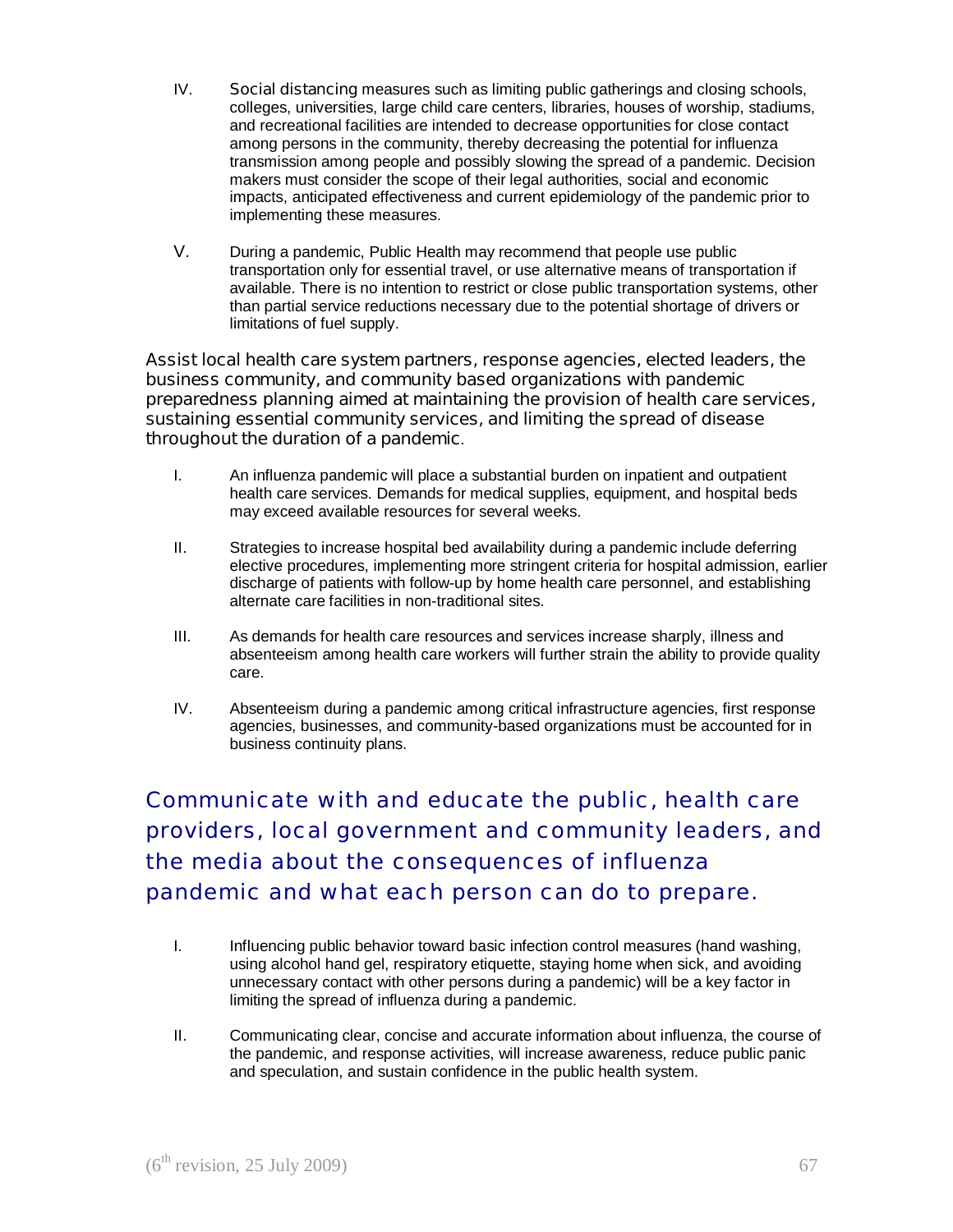# **VIII. RESPONSIBILITIES (Phase-level ACTION CHARTS):**

The following pages are "Action Charts" that delineate the Phases of the Pandemic (defined by the World Health Organization — WHO), and depicted on page 4 as they pertain to response activities within the Island County Public Health Department.

The ICPH Pandemic Influenza Response Plan is comprised of:

- **Notifications:** a list of those community, state and federal partners that would be notified regarding the ICPH activities in response to emergency situations.
- **Response:** those actions taken to save lives, prevent injury and disease, prevent or limit property damage, and maintain continuity of government and infrastructure.
- **Control & Prevention:** those actions taken that are more specific to the incident such as designation of the spokesperson for the department, dissemination of information to the public, and establishment of communication linkages and liaison activities.
- **Recovery:** those actions taken to restore normalcy after an incident. This would include evaluation of the department's response and control & prevention activities, with subsequent revision of the Plan derived from lessons learned.

**(CONTINUED)**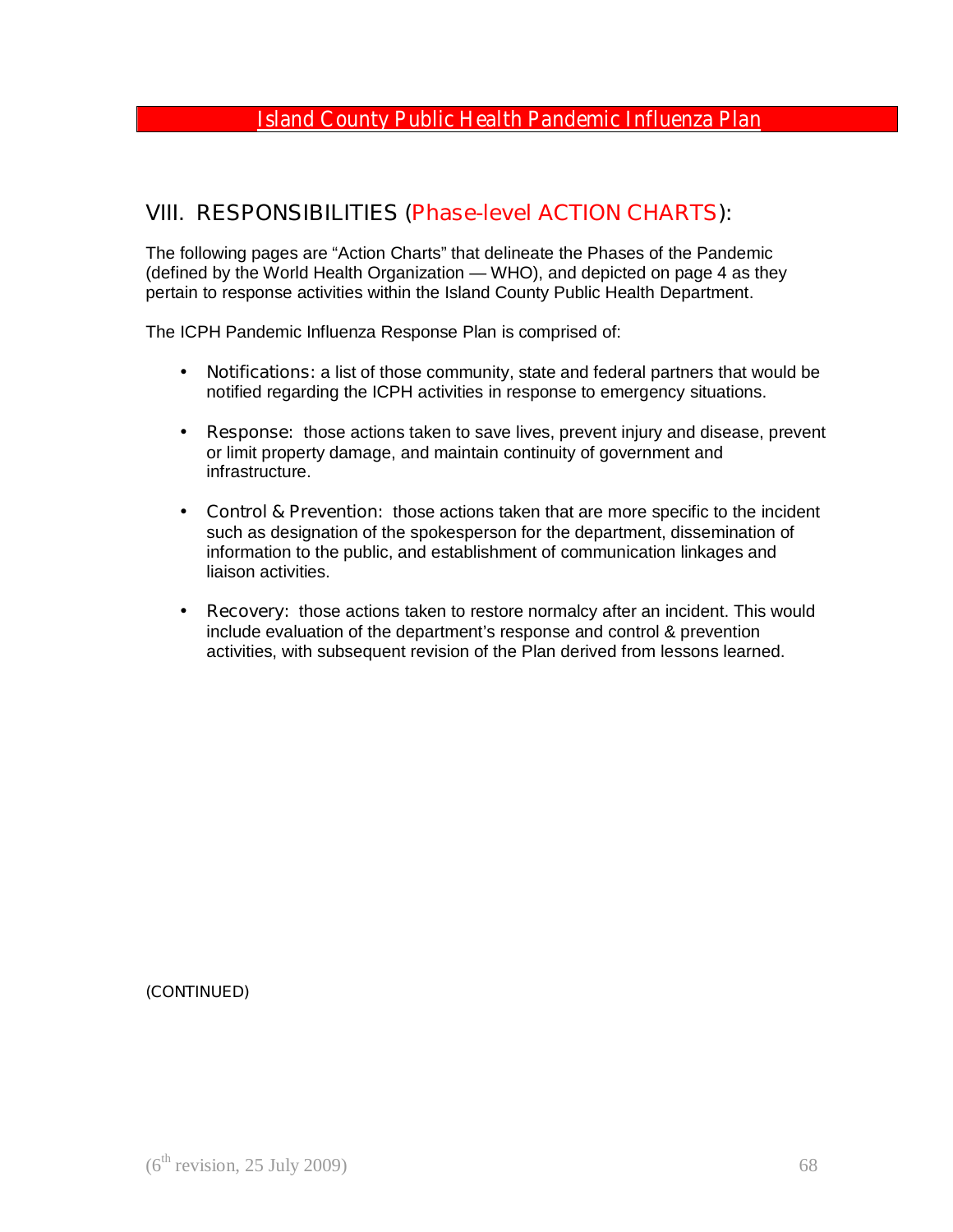| Phase 1                                                     | <b>Notifications</b> | <b>Response</b>                                                                | <b>Control &amp; Prevention</b>                             | Recovery                                              |
|-------------------------------------------------------------|----------------------|--------------------------------------------------------------------------------|-------------------------------------------------------------|-------------------------------------------------------|
| ICHP is aware of the following:                             |                      |                                                                                |                                                             |                                                       |
| No new influenza subtype<br>detected in humans              | None required        | Pandemic planning                                                              | Monitor News and internet sites Revising plans based on     | testing & tabletop drills                             |
| Subtype present in animals that<br>has caused human illness |                      | Review existing<br>policies                                                    | Monitor CDC vaccine info<br>including distribution policies | Monitor new information and<br>regulatory information |
| Risk of human infections                                    |                      | for receiving, storage facilities & schools<br>& distribution of<br>antivirals | Review SNS planning Monitor ILI in long-term care           | Continuing monitoring for new<br>information.         |

\_\_\_\_\_\_\_\_\_\_\_\_\_\_\_\_\_\_\_\_\_\_\_\_\_\_\_\_\_\_\_\_\_\_\_\_\_\_\_\_\_\_\_\_\_\_\_\_\_\_\_\_\_\_\_\_\_\_\_\_\_\_\_\_\_\_\_\_\_\_\_\_\_\_\_\_\_\_\_\_\_\_\_\_\_\_\_\_\_\_\_\_\_\_\_\_\_\_\_\_\_\_\_\_\_\_\_\_\_\_\_\_\_\_\_\_

| Phase 2                                                                    | <b>Notifications</b>                                                      | <b>Response</b>                                                                | <b>Control &amp; Prevention</b>                             | Recovery                                              |
|----------------------------------------------------------------------------|---------------------------------------------------------------------------|--------------------------------------------------------------------------------|-------------------------------------------------------------|-------------------------------------------------------|
| ICHP is aware of the following:                                            |                                                                           |                                                                                |                                                             |                                                       |
| No new influenza subtype<br>detected in humans                             | None required                                                             | Pandemic planning                                                              | Monitor News and internet sites Revising plans based on     | testing & tabletop drills                             |
| Circulating animal subtype poses<br>a SUBSTANTIAL RISK of human<br>disease | Internal notification<br>of Health Director,<br>Managers,<br>Supervisors, | Review existing<br>policies                                                    | Monitor CDC vaccine info<br>including distribution policies | Monitor new information and<br>regulatory information |
| No cases in US, WA State or<br>BC at this time                             | DEM,<br>Local Hospital Lead,<br>Naval Hospital                            | for receiving, storage facilities & schools<br>& distribution of<br>antivirals | Review SNS planning Monitor ILI in long-term care           | Continuing monitoring for new<br>information.         |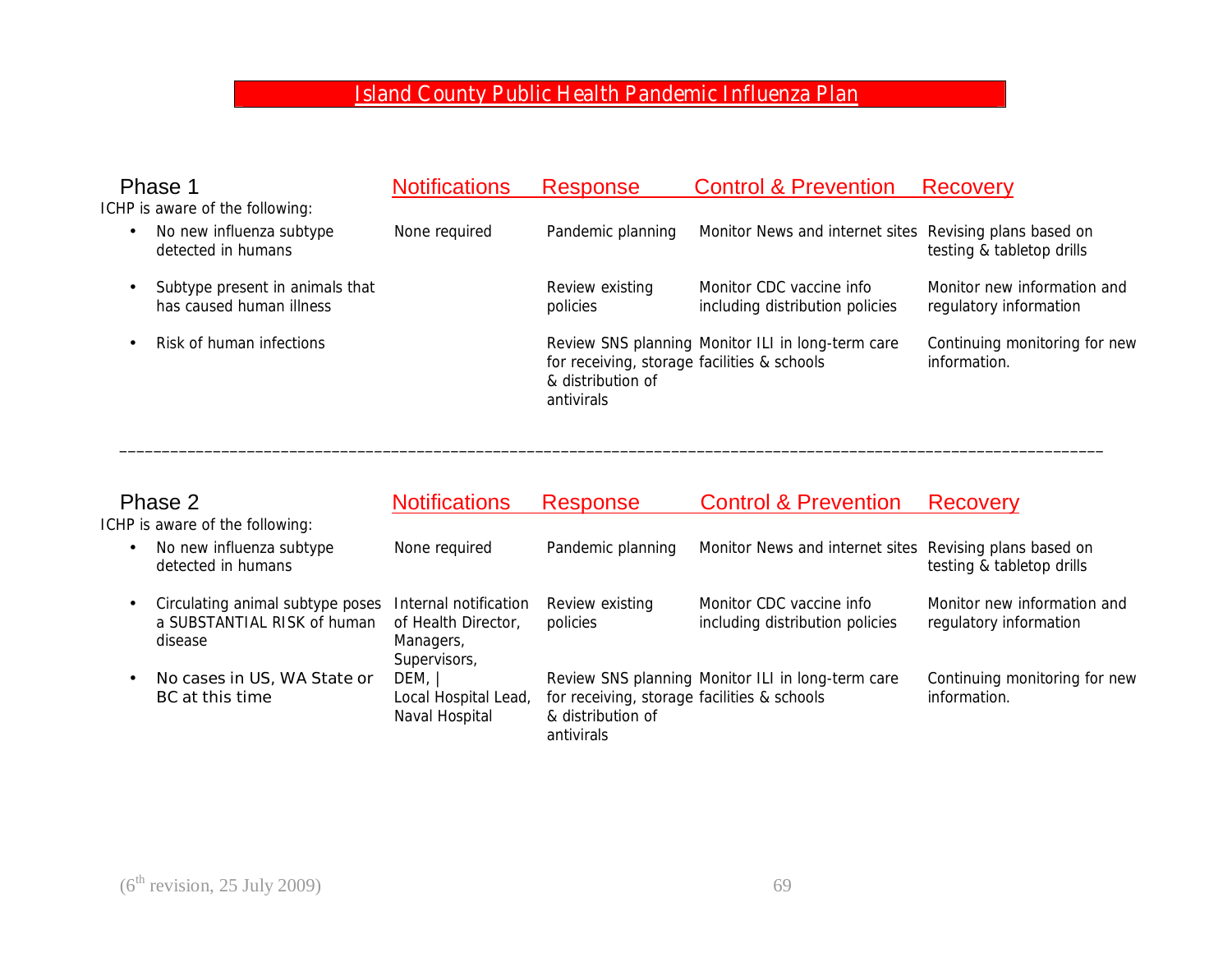| Phase 3                                                                                      | <b>Notifications</b>                                | Response                            | <b>Control &amp; Prevention Recovery</b>                         |                                |
|----------------------------------------------------------------------------------------------|-----------------------------------------------------|-------------------------------------|------------------------------------------------------------------|--------------------------------|
| ICHP is aware of the following:                                                              |                                                     |                                     |                                                                  |                                |
| Novel virus detected in humans                                                               | Internal notification<br>of Supervisors,            | Continue meeting<br>with Emergency  | Monitor News and internet sites Continue monitoring and          | surveillance if situation does |
| No evidence of human-to-human<br>spread (or at most rare<br>circumstances of spread to close | Management Team,<br>DEM.<br><b>County Executive</b> | Response Team<br>Determine response | Enhance flu surveillance and<br>testing                          | not develop further.           |
| contacts                                                                                     | <b>Hospital Contacts</b><br>Region 1 Staff          | resources                           | Report potential novel virus<br>infection and establish specimen |                                |
| No Cases in US, WA State of<br>BC at this time                                               | <b>DoH</b><br>Lab                                   | Review existing<br>policies         | protocols                                                        |                                |

\_\_\_\_\_\_\_\_\_\_\_\_\_\_\_\_\_\_\_\_\_\_\_\_\_\_\_\_\_\_\_\_\_\_\_\_\_\_\_\_\_\_\_\_\_\_\_\_\_\_\_\_\_\_\_\_\_\_\_\_\_\_\_\_\_\_\_\_\_\_\_\_\_\_\_\_\_\_\_\_\_\_\_\_\_\_\_\_\_\_\_\_\_\_\_\_\_\_\_\_\_\_\_\_\_\_\_\_\_\_\_\_\_\_\_\_

| Phase 4                                                    | <b>Notifications</b>                             | Response                            | <b>Control &amp; Prevention</b>                                                                                                        | Recovery                                                    |
|------------------------------------------------------------|--------------------------------------------------|-------------------------------------|----------------------------------------------------------------------------------------------------------------------------------------|-------------------------------------------------------------|
| ICHP is aware of the following:                            |                                                  |                                     |                                                                                                                                        |                                                             |
| Small clusters with limited<br>Human-to-Human transmission | Internal notification<br>of all ICPH staff,      | Set Health Incident<br>at Level III | Develop provider guidelines                                                                                                            | Continue monitoring situation                               |
| Spread is highly localized,                                | DEM.<br>Hospital contacts,                       | Assign roles to all                 | Establish phone lines for public                                                                                                       | Debrief with staff if situation<br>does not develop further |
| suggesting virus is not well-<br>adapted to humans         | County Executives,<br>Labs,                      | staff and review<br>family plans    | Review case tracking and<br>reporting measures.                                                                                        | Test protocols & procedures                                 |
| NFirst cases in US, no cases<br>in WA State or BC          | Region 1 contacts,<br><b>Mutual Aid Partners</b> | Establish PIO for<br>media contacts | Develop protocols or procedures Summarize activities<br>for public notification, isolation &<br>quarantine, and limiting public events |                                                             |
|                                                            |                                                  |                                     | Monitor ports of entry (law enforcement                                                                                                |                                                             |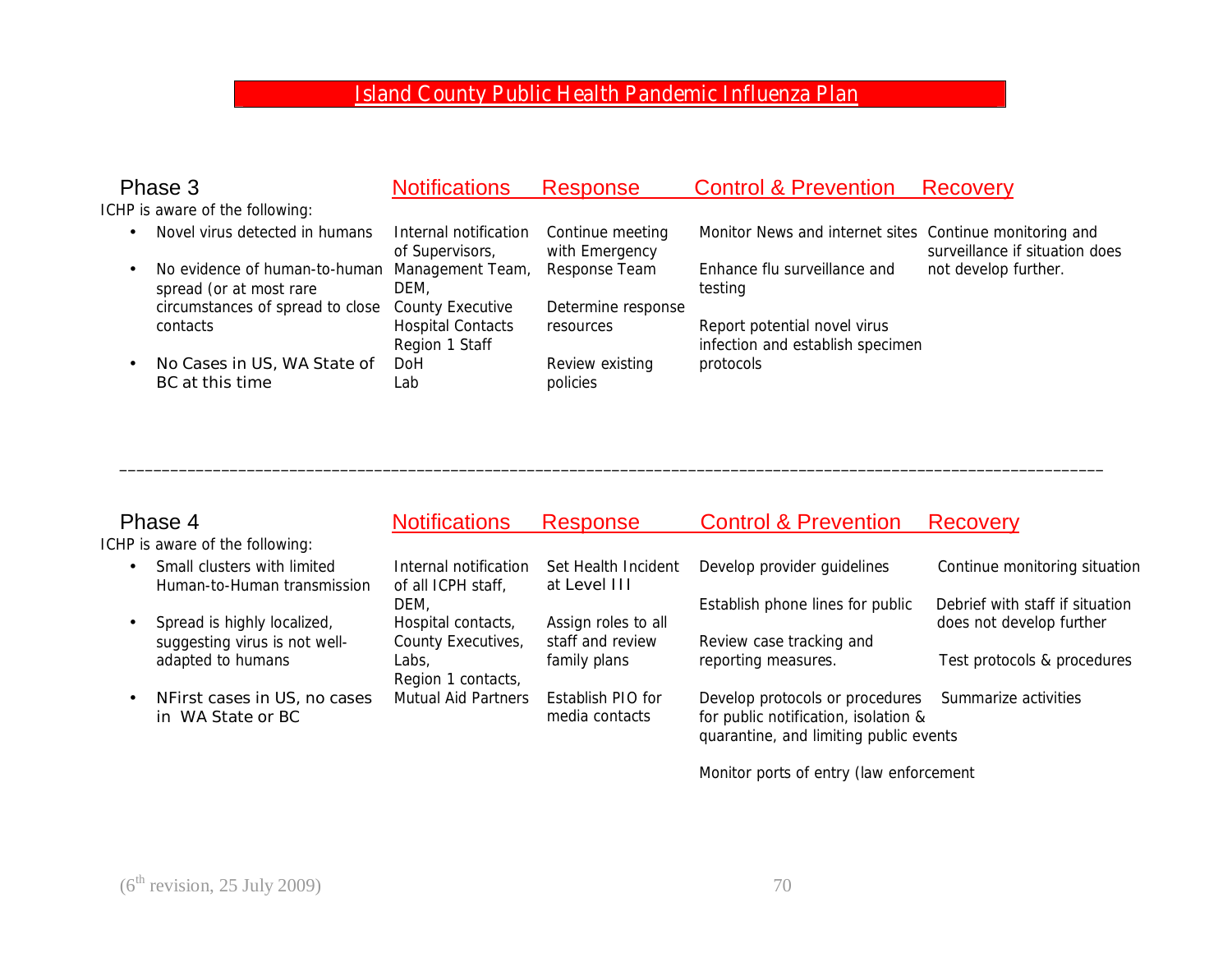|           | Phase 5                                                     | <b>Notifications</b>                                | Response                                                                                                            | <b>Control &amp; Prevention</b>                                        | <b>Recovery</b>                                     |
|-----------|-------------------------------------------------------------|-----------------------------------------------------|---------------------------------------------------------------------------------------------------------------------|------------------------------------------------------------------------|-----------------------------------------------------|
|           | ICHP is aware of the following:                             |                                                     |                                                                                                                     |                                                                        |                                                     |
| $\bullet$ | Larger clusters with limited<br>Human-to-human transmission | Internal notification<br>of all ICPH staff,<br>DEM, | Reconvene county<br><b>Emergency Response</b><br>Team                                                               | Continue to monitor news and Discontinue special staff<br>the internet | assignments                                         |
|           | Spread continues to be<br>localized                         | Hospital contacts,<br>County Executives,<br>Labs,   | Assign Health Incident<br>level IV                                                                                  | Follow DOH guidelines for<br>enhanced surveillance<br>activities       | Re-evaluate phone messages<br>and internal response |
|           | Virus appears to become better                              | Region 1 contacts,                                  |                                                                                                                     |                                                                        | Continue monitoring                                 |
|           | adapted to humans, but not fully                            | DoH                                                 | Set up phone lines                                                                                                  | Plan to activate tracking                                              |                                                     |
|           | transmissible                                               | <b>Mutual Aid Partners</b>                          | Assess available                                                                                                    | system                                                                 | Evaluate effectiveness of of<br>messaging services  |
|           | <b>Substantial Pandemic Risk</b>                            |                                                     | response resources                                                                                                  | Distribute provider guidelines                                         |                                                     |
|           |                                                             |                                                     |                                                                                                                     |                                                                        | Evaluate effectiveness of                           |
|           | Cases continue in US, and<br>now detected in WA             |                                                     | Implement policies.<br>Designate ICPH liaison measures                                                              | Implement isolation & control                                          | Isolation & quarantine                              |
|           |                                                             |                                                     | to EOC                                                                                                              |                                                                        | Revise protocols as necessary                       |
|           |                                                             |                                                     |                                                                                                                     | Administer vaccine and/or                                              |                                                     |
|           |                                                             |                                                     | Assign roles to all<br>staff, and implement<br>family plans.                                                        | Antivirals (2 doses of vaccine,<br>1 month apart). (TAB B)             | Summarize activities                                |
|           |                                                             |                                                     | Establish PIO or media<br>contacts                                                                                  |                                                                        |                                                     |
|           |                                                             |                                                     | Review SNS plan and<br>contact facilities for<br>mass distribution of<br>vaccine and/or<br>antivirals, if available |                                                                        |                                                     |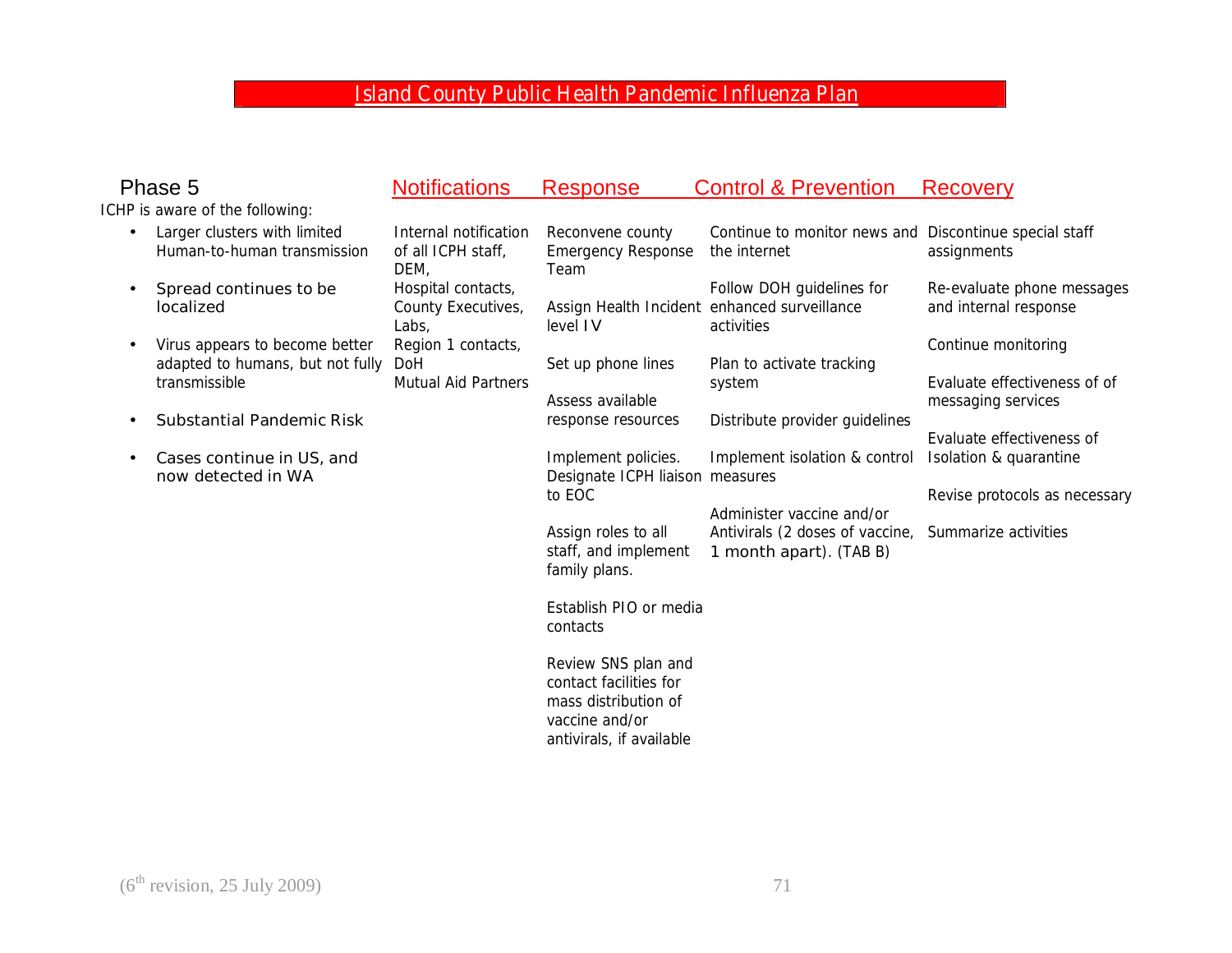| Phase 6                                                                              | <b>Notifications</b>                      | Response                                                                                          | <b>Control &amp; Prevention</b>                                                       | Recovery                                             |
|--------------------------------------------------------------------------------------|-------------------------------------------|---------------------------------------------------------------------------------------------------|---------------------------------------------------------------------------------------|------------------------------------------------------|
| ICHP is aware of the following:                                                      |                                           |                                                                                                   |                                                                                       |                                                      |
| INCREASED AND SUSTAINED<br>$\bullet$<br>TRANSMISSION IN THE<br><b>GENERAL PUBLIC</b> | all ICPH staff,<br>DEM,                   | Internal notification of Regular ERT meetings<br>Continue Health Incident                         | Continue to monitor news and<br>the internet                                          | Re-evaluate phone messages<br>and internal responses |
|                                                                                      | Hospital contacts,                        | at Level V                                                                                        | Maintain phone lines                                                                  |                                                      |
|                                                                                      | County Executives,                        |                                                                                                   |                                                                                       | Monitor signs of stress and                          |
|                                                                                      | Labs,<br>Region 1 contacts,<br><b>DoH</b> | Monitor morbidity &<br>mortality rates and report as available<br>to DoH                          | Continue antiviral and vaccine                                                        | fatigue in staff and<br>volunteers                   |
|                                                                                      | <b>Mutual Aid Partners</b>                | Work with hospitals to                                                                            | Maintain case tracking system                                                         | Compare need to prepare for<br>second wave           |
|                                                                                      |                                           | determine alternate care<br>facilities                                                            | Follow DOH guidelines for<br>surveillance activities                                  | Summarize activities                                 |
|                                                                                      |                                           | Mental Health Plan                                                                                | Implementation of Island Continue implementation of<br>isolation and control measures |                                                      |
|                                                                                      |                                           | Work with DEM &<br>Hospitals regarding surge<br>capacity and availability<br>of sustained efforts |                                                                                       |                                                      |
|                                                                                      |                                           | Address any inadequacy<br>of mortuary services                                                    |                                                                                       |                                                      |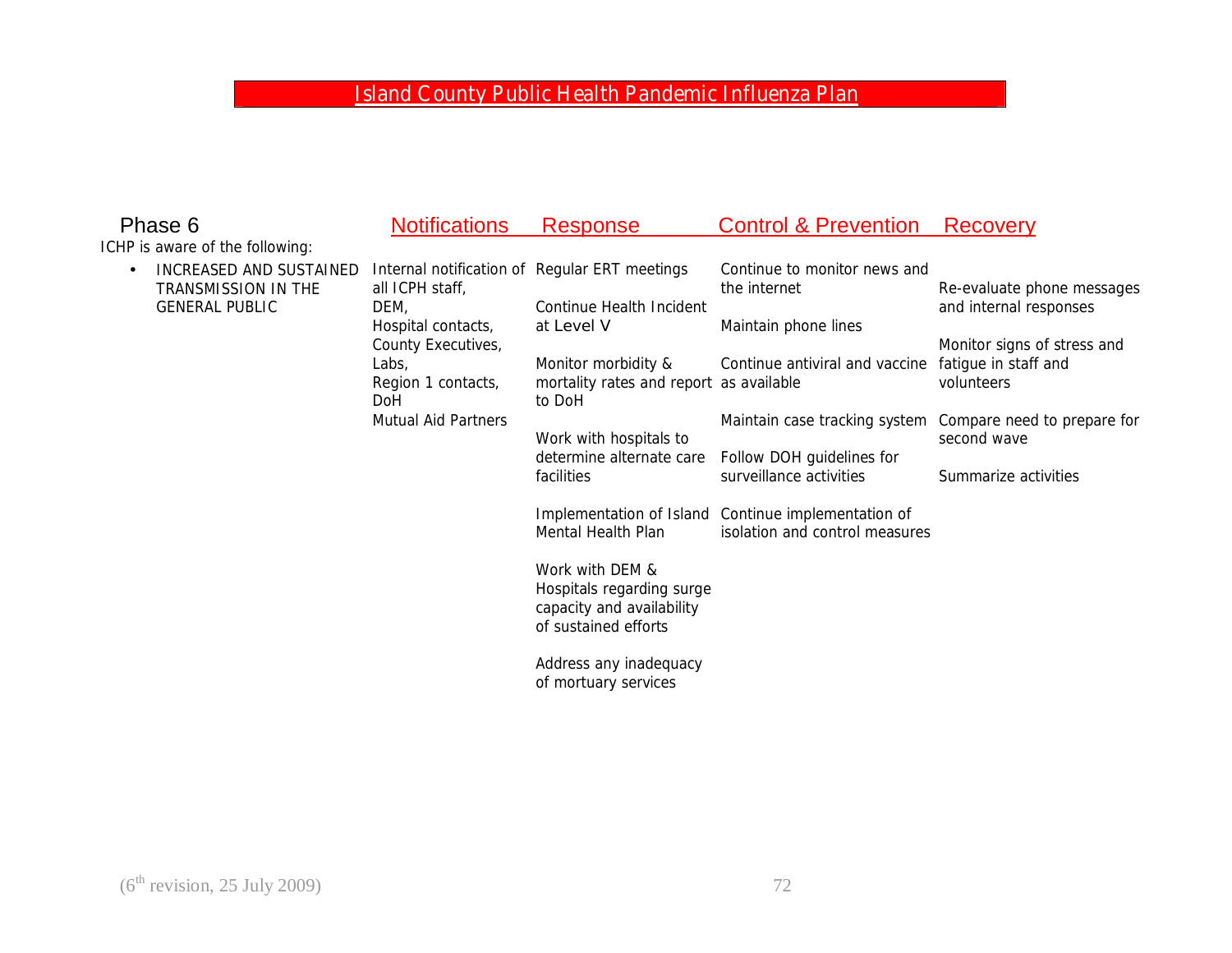**Island County Public Health Pandemic Influenza Plan**

#### **TAB A — AUTHORITIES:**

Various state and local public officials have overlapping authorities with regard to protecting public health and safety. The Governor, the State Board of Health, the State Secretary of Health, the County Executive, the local Board of Health, the executive heads of cities and towns, and the Local Health Officer each can implement authorities within the scope of their jurisdiction aimed at protecting public health, including increasing social distancing by closing public or private facilities. During a pandemic, the presence of overlapping authorities will necessitate close communication and coordination between elected leaders and the Local Health Officer to ensure decisions and response actions are clear and consistent.

#### **1. Governor of Washington State**

The Governor has authority to proclaim a state of emergency after finding that a disaster affects life, health, property, or the public peace. RCW 43.06.010(12). The Governor may assume direct operational control over all or part of local emergency management functions if the disaster is beyond local control. RCW 38.52.050. After proclaiming a state of emergency, the Governor has the authority to restrict public assembly, order periods of curfew, and prohibit activities that he or she believes should be prohibited in order to maintain life and health. RCW 43.06.220.

#### **2. State Board of Health**

The State Board of Health has authority to adopt rules to protect the public health, including rules for the imposition and use of isolation and quarantine and for the prevention and control of infectious diseases. RCW 43.02.050(2). Local boards of health, health officials, law enforcement officials, and all other officers of the state or any county, city, or town shall enforce all rules that are adopted by the State Board of Health. RCW 43.20.050(4).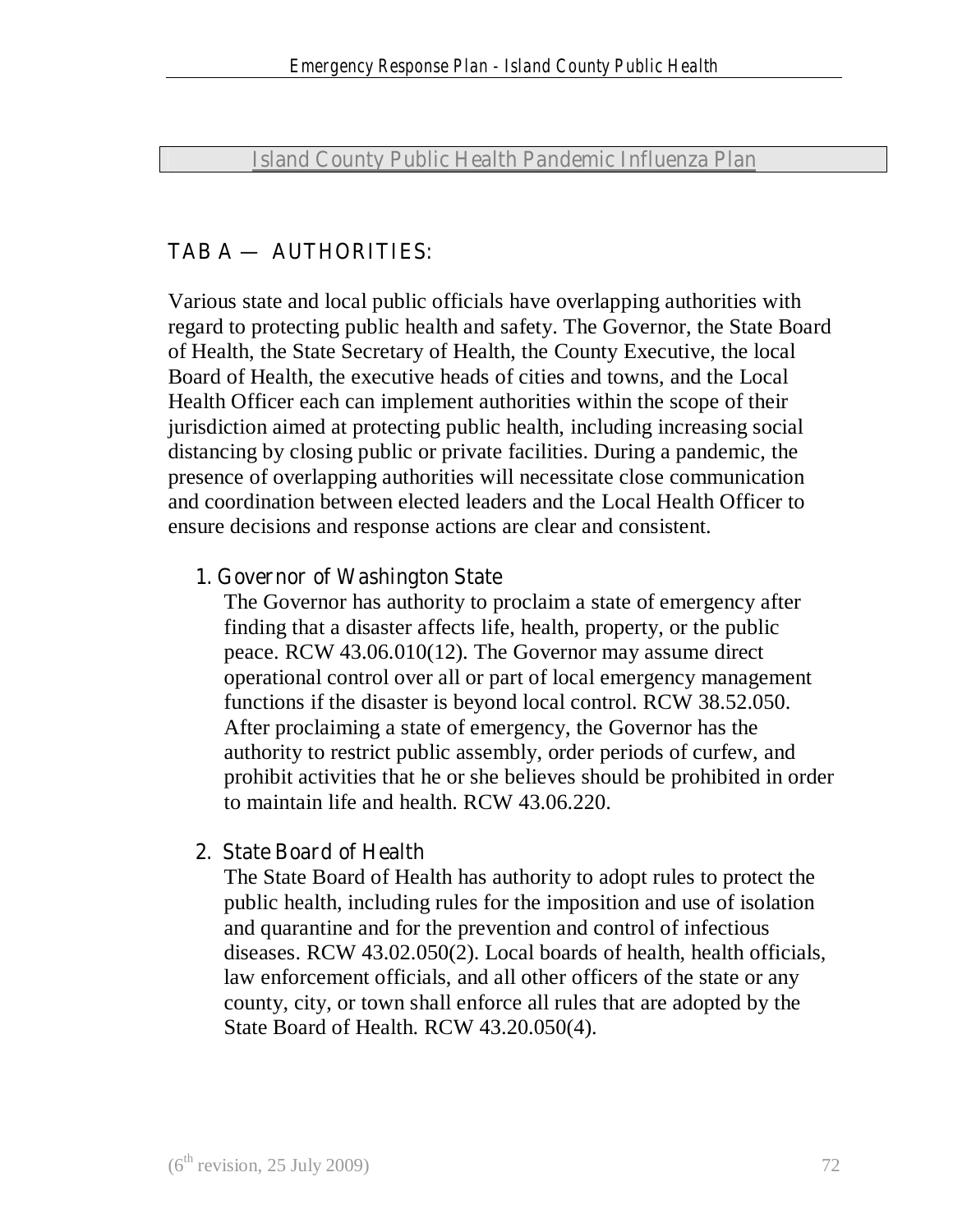#### **3. The State Secretary of Health**

The State Secretary of Health shall enforce all laws for the protection of the public health, and all rules, regulations, and orders of the State Board of Health. RCW 43.70.130(3). The Secretary also shall investigate outbreaks and epidemics of disease and advise Local Health Officers about measures to prevent and control outbreaks. RCW.43.70.130(5). The Secretary shall enforce public health laws, rules regulations, and orders in local matters when there is an emergency and the local board of health has failed to act with sufficient promptness or efficiency, or is unable to act for reasons beyond its control. RCW 43.70.130(4). The Secretary has the same authority as local health officers but will not exercise that authority unless: (a) the Local Health Officer fails or is unable to do so; (b) by agreement with the Local Health Officer or local board of health; or (c) when in an emergency the safety of the public health demands it. RCW 43.70.130(7).

#### **4. Island County Executive**

The Island County Executive may proclaim a state of emergency within the County when, in the judgment of the executive, extraordinary measures are necessary to protect public peace, safety and welfare. Under a state of emergency, the Executive may impose curfews, close any or all private businesses, close any or all public buildings and places including streets, alleys, schools, parks, beaches and amusement areas, and proclaim any such orders as are imminently necessary for the protection of life and property.

#### **5. Island County Board of Health**

The jurisdiction of the local Board of Health is coextensive with the boundaries of the county. RCW 70.05.035. The local Board of Health shall supervise all matters pertaining to the preservation of the life and health of the people within its jurisdiction. RCW 70.05.060. The Board shall enforce through the Local Health Officer the public health statutes of the state and the rules promulgated by the State Board of Health and the Secretary of Health. RCW 70.05.060(1). The Board may also enact such local rules and regulations as are necessary to preserve and promote the public health and to provide the enforcement of those rules and regulations. RCW 70.05.060(3).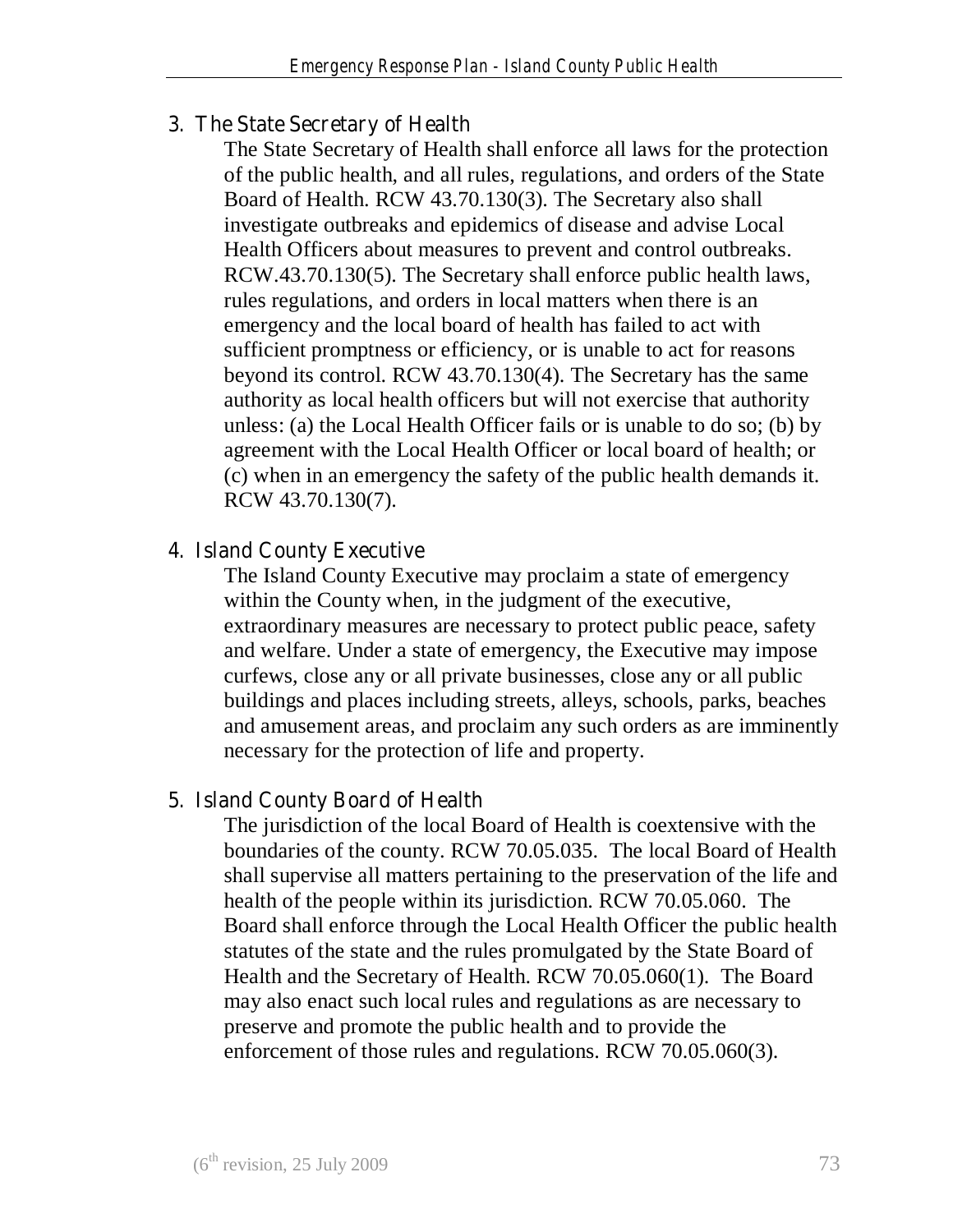#### **6. City Executive Heads**

Each political subdivision is authorized to exercise emergency functions. RCW 38.52.070. Suburban cities throughout Island County may have explicit emergency powers and authorities in their municipal codes.

#### **7. Local Health Officer**

The Local Health Officer acts under the direction of the local Board of Health. RCW 70.05.070. The Local Health Officer enforces the public health statutes, rules and regulations of the state and the local Board of Health. RCW 70.05.070(1). The Local Health Officer has the authority to control and prevent the spread of any dangerous, contagious or infectious diseases that may occur within his or her jurisdiction. RCW 70.05.070(3).

Local Health Officer shall, when necessary, conduct investigations and institute disease control measures, including medical examination, testing, counseling, treatment, vaccination, decontamination of persons or animals, isolation, quarantine, and inspection and closure of facilities. WAC 246-100-036(3). The Local Health Officer may initiate involuntary detention for isolation and quarantine of indivi9duals or groups pursuant to provisions of state regulations. WAC 246-100-040 through –070.

The Local Health Officer has the authority to carry out steps needed to verify a diagnosis reported by a health care officer, and to require any person suspected of having a reportable disease or condition to submit to examination to determine the presence of the disease The Local Health Officer may also investigate any suspected case of a reportable disease or other condition if necessary, and require notification of additional conditions of public health importance occurring within the jurisdictions. WAC 246-100-505(11).

The Local Health Officer shall establish, in consultation with local health care providers, health facilities, emergency management personnel, law enforcement agencies, and other entitles deemed necessary, plans, policies and procedures for instituting emergency measures to prevent the spread of communicable disease. WAC 246- 100-036(1).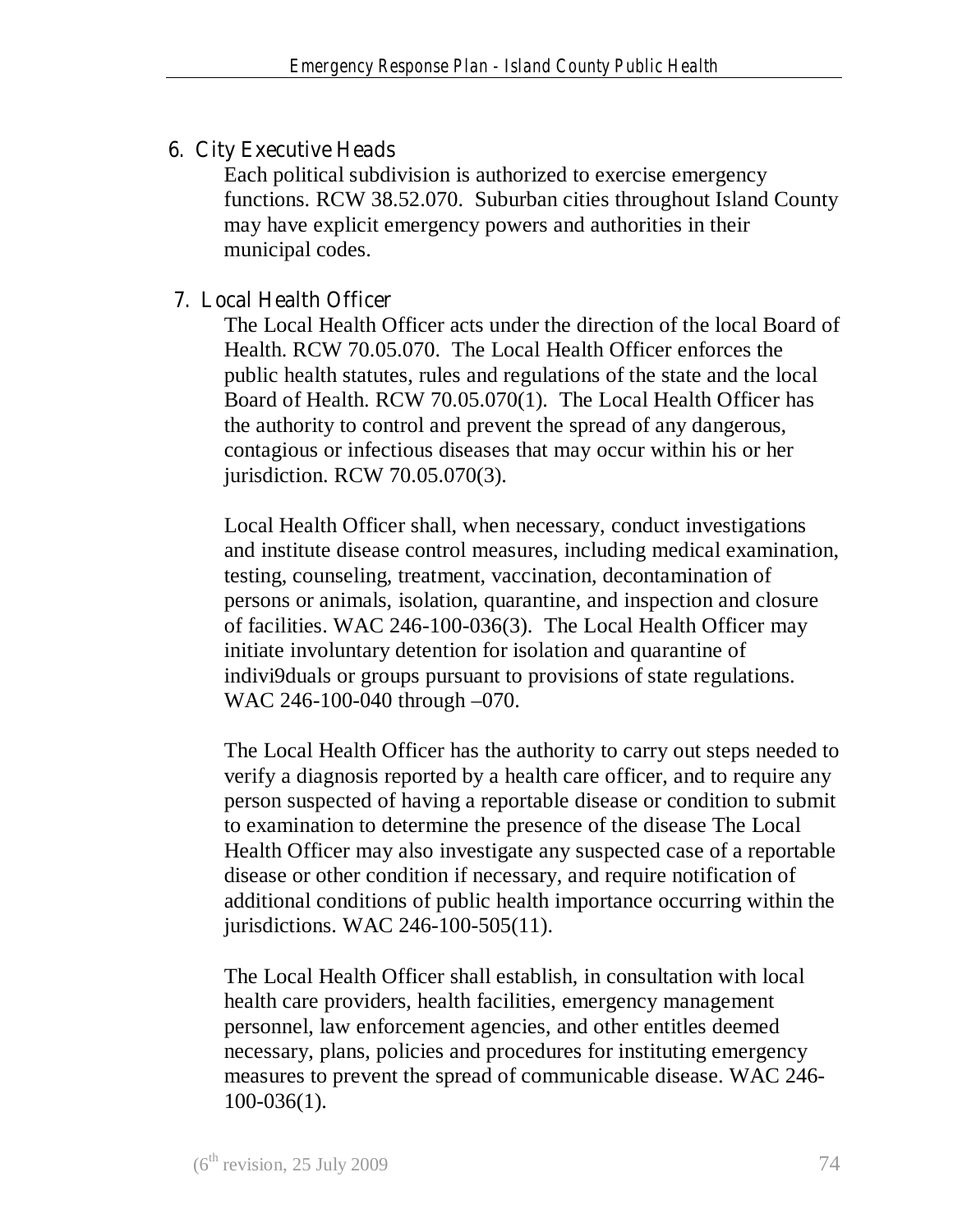``The Local Health Officer may take all necessary actions to protect the public health in the event of a contagious disease occurring in a school or day care center. Those actions may include, but are not limited to, closing the affected school, closing other schools, ordering cessation of certain activities, and excluding persons who are infected with the disease. WAC 246-100-020(1). Prior to taking action, the Local Health Officer shall consult with the State Secretary of Health, the superintendent of the school district of the chief administrator of the day care center, and provide them and their board of directors a written decision directing them to take action. WAC 246-100-020(2).

*The Local Health Officer's powers are not contingent on a proclamation of emergency by the county Executive or an executive head of a city or town.*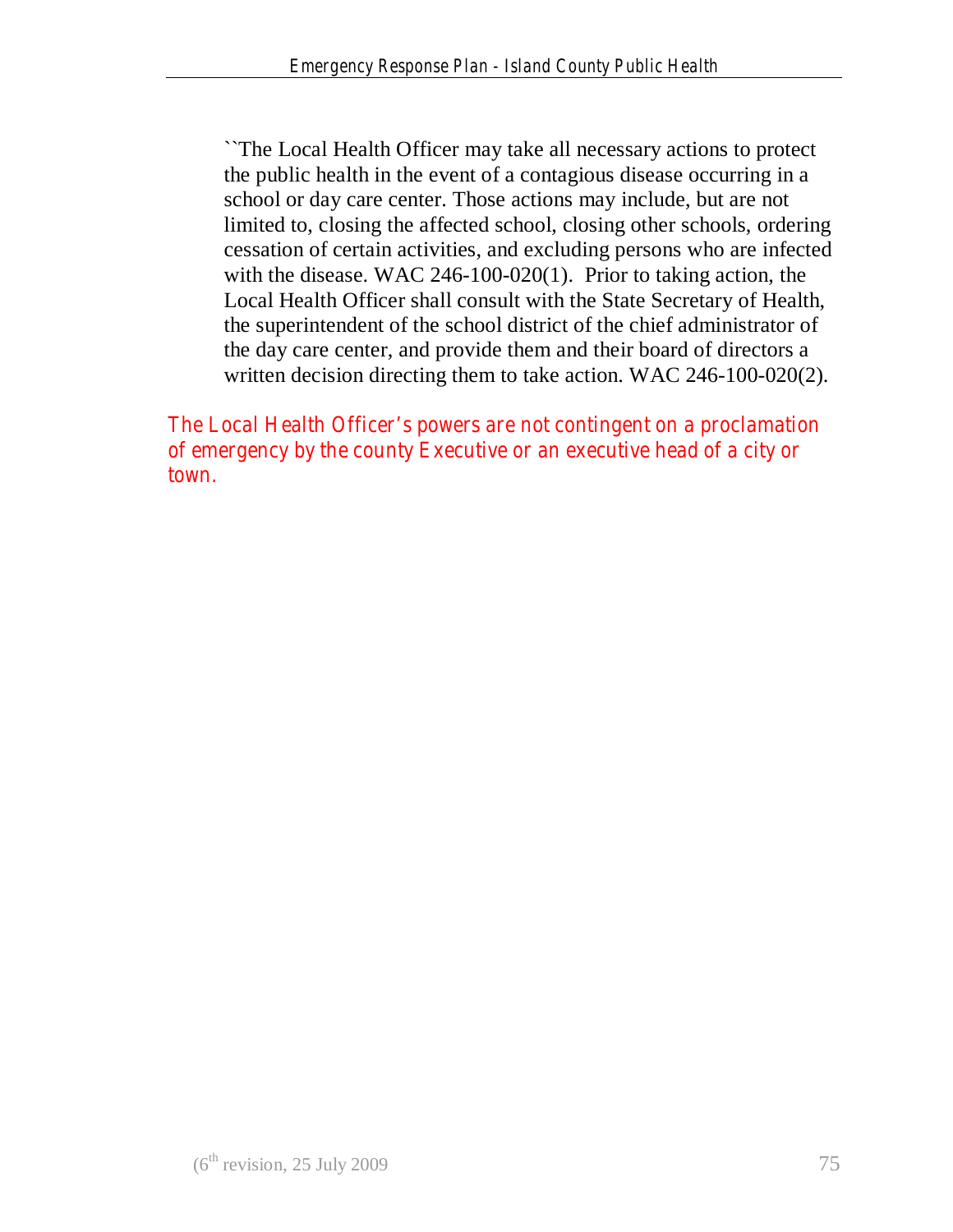**Island County Public Health Pandemic Influenza Plan**

# **TAB B — VACCINE ADMINISTRATION PRIORITY POLICY: \***

Administration of any vaccine developed to provide protection against a pandemic strain of virus will be administered in Island County on a priority basis in the following manner:

- Pregnant women
- Household contacts of babies under 6 months of age
- Healthcare and emergency medical services (EMS) workers
- Children and young people aged 6 months through 24 years
- People between 25 and 64 years who have chronic medical conditions

But if the demand for vaccine outstrips supplies, said Dr. Anne Schuchat of the Centers for Disease Control and Prevention (CDC), the five groups would be as follows:

- Pregnant women
- Healthcare and EMS workers who have direct contact with patients or infectious substances
- Household contacts of babies younger than 6 months
- Children aged 6 months through 4 years
- Children and adolescents from 5 through 18 years who have risk factors for flu complications

\*This is a decision call made by the Health Officer based on (a) providing greatest benefit to curtailing the spread of the disease, and (b maintaining necessary community infrastructure support for continuity of essential services.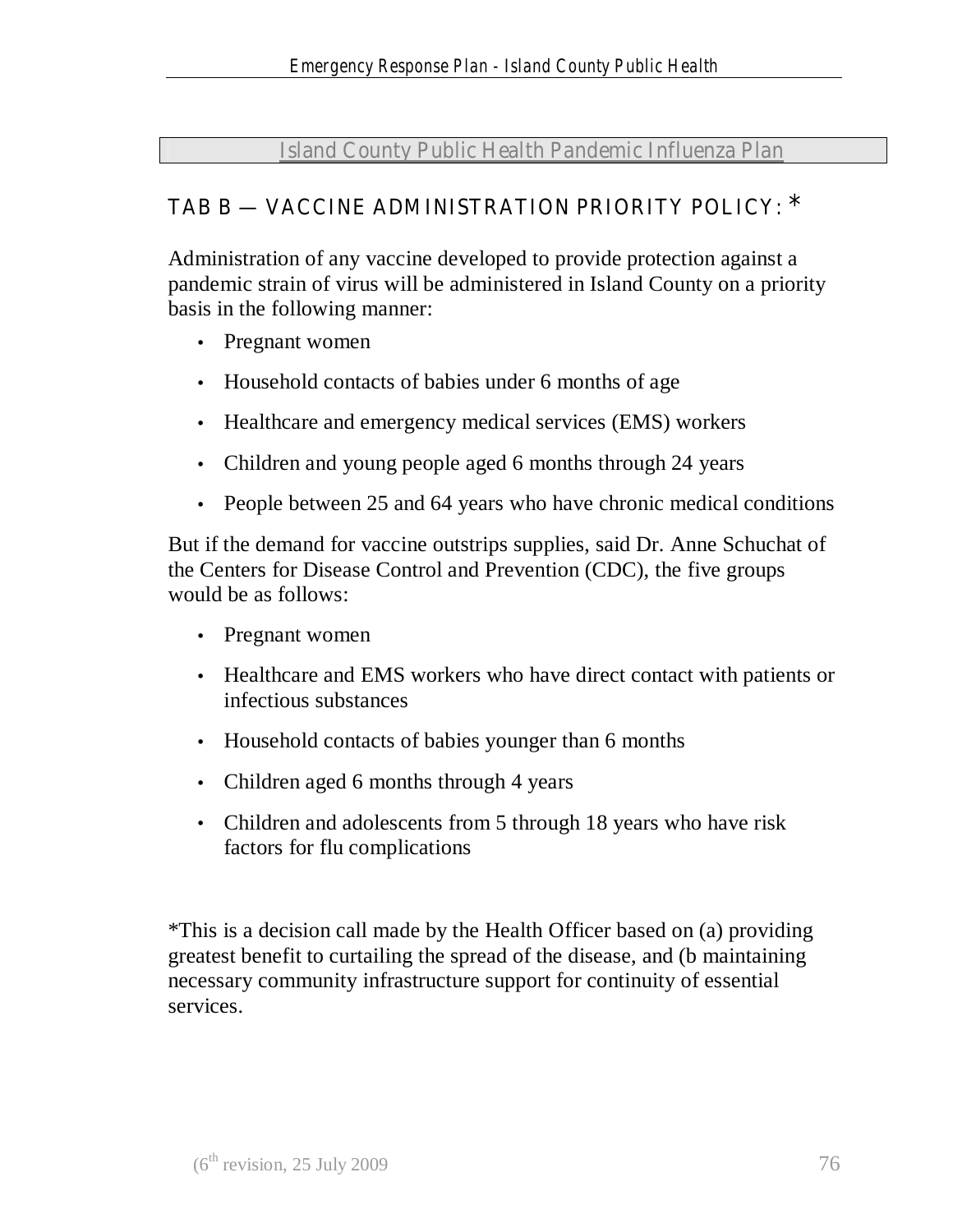#### **Island County Public Health Pandemic Influenza Plan**

#### **TAB C — STRATEGIC NATIONAL STOCKPILE PLAN**

#### **ISLAND COUNTY HEALTH DEPARTMENT STRATEGIC NATIONAL STOCKPILE (SNS) DISTRIBUTION PLAN**

#### PURPOSE

This plan describes the process for requesting, receiving, managing, distributing, and dispensing the contents of the Strategic National Stockpile (SNS). The US Department of Homeland Defense and the US Centers for Disease Control and Prevention (CDC) manage the SNS at the national level; the Washington State Department of Health (DOH) manages the SNS at the Washington State level, and the Island County Health Department manages the SNS within Island County. The SNS is a cache of certain pharmaceuticals, vaccines, and medical supplies to assist states in their response to a localized biological or chemical terrorism event. The SNS has two major components: 12-hour Push Package (12hr PP) and Vendor Managed Inventory (VMI). The provisions of this plan apply to both components of the SNS.

#### POLICY

A. The Island County Health Officer will request deployment of the SNS from the DOH when the Island County Health Department or their authorized representative determines that it is necessary to protect the public health. (See attachment 1, SNS Request Letter)

B. Within the Island County Health Department, the following individuals may request the deployment of the SNS:

- 1. County Commissioners or Executive
- 2. Local Health Officer, or designee
- 3. Director of Emergency Management
- 4. Or Alternates as designated by Authorities listed above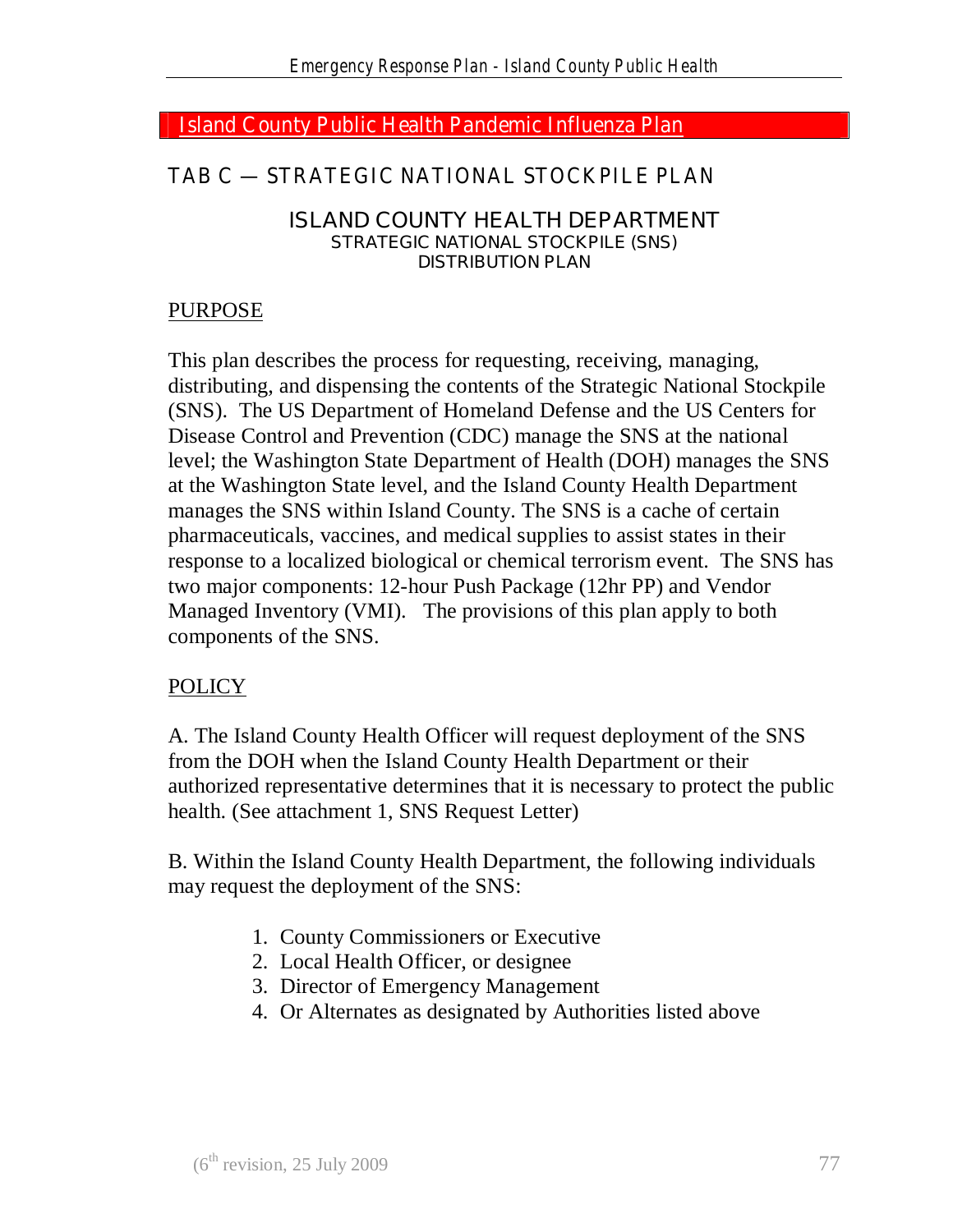C. The State of Washington will request deployment of the SNS from CDC as soon as the Governor or his alternate (in consultation with state and local officials) determines that it is prudent to do so to protect the public health.

D. Within the State of Washington, only the Governor, the Lieutenant Governor, the Secretary of Health, or the State Health Officer may formally request the deployment of the SNS from the CDC.

E. Nothing in this plan should be construed as independent of or bypassing regular emergency management procedures. As such, the request for SNS deployment will be made from the Island County Health Department to the Governor of Washington via the Island County Emergency Operations Center (EOC) and the Washington State EOC.

F. DOH will be responsible for the following SNS activities:

- Assess need for supplemental medications, vaccines, medical supplies, and equipment.
- Formally request the SNS from federal authorities.
- Receive and breakdown the SNS, repackage into individual unit doses, and affix labels.
- Ship SNS elements to the point of delivery (PoD) locations designated by the Island County Health Department.

G. Island County Health Department will be responsible for the following SNS activities:

- Request the SNS from DOH officials at the Washington State EOC.
- Setup PoD locations as the situation dictates.
- Dispense medications and/or immunize residents.
- Be responsible for, and manage SNS assets deployed to the island County Health Department.

#### ASSUMPTIONS

A. A request for deployment of the SNS will be accompanied by a declaration of a "State of Emergency" and receipt of a mission/incident number from the Washington State EOC.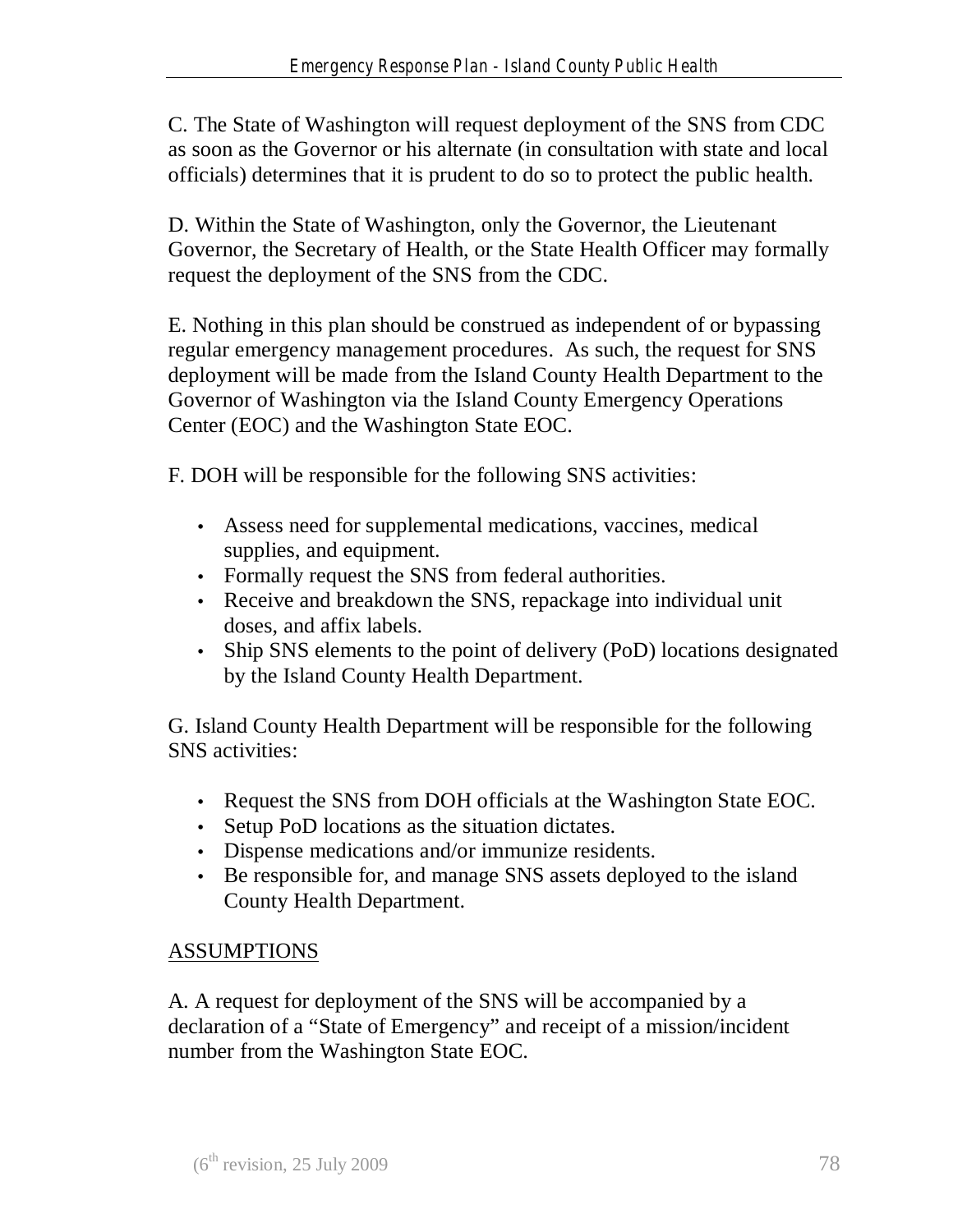B. The SNS will need to support approximately 70,000 people in Island County, or potentially 1,000,000 people in Public Health Region 1.

C. Any event necessitating deployment of the SNS may affect residents from multiple local jurisdictions. In fact, deployment of the SNS may be part of a statewide, national, or international response to a public health threat.

D. From the time DOH receives the SNS, it will take approximately 12-24 hours to distribute and deliver its contents to local health jurisdictions (LHJs).

E. Civil unrest may occur, and should be expected in planning procedures. If civil unrest occurs, the law enforcement mobilization plan will be implemented as necessary. Mobilization will be done by local EMS or sheriff's office.

F. Additional supplies and logistical resources (beyond that available to Island County Health Department on a day-to-day basis) will be needed. Procurement of these resources will be coordinated through the Island County EOC in accordance with existing emergency logistics procedures. Medical supplies will be requested through the Department of Health.

G. A successful large-scale distribution of the SNS requires the involvement and participation of a wide-range of community organizations, businesses, and volunteers --- "A Community Response."

## COMMAND AND CONTROL

A. Situations requiring the deployment of the SNS will be managed from the Island County EOC in accordance with existing emergency management procedures. Key players involved in the request for SNS deployment, and subsequent immunization or chemoprophylaxis operations (e.g. elected officials, public health, emergency management, law enforcement, fire, EMS, hospital, public works, and public transit authorities) will be represented at the EOC.

B. SNS operations will be managed using the Incident Command System  $(ICS).$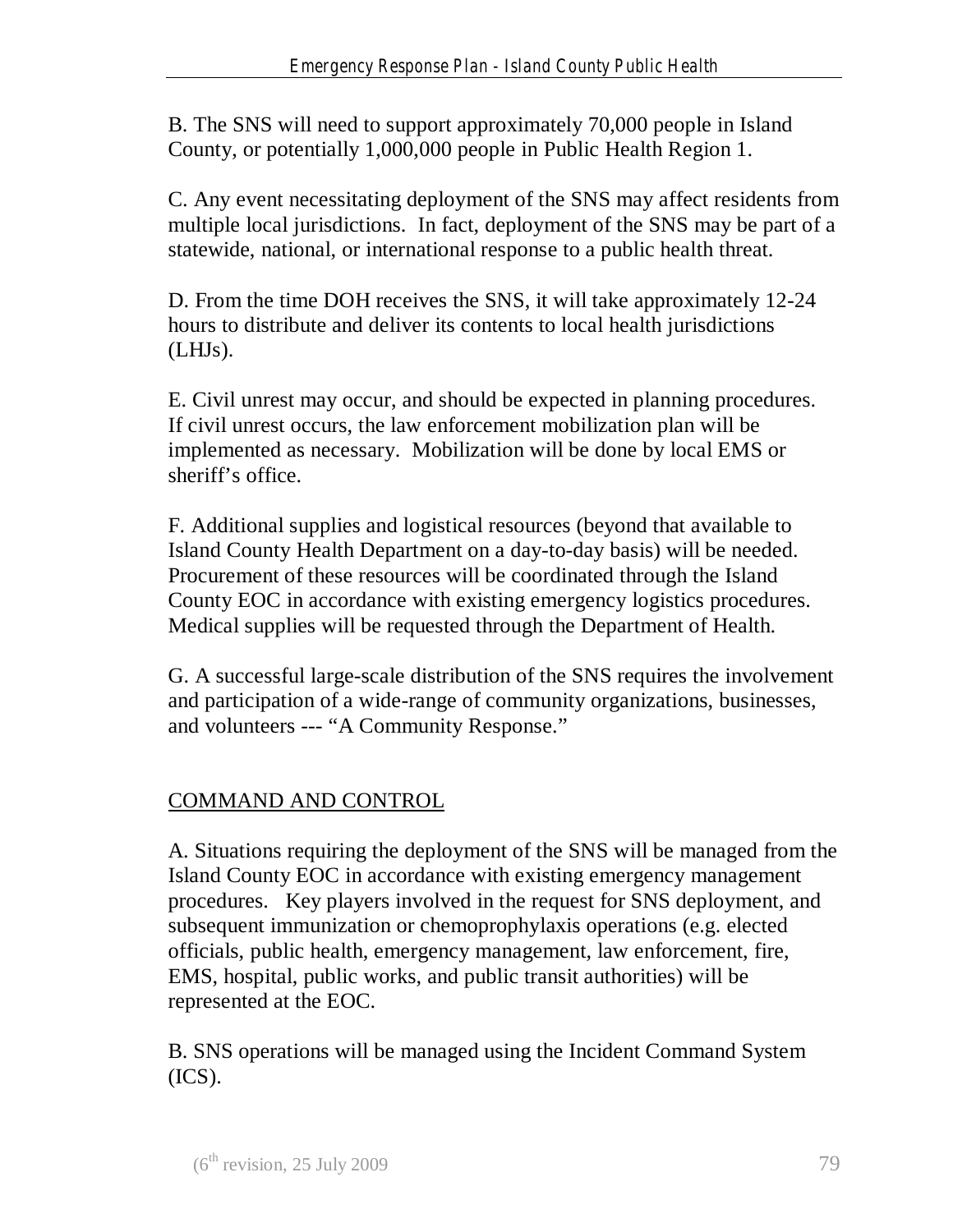C. During SNS operations, the Health Officer, or designee, will serve as Incident Commander, and will provide professional medical advice concerning response activities needed to combat the disease.

D. The Island County Health Department will be represented at the Island County EOC by a liaison officer who can answer leadership's questions about the SNS and serve as an interface between the EOC and the dispensing/immunization clinics.

E. The following resource sharing agreements are in place to support SNS operations in Island County:

1. The Island County Comprehensive Emergency Management Plan 2. Support Agreement with the City of Oak Harbor Public Works Facility to accept shipment of SNS supplies for protective storage and further distribution among the predetermined dispensing centers within Island County.

3. (Working on Memoranda of Understanding with the three (3) proposed dispensing centers in Island County.)

## LIMITATIONS

A. Deployment of the SNS is dependent on an accurate and timely identification of the disease or bioterrorist agent that constitutes the public health threat.

B. Time is required to deliver the SNS to Island County, set up dispensing or immunization clinics, and staff the clinics with trained personnel.

C. The number of medical personnel qualified to administer vaccine or dispense pharmaceuticals, and the number of available volunteers to perform support functions, will limit the rate at which residents are treated.

D. The onset of disease may impact clinic staffing.

E. Other disease response activities (e.g. epidemiological investigation, isolation and quarantine management) will limit the number of public health staff able to participate in SNS operations.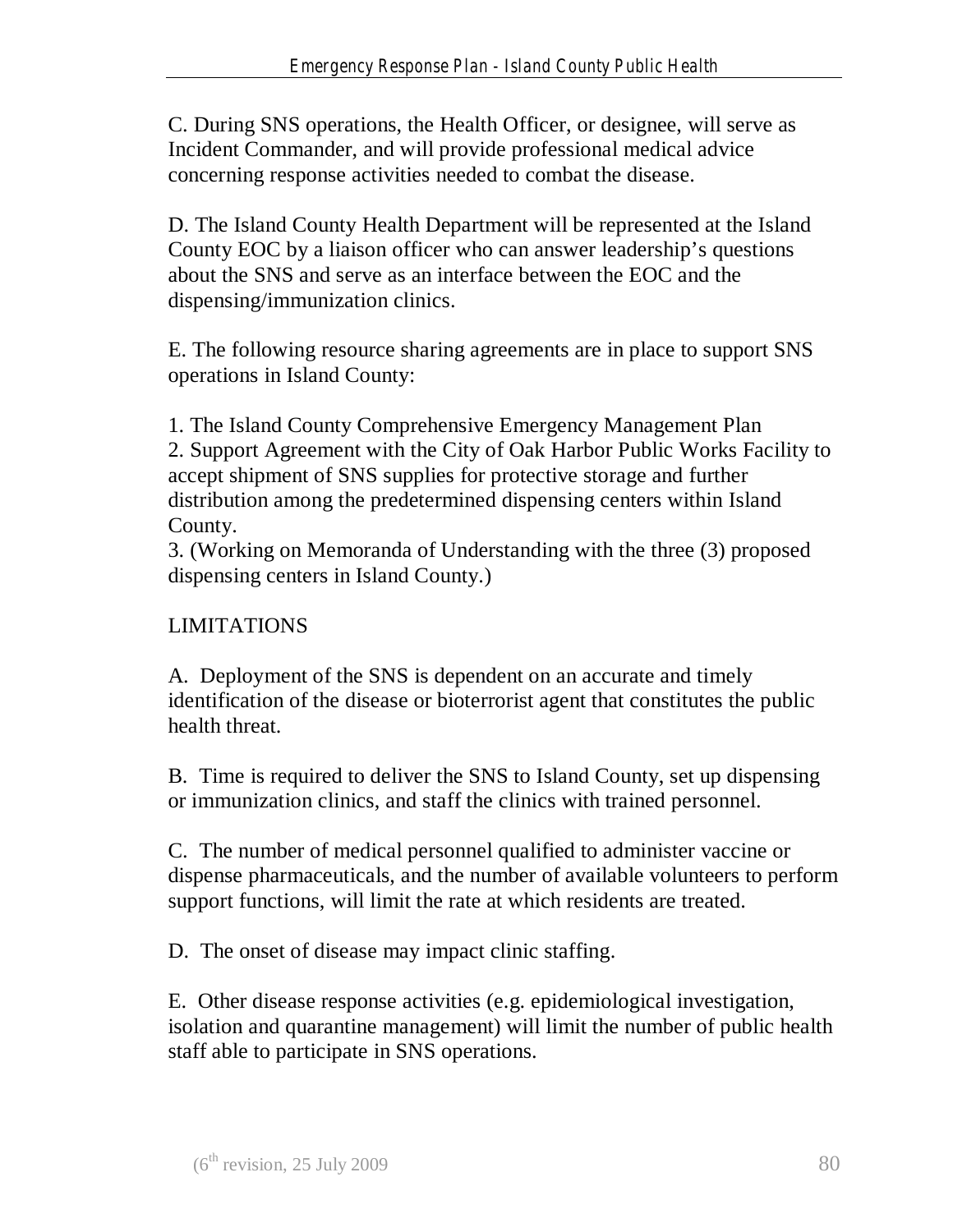F. Maintaining the potency of SNS pharmaceuticals require they be stored in an appropriate manner in accordance with manufacturer's guidelines.

G. Clinical operations will be limited by clinic space available.

### CONCEPT OF OPERATIONS

A. Island County Health Department will request deployment of the SNS as circumstances warrant. The decision-making process leading to that request is addressed in the Island County Comprehensive Emergency Management Plan (CEMP) and Tab B (Decision-making Process) to Appendix 1 (Strategic National Stockpile) to Emergency Support Function 8 (ESF 8) (Health and Medical Services) to the Washington State Comprehensive Emergency Management Plan (CEMP).

B. The request for SNS deployment, while originating from Island County Health Department, will be directed to the Governor of Washington via the Island County EOC and the Washington State EOC (Fax: (253) 512-7203). The Washington State EOC will ensure that the Governor and the Washington State DOH receive copies of the request letter. A template for the SNS request letter is at Attachment (1).

C. Once the SNS has been requested, but prior to approval of SNS deployment, the Island County Health Department will work with Island County Emergency Management Agencies to:

- Provide staffing and logistical support for the vaccination and/or distribution of medicinals.
- Coordinate crowd and traffic control.
- Coordinate transportation for staff and community.
- Coordinate food, and sanitation needs for vaccination/POD clinics.
- Coordinate with other Island County agencies involved in the emergency response.

D. DOH officials will take possession of the SNS and will distribute its elements further to the Points of Distribution (PoDs) specified by the affected LHJ in its SNS request letter. Potential PoDs in Island County are listed in Tab A, Dispensing and Immunization Clinic Sites.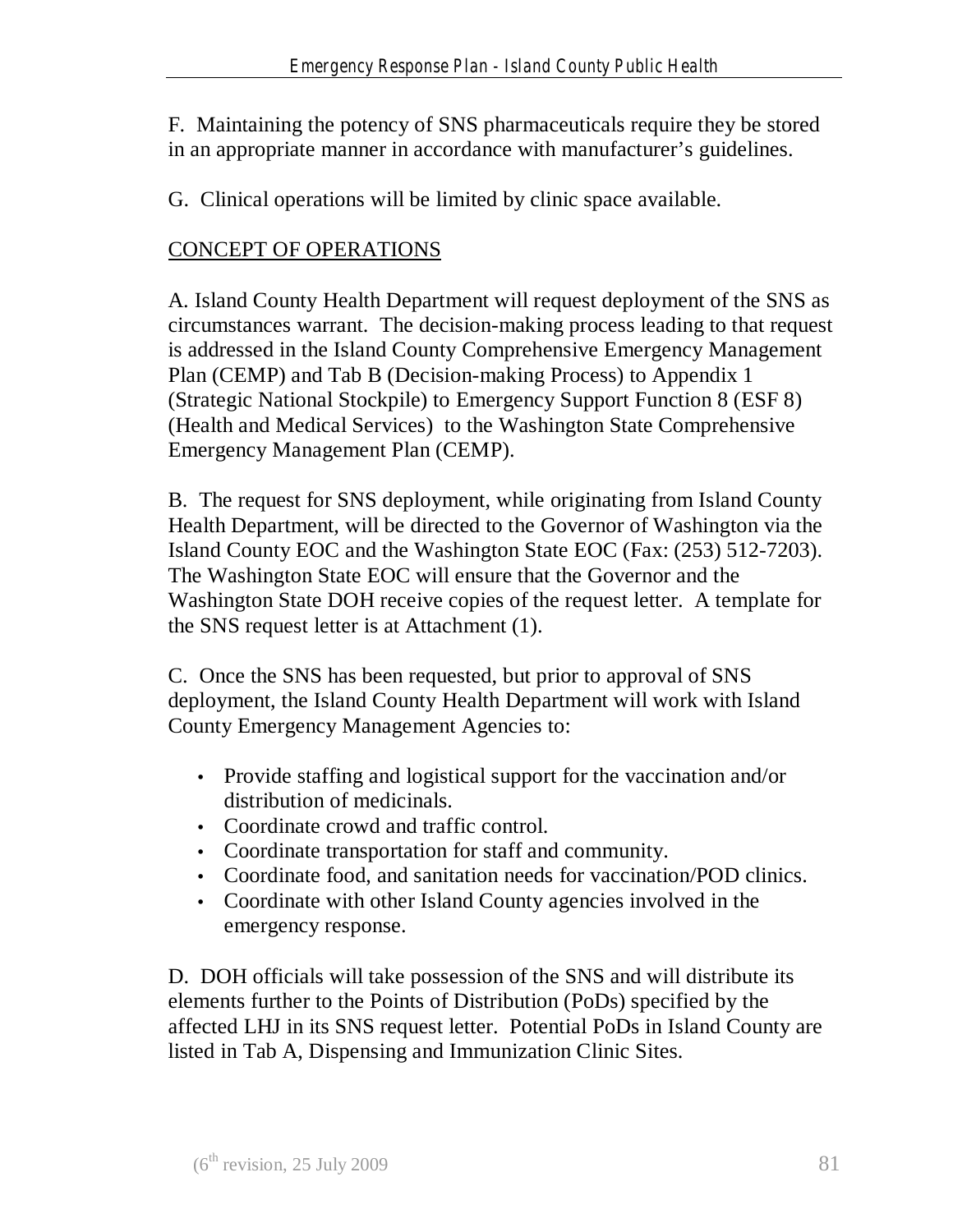E. Depending upon the disease being addressed and the overall situation, the local Health Officer, or designee, may decide to immunize or provide chemoprophylaxis for populations at risk or the entire population of Island County. In the event that populations at risk are to be treated, small to medium sized clinics appropriate to the geographic area will be activated. Should the entire population require treatment, a small number of highcapacity clinics will be activated.

F. Island County Health Department will staff its dispensing and immunization clinics in accordance with Tab B, Clinic Staffing.

G. Island County Health Department will procure specified equipment and supplies (see Tab C- Equipment and Supplies) in accordance with existing Island County Health Department and Island County EOC procedures.

H. Medical and emergency response providers may receive their immunization or chemoprophylaxis before the general public in accordance with a prioritization determined by the local Health Officer, or designee.

I. LHJs will dispense SNS elements to the public in accordance with Tab D (Dispensing Clinic Operations) and Tab E (Immunization Clinic Operations). Special efforts will be made as indicated to treat individuals who cannot travel to clinic sites (e.g. jail inmates, nursing home patients, shut-ins, disabled, etc.).

J. State and local authorities will coordinate their activities via emergency management channels throughout the incident to ensure additional resources are allocated as required.

K. Labeling of Prescriptions:

1. The Reception Storage, and Staging (RSS) facility operated by DOH will label SNS pharmaceutical prescriptions in accordance with State and Federal regulations. The majority of the information on the labels will be prepared at the RSS by DOH, and the State Health Officer will be identified as the prescriber.

2. Staff at the Island County Health Department clinics will need to annotate the patient's name on the labels when they dispense the drug, or have the recipient write his or her name on the label.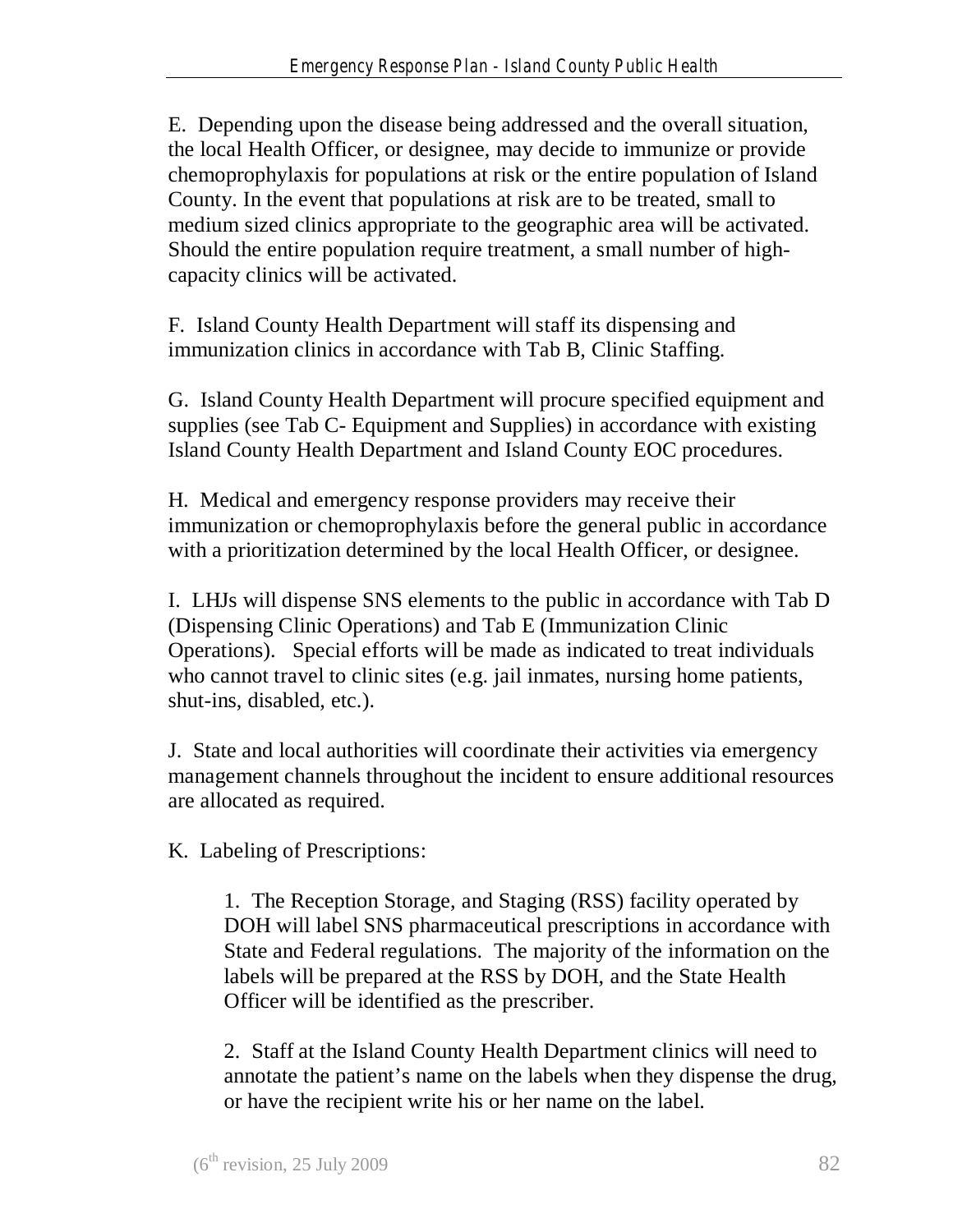L. The Name, Address, Phone, Health History (NAPH) form will be used to track drugs and drug recipients. Forms will be completed by everyone who receives protective medicine, as well as by parents of minor children or authorized representatives of individuals unable to complete the forms.

M. Security at the vaccination/medication distribution clinics will be provided by local law enforcement and/or LHJ staff and volunteer staff coordinated by the clinic Security Chief.

N. Public information initiatives will be coordinated through the Joint Information Center (JIC), in accordance with existing Island County EOC procedures.

O. All medical wastes will be disposed of following the guidelines provided by DOH.

1. All sharps will be disposed of in rigid sharps containers that will be sealed following use.

2. Appropriate medical waste will be "red-bagged," and placed in watertight, puncture resistant containers for transportation.

3. Other wastes will be disposed of in the trash at the clinic site.

4. Medical waste will be disposed in accordance with normal procedures. A medical waste contractor will be contracted to provide special pick-up at the clinic site.

P. Cessation of Operations. The decision to return to normal operations will be determined by the Health Officer, or designee, following consultation with Department of Health, local hospitals, health care professionals, and community partners on the status of the event that caused activation of the SNS.

Q. Procedures to be used in monitoring, recovering, and re-deploying the assets of the SNS are found in the Island County Comprehensive Emergency Management Plan (CEMP) and in Tab F (Monitoring, Recovery and Termination) to Appendix 1 (Strategic National Stockpile) to Emergency Support Function 8 (ESF 8) (Health and Medical Services) to the Washington State Comprehensive Emergency Management Plan (CEMP).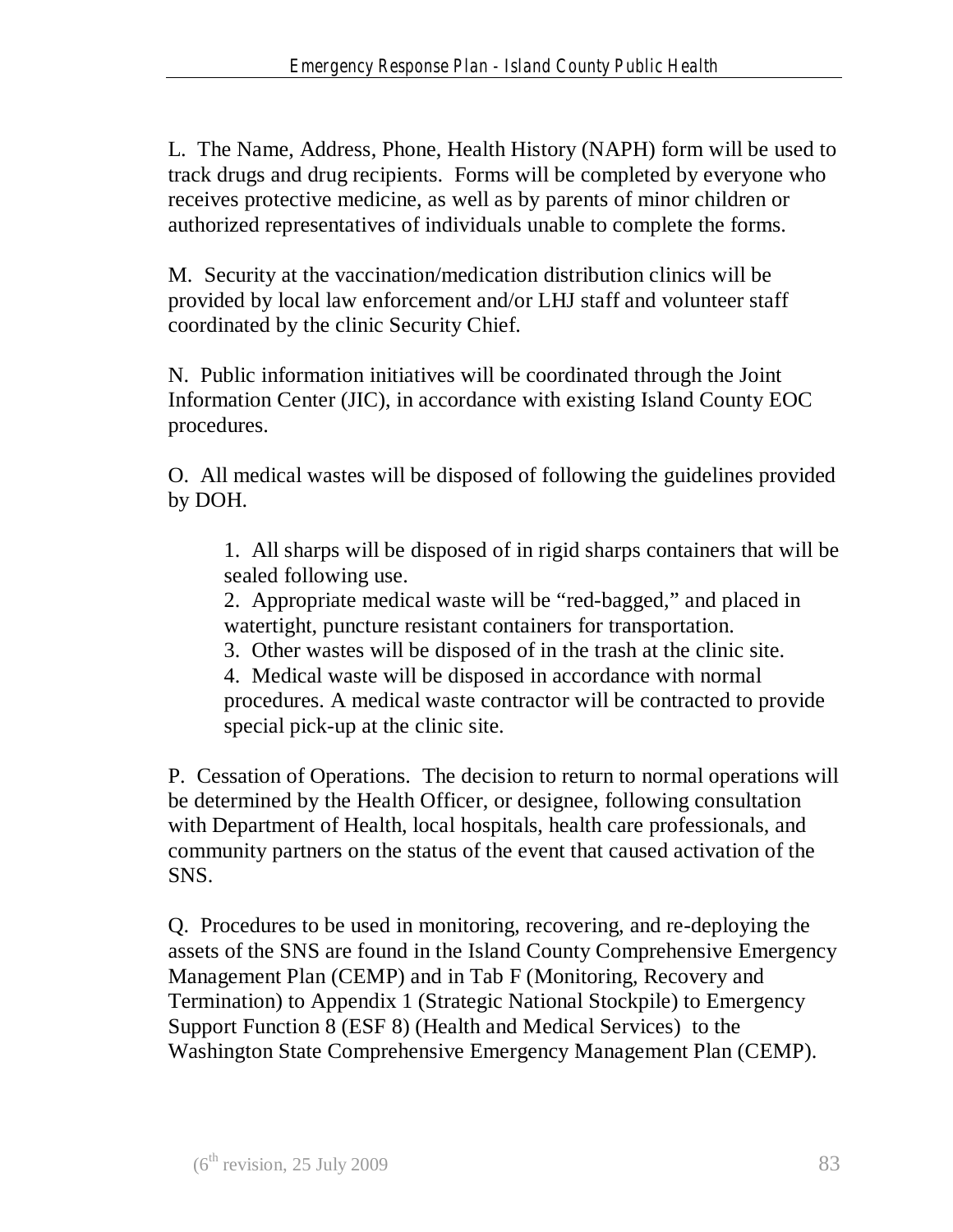R. State, local, and hospital officials have a responsibility to train staff, as appropriate, on the concepts and procedures contained in this plan and in relevant state and federal plans, which support this plan.

Provisions for orientation, training, and drilling of staff are covered in Tab G (*Orientation, Training, and Drills*) to Appendix 1 (*Strategic National Stockpile*) to Emergency Support Function 8 (ESF 8) (*Health and Medical Services*) to the Washington State *Comprehensive Emergency Management Plan* (*CEMP*).

The Island County Health Department, supported by DOH and regional training and educational staff, will develop a training plan and program to ensure Island County Health Department and volunteer clinic staffs are aware of the concepts behind the plan and their specific roles and responsibilities.

Because of staffing limitations in Island County Health Department, most clinic positions will be filled by volunteers. Island County Health Department will identify primary and alternate staff for the following positions to act as trainers for volunteers:

- **a.** On-scene Commander
- **b.** Logistics Chief
- **c.** Supply Supervisor
- **d.** Medical Records Chief
- **e.** Data Entry Supervisor
- **f.** Security Chief
- **g.** Human Resources Coordinator
- **h.** Operations Chief
- **i.** Triage Supervisor
- **j.** Education Supervisor
- **k.** Registration Supervisor
- **l.** Pharmacist (from volunteer source)

Effectiveness of training will be evaluated through periodic exercises and drills.

#### RESPONSIBILITIES

**A.** The Island County Health Department is the lead agency Island County concerning SNS operations. The Island County Health Department is also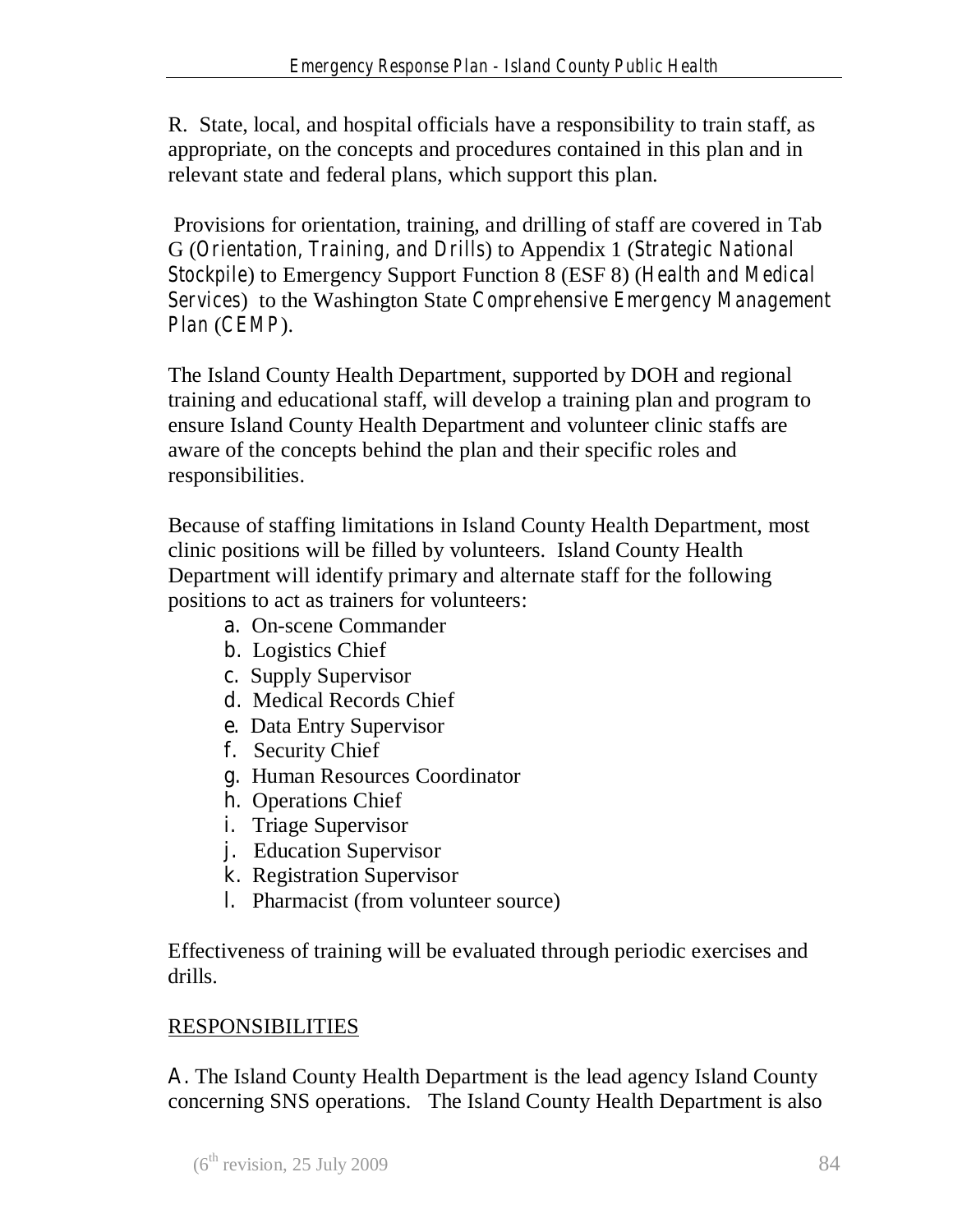responsible for a periodic review of this plan, training Dispensing and Immunization Clinic personnel, and exercising the plan.

**B.** Other Island County agencies will perform support functions as assigned in accordance with the local jurisdiction Emergency Operations Procedures and relevant Emergency Operation Procedures. Specific responsibilities include:

**1.** Law enforcement will provide security and traffic control at clinic sites, in accordance with local EOPs.

**2.** The Island County Director of Emergency Services will provide vehicles to support required transport of equipment and supplies, in accordance with local EOPs.

**3.** Director of Emergency Services will direct the Island County EOC and coordinate emergency response activities in accordance with local EOPs.

**4.** Public transit will transport clinic staff and patients to/from clinic sites as necessary.

**5.** Fire and Emergency Medical Services (EMS) will support clinic operations, as required and in accordance with local EOPs.

LISTING OF TABS

Tab A, Dispensing and Immunization Clinic

Tab B, Clinic Staffing (still in the planning stage)

Tab C, Equipment & Supplies

Tab D, Dispensing Clinic Operations

Tab E, Immunization Clinic Operations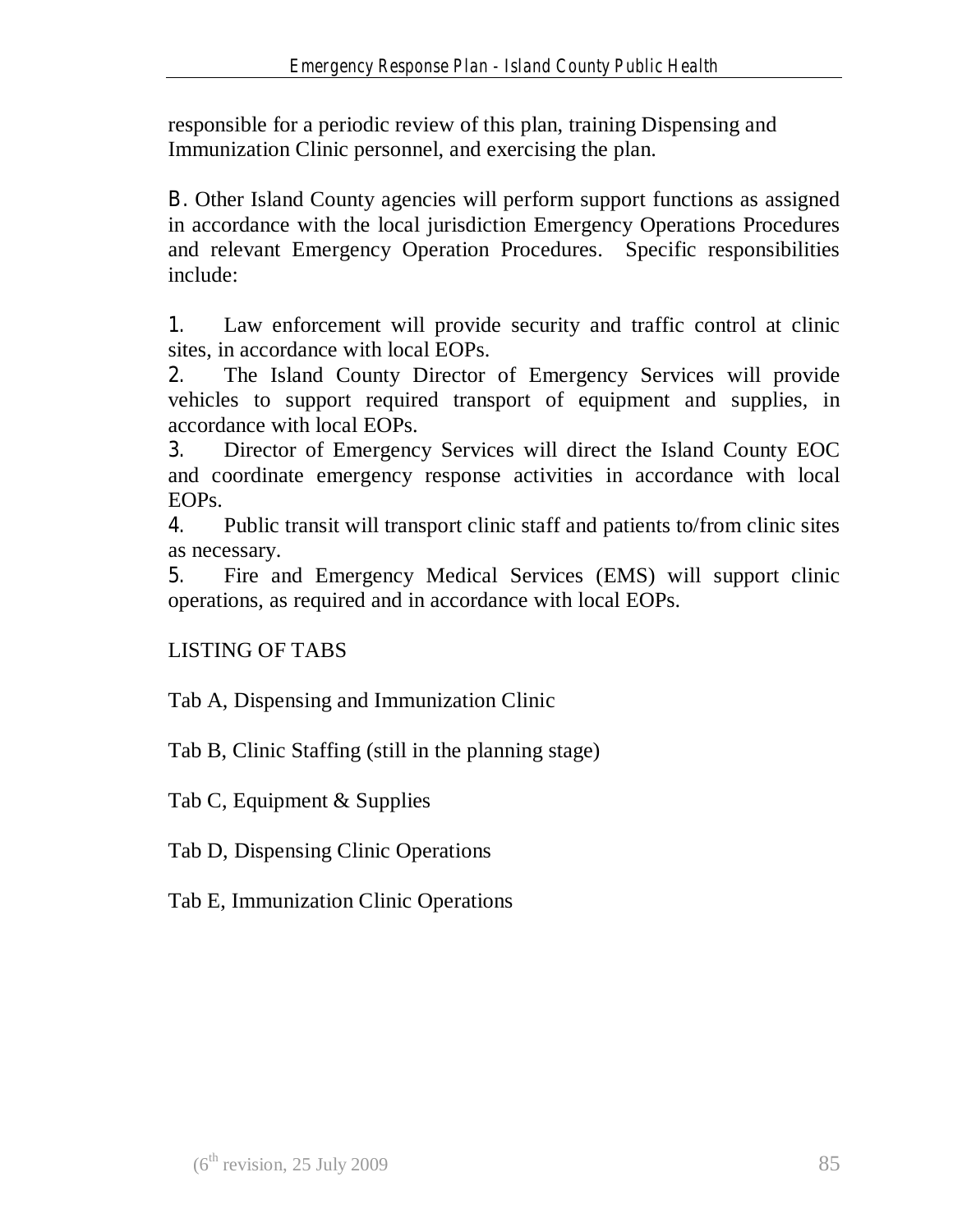#### **IX. LISTING OF ATTACHMENTS**

**1.** SNS Request Letter

#### **[LETTERHEAD, AS APPROPRIATE]**

#### **[INSERT DATE]**

#### **From: [INSERT AUTHORITY WITHIN THE JURISDICTION AUTHORIZED TO REQUEST THE SNS]**

#### **To: Governor, State of Washington**

#### **Via: Washington State Emergency Operations Center**

#### **Dear Governor [INSERT NAME OF CURRENT GOVERNOR],**

1. **Island County Health Department** is currently responding to an outbreak of **[INSERT DISEASE/BIOTERRORIST AGENT]**. The Washington State Emergency Operations Center (EOC) has assigned mission number **[INSERT MISSION/INCIDENT NUMBER]** to this incident. Request deployment of the Strategic National Stockpile (SNS) to the Island County Health Department to combat the outbreak.

2. Pharmaceuticals and associated supplies are needed to **[IMMUNIZE/ CHEMOPROPHYLAXIS] [INSERT TOTAL NUMBER OF INDIVIDUALS TO BE TREATED]. Specific items needed include:** 

- a. **[INSERT SPECIFIC DRUGS AND SUPPLIES NEEDED]**
- b. **[INSERT SPECIFIC DRUGS AND SUPPLIES NEEDED]**
- c. **[INSERT SPECIFIC DRUGS AND SUPPLIES NEEDED]**

3. Please deliver the SNS materials to the following clinic site(s):

#### a. **[INSERT NAME OF CLINIC & NUMBER OF DOSES REQUIRED AT THAT**

**SITE]**

#### b. **[INSERT NAME OF CLINIC & NUMBER OF DOSES REQUIRED AT THAT SITE]**

#### c. **[INSERT NAME OF CLINIC & NUMBER OF DOSES REQUIRED AT THAT SITE]**

4. This activity is being managed through the Island County Emergency Operations Center, which can be reached at **(360) 240-5572**.

Sincerely,

#### **[INSERT SIGNATURE BLOCK FOR ENTITY MAKING THE REQUEST]**

Copy to:

Washington State Department of Health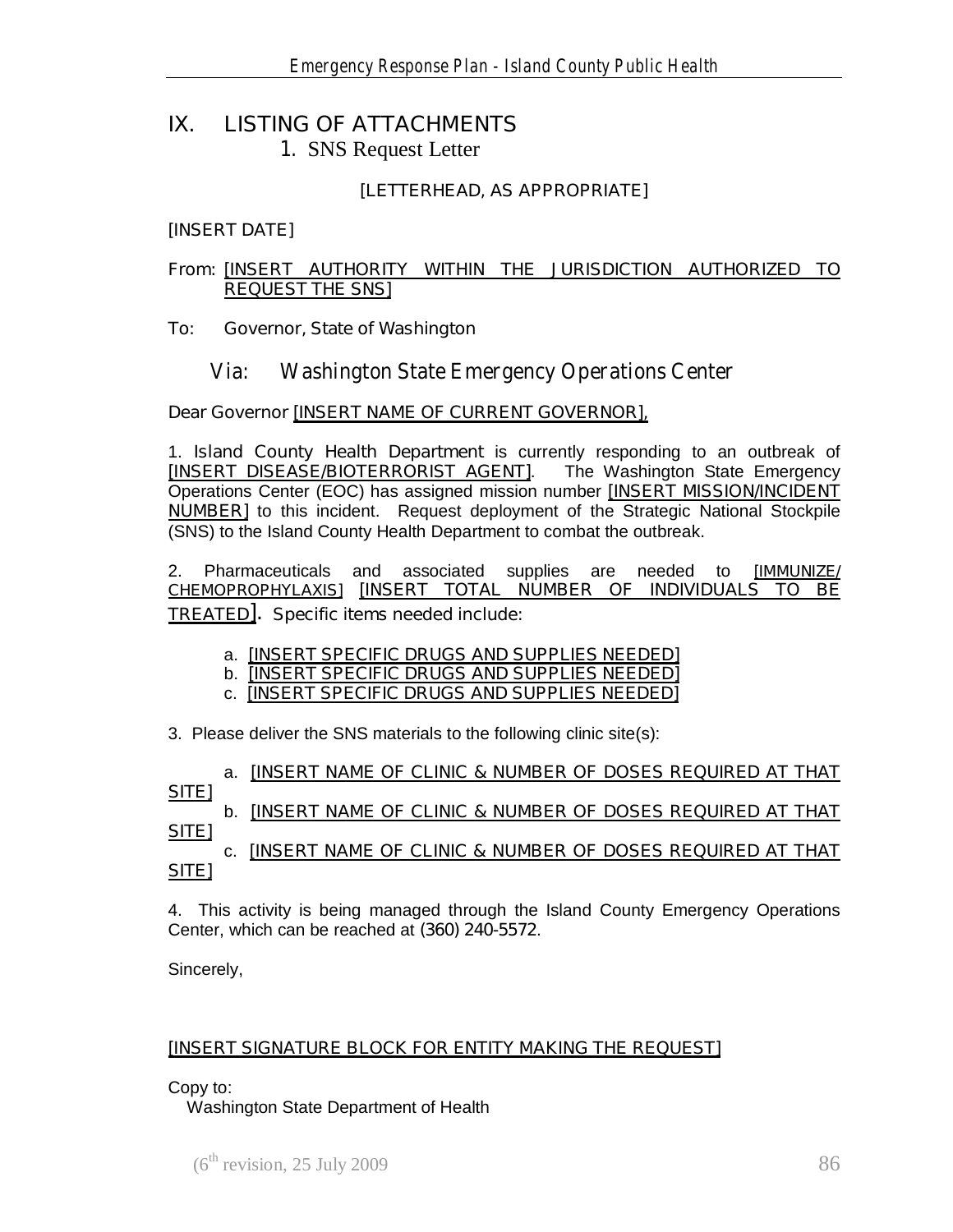**(This page intentionally left blank)** 

Attachment 1, SNS Request Letter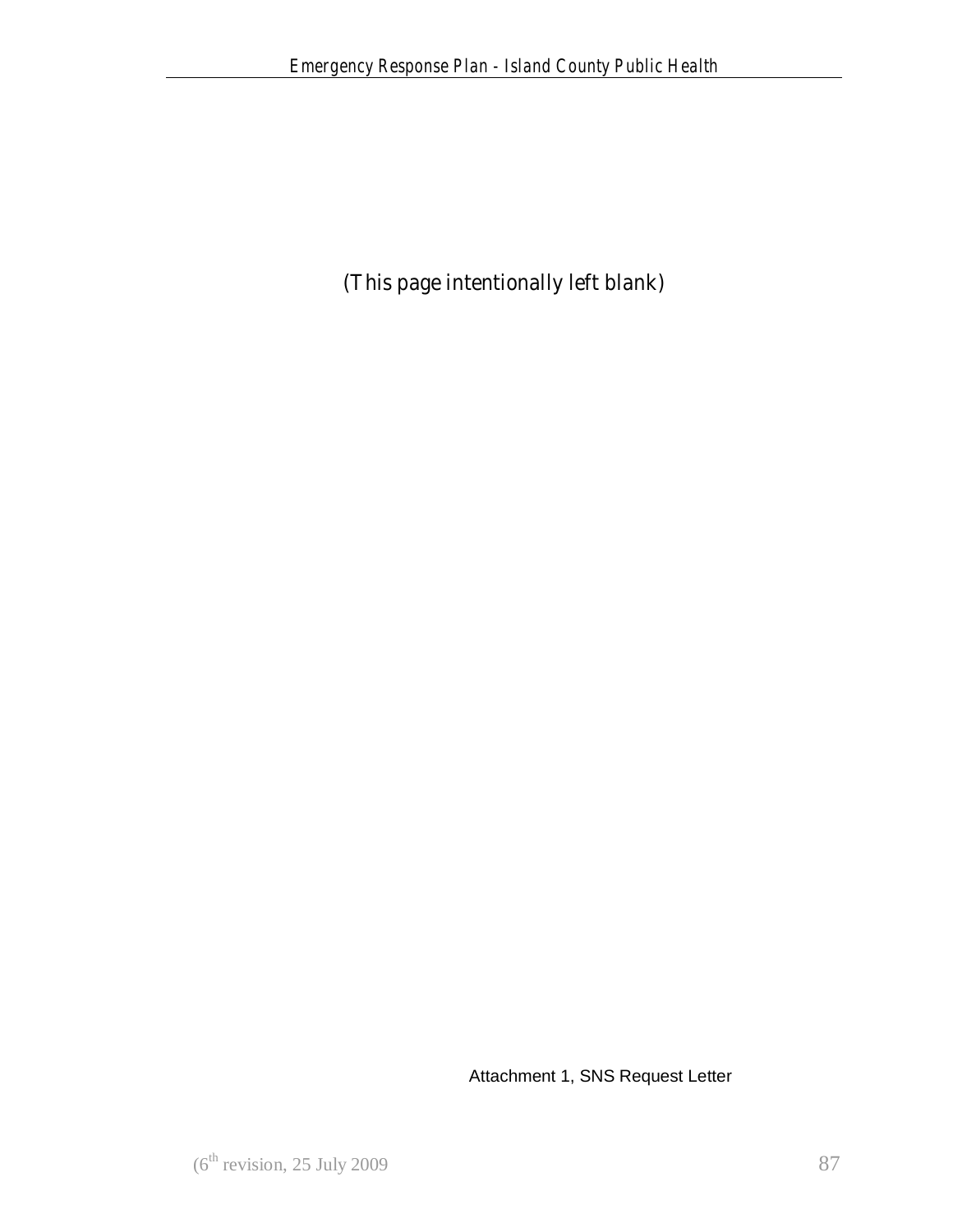# ANNEX IV

# ZOONOTIC DISEASE RESPONSE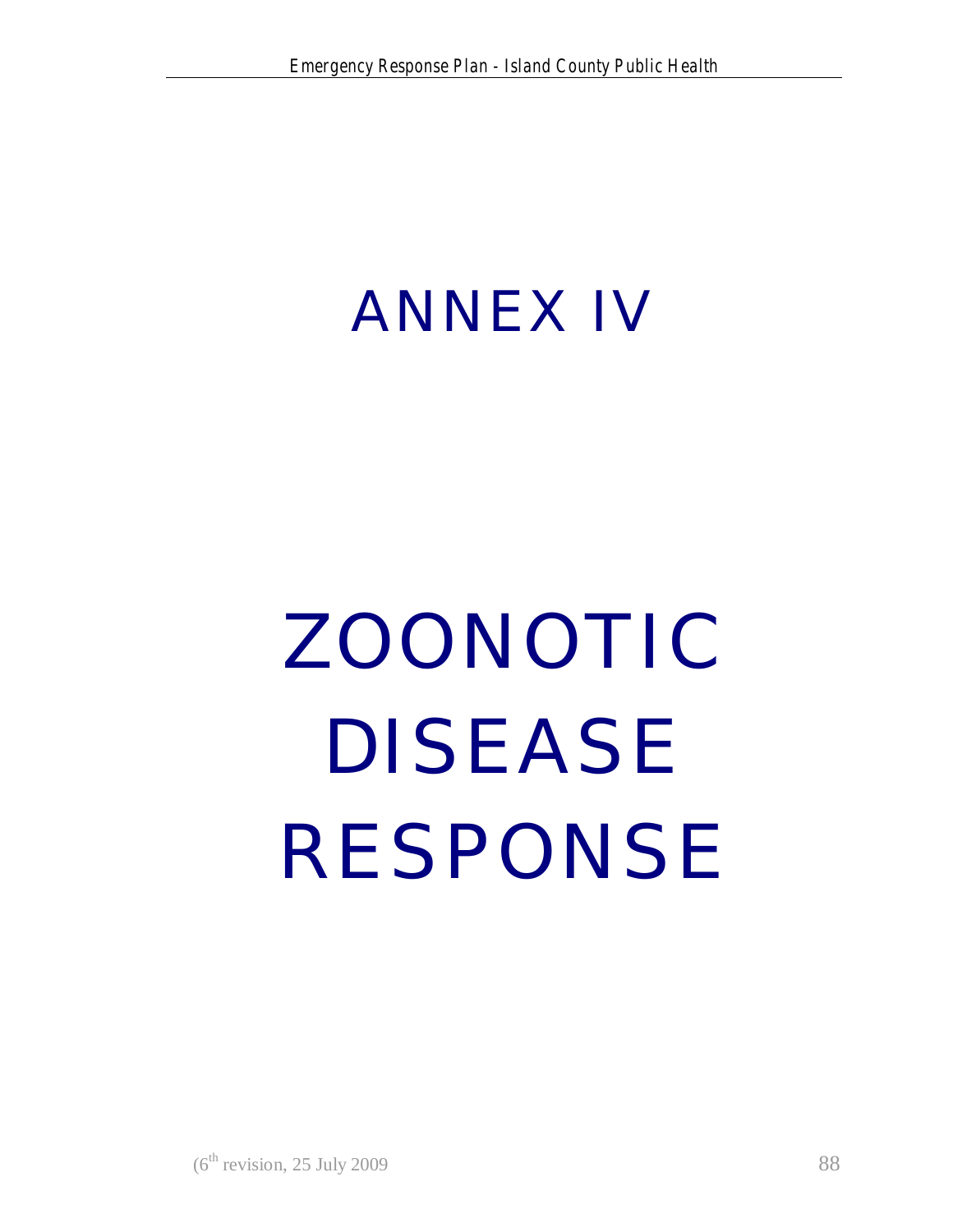# **(This page intentionally left blank)**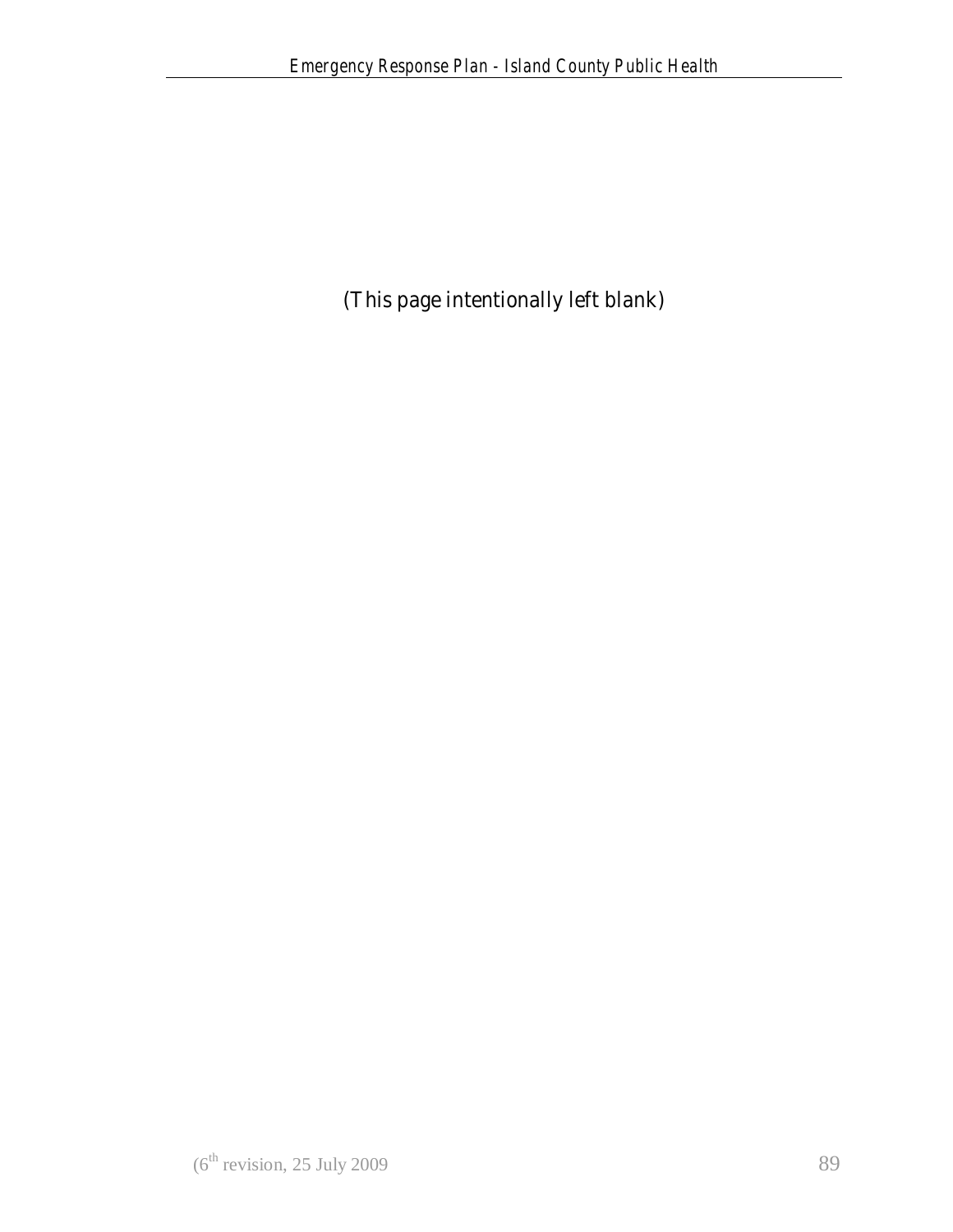# **Annex IV ZOONOTIC DISEASE RESPONSE**

#### **A. ZOONOTIC DISEASE**

Zoonotic Disease response will be under the direction of the County Health Office or his/her designee. Such response will be in compliance with the guidelines established in: The Zoonotic Disease Reference Manual, developed by the Zoonotic Disease Committee and the Washington State Department of Health. Further information may be obtained online at: www.doh.wa.gov/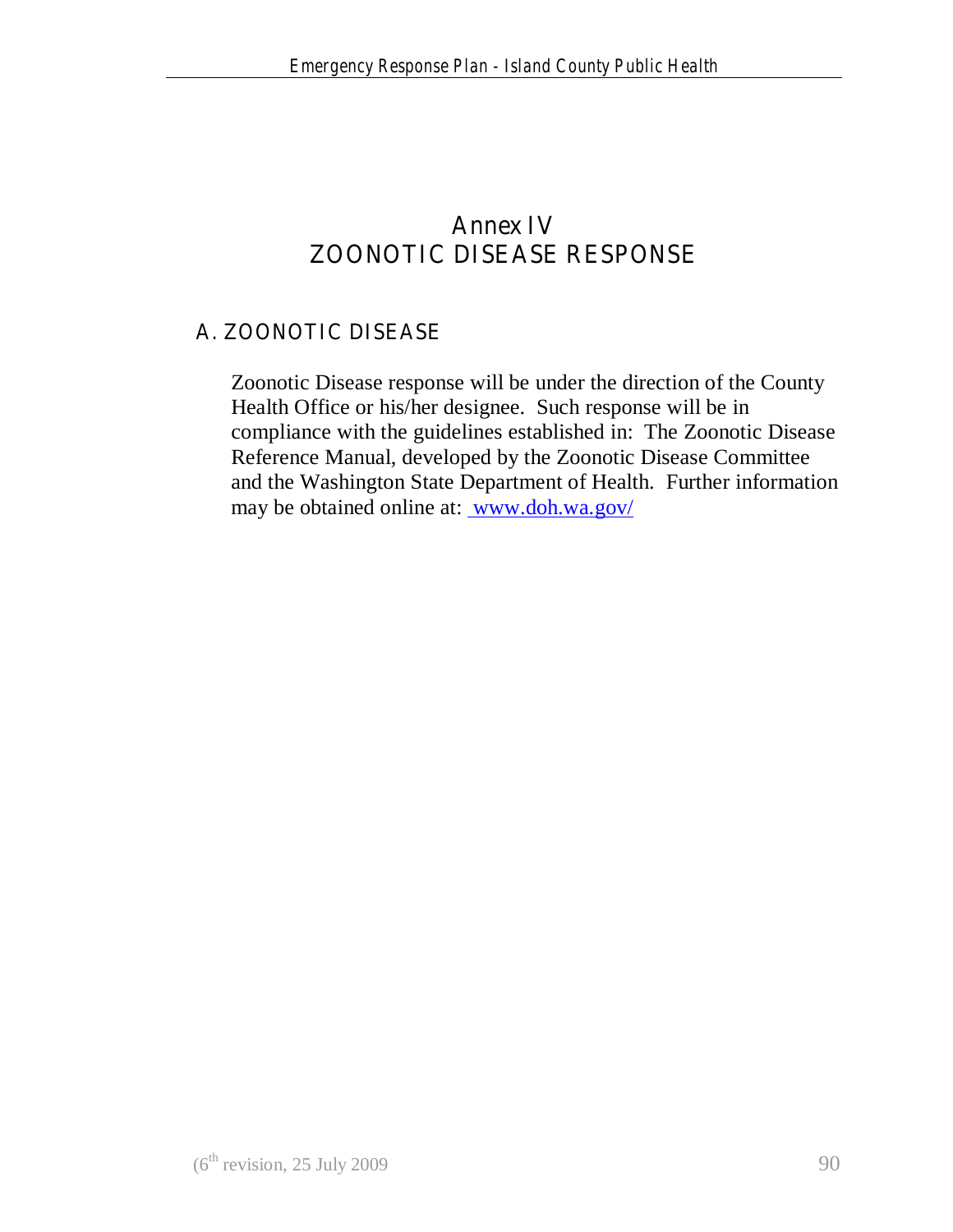**(This page intentionally left blank)**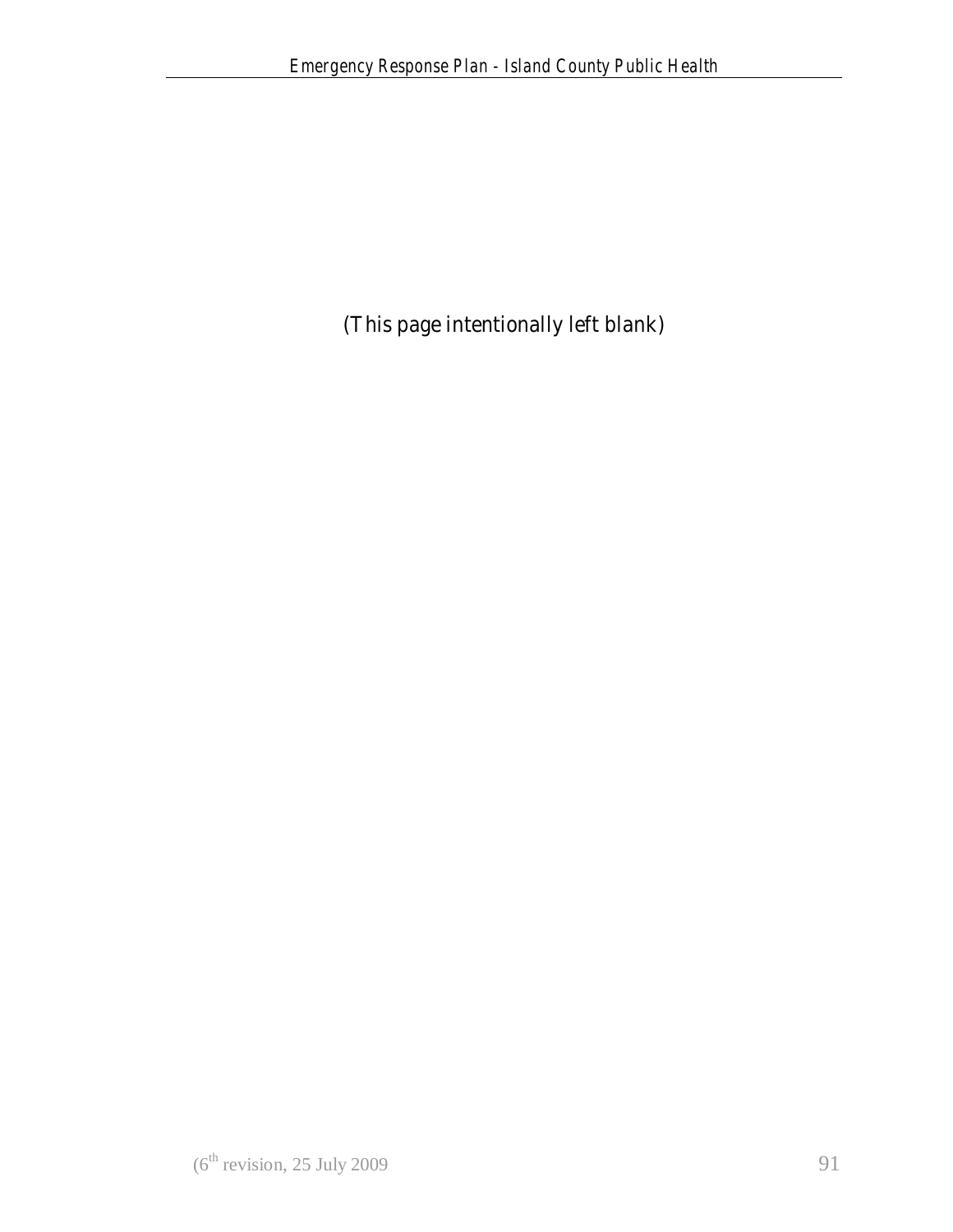# ANNEX V

# FOOD BORNE DISEASE RESPONSE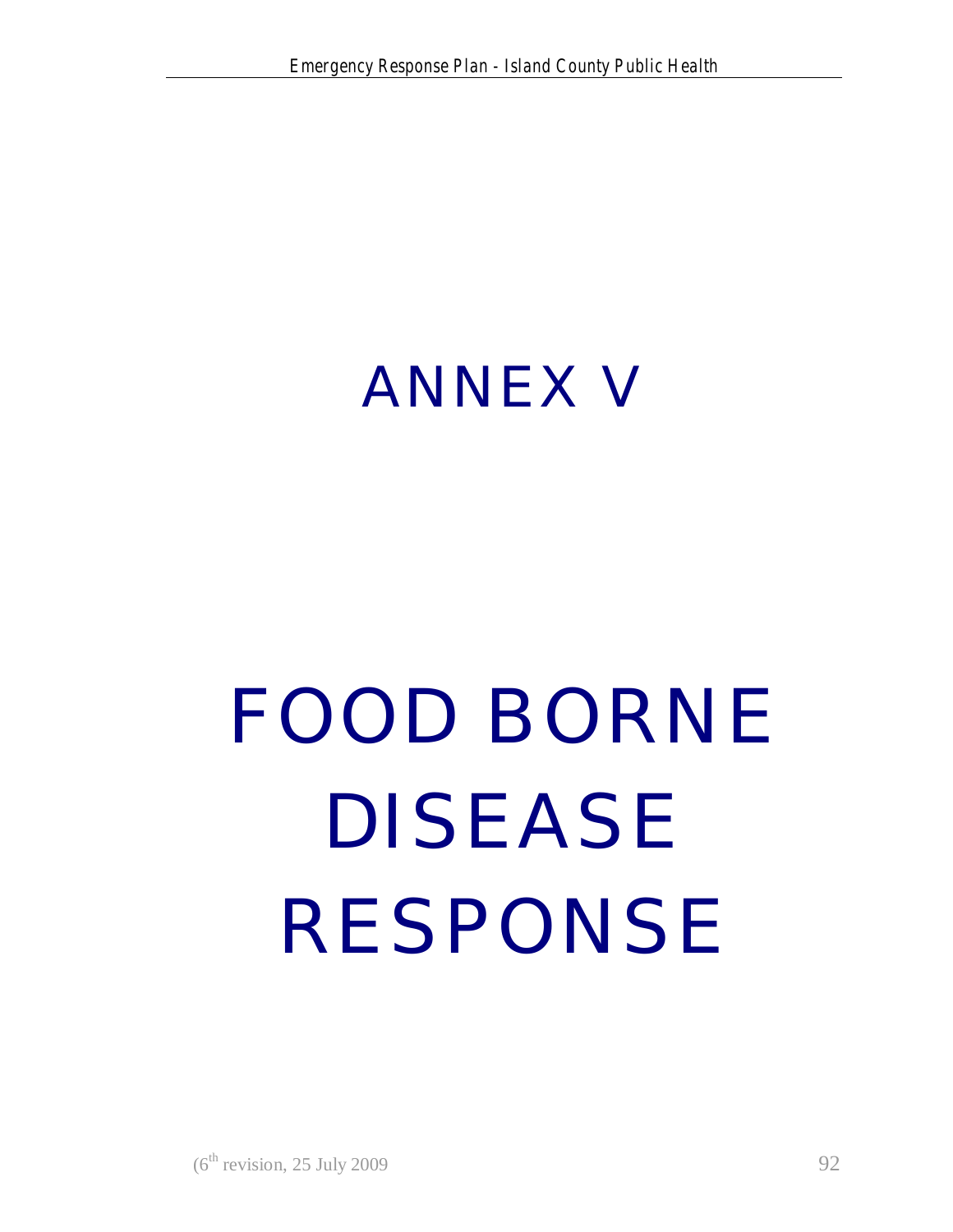# **ANNEX V FOOD BORNE DISEASE RESPONSE**

#### **A. FOOD BORNE DISEASE RESPONSE**

Food borne disease response shall be under the direction of the County Health Officer or his/her designee. Such response will be in compliance with the guidelines that have been established by the Department of Health and are found in the following publications:

- *Procedures to Investigate Foodborne Illness*, 5<sup>th</sup> edition published by the International Association of Milk, Food and Environmental Sanitarian, Inc.
- *Procedures to Investigate Waterborne Illness*, 2<sup>nd</sup> edition published by the International Association of Milk, Food and Environmental Sanitarian, Inc.
- *Zoonotic Disease Reference Manual*, prepared by the Zoonotic Disease Committee and the Washington State Department of Health.

When a case of Foodborne Illness is reported to the County Health Department, the County Health Officer or his/her designee shall:

- Refer calls to the appropriate staff person for follow up
- Initiate a Foodborne Illness Investigation Report
- Route Foodborne Illness Investigation Report to the Environmental Health Lead person
- The Environmental Health Lead person shall send a copy of the completed Foodborne Illness Investigation Report to:

 Data Compiler Department of Health Communicable Disease Epidemiology 1610 NE 150<sup>th</sup> St. K17-9 Seattle, WA 98155-7224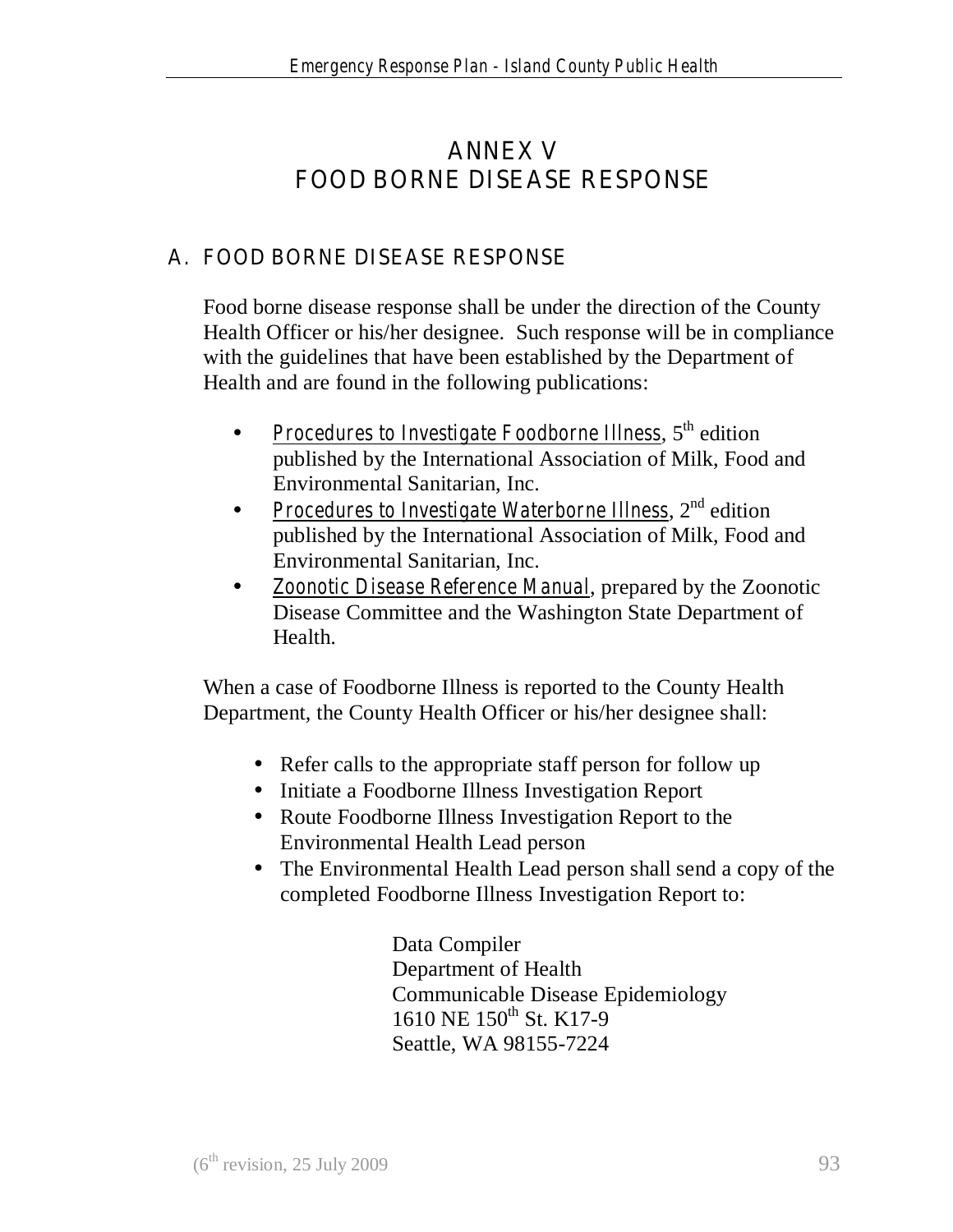• A copy of the Foodborne Illness Investigation Report is sent to the County Health Department's communicable disease section.

# ANNEX VI

# SPECIAL PROVISIONS FOR BIOTERRORISM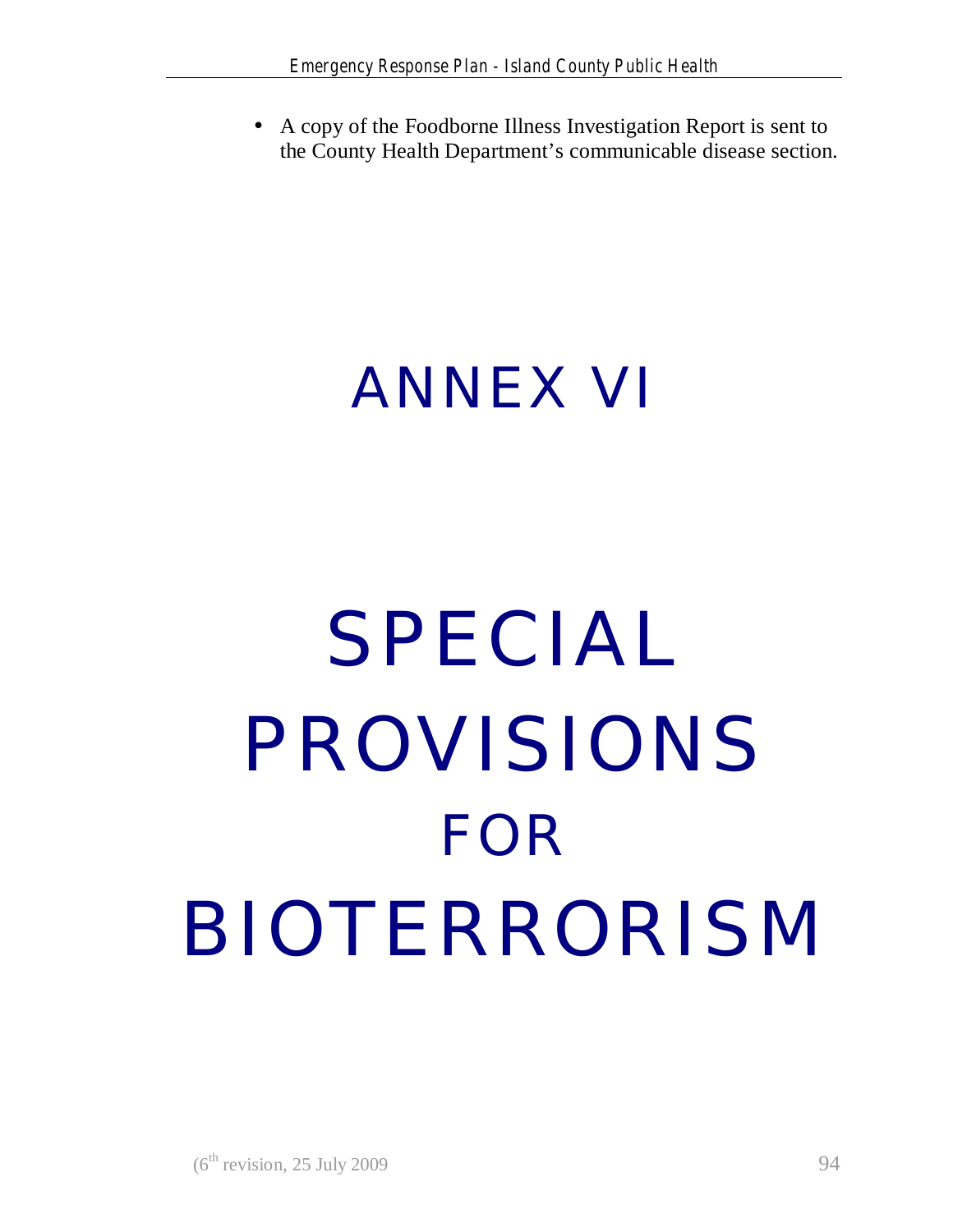**(This page intentionally left blank)**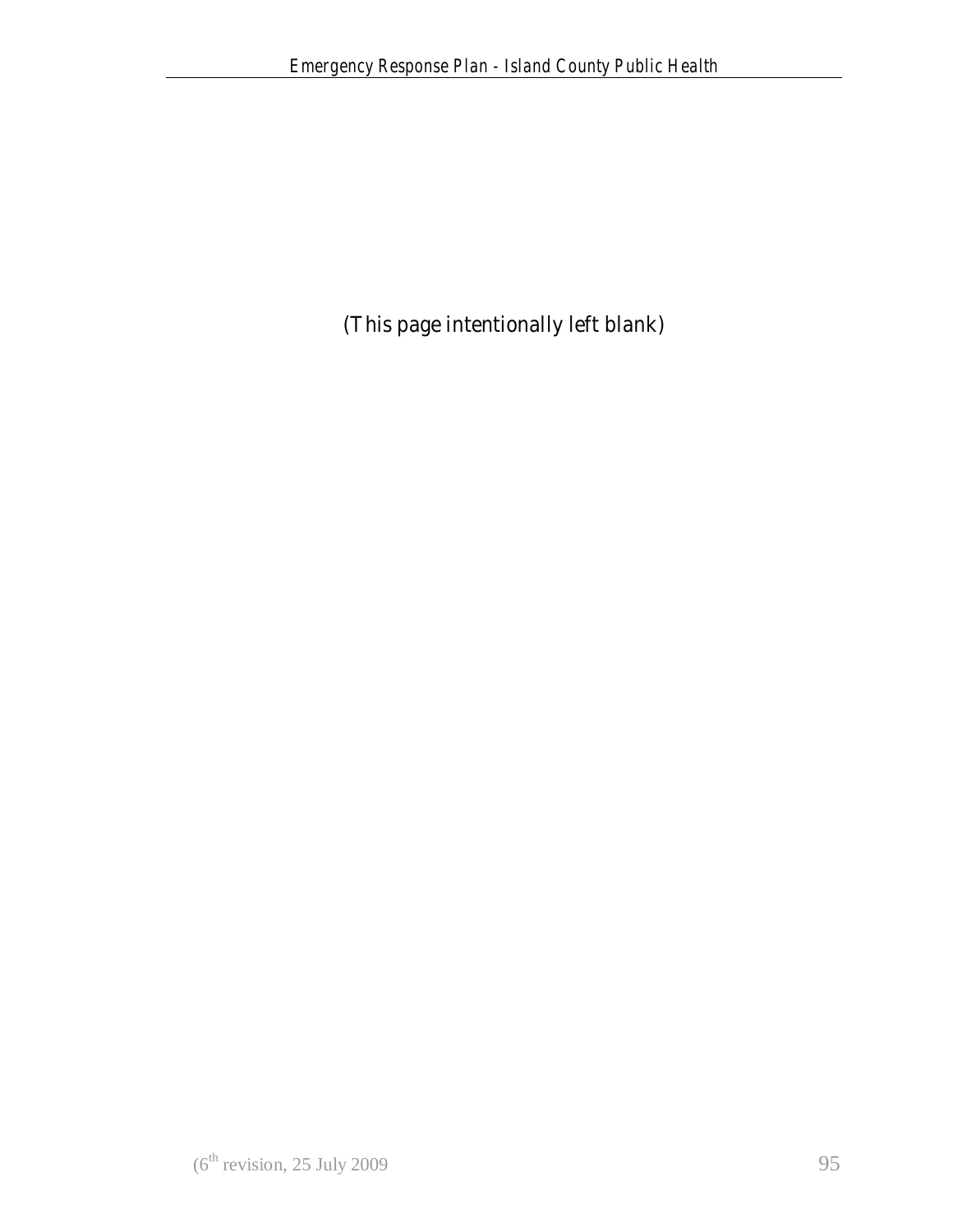# **ANNEX VI SPECIAL PROVISIONS FOR BIOTERRORISM**

#### **A. HOMELAND SECURITY ALERT LEVELS**

**1.** As a part of the Homeland Security Act, the following chart shows the various levels of security, their alert color, and response acts.

| <b>SECURITY</b><br><b>LEVEL</b>        | <b>HOMELAND SECURITY ADVISORY SYSTEM</b>                                                                                                                                                                                                                                                                                                                                                                                                                                                                                                                                                     |
|----------------------------------------|----------------------------------------------------------------------------------------------------------------------------------------------------------------------------------------------------------------------------------------------------------------------------------------------------------------------------------------------------------------------------------------------------------------------------------------------------------------------------------------------------------------------------------------------------------------------------------------------|
|                                        | Homeland Security Chief Tom Ridge unveiled a new color-coded<br>threat advisory system for the United States. The idea was to create a<br>way to convey the risk of terrorist attacks to federal, state, local<br>authorities, and the American people. The coded warning system has<br>five levels that are associated with a suggested protective measure<br>and will trigger specific actions by federal agencies and local law<br>enforcement. Click on each "code" below to see details of the<br>protective measures characterized by the Homeland Security<br><b>Advisory System.</b> |
| <b>Red: Severe</b><br><b>Condition</b> | Severe risk of terrorist attacks. In addition to the previously outlined<br>protective measures, the following steps may be taken:<br>Assigning emergency response personnel and pre-positioning<br>specially trained teams<br>Monitoring, redirecting, or constraining transportation systems<br>Closing public and government facilities<br>Increasing or redirecting personnel to address critical<br>emergency needs<br><b>Source: Homeland Security</b>                                                                                                                                 |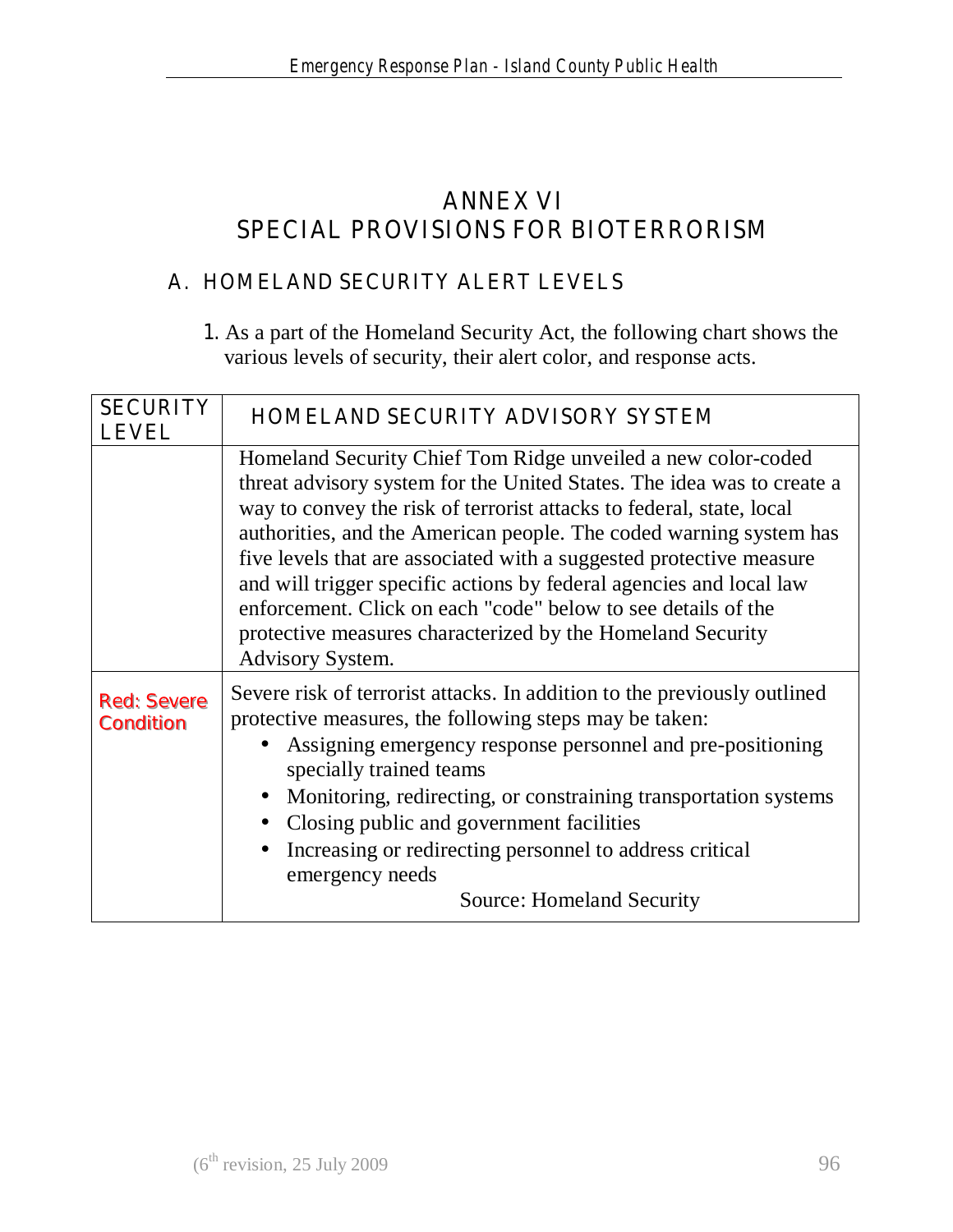| <b>Orange:</b><br>High<br><b>Condition</b>            | High risk of terrorist attacks. In addition to the previously outlined<br>protective measures, the following steps may be taken:<br>Coordinating necessary security efforts with armed forces or law<br>enforcement agencies<br>Taking additional precaution at public events<br>Preparing to work at an alternate site or with a dispersed<br>workforce, restricting access to essential personnel only<br><b>Source: Homeland Security</b>                                                                              |
|-------------------------------------------------------|---------------------------------------------------------------------------------------------------------------------------------------------------------------------------------------------------------------------------------------------------------------------------------------------------------------------------------------------------------------------------------------------------------------------------------------------------------------------------------------------------------------------------|
| <b>Yellow:</b><br><b>Elevated</b><br><b>Condition</b> | Significant risk of terrorist attacks. In addition to the previously outlined<br>protective measures, the following steps may be taken:<br>Increasing surveillance of critical locations<br>Coordinating emergency plans with nearby jurisdictions<br>$\bullet$<br>Assessing further refinement of protective measures within the<br>$\bullet$<br>context of the current threat information<br>Implementing, as appropriate, contingency and emergency<br>$\bullet$<br>response plans<br><b>Source: Homeland Security</b> |
| <b>Blue:</b><br><b>Guarded</b><br><b>Condition</b>    | General risk of terrorist attack. In addition to the previously outlined<br>protective measures, the following steps may be taken:<br>Checking communications with designated emergency response or<br>$\bullet$<br>command locations<br>Reviewing and updating emergency response procedures<br>Providing the public with necessary information<br><b>Source: Homeland Security</b>                                                                                                                                      |
| Green:<br>Low<br><b>Condition</b>                     | Low risk of terrorist attacks. The following protective measures may be<br>applied:<br>Refining and exercising preplanned protective measures<br>Ensuring personnel receive training on homeland security<br>$\bullet$<br>advisory system, departmental, or agency-specific protective<br>measures<br>Regularly assessing facilities for vulnerabilities and taking<br>measures to reduce them<br><b>Source: Homeland Security</b>                                                                                        |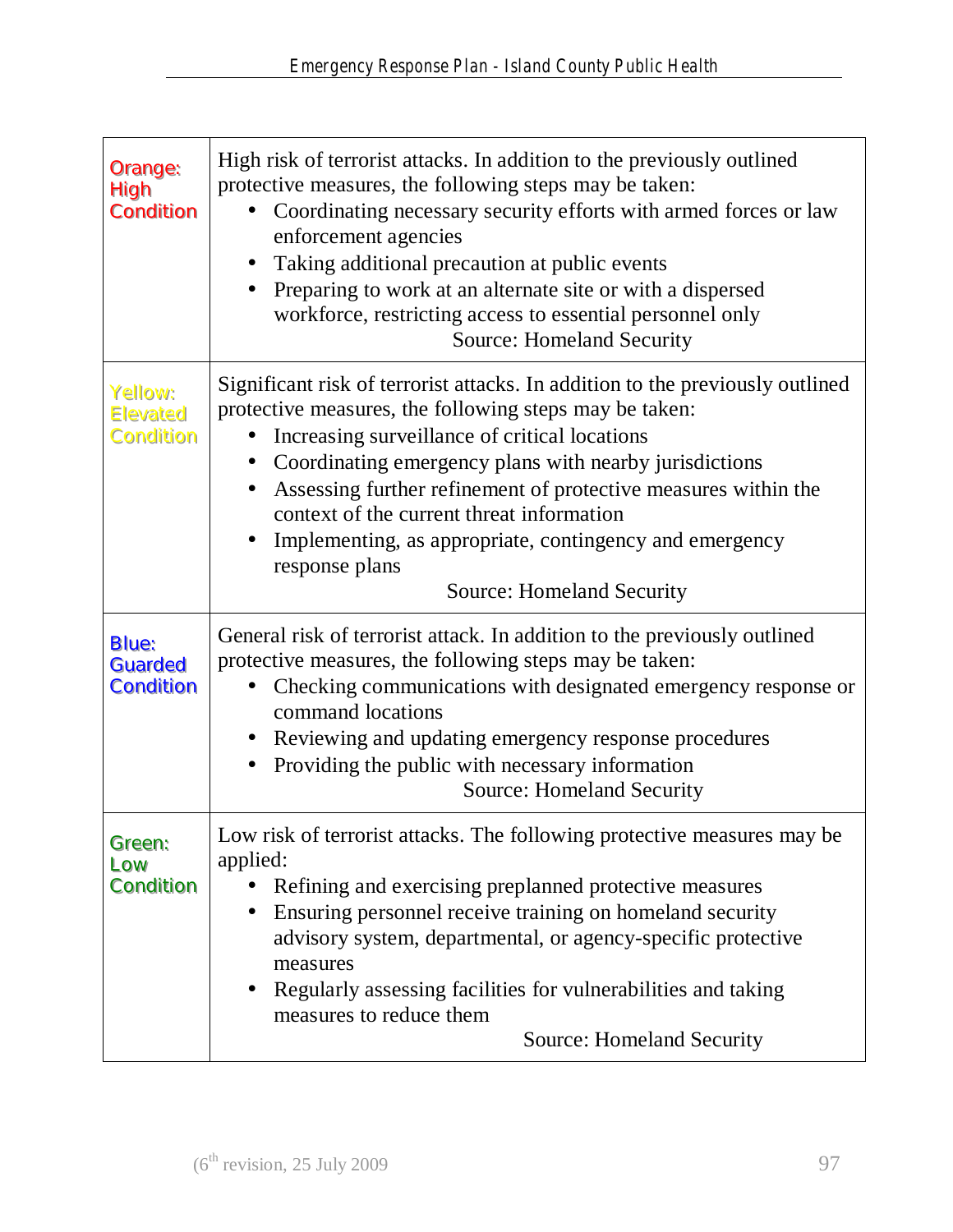#### **2.** In addition to the foregoing, the following chart shows similar information that deals specifically with "**HEALTH TREATS**":

| <b>THREAT</b><br><b>LEVEL</b> | <b>HEALTHCARE RESPONSE</b>                                                                                                                                                                                                                                                                                                                                                                                                                                                                                                                                                                                       |
|-------------------------------|------------------------------------------------------------------------------------------------------------------------------------------------------------------------------------------------------------------------------------------------------------------------------------------------------------------------------------------------------------------------------------------------------------------------------------------------------------------------------------------------------------------------------------------------------------------------------------------------------------------|
| <b>RED</b><br><b>SEVERE</b>   | <b>Emergency Operations Center</b><br>Activate EOC and Chief positions.<br>Increase security staffing.<br>$\bullet$<br>Decide level of facility lockdown.<br>Communicate with Public Health Liaison or local EOC.<br>Brief management and staff, MDs, students, and volunteers.<br>$\bullet$<br>Activate code alert for full or limited activation based on level of direct<br>threat to facility/community.<br>Update hospital census website immediately and every 8 hours.<br>Address media inquiries. Assure public regarding hospital's<br>$\bullet$<br>readiness/Identify unified incident command system. |
|                               | <b>Operations Section</b><br>Prepare care for current and future victims.<br>Discuss surgery availability and plans.<br>Implement critical stress incident debriefing activities.<br><b>Planning Section</b><br>Consider extended staffing plans such as 12-hour shifts                                                                                                                                                                                                                                                                                                                                          |
|                               | Assure adequate physician staffing.<br>Call-in needed staff.<br><b>Logistics Section</b><br>Bring inventories up to par levels.<br>Support potential/actual facility utility shutdowns.<br>Respond to increased needs from Operations Section.<br><b>Finance Section</b><br>Activate disaster budget and log to track incurred costs.<br>Procure necessary supplies and equipment.                                                                                                                                                                                                                               |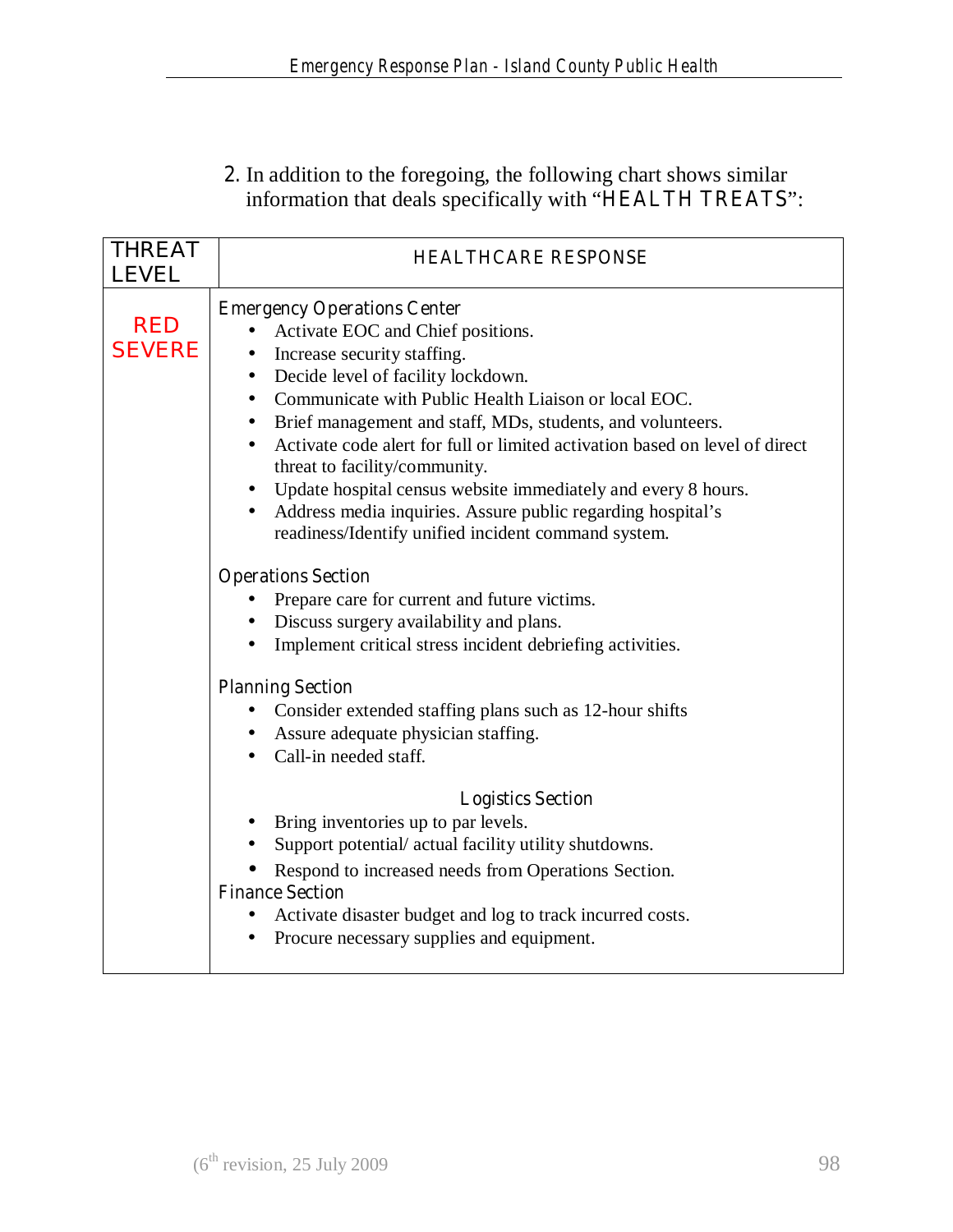| <b>ORANGE</b><br><b>HIGH</b>      | <b>Emergency Operations Center</b><br>Pre-assign EOC and Chief positions in the event activation is necessary;<br>know their contact numbers and locations.<br>Increase security presence and surveillance rounds.<br>$\bullet$<br>Communicate general information to appropriate staff and MDs.<br>$\bullet$<br>Update hospital census website immediately and every 12 hours.<br>$\bullet$ |
|-----------------------------------|----------------------------------------------------------------------------------------------------------------------------------------------------------------------------------------------------------------------------------------------------------------------------------------------------------------------------------------------------------------------------------------------|
|                                   | <b>Operations and Planning Section</b><br>Assure on-call staff are aware of threat and potential staffing needs.<br>Address stress and anxiety reactions.                                                                                                                                                                                                                                    |
|                                   | <b>Logistics Section</b><br>Directly check equipment and supplies (e.g., PPE, decon tent, dosimeters).<br>$\bullet$<br>• Validate contingency plans and procedures.<br>• Validate surveillance mechanisms operational (e.g., manual log for<br>symptomology, detectors, computer firewalls).                                                                                                 |
| YELLOW<br><b>ELEVAT</b><br>ED     | <b>Incident Commander</b><br>Safety Officer / Incident Commander and other key personnel review<br>emergency management plan and make appropriate revisions.<br>Re-educate or train additional potential responders (e.g., biological,<br>chemical, and radiological).                                                                                                                       |
|                                   | <b>Logistics Section</b><br>Validate inventories of equipment and supplies.                                                                                                                                                                                                                                                                                                                  |
| <b>BLUE</b><br><b>GUARDE</b><br>D | Validate communications with designated emergency response or<br>$\bullet$<br>command locations<br>Follow-up with any after-action items from drill or real events.<br>$\bullet$<br>Train potential responders (e.g., biological, chemical, and radiological).<br>$\bullet$<br>Refine Hazard Vulnerability analyses.<br>$\bullet$                                                            |
| <b>GREEN</b><br><b>LOW</b>        | Normal operating procedures<br>$\bullet$<br>Maintain emergency notification lists.<br>$\bullet$<br>Maintain emergency management plans.<br>$\bullet$<br>Drill emergency management plan periodically.<br>$\bullet$<br>Update hospital census website immediately and every 24 hours.                                                                                                         |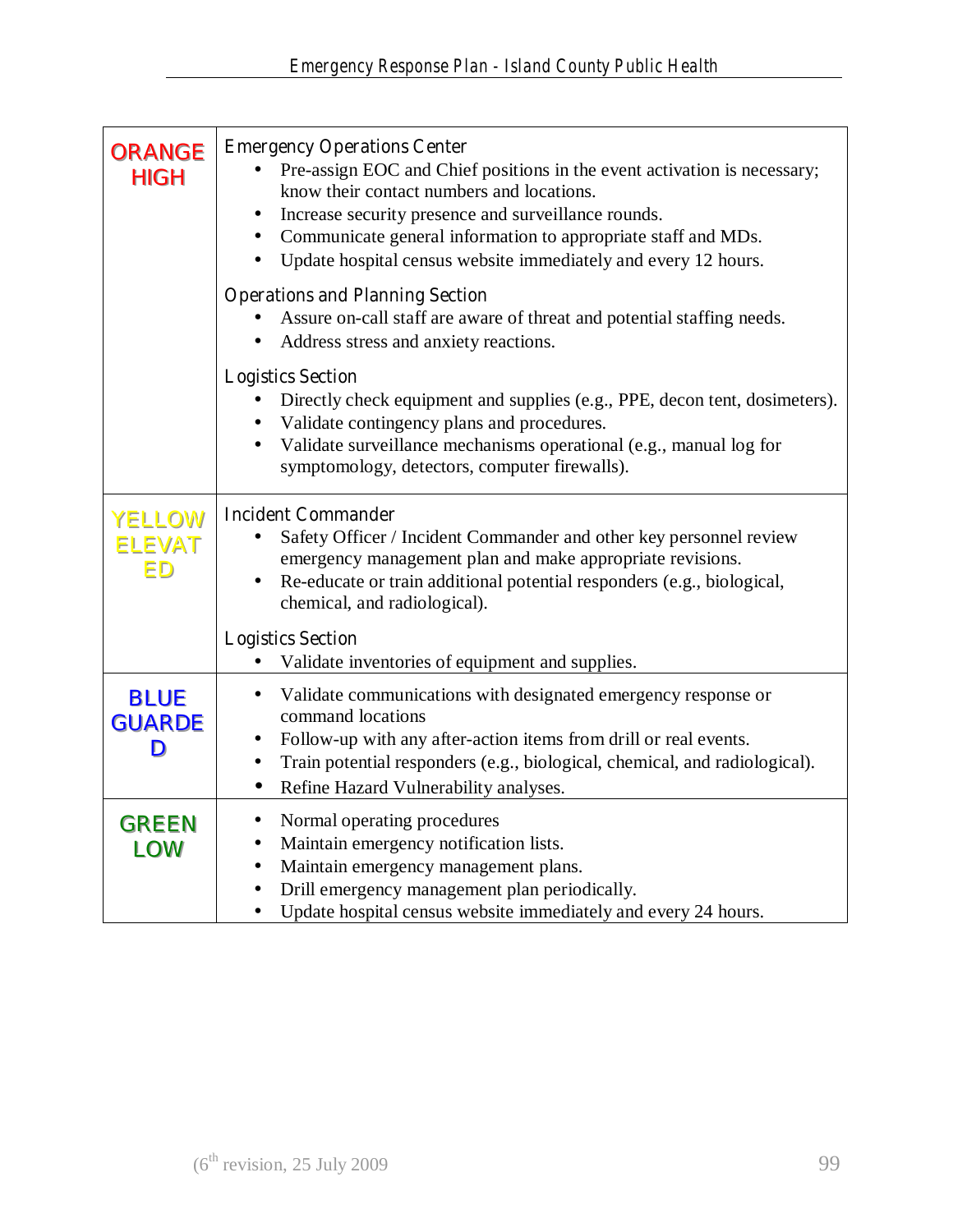## **B. PROVISIONS FOR SPECIFIC AGENTS**

# **1. Smallpox**

## **a. Response Teams**

Because of the potential use of clandestine supplies of variola virus for bio-warfare or bioterrorism, it is important that all healthcare workers and County Health Department Response Team personnel become familiar with the clinical and epidemiological features of smallpox. Even though strains of the virus used for Bioterrorism might have been engineered so that clinical differences may result, past experience with naturally occurring variola remains the best guide to identification and management of an event that involves smallpox. Response Teams are to be familiar with the guidelines established by the CDC and the Washington State Department of Health, in the *Notifiable Condition Reporting and Surveillance Manual*.

## **2. Plague and other contagious diseases**

Plague and all other reportable contagious diseases, will be responded to, within the guidelines that have been established in the *Washington State Notifiable Condition Reporting and Surveillance Manual*, provided by the Washington State Department of Health. This manual may be found online at: www.doh.wa.gov/notify

## **3. Biotoxins**

Biotoxins and all other reportable contagious diseases will be responded to, within the guidelines that have been established in the *Washington State Notifiable Condition Reporting and Surveillance Manual*, provided by the Washington State Department of Health. This manual may be found online at: www.doh.wa.gov/notify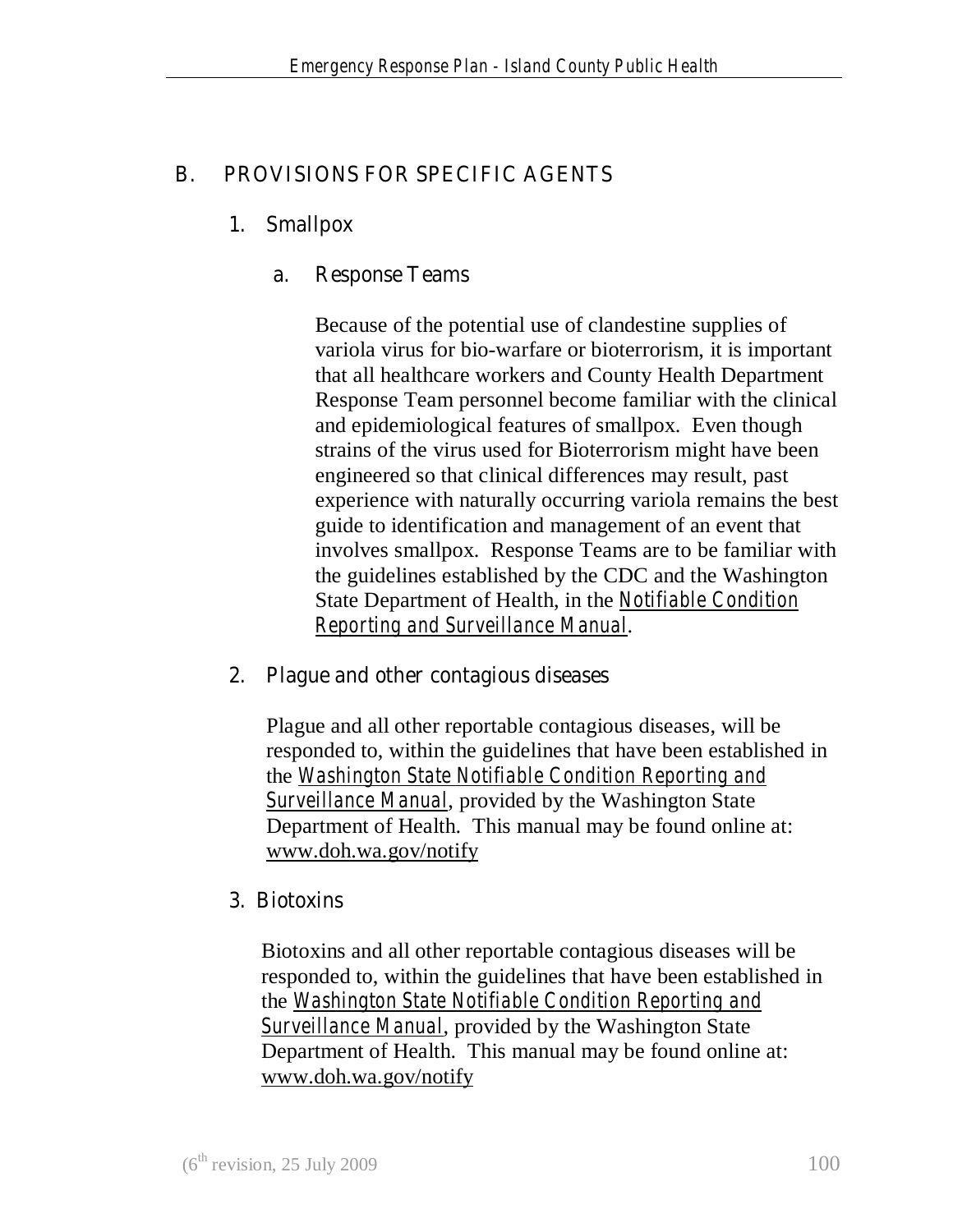#### **4. Designated Hospital Facilities**

The County Health Officer or his/her designee will identify and designate an appropriate Hospital Facility to be used in response to a bioterrorism, chemical, radiological incident, communicable disease outbreak, or public health emergency. Such identification will be included in this plan. (See Regional Hospital Preparedness and Response for Bioterrorism Plan. Therein, see Local Hospital Emergency Preparedness Plans for further details regarding hospital preparedness and designated hospital facilities.

| The Designated Hospital Facility for<br>Island County is: | Whidbey General Hospital,<br>Coupeville, Washington |
|-----------------------------------------------------------|-----------------------------------------------------|
| <b>Contact Name:</b>                                      | <b>Tom Tomasino, CEO</b>                            |
| <b>Contact Phone Number:</b>                              | $(360)$ 678-7656 x4000                              |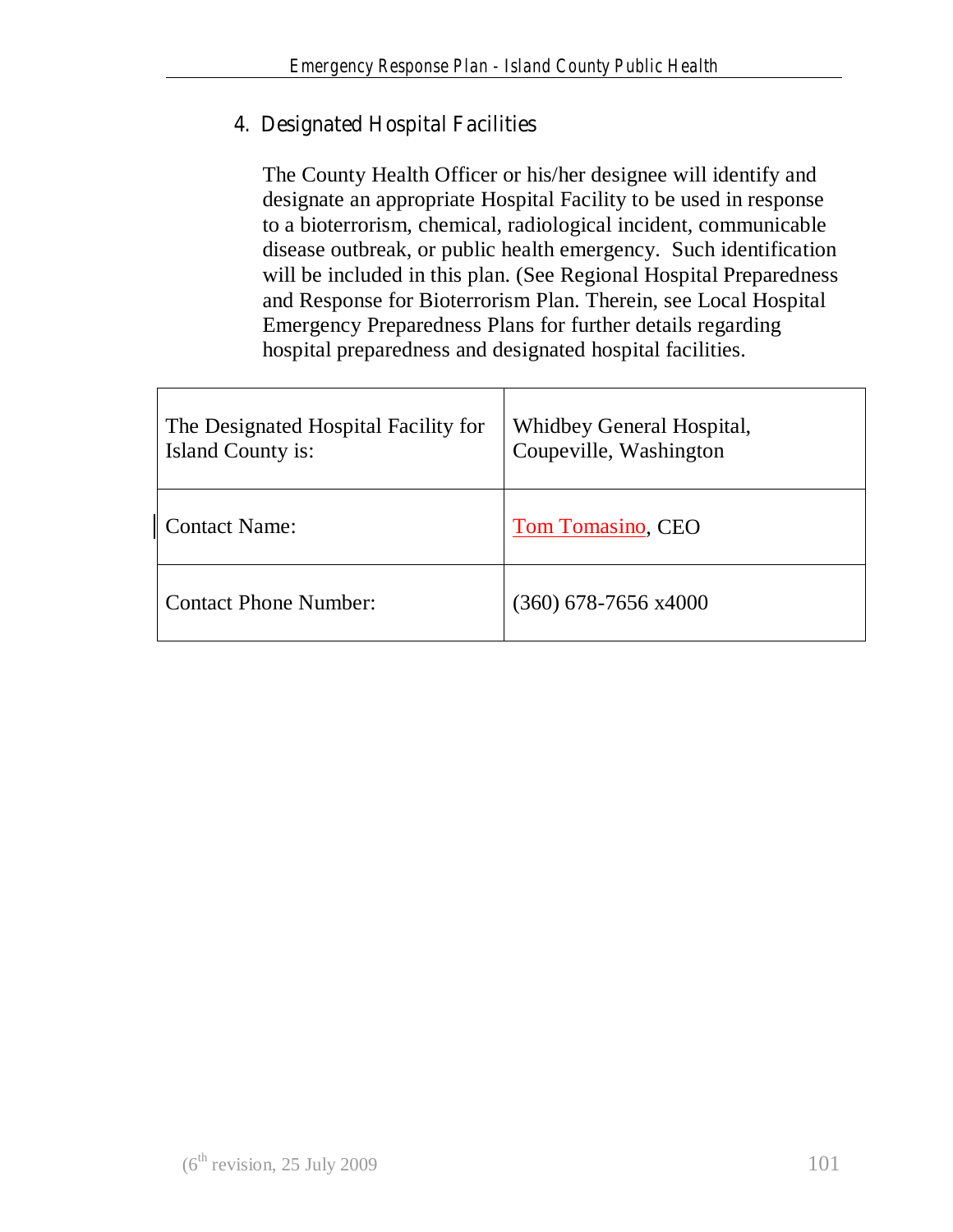# ANNEX VII

# LABORATORY SERVICES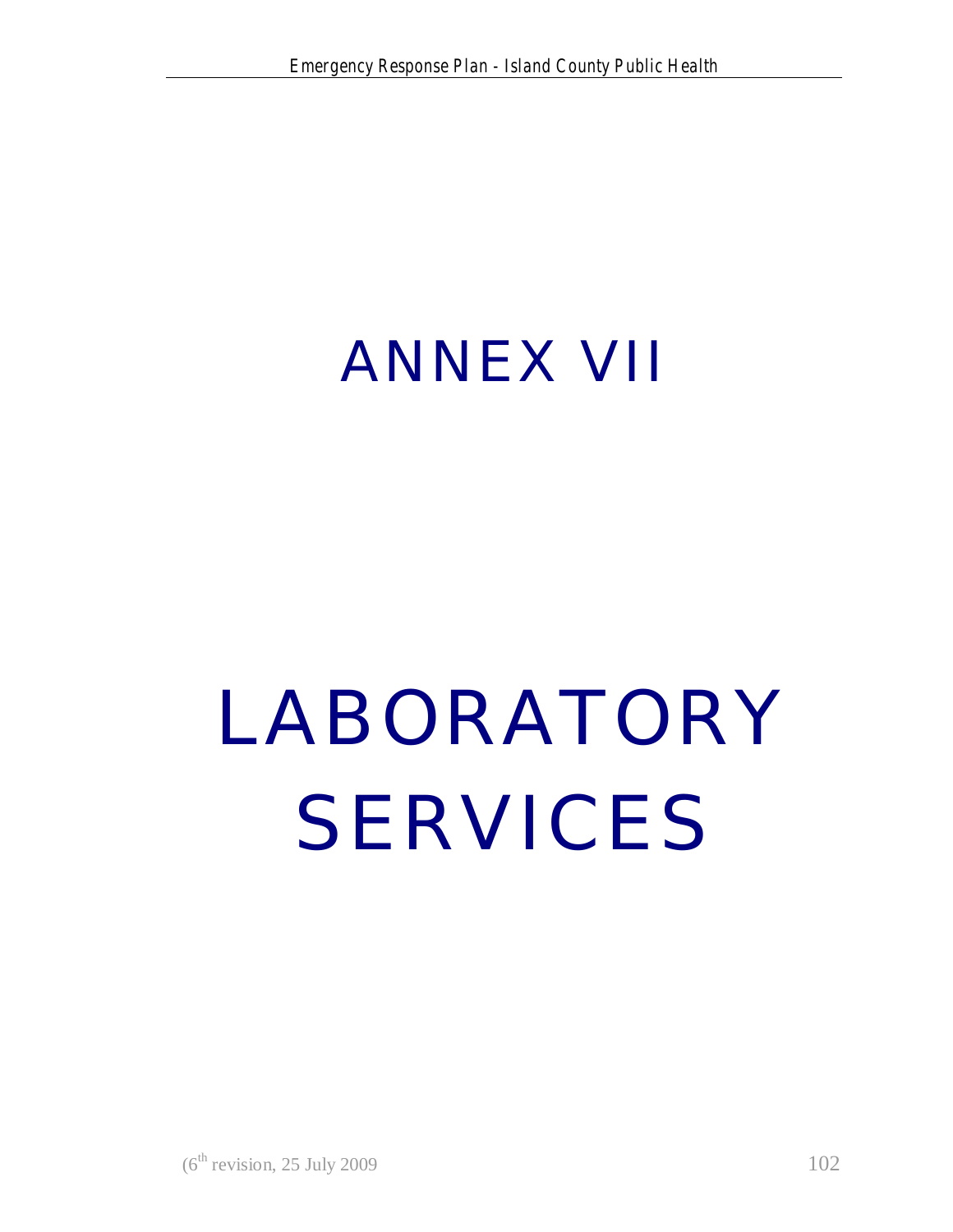# **(This page intentionally left blank)**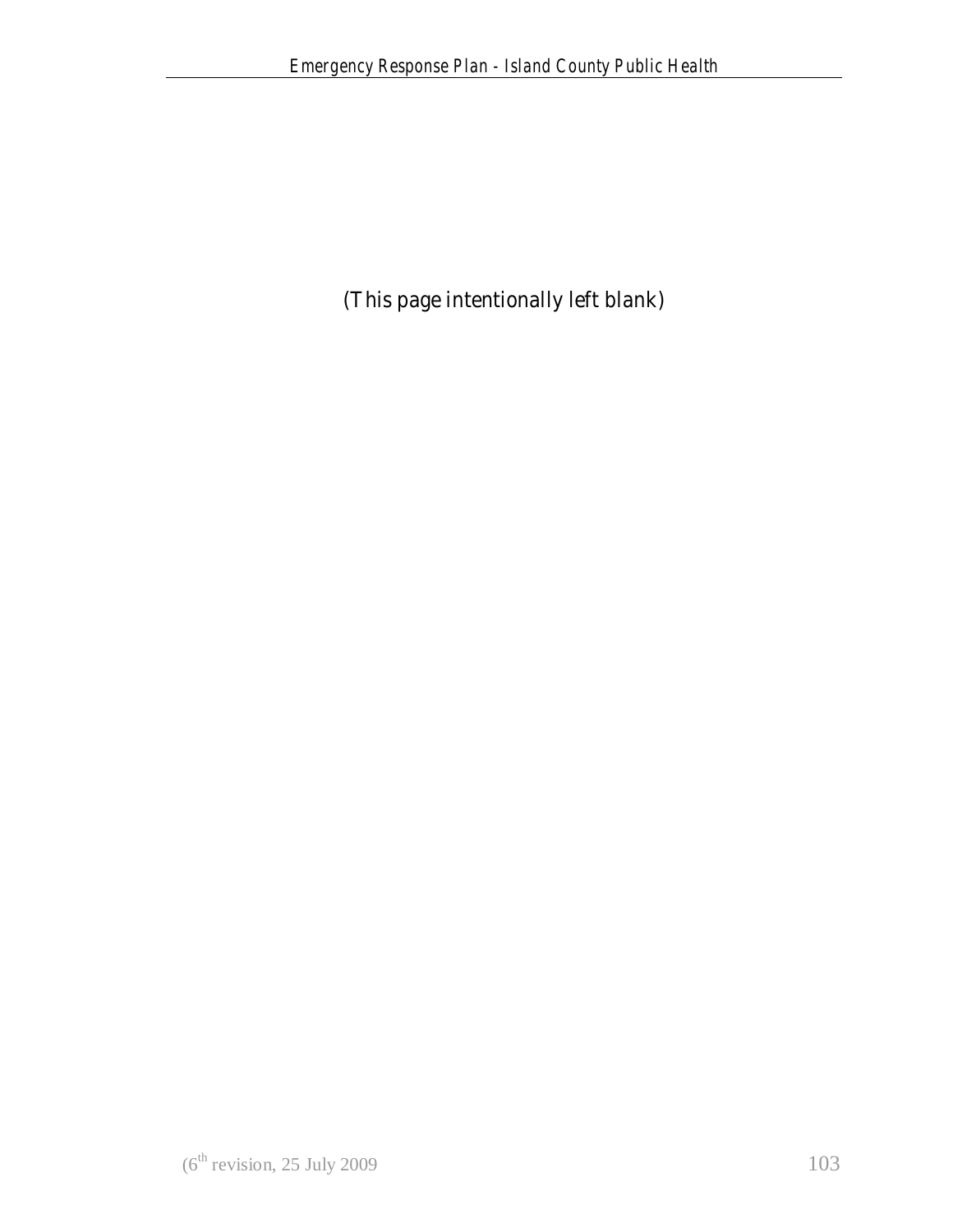# **ANNEX VII LABORATORY SERVICES**

#### **A. Laboratory Services (Lab)**

Confirmatory testing for most bioterrorism agents is done at the Washington State Public Health Laboratory. It is highly recommended that each local health jurisdiction have an individual attend the class on shipping and handing of biological specimens: Lab Safety, Shipping & Handling Biohazardous Materials.

*The class is offered on a regularly scheduled basis at the Public Health Laboratory (contact PHL.Training@doh.wa.gov) and is also offered by several other commercial firms throughout the country***.** 

| <b>PRIMARY:</b>    |                        |  |  |
|--------------------|------------------------|--|--|
| Name:              | <b>Sally Waters</b>    |  |  |
| Work Phone:        | $(360)$ 240-5554       |  |  |
| Cell Phone:        | (360) 969-1899         |  |  |
| Pager:             |                        |  |  |
| E-mail:            | sallyw@co.island.wa.us |  |  |
| Home Phone:        |                        |  |  |
| Home Address:      |                        |  |  |
| <b>ALTERNATE:</b>  |                        |  |  |
| Name:              | <b>Katie Hicks</b>     |  |  |
| <b>Work Phone:</b> | $(360)$ 679-7351       |  |  |
| Cell Phone:        | $(360)$ 914-0839       |  |  |
| Pager:             |                        |  |  |
| E-mail:            | katieh@co.island.wa.us |  |  |
|                    |                        |  |  |
| Home Phone:        | $(360)$ 341-2983       |  |  |

**1. Contacts: The points of contact for shipping of laboratory samples for Island County Health Department are***:*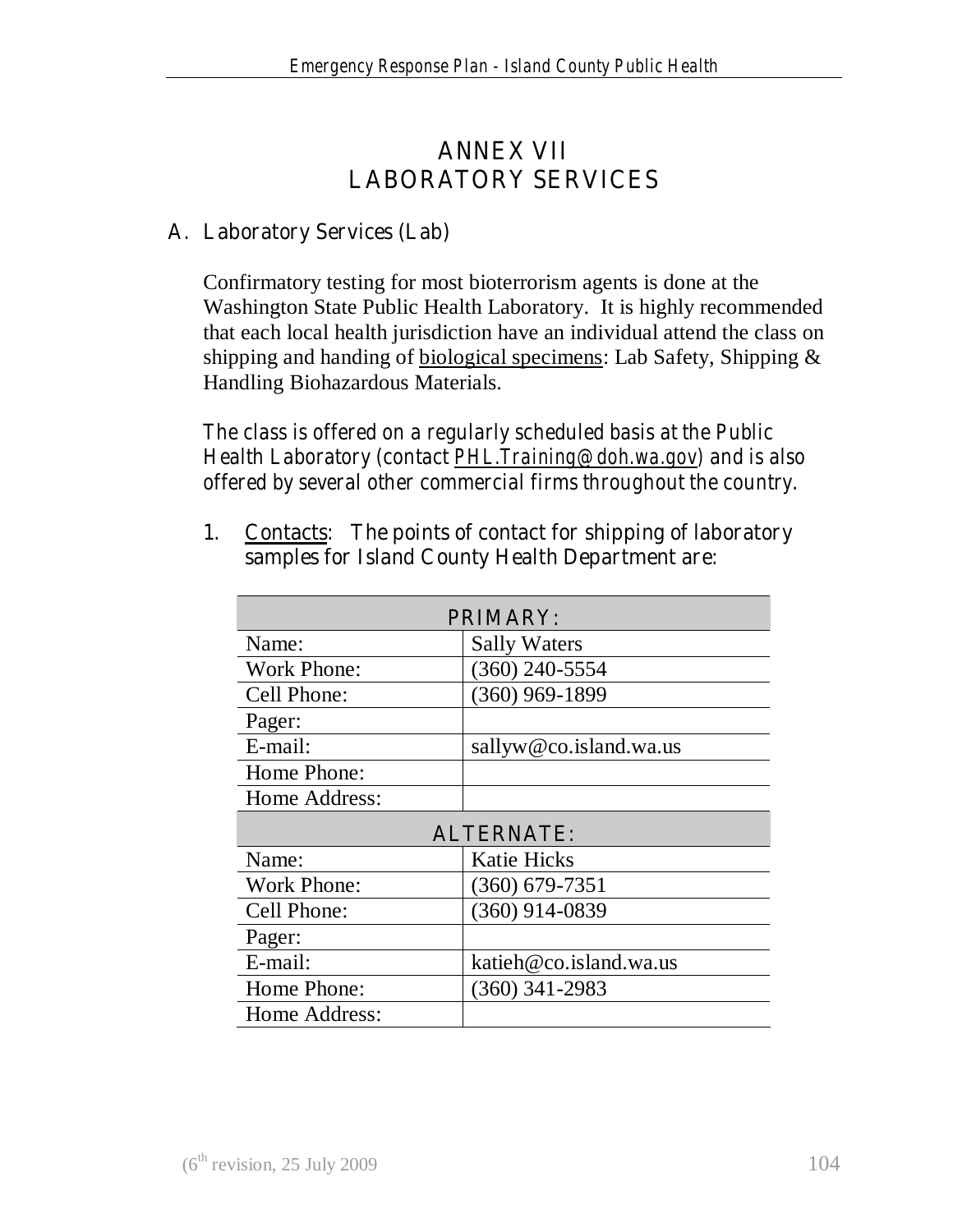- **2. General Procedures:** *The following are the general procedures for packaging and transportation of suspected Bioterrorism and other infectious laboratory samples to the Washington State Department of Health Public Health Laboratory.* 
	- **a.** All suspected Bioterrorism specimens that meet the criteria for submission must be coordinated with the local Health Department first and then the Public Health Laboratory by calling **(206) 361-2800** during business hours or **1-877-539-4344**, a 24-hour emergency phone number.*No specimens will be accepted unless the Public Health Laboratory has been contacted prior to arrival of the specimen*.
	- **b.** In most situations, local law enforcement, HAZMAT, Washington State Patrol or an FBI representative will transport the specimen directly to the Public Health Laboratory located at 1610 150<sup>th</sup> Street NE, Shoreline WA 98155. (North of Downtown Seattle).
	- **c.** Driving directions from I 5: Take exit N.E. 145<sup>th</sup> St. (exit #175); head east on 145<sup>th</sup> Ave NE; turn LEFT onto  $15^{th}$  Ave NE; turn RIGHT on NE  $150<sup>th</sup>$ ; the Public Health Laboratory will be on your left.*No specimens will be accepted unless the Public Health Laboratory has been contacted prior to arrival of the specimen*.
	- **d.** In cases where commercial carrier ships the specimen, State and Federal shipping regulations pertaining to infectious substances must be followed.
	- **e.** The follow URLs provide additional information on safe handling of laboratory specimens:

| Bio-safety in the Microbiology Lab:        | www.cdc.gov/od/ohs                |
|--------------------------------------------|-----------------------------------|
| <b>Guideline for Isolation Precaution:</b> | www.cdc.gov/ncidod/hip            |
| <b>CDC</b> Division of Laboratory          |                                   |
| Systems (DLS):                             | www.phppo.cdc.gov/dls/default.asp |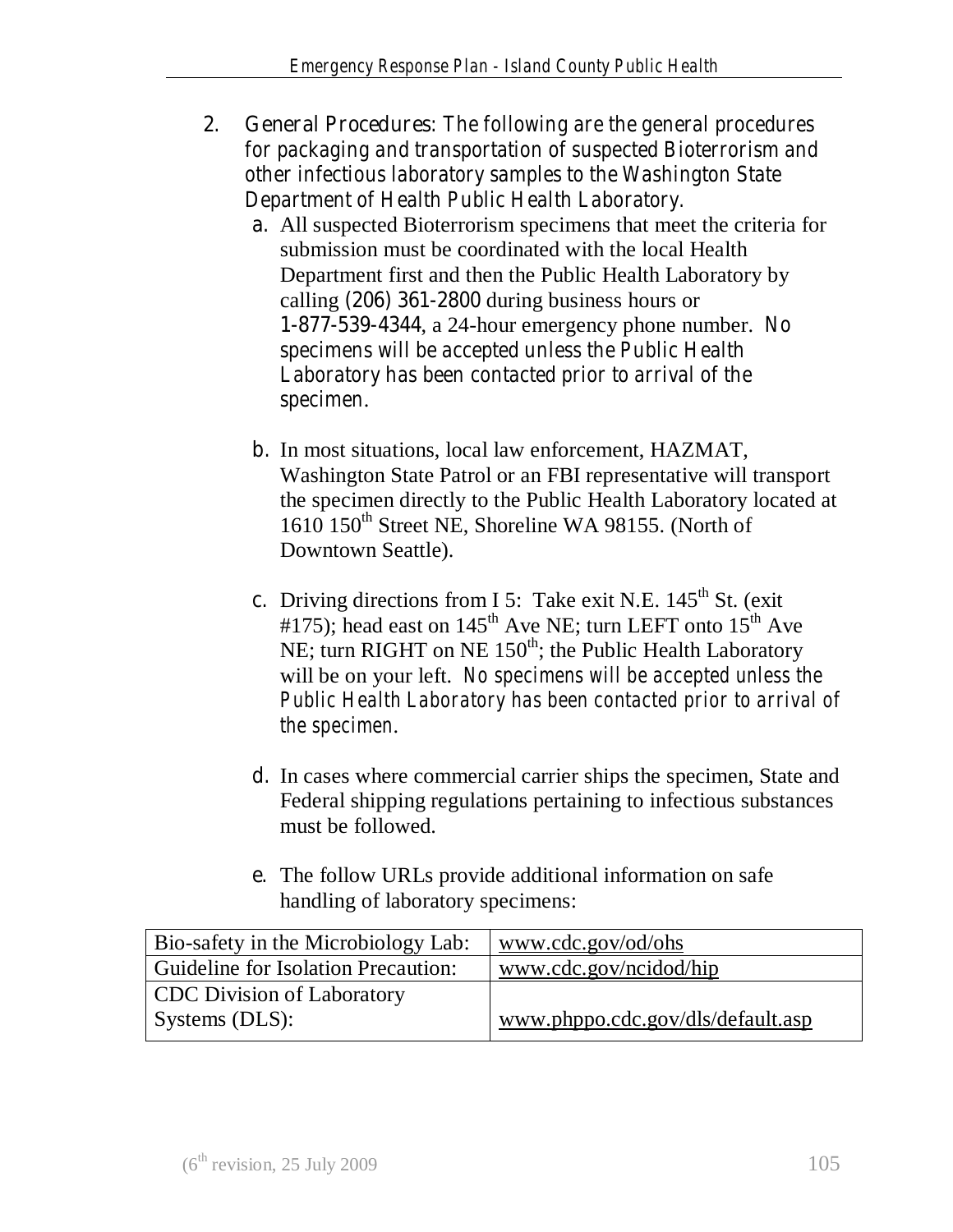#### **B. Packaging specimens for testing at the Washington State Department of Health Public Health Laboratories**

**1.** Infectious substances must be packaged and labeled according to specific instructions and specifications and the packaging material must be certified to meet specific criteria. Material must be packaged "to withstand leakage of contents, shocks, pressure changes and other conditions incident to ordinary handling in transportation." The figure below shows how to triple package (primary receptacle, watertight secondary packaging, durable outer packaging) upon which the regulations are built.

# **a. Primary Package**

The primary receptacle contains the infectious substance and must be watertight to prevent leakage. These can be made of glass, metal, or plastic and should include screwtop tubes, flame-sealed glass ampules, or rubber-stopped glass vials fitted with metal seals. Screw caps should be fastened with tape for extra safety.

## **b. Secondary package**

One or more primary receptacles are placed in a watertight secondary package. Absorbent material, sufficient to absorb the entire contents of the primary container(s), must be placed between the primary and secondary package. The secondary package should be labeled with name, address, and telephone number of the shipper.

# **c. Outside package**

The secondary package is placed into the outer packaging, which must be of sufficient strength to contain and protect the contents within. Outer packages must be UN-certified, signified by having a UN specification mark on the outside of the package. Shipping regulations require that an itemized list of contents be placed between the secondary package and outer package**.**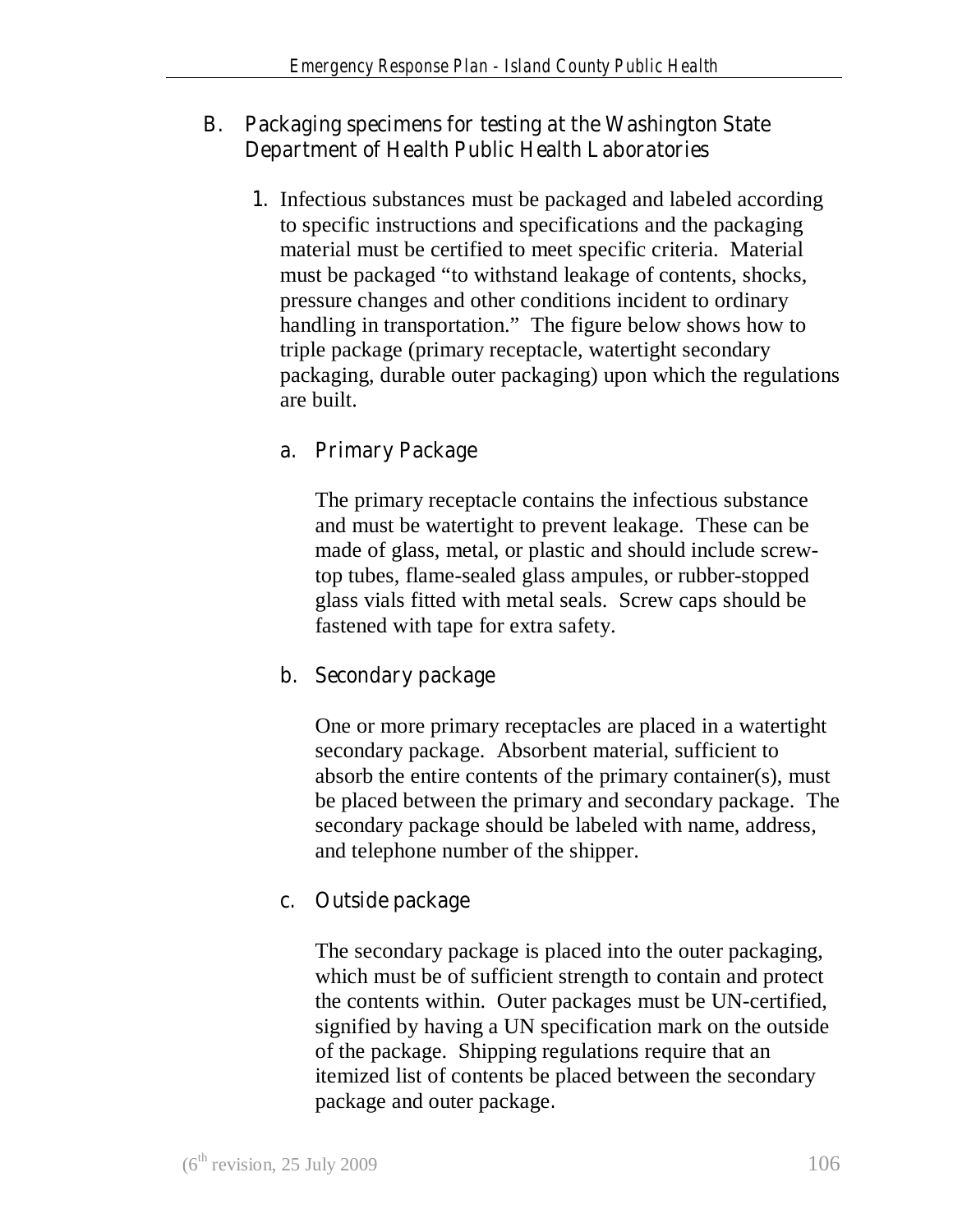**2. Package Systems:** It is recommended you purchase certified package systems in order to comply with regulations.

Below is an example of packing for shipping of samples to the Washington State Public Health Laboratory.



#### **C. Environmental samples**

 Collection of environmental samples of concern is conducted by HAZMAT teams as part of their response to a contaminated scene. HAZMAT teams should follow their normal procedures for sampling and packaging of the materials. Prior to shipping those materials must be packaged as described above in VI.C 1.

#### **D. Clinical samples**

**1.** Collection. Collection of diagnostic samples is normally done in clinical facilities. Confirmatory testing is done by WPHL. WPHL will perform confirmatory testing for the following diseases: anthrax, botulinum toxin, tularemia, plague,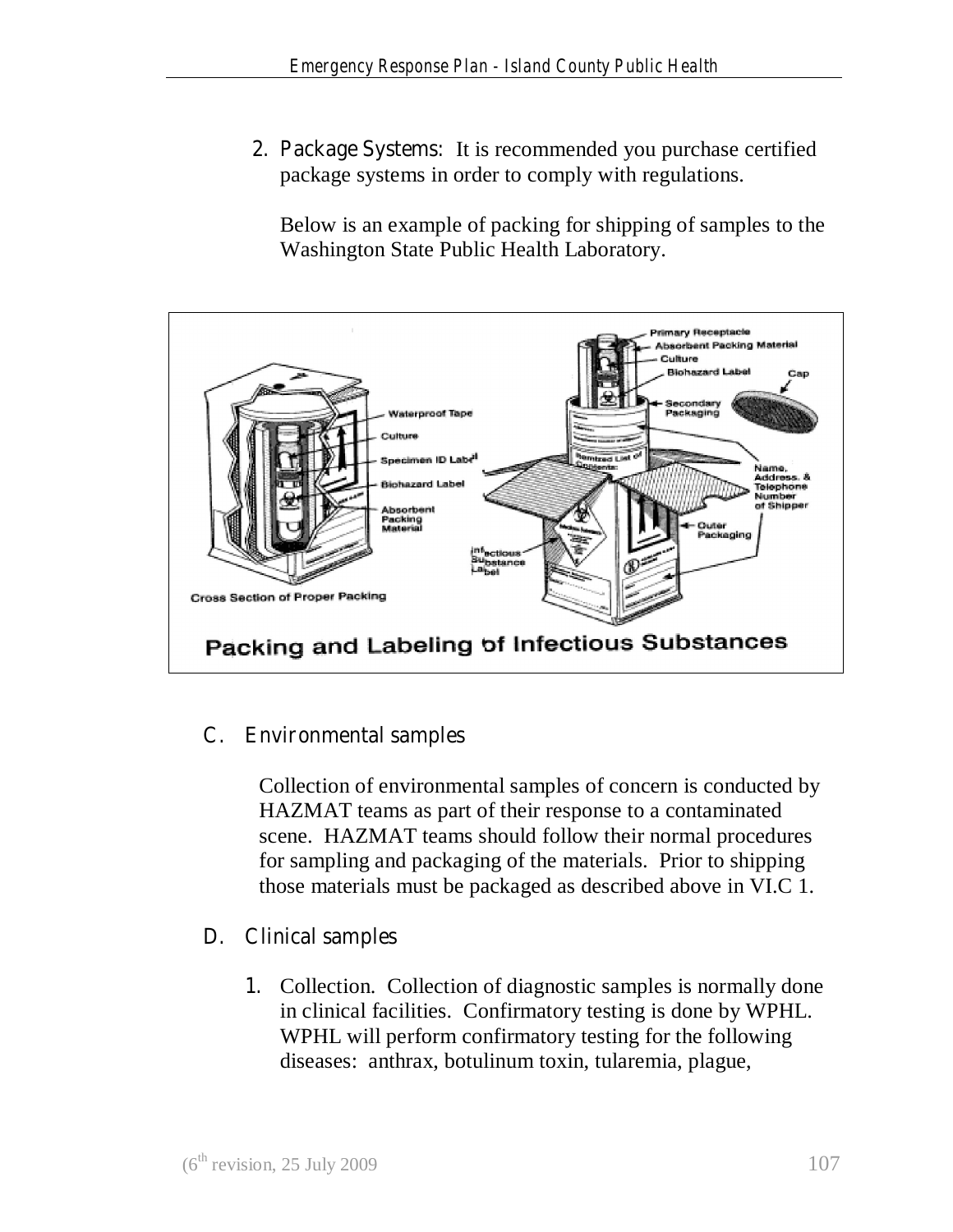brucellosis, meliodosis, vaccinia, and various viral studies (call to confirm).

- **2. Confirmatory testing for Smallpox** is currently performed only by the Centers for Disease Control and Prevention.
- **3.** Currently **DOH has guidelines** for clinical laboratories for the following diseases: Smallpox, anthrax, Plague, Tularemia, botulinum toxin.
- **E. Questions** on shipping of environmental and clinical samples should be directed to the Washington State Public Health Laboratory at **(206) 361-2865** during business hours or **1-877-539- 4344**, a 24-hour number.
- **F. Shipping supplies**, supply inventory, and directions for packaging and shipping for Island County Health Department are maintained at

The individual responsible for maintenance of shipping supplies is:

.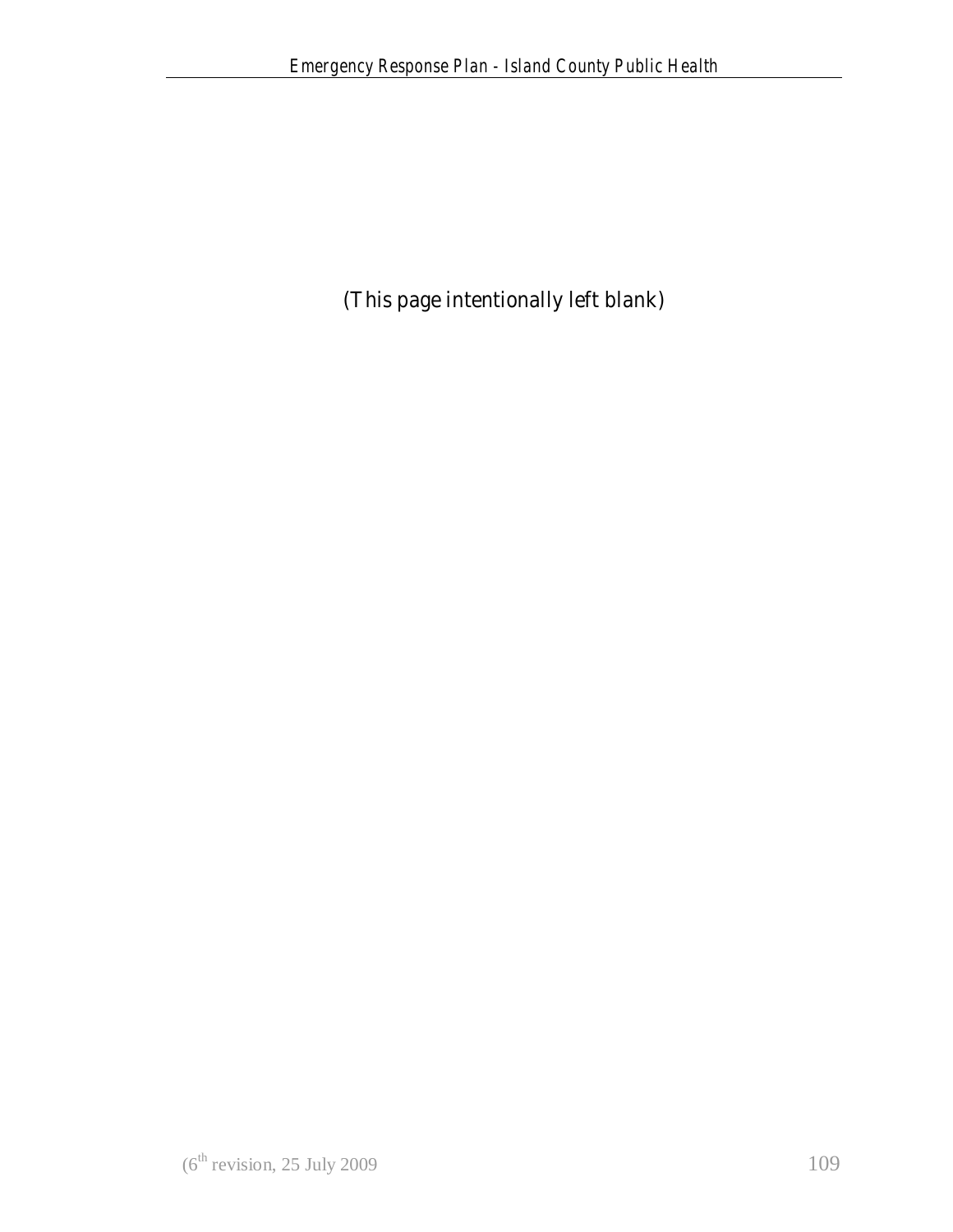# ANNEX VIII

# PUBLIC INFORMATION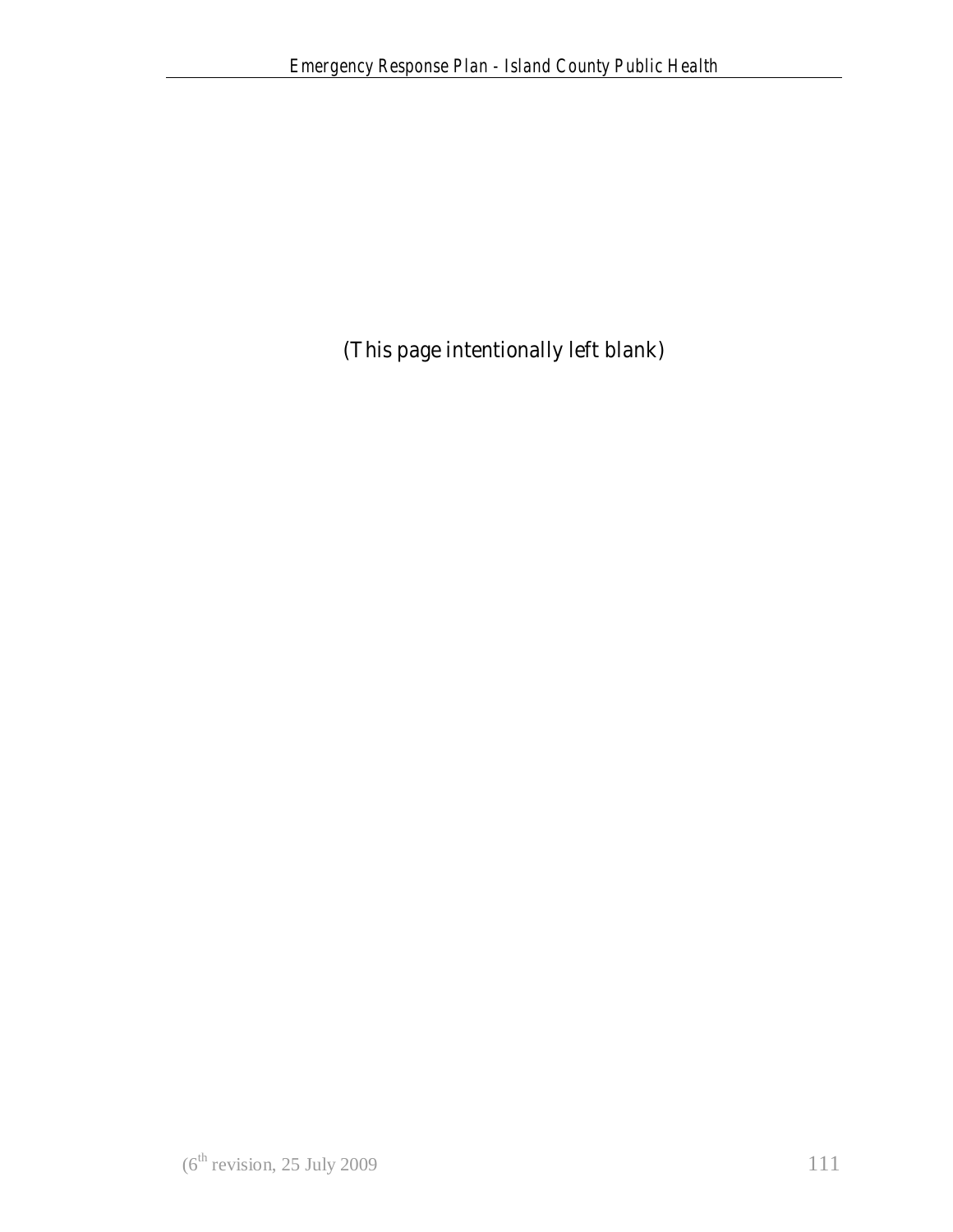#### **ANNEX VIII PUBLIC INFORMATION**

#### **The points of contact for public information for Island County Health Department is:**

| <b>Primary:</b>      |                          |  |  |  |
|----------------------|--------------------------|--|--|--|
| Name:                | Roger S. Case, MD        |  |  |  |
| <b>Work Phone:</b>   | $(360)$ 240-5575         |  |  |  |
| <b>Cell Phone:</b>   | $(360)$ 914-0840         |  |  |  |
| Pager:               |                          |  |  |  |
| E-mail:              | rogerc@co.island.wa.us   |  |  |  |
| <b>Home Phone:</b>   | $(360)$ 675-9450         |  |  |  |
| <b>Home Address:</b> |                          |  |  |  |
| <b>Home E-mail:</b>  | rogerc@oakharbor.net     |  |  |  |
| Alternate:           |                          |  |  |  |
| Name:                | <b>Keith Higman</b>      |  |  |  |
| <b>Work Phone</b>    | $(360)$ 679-7345         |  |  |  |
| <b>Cell Phone</b>    | $(360)$ 914-0842         |  |  |  |
| Pager:               |                          |  |  |  |
| E-mail               | keithh@co.island.wa.us   |  |  |  |
| <b>Home Phone:</b>   | $(360)$ 279-0171         |  |  |  |
| <b>Home E-mail:</b>  | higmonsonwhidbey@aol.com |  |  |  |

#### **A. Boilerplate messages**

Standardized messages have been developed by the Washington Department of Health and are available from their web site at: http://www.doh.wa.gov/bioterr/BioTerEmergResp.htm. To keep the most current information available, these public information messages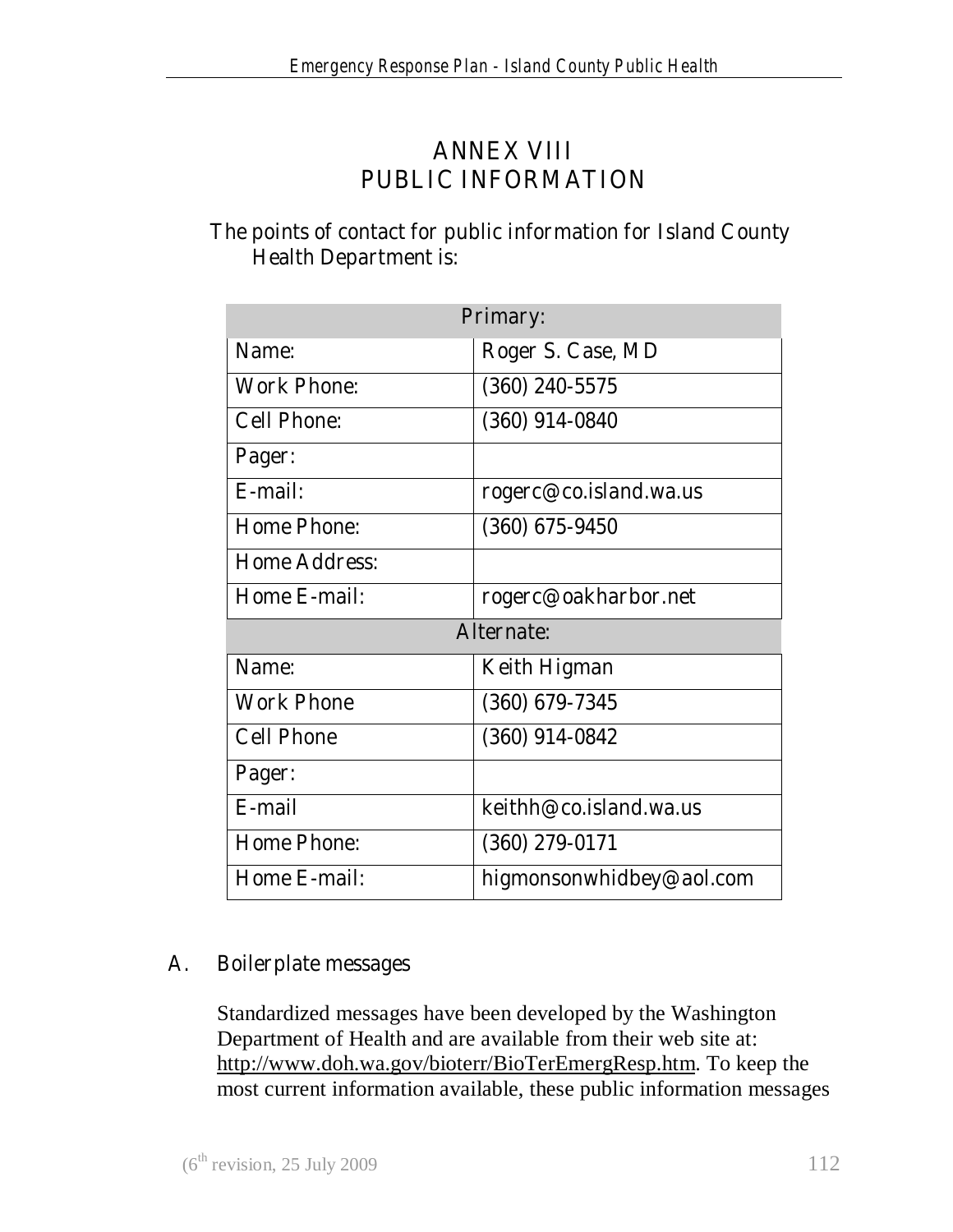are not part of this annex; they should be obtained and, if needed, modified at the time of need from the web site above. Additional information will be developed as time and needs dictate. Requests for additional public information messages should be made through the Regional Emergency Response Coordinators, State Emergency Response Consultants, or directly through the Department of Health Focus Area F: Risk Communication Leads at (360) 236-4070 or (360) 236-4079. Currently the following information is available from the Department of Health.

#### **1. General Information**

- Anthrax Threat Guide for Public Safety Agencies
- Información de Terrorismo Biológico CDC en Español (Information on bioterrorism from the CDC: Spanish language)
- healthfinder® español (su guía a la información confiable de la salud)

#### **2. Agent-specific Information**

The following information is available in both Adobe Acrobat<sup>®</sup> and Microsoft Word® Format.

- Anthrax
- Botulism
- Pneumonic Plague
- Smallpox
- Tularemia

#### **3. Media contact Information**

- **Television** (KIRO, KING, KOMO)
- **Radio**

KWDB P.O. Box 1455 Oak Harbor, WA 98277 General Manager (360) 675-7320 generalmanager@kwdb.com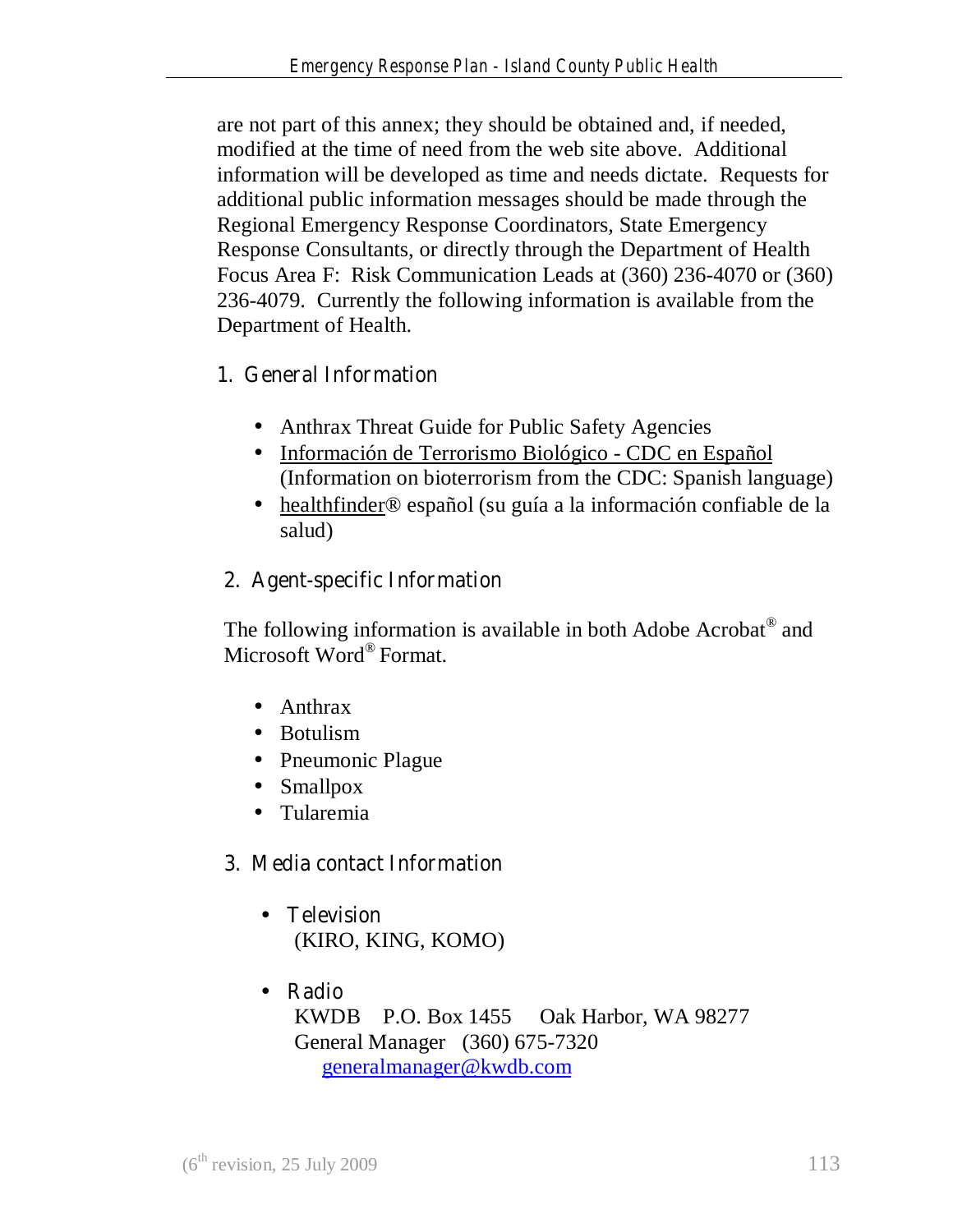#### • **Newspapers** Whidbey News Times (360) 675-6611 Jim Larsen, editor editor@whidbeynewstimes.com

Coupeville Examiner (360) 678-8060 Kasia Pierzga, Publisher news@whidbeyexaminer.com

South Whidbey Record (360) 221-5300 Brian Kelly, editor editor@southwhidbeyrecord.com

Stanwood-Camano News (360) 629-8060 Dave Pinkham, publisher/editor Pinkham@scnews.com

#### **4. Media briefing locations for Island County Health Department/ Island County**

#### **a. Location(s):**

(Yet to be determined, largely situation dependent)

It is of critical importance to note that accurate and timely transmission of information to the general public can be a great asset in reducing stress levels and quashing rumors. During a Bioterrorism event or major disease outbreak, there will be much stress and various rumors that will be a result of partial information and inaccurate analysis by the general public. The Public Information Officer that understands this critical task will be of great benefit to the Incident Commander and the public.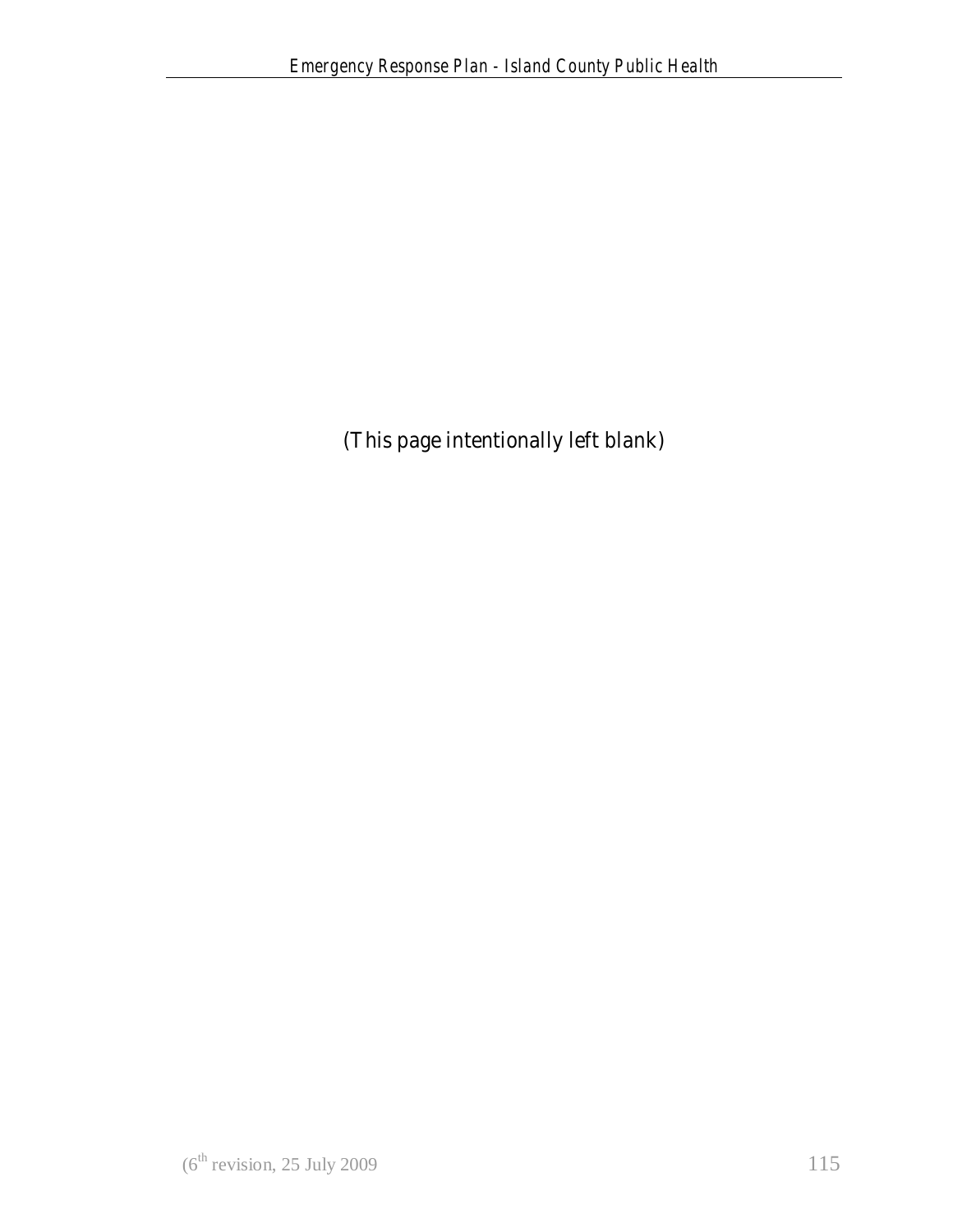# ANNEX IX

# COMMUNICATIONS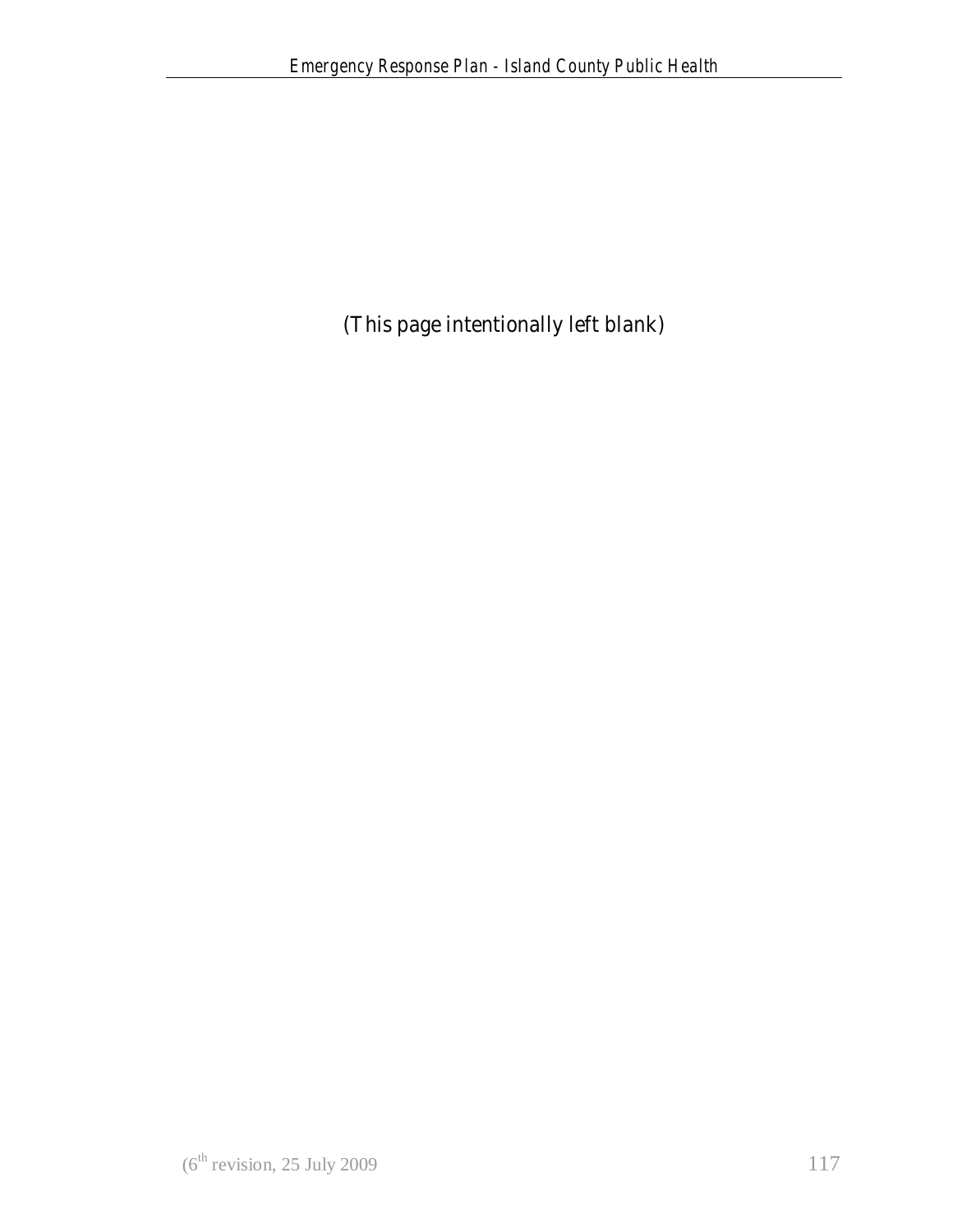### **ANNEX IX COMMUNICATIONS**

It is obvious that without good communications, there can be no efficient and accurate way to collect or disseminate information. This situation becomes acute during an emergency. The stress of the event, coupled with the importance of the communications, makes it crucial that both primary and secondary communication systems be identified and put in place during the planning phase.

#### **A. VOICE COMMUNICATIONS**

#### **1. PHONES**

The telephone system that is used during the course of regular business will be the mainstay of communications during most emergencies. It must be anticipated that during the first few hours of the response to any emergency, the existing system may become overwhelmed with activity – causing a "no dial tone" situation. In anticipation of such a situation, all personnel must remain off of the telephone system, except for the transmission or receipt of communications that are pertinent to the event at hand.

#### **a. Public Networks/PBX**

Although Public Networks are similar to normal telephone systems, they have the same shortcomings in that they can be overwhelmed quickly in the early hours of an emergency. County Health Department personnel should be familiar with both systems and know how to access them during an emergency.

#### **b. Wireless (Cell) Phone Systems**

Due to the wide spread use of cell phones by the general population, most emergencies will quickly disable the "cell system". Personnel are encouraged not to use their cell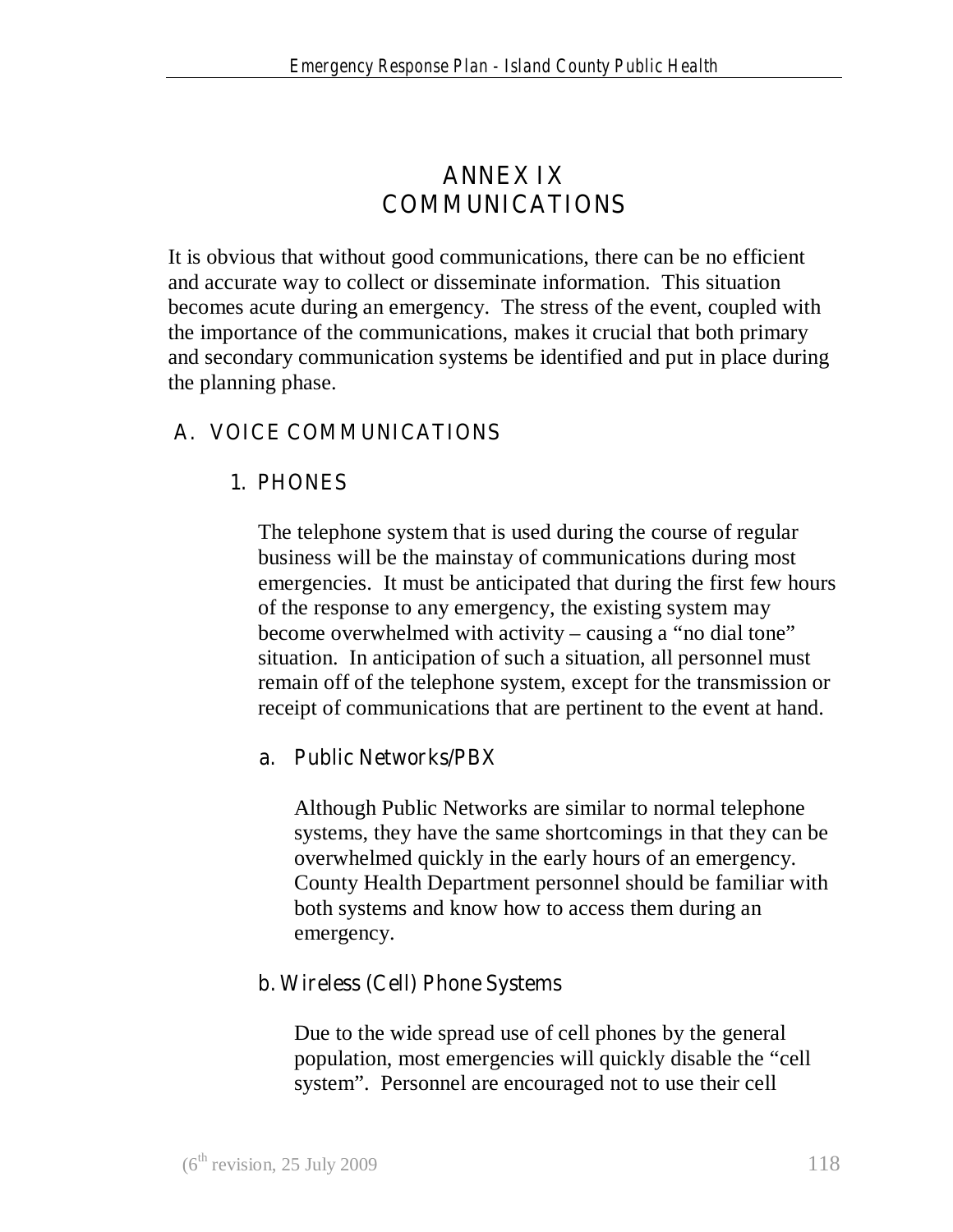phones during the first few hours of an event. Remember wireless phones are *not secure* and confidential information should not be discussed on wireless phones.

#### **c. Satellite Phones**

Satellite phones, although very efficient and somewhat secure, are expensive to purchase and operate. However, when other systems fail satellite phones can be used to transmit and receive sensitive information. Because of the foregoing cost factors, these phones should not be used for normal communications. Some satellite phones are available from the State of Washington Emergency Management Department.

#### **2. RADIOS**

Radio communications is an efficient backup system. A multichannel VHF/Radio is available to Island County Health Personnel at each of the four health department facilities (North Whidbey, Coupeville, South Whidbey, and Camano). Radio communication is not always secure; thus all transmissions should be carefully worded to prevent giving the wrong impression to the general population that may be listening on "scanners".

Additional radio equipment and operators are available through ARES/RACES. ARES/RACES is a county-wide volunteer communications organization. Availability and access to this program may be ascertained by calling:

- The Washington State RACES Officer, Ed Bruette at: 360 698 0917
- Washington State Department of Emergency Management Duty Officer at: 1 800 562 6108
- The local EOC manager

## **B. TEXT/DATA**

#### **1. Pagers**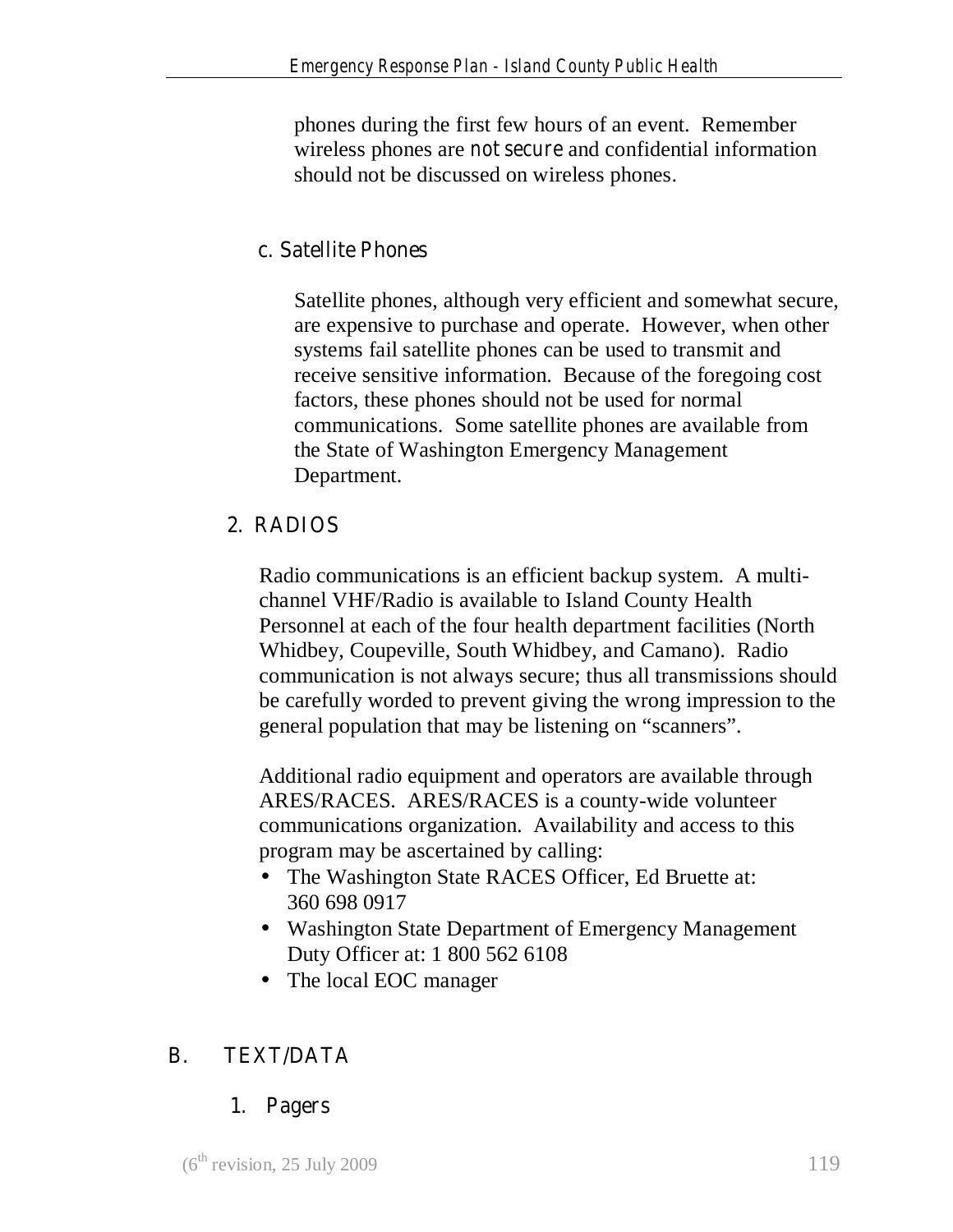Some personal pagers can be used for one-way transmission of text and other data. These devices are, however, dependant on the use of normal telephone systems and networks. The Island County Health Department has designated key members of its staff as Emergency Response Team members, and have equipped each of them with Nextel personal communication devices with full cell phone/ DirectConnect /PIN and SMS messaging capabilities, along with Internet, E-mail and PDA features.

#### **2. Internet**

The Internet can be used as a somewhat secure system to transmit and receive text and data. However, the system is usually dependent on normal telephone systems and networks. There are some avenues through ARES/RACES that use wireless communications to handle Internet traffic. For further information call Ed Bruette Washington State RACES Officer at: 360 698 0917.

#### **3. Health Alert Area Network/SECURES**

The Health Alert Area Network/SECURES system is being developed at this time. Further information will be placed in this plan as it becomes available.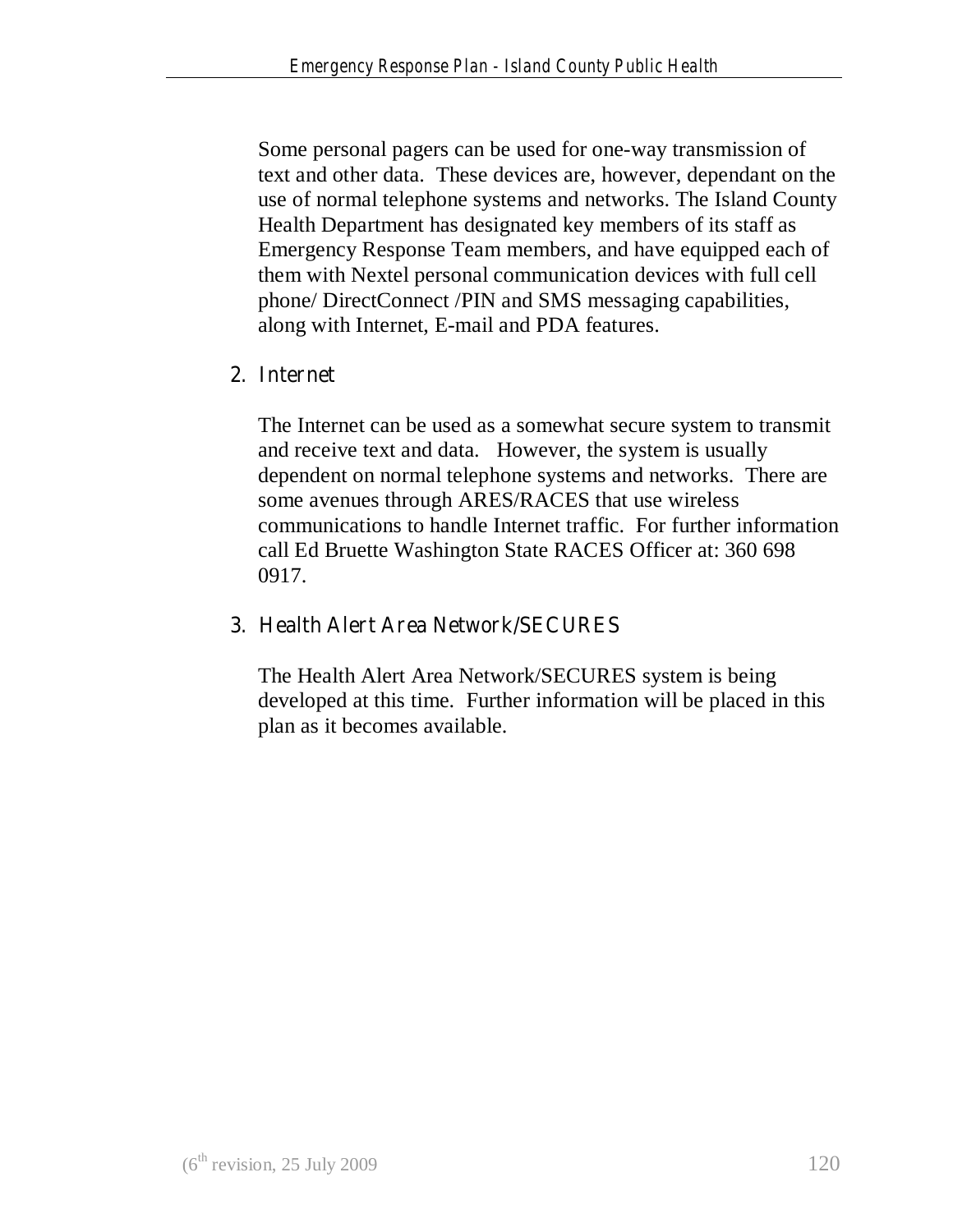# **Abbreviations/ Acronyms/ Terms**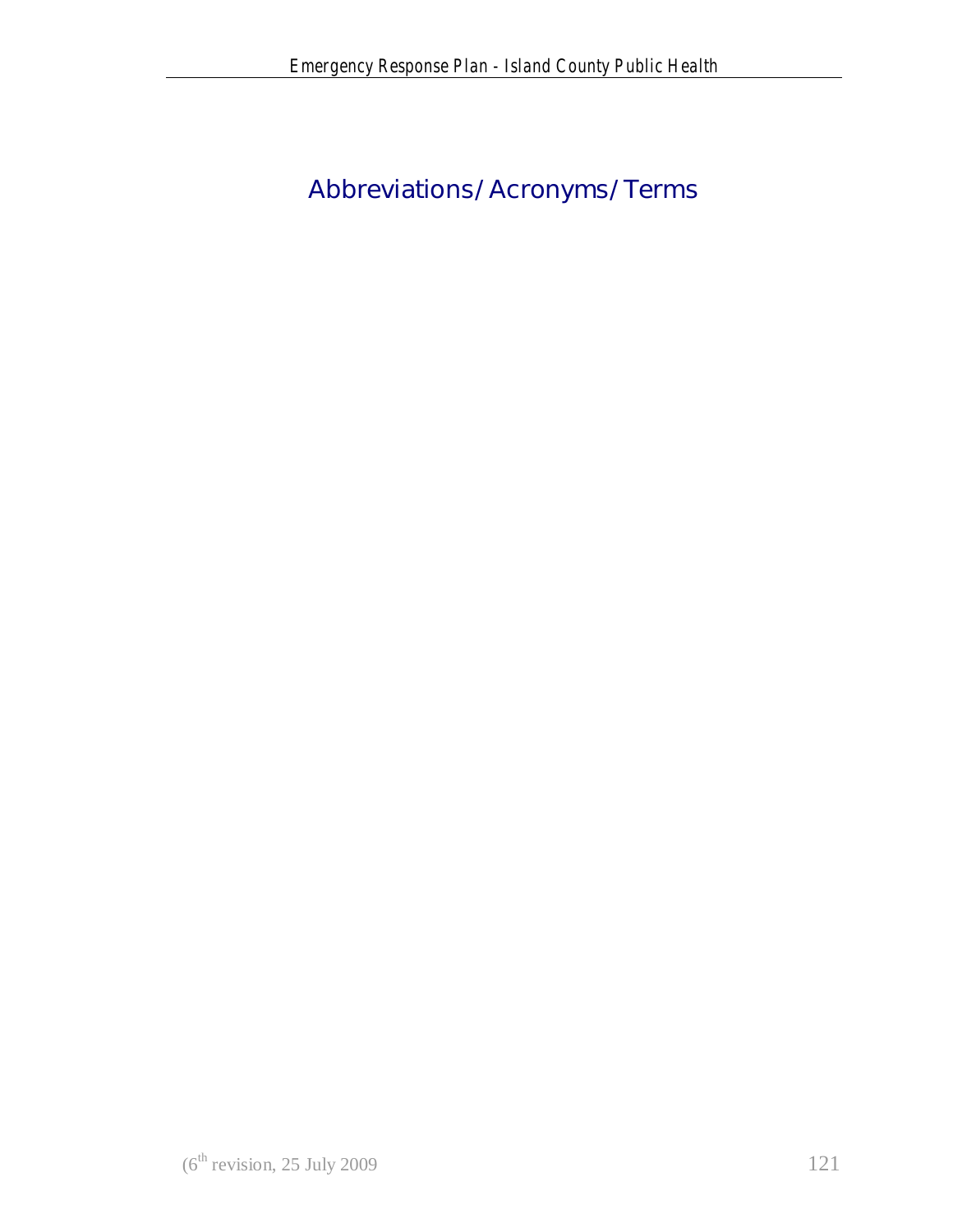# **RECORD OF CHANGES**

Notice to Plan Holders: In order to maintain a current Local Emergency Response Plan, changes will be issued periodically. Please make those changes upon receipt, and record them on this page. If a previous change number shows no entry, you may not have an up-to-date version of the plan.

| <b>CHANGE</b><br># | <b>DATE MADE</b>                                        | <b>LOCATION/PAGE(S) CHANGED</b>                                  | <b>INITIALS</b> |
|--------------------|---------------------------------------------------------|------------------------------------------------------------------|-----------------|
| 01                 | September '03                                           | Original ICHD Emerg. Response Plan                               | <b>RSC</b>      |
| 02                 | Sept thru Dec. '03Version in progress never distributed |                                                                  | rsc             |
| 03                 | A work in progress never distributed<br>$Jan - Feb'04$  |                                                                  | rsc             |
| 04                 | February 24, '04                                        | Reviewed with Is. Co. Disaster Council                           | <b>RSC</b>      |
| 0 <sub>5</sub>     | February 2005                                           | Whole Plan Revised (SNS plan not incl.)                          | <b>RSC</b>      |
| 06                 | <b>August 22 2005</b>                                   | Reviewed (SNS plan is separate at<br>present and under revision) | <b>RSC</b>      |
| 07                 | Aug 2006                                                | Reviewed (SNS combined with plan)                                | <b>RSC</b>      |
| 08                 | 12 February 2008                                        | Reviewed/revised                                                 | <b>RSC</b>      |
| 09                 | 25 July 2009                                            | Reviewed/revised                                                 | <b>RSC</b>      |
| 10                 | 29 July 2010                                            | Reviewed                                                         | <b>RSC</b>      |
| 11                 |                                                         |                                                                  |                 |
| 12                 |                                                         |                                                                  |                 |
| 13                 |                                                         |                                                                  |                 |
| 14                 |                                                         |                                                                  |                 |
| 15                 |                                                         |                                                                  |                 |
| 16                 |                                                         |                                                                  |                 |
| 17                 |                                                         |                                                                  |                 |
| 18                 |                                                         |                                                                  |                 |
| 19                 |                                                         |                                                                  |                 |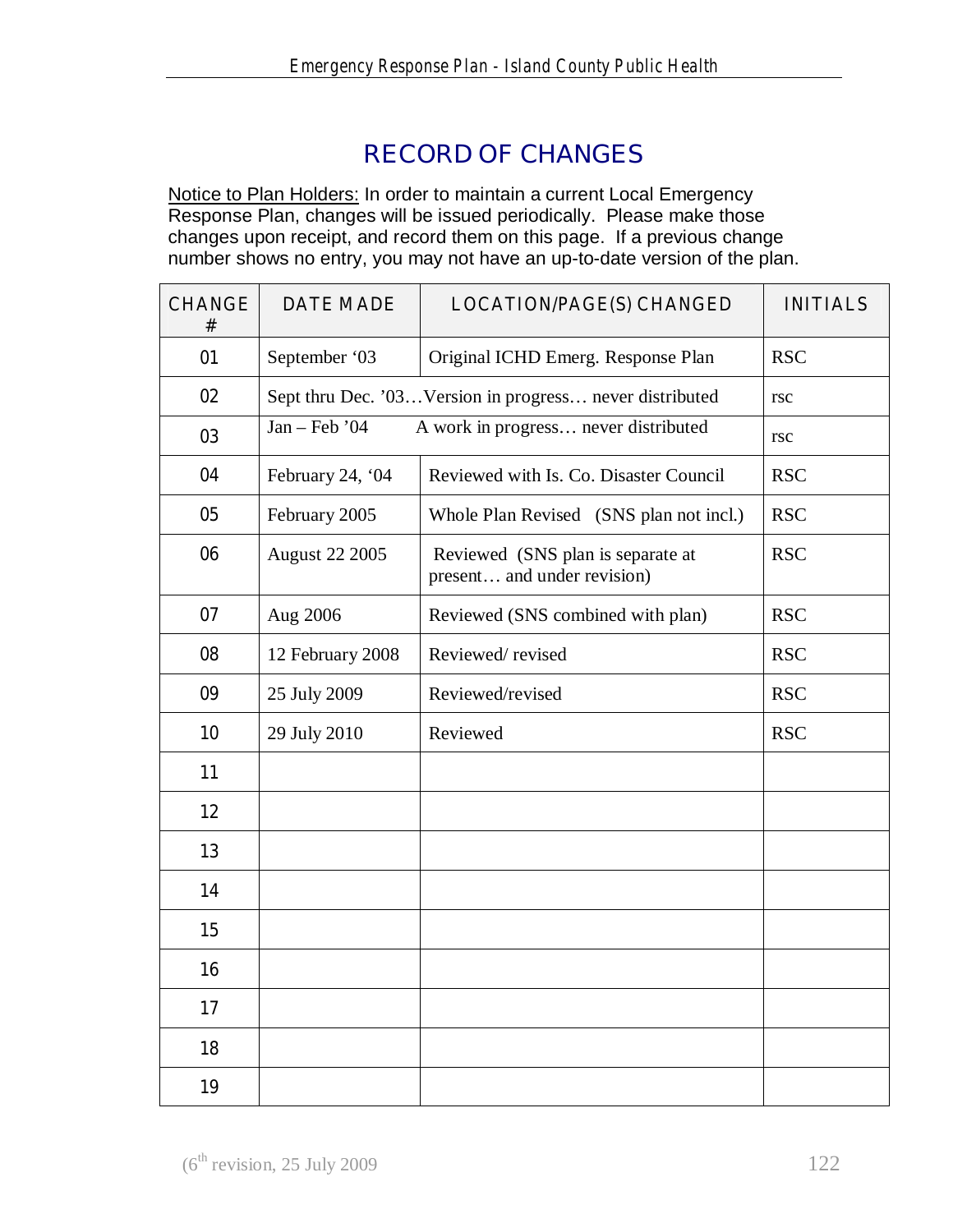## **Local Emergency Response Plan Distribution List**

| <b>DATE</b> | <b>AGENCY</b> | <b>RECEIVING</b> |
|-------------|---------------|------------------|
|             |               |                  |
|             |               |                  |
|             |               |                  |
|             |               |                  |
|             |               |                  |
|             |               |                  |
|             |               |                  |
|             |               |                  |
|             |               |                  |
|             |               |                  |
|             |               |                  |
|             |               |                  |
|             |               |                  |
|             |               |                  |
|             |               |                  |
|             |               |                  |
|             |               |                  |
|             |               |                  |
|             |               |                  |
|             |               |                  |